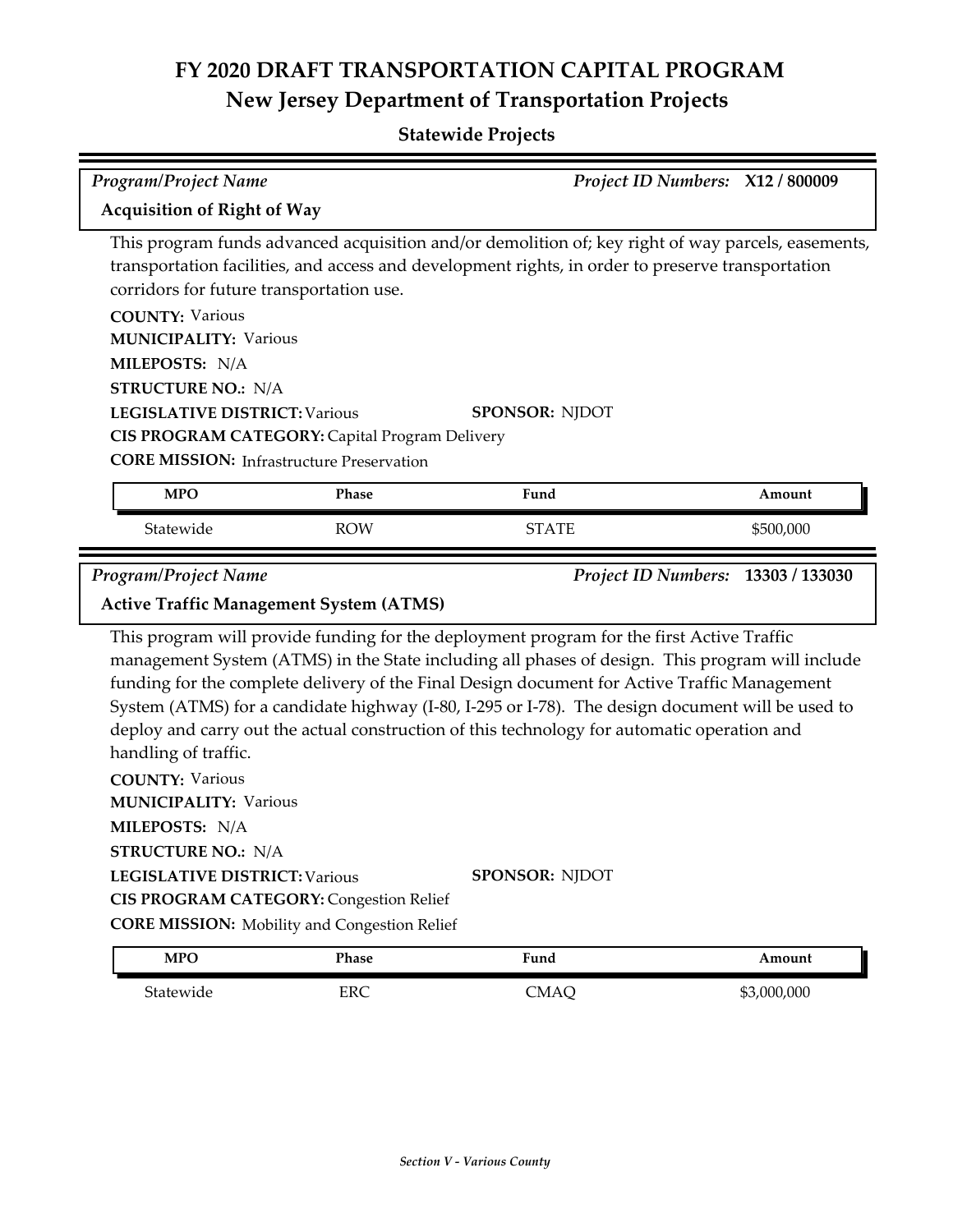### **Statewide Projects**

| <b>Program/Project Name</b>                                                                    | Project ID Numbers: 11344 / 113440 |  |
|------------------------------------------------------------------------------------------------|------------------------------------|--|
| <b>ADA Curb Ramp Implementation</b>                                                            |                                    |  |
| This program was initiated from a Federal Highway Administration (FHWA) request of the NJDOT   |                                    |  |
| to complete an Americans with Disobilities Act (ADA) Curb Ramp Inventory and to develop a Curb |                                    |  |

to complete an Americans with Disabilities Act (ADA) Curb Ramp Inventory, and to develop a Curb Ramp Implementation Program. A priority list of locations that are missing ADA curb ramps was developed, and funding provided by this program will be applied to projects that are missing ADA curb ramps statewide.

**COUNTY:** Various **LEGISLATIVE DISTRICT:** Various **MILEPOSTS:** N/A **STRUCTURE NO.:** N/A **MUNICIPALITY: Various CORE MISSION: Infrastructure Preservation SPONSOR:** NJDOT **CIS PROGRAM CATEGORY:** Multimodal Programs

| <b>MPO</b> | Phase | Fund         | Amount      |
|------------|-------|--------------|-------------|
| Statewide  | ERC   | <b>STATE</b> | \$2,000,000 |
| Statewide  | ERC   | STBGP-FLEX   | \$1,000,000 |

*Program/Project Name Project ID Numbers:* **15413 / 154130**

### **ADA North, Contract 3**

This contract will bring projects into compliance with current ADA design requirements that could not be completed within original design or construction time frame.

| <b>COUNTY: Various</b>                           |                       |
|--------------------------------------------------|-----------------------|
| <b>MUNICIPALITY: Various</b>                     |                       |
| <b>MILEPOSTS: N/A</b>                            |                       |
| <b>STRUCTURE NO.: N/A</b>                        |                       |
| <b>LEGISLATIVE DISTRICT: Various</b>             | <b>SPONSOR: NIDOT</b> |
| CIS PROGRAM CATEGORY: Multimodal Programs        |                       |
| <b>CORE MISSION:</b> Infrastructure Preservation |                       |

| <b>MPO</b>   | Phase | Fund       | Amount    |
|--------------|-------|------------|-----------|
| <b>NJTPA</b> | CON   | STBGP-FLEX | \$500,000 |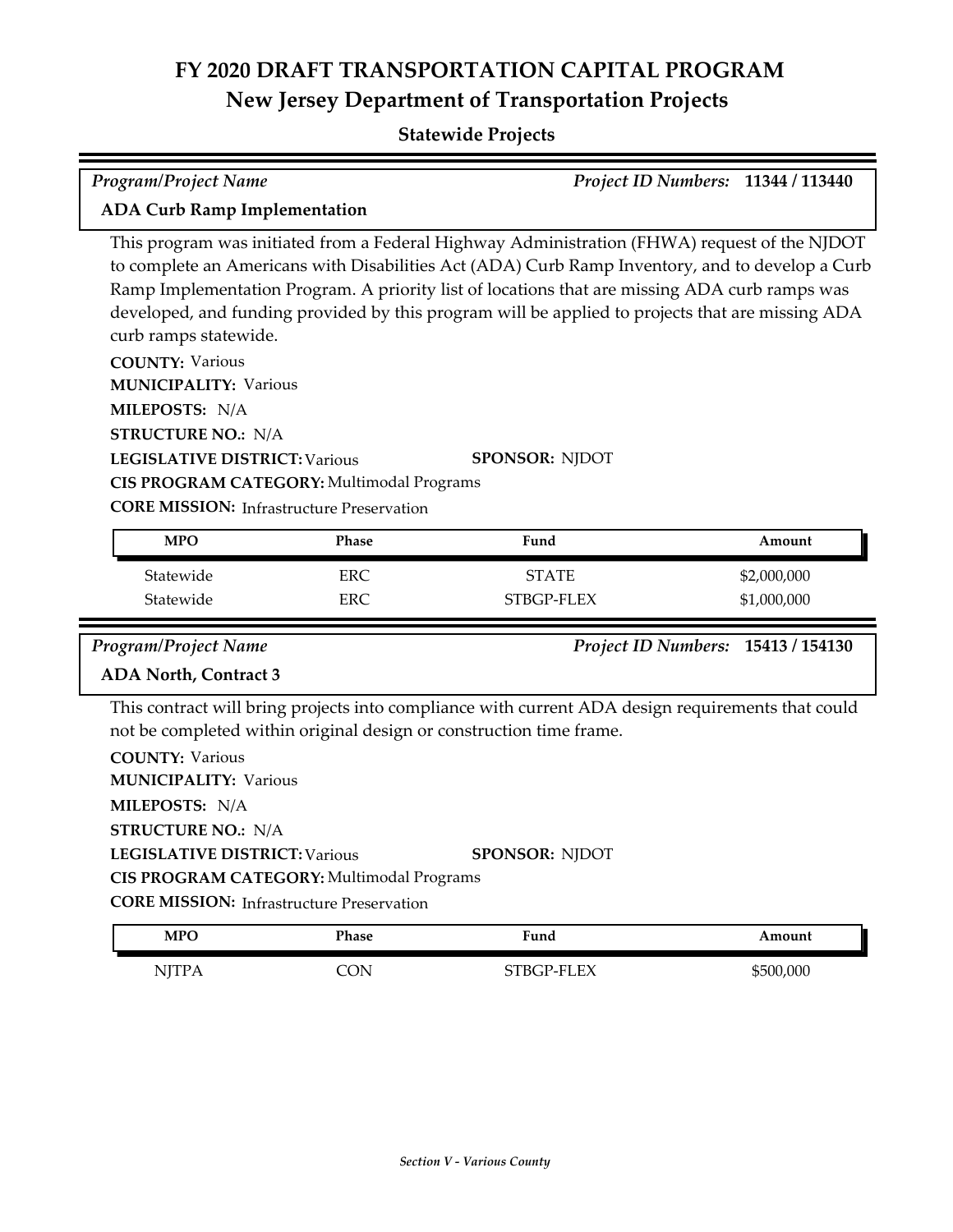| <b>Program/Project Name</b>                                                                                                                                                                                                                      |                                                                | Project ID Numbers: 19315 / 193150                                                                                                                                                                                                                                                                                                                                                                                                                                                                                                                                                                                      |                                    |
|--------------------------------------------------------------------------------------------------------------------------------------------------------------------------------------------------------------------------------------------------|----------------------------------------------------------------|-------------------------------------------------------------------------------------------------------------------------------------------------------------------------------------------------------------------------------------------------------------------------------------------------------------------------------------------------------------------------------------------------------------------------------------------------------------------------------------------------------------------------------------------------------------------------------------------------------------------------|------------------------------------|
| <b>Aeronautics UAS Program</b>                                                                                                                                                                                                                   |                                                                |                                                                                                                                                                                                                                                                                                                                                                                                                                                                                                                                                                                                                         |                                    |
| support NJDOT's UAS program.                                                                                                                                                                                                                     |                                                                | This program provides funding for NJDOT's Unmanned Aircraft System (UAS) program including<br>but not limited to staff training, equipment purchase, attending UAS related conferences, UAS<br>research, purchase hardware and software, travel expenses, staff support and consultant services to                                                                                                                                                                                                                                                                                                                      |                                    |
| <b>COUNTY: Various</b><br><b>MUNICIPALITY: Various</b>                                                                                                                                                                                           |                                                                |                                                                                                                                                                                                                                                                                                                                                                                                                                                                                                                                                                                                                         |                                    |
| MILEPOSTS: N/A                                                                                                                                                                                                                                   |                                                                |                                                                                                                                                                                                                                                                                                                                                                                                                                                                                                                                                                                                                         |                                    |
| <b>STRUCTURE NO.: N/A</b>                                                                                                                                                                                                                        |                                                                |                                                                                                                                                                                                                                                                                                                                                                                                                                                                                                                                                                                                                         |                                    |
| <b>LEGISLATIVE DISTRICT: Various</b><br><b>CIS PROGRAM CATEGORY: Airport Assets</b><br><b>CORE MISSION: Infrastructure Preservation</b>                                                                                                          |                                                                | <b>SPONSOR: NJDOT</b>                                                                                                                                                                                                                                                                                                                                                                                                                                                                                                                                                                                                   |                                    |
| <b>MPO</b>                                                                                                                                                                                                                                       | Phase                                                          | Fund                                                                                                                                                                                                                                                                                                                                                                                                                                                                                                                                                                                                                    | Amount                             |
| Statewide                                                                                                                                                                                                                                        | <b>ERC</b>                                                     | <b>STATE</b>                                                                                                                                                                                                                                                                                                                                                                                                                                                                                                                                                                                                            | \$500,000                          |
|                                                                                                                                                                                                                                                  |                                                                |                                                                                                                                                                                                                                                                                                                                                                                                                                                                                                                                                                                                                         |                                    |
|                                                                                                                                                                                                                                                  |                                                                |                                                                                                                                                                                                                                                                                                                                                                                                                                                                                                                                                                                                                         | Project ID Numbers: 08415 / 084150 |
| Program/Project Name<br><b>Airport Improvement Program</b>                                                                                                                                                                                       |                                                                | This program provides funding for grants awarded by the Commissioner of the NJDOT pursuant to                                                                                                                                                                                                                                                                                                                                                                                                                                                                                                                           |                                    |
| to airports owned by the state.                                                                                                                                                                                                                  | federal funds. This program may also fund capital improvements | a competitive application process for project types, including but not limited to, safety, preservation,<br>rehabilitation, and capital improvements (such as runway, taxiway and apron improvements,<br>airport lighting and navigational aids, aviation fuel farms, automated weather observation systems,<br>airport security, and airport access roads). Such grants may be used at public-use general aviation<br>airports for; aviation planning purposes, aviation education and promotion programs, aviation<br>studies, airport feasibility studies, and/or to provide funds which will help match and capture |                                    |
| <b>COUNTY: Various</b><br><b>MUNICIPALITY: Various</b><br>MILEPOSTS: N/A<br><b>STRUCTURE NO.: N/A</b><br><b>LEGISLATIVE DISTRICT: Various</b><br><b>CIS PROGRAM CATEGORY: Airport Assets</b><br><b>CORE MISSION:</b> Infrastructure Preservation |                                                                | <b>SPONSOR: NJDOT</b>                                                                                                                                                                                                                                                                                                                                                                                                                                                                                                                                                                                                   |                                    |
| <b>MPO</b>                                                                                                                                                                                                                                       | Phase                                                          | Fund                                                                                                                                                                                                                                                                                                                                                                                                                                                                                                                                                                                                                    | Amount                             |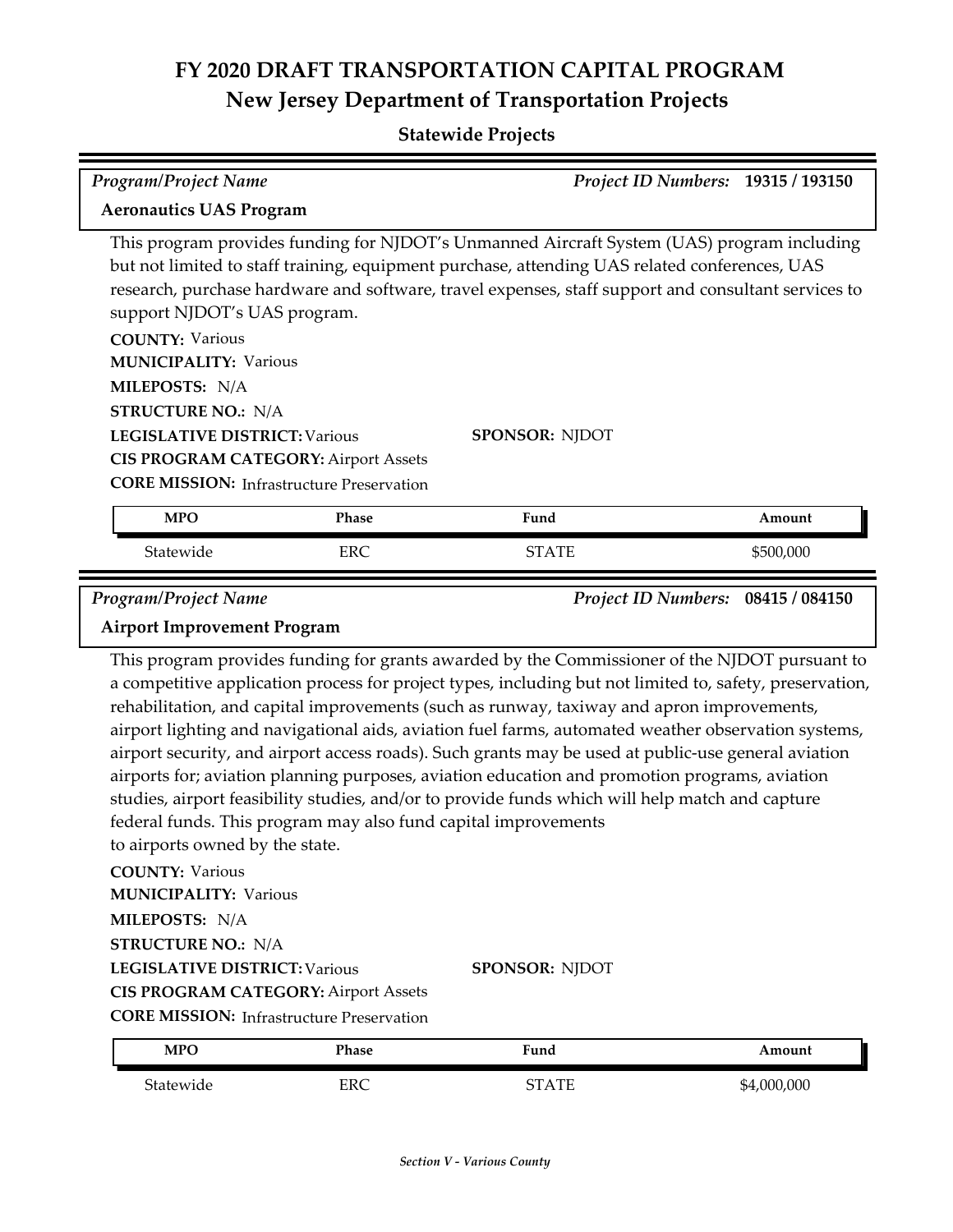| <b>Program/Project Name</b>                                                                                                                                                                                                                                                                             |       |                                                                                                                                                                                                                                                                                                                                                                                                                | Project ID Numbers: 01335 / 013350 |
|---------------------------------------------------------------------------------------------------------------------------------------------------------------------------------------------------------------------------------------------------------------------------------------------------------|-------|----------------------------------------------------------------------------------------------------------------------------------------------------------------------------------------------------------------------------------------------------------------------------------------------------------------------------------------------------------------------------------------------------------------|------------------------------------|
| <b>Betterments, Dams</b>                                                                                                                                                                                                                                                                                |       |                                                                                                                                                                                                                                                                                                                                                                                                                |                                    |
| inadequate dams located on the state highway system.<br><b>COUNTY: Various</b><br><b>MUNICIPALITY: Various</b><br>MILEPOSTS: N/A<br><b>STRUCTURE NO.: N/A</b><br><b>LEGISLATIVE DISTRICT: Various</b><br><b>CIS PROGRAM CATEGORY: Bridge Assets</b><br><b>CORE MISSION:</b> Infrastructure Preservation |       | This program provides funding for NJ Department of Environmental Protection mandated cyclic (2<br>year) inspections and the preparation and maintenance of Emergency Action Plans (EAP),<br>Operations and Maintenance Manuals (O&M) and Hydrology and Hydraulics (H&H) engineering<br>studies for NJDOT owned dams. If needed, minor improvements will be provided for hydraulically<br><b>SPONSOR: NJDOT</b> |                                    |
| <b>MPO</b>                                                                                                                                                                                                                                                                                              | Phase | Fund                                                                                                                                                                                                                                                                                                                                                                                                           | Amount                             |
| Statewide                                                                                                                                                                                                                                                                                               | EC    | STBGP-FLEX                                                                                                                                                                                                                                                                                                                                                                                                     | \$300,000                          |
| <b>Program/Project Name</b>                                                                                                                                                                                                                                                                             |       |                                                                                                                                                                                                                                                                                                                                                                                                                | Project ID Numbers: X72B           |
| <b>Betterments, Roadway Preservation</b>                                                                                                                                                                                                                                                                |       |                                                                                                                                                                                                                                                                                                                                                                                                                |                                    |
| ramps, and drainage rehabilitation/maintenance.<br><b>COUNTY: Various</b><br><b>MUNICIPALITY: Various</b><br>MILEPOSTS: N/A<br><b>STRUCTURE NO.: N/A</b><br><b>LEGISLATIVE DISTRICT: Various</b>                                                                                                        |       | This is an ongoing program of minor improvements to the state highway system for miscellaneous<br>maintenance repair contracts, repair parts, miscellaneous needs for emergent projects, handicap<br>SPONSOR: NJDOT                                                                                                                                                                                            |                                    |
|                                                                                                                                                                                                                                                                                                         |       |                                                                                                                                                                                                                                                                                                                                                                                                                |                                    |
| <b>CIS PROGRAM CATEGORY: Road Assets</b>                                                                                                                                                                                                                                                                |       |                                                                                                                                                                                                                                                                                                                                                                                                                |                                    |
| <b>CORE MISSION:</b> Infrastructure Preservation<br><b>MPO</b>                                                                                                                                                                                                                                          | Phase | Fund                                                                                                                                                                                                                                                                                                                                                                                                           | Amount                             |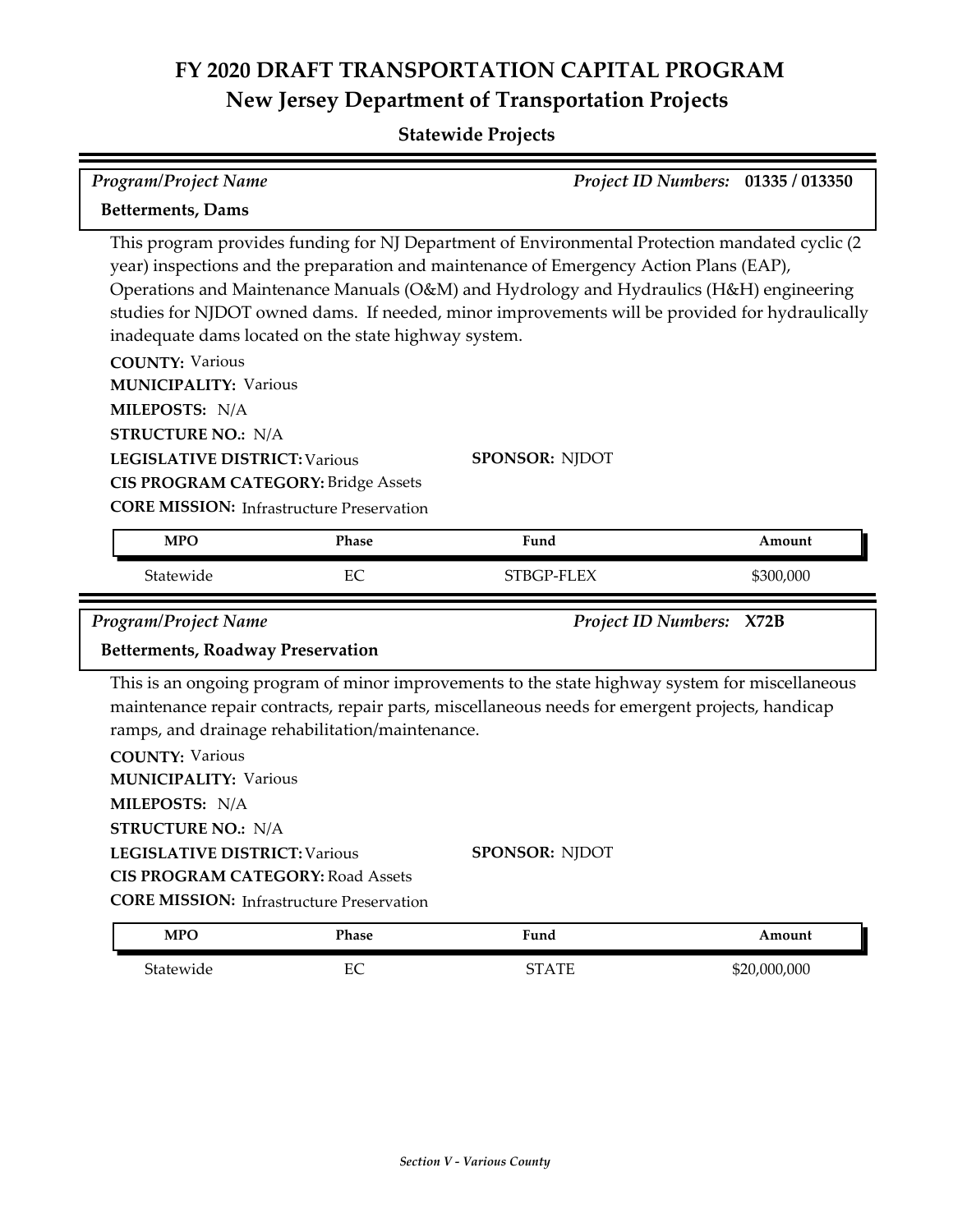| <b>Betterments, Safety</b>                                                                                                                                                                                                                                  |       |                                                                                                                                                                                                                                                                                                                                                                                                                                         | Project ID Numbers: X72C        |
|-------------------------------------------------------------------------------------------------------------------------------------------------------------------------------------------------------------------------------------------------------------|-------|-----------------------------------------------------------------------------------------------------------------------------------------------------------------------------------------------------------------------------------------------------------------------------------------------------------------------------------------------------------------------------------------------------------------------------------------|---------------------------------|
|                                                                                                                                                                                                                                                             |       | This is an ongoing program of minor improvements to the state highway system such as beam guide                                                                                                                                                                                                                                                                                                                                         |                                 |
| rail and impact attenuators, as well as safety fencing.                                                                                                                                                                                                     |       |                                                                                                                                                                                                                                                                                                                                                                                                                                         |                                 |
| <b>COUNTY: Various</b>                                                                                                                                                                                                                                      |       |                                                                                                                                                                                                                                                                                                                                                                                                                                         |                                 |
| <b>MUNICIPALITY: Various</b>                                                                                                                                                                                                                                |       |                                                                                                                                                                                                                                                                                                                                                                                                                                         |                                 |
| MILEPOSTS: N/A                                                                                                                                                                                                                                              |       |                                                                                                                                                                                                                                                                                                                                                                                                                                         |                                 |
| <b>STRUCTURE NO.: N/A</b>                                                                                                                                                                                                                                   |       |                                                                                                                                                                                                                                                                                                                                                                                                                                         |                                 |
| <b>LEGISLATIVE DISTRICT: Various</b>                                                                                                                                                                                                                        |       | <b>SPONSOR: NJDOT</b>                                                                                                                                                                                                                                                                                                                                                                                                                   |                                 |
| <b>CIS PROGRAM CATEGORY: Safety Management</b>                                                                                                                                                                                                              |       |                                                                                                                                                                                                                                                                                                                                                                                                                                         |                                 |
| <b>CORE MISSION: Safety</b>                                                                                                                                                                                                                                 |       |                                                                                                                                                                                                                                                                                                                                                                                                                                         |                                 |
| <b>MPO</b>                                                                                                                                                                                                                                                  | Phase | Fund                                                                                                                                                                                                                                                                                                                                                                                                                                    | Amount                          |
| Statewide                                                                                                                                                                                                                                                   | EC    | <b>STATE</b>                                                                                                                                                                                                                                                                                                                                                                                                                            | \$16,000,000                    |
| <b>Program/Project Name</b>                                                                                                                                                                                                                                 |       |                                                                                                                                                                                                                                                                                                                                                                                                                                         | <b>Project ID Numbers: X185</b> |
| <b>Bicycle &amp; Pedestrian Facilities/Accommodations</b>                                                                                                                                                                                                   |       |                                                                                                                                                                                                                                                                                                                                                                                                                                         |                                 |
|                                                                                                                                                                                                                                                             |       | This is a comprehensive program to insure the broad implementation of the Statewide Bicycle and<br>Pedestrian Master Plan, Complete Streets Policy and the implementation of federal and state policies                                                                                                                                                                                                                                 |                                 |
| users.<br><b>COUNTY: Various</b><br><b>MUNICIPALITY: Various</b><br>MILEPOSTS: N/A<br><b>STRUCTURE NO.: N/A</b><br><b>LEGISLATIVE DISTRICT: Various</b><br>CIS PROGRAM CATEGORY: Multimodal Programs<br><b>CORE MISSION:</b> Mobility and Congestion Relief |       | and procedures pertaining to bicycle, pedestrian, transit and ADA access and safety. This program<br>includes addressing bicycle, pedestrian, transit and ADA travel needs through the development of<br>improvements on state, county and local system either by independent capital projects or through<br>grants to counties and municipalities. Projects must make full consideration for the needs of all<br><b>SPONSOR: NJDOT</b> |                                 |

| <b>MPO</b> | Phase | Fund           | Amount      |
|------------|-------|----------------|-------------|
| Statewide  | ERC   | CMAO           | \$1,500,000 |
| Statewide  | ERC   | <b>STATE</b>   | \$4,000,000 |
| Statewide  | ERC   | <b>TA-FLEX</b> | \$1,500,000 |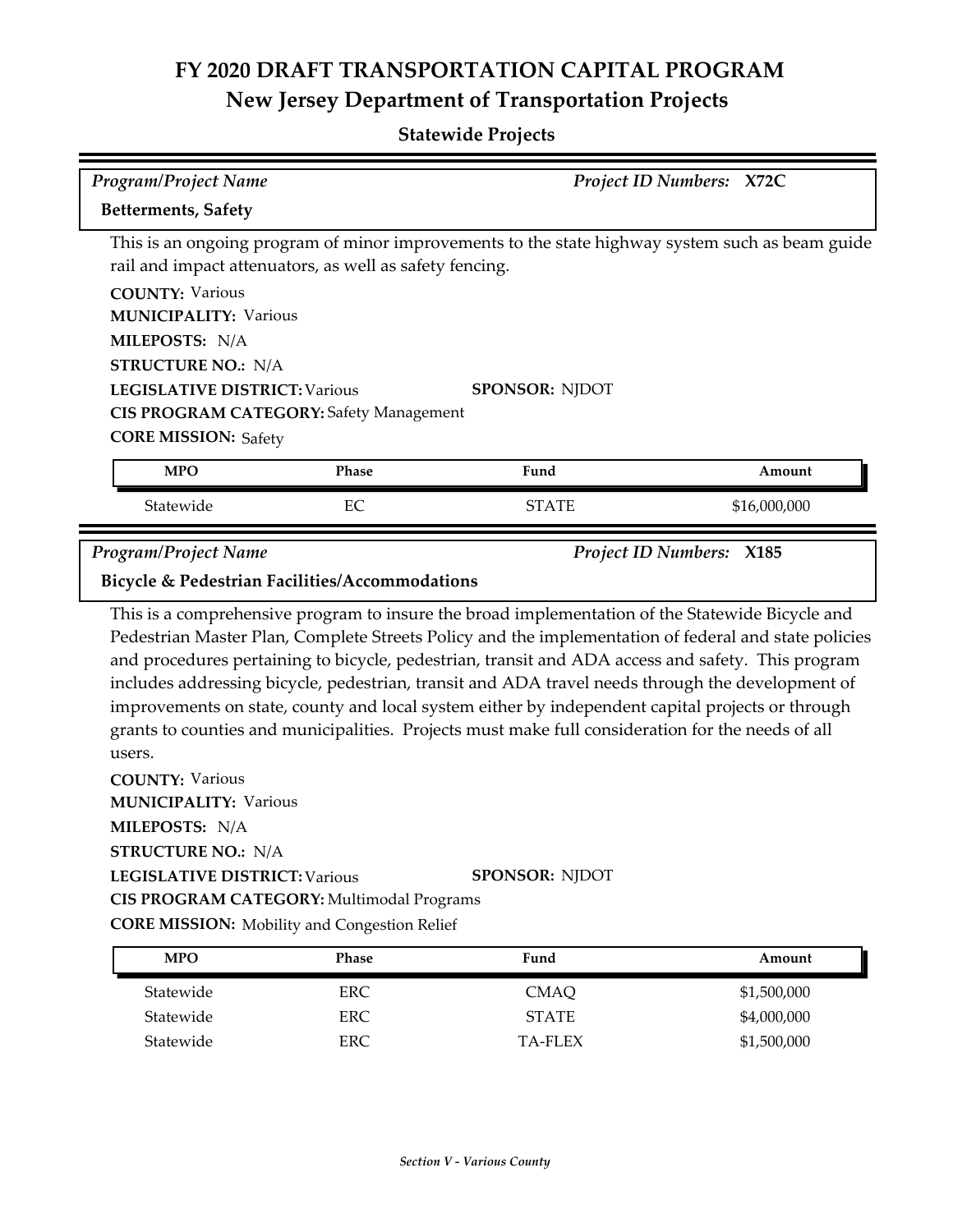| Program/Project Name                                                                                                                                                                                                                                                                                    |            |                                                                                                                                                                                                                                                                                                                                                                                                                                                                                                           | Project ID Numbers: X07F / 193280  |
|---------------------------------------------------------------------------------------------------------------------------------------------------------------------------------------------------------------------------------------------------------------------------------------------------------|------------|-----------------------------------------------------------------------------------------------------------------------------------------------------------------------------------------------------------------------------------------------------------------------------------------------------------------------------------------------------------------------------------------------------------------------------------------------------------------------------------------------------------|------------------------------------|
| <b>Bridge and Structure Inspection, Miscellaneous</b>                                                                                                                                                                                                                                                   |            |                                                                                                                                                                                                                                                                                                                                                                                                                                                                                                           |                                    |
| <b>COUNTY: Various</b><br><b>MUNICIPALITY: Various</b>                                                                                                                                                                                                                                                  |            | This program will provide funding for the inspection of miscellaneous types of structures such as<br>highway-carrying tunnels, pedestrian bridges, and limited safety inspections of railroad bridges<br>over state roadways to ensure the safety of the motoring public. Inspection of miscellaneous types<br>of structures such as highway-carrying tunnels, pedestrian bridges, and limited safety inspections of<br>railroad bridges over state roadways to ensure the safety of the motoring public. |                                    |
| MILEPOSTS: N/A                                                                                                                                                                                                                                                                                          |            |                                                                                                                                                                                                                                                                                                                                                                                                                                                                                                           |                                    |
| <b>STRUCTURE NO.: N/A</b>                                                                                                                                                                                                                                                                               |            |                                                                                                                                                                                                                                                                                                                                                                                                                                                                                                           |                                    |
| <b>LEGISLATIVE DISTRICT: Various</b>                                                                                                                                                                                                                                                                    |            | <b>SPONSOR: NJDOT</b>                                                                                                                                                                                                                                                                                                                                                                                                                                                                                     |                                    |
| <b>CIS PROGRAM CATEGORY: Bridge Assets</b>                                                                                                                                                                                                                                                              |            |                                                                                                                                                                                                                                                                                                                                                                                                                                                                                                           |                                    |
| <b>CORE MISSION: Infrastructure Preservation</b>                                                                                                                                                                                                                                                        |            |                                                                                                                                                                                                                                                                                                                                                                                                                                                                                                           |                                    |
| <b>MPO</b>                                                                                                                                                                                                                                                                                              | Phase      | Fund                                                                                                                                                                                                                                                                                                                                                                                                                                                                                                      | Amount                             |
| Statewide                                                                                                                                                                                                                                                                                               | EC         | <b>STATE</b>                                                                                                                                                                                                                                                                                                                                                                                                                                                                                              | \$300,000                          |
| Program/Project Name                                                                                                                                                                                                                                                                                    |            |                                                                                                                                                                                                                                                                                                                                                                                                                                                                                                           | Project ID Numbers: 03304 / 033040 |
| Bridge Deck/Superstructure Replacement Program                                                                                                                                                                                                                                                          |            |                                                                                                                                                                                                                                                                                                                                                                                                                                                                                                           |                                    |
| photogrammetry, base mapping and engineering.<br><b>COUNTY: Various</b><br><b>MUNICIPALITY: Various</b><br><b>MILEPOSTS: N/A</b><br><b>STRUCTURE NO.: N/A</b><br><b>LEGISLATIVE DISTRICT: Various</b><br><b>CIS PROGRAM CATEGORY: Bridge Assets</b><br><b>CORE MISSION: Infrastructure Preservation</b> |            | This program will provide funding for design and construction of deck preservation, deck<br>replacement and superstructure replacement projects in various locations throughout the state. This<br>is a statewide program which will address an approved priority listing of deficient bridge decks.<br>This program will also provide funding for recommendations, survey, aerial photography,<br>SPONSOR: NJDOT                                                                                         |                                    |
| <b>MPO</b>                                                                                                                                                                                                                                                                                              | Phase      | Fund                                                                                                                                                                                                                                                                                                                                                                                                                                                                                                      | Amount                             |
| <b>DVRPC</b>                                                                                                                                                                                                                                                                                            | <b>ERC</b> | <b>NHPP</b>                                                                                                                                                                                                                                                                                                                                                                                                                                                                                               | \$4,000,000                        |
| <b>NJTPA</b>                                                                                                                                                                                                                                                                                            | <b>ERC</b> | <b>NHPP</b>                                                                                                                                                                                                                                                                                                                                                                                                                                                                                               | \$30,000,000                       |
| <b>SJTPO</b>                                                                                                                                                                                                                                                                                            | <b>ERC</b> | <b>NHPP</b>                                                                                                                                                                                                                                                                                                                                                                                                                                                                                               | \$1,000,000                        |
| Statewide                                                                                                                                                                                                                                                                                               | <b>ERC</b> | <b>NHPP</b>                                                                                                                                                                                                                                                                                                                                                                                                                                                                                               | \$4,000,000                        |
| Statewide                                                                                                                                                                                                                                                                                               | <b>ERC</b> | STBGP-OS-BRDG                                                                                                                                                                                                                                                                                                                                                                                                                                                                                             | \$1,000,000                        |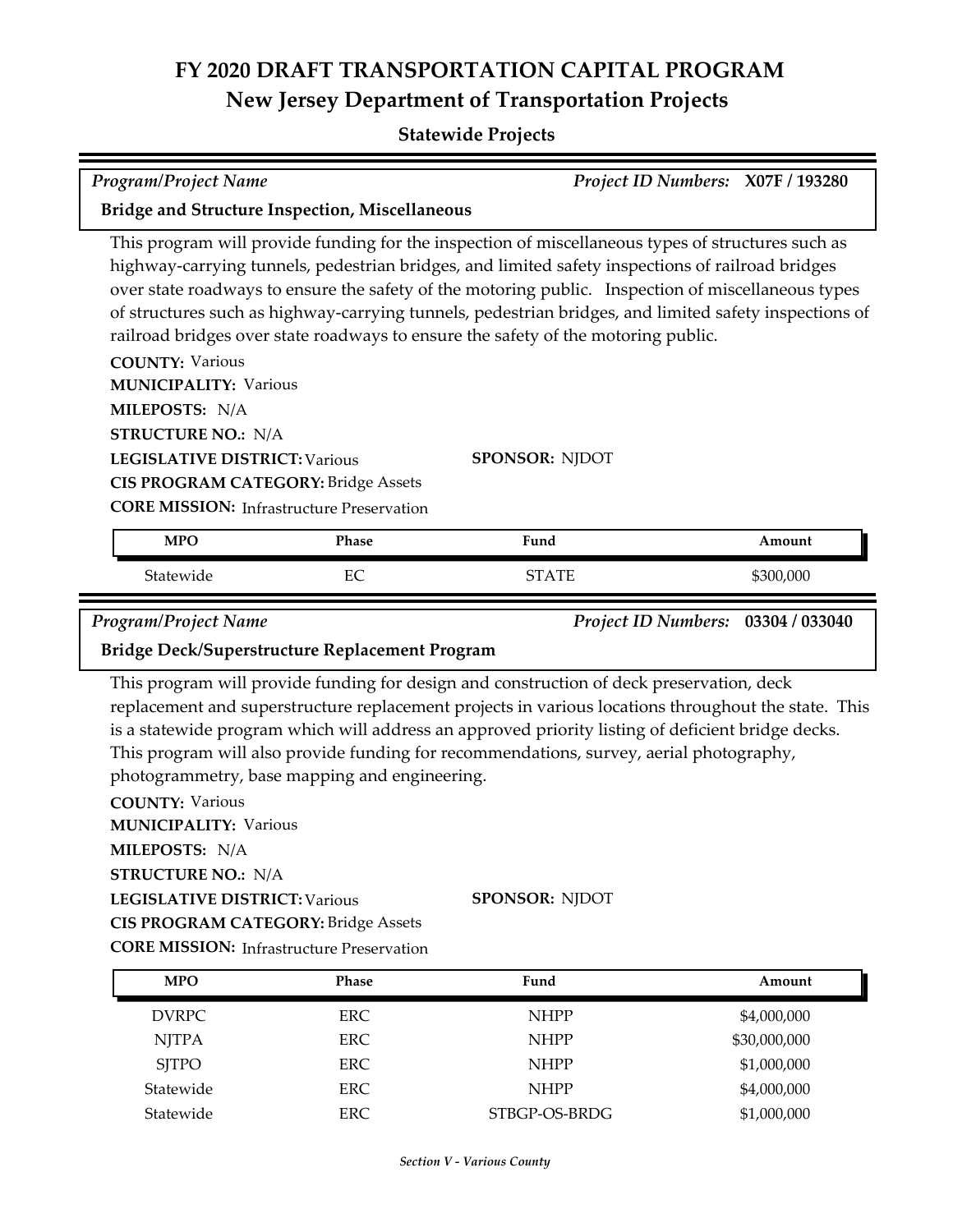| <b>Program/Project Name</b>                                              |              |                                                                                                                                                                                                                                                                                                                                                                                                                                                                                                                                                                  | Project ID Numbers: 98315         |
|--------------------------------------------------------------------------|--------------|------------------------------------------------------------------------------------------------------------------------------------------------------------------------------------------------------------------------------------------------------------------------------------------------------------------------------------------------------------------------------------------------------------------------------------------------------------------------------------------------------------------------------------------------------------------|-----------------------------------|
|                                                                          |              |                                                                                                                                                                                                                                                                                                                                                                                                                                                                                                                                                                  |                                   |
| <b>Bridge Emergency Repair</b>                                           |              |                                                                                                                                                                                                                                                                                                                                                                                                                                                                                                                                                                  |                                   |
| <b>COUNTY: Various</b><br><b>MUNICIPALITY: Various</b><br>MILEPOSTS: N/A |              | This program allows the NJDOT to provide emergency bridge repairs through various Bridge<br>Maintenance Contracts (i.e., Concrete Structural Repair, Structural Steel Repair, and Timber<br>Structure Repair contracts). The program also allows the NJDOT to obtain emergency technical<br>consultant assistance, for inspection and repair design, when the safety of a bridge(s) is<br>compromised due to unavoidable circumstances (a collision, flood damage, etc.) These consultants<br>will be available to assist NJDOT personnel on an as-needed basis. |                                   |
| <b>STRUCTURE NO.: N/A</b>                                                |              |                                                                                                                                                                                                                                                                                                                                                                                                                                                                                                                                                                  |                                   |
| <b>LEGISLATIVE DISTRICT: Various</b>                                     |              | <b>SPONSOR: NJDOT</b>                                                                                                                                                                                                                                                                                                                                                                                                                                                                                                                                            |                                   |
| <b>CIS PROGRAM CATEGORY: Bridge Assets</b>                               |              |                                                                                                                                                                                                                                                                                                                                                                                                                                                                                                                                                                  |                                   |
| <b>CORE MISSION: Infrastructure Preservation</b>                         |              |                                                                                                                                                                                                                                                                                                                                                                                                                                                                                                                                                                  |                                   |
| <b>MPO</b>                                                               | <b>Phase</b> | Fund                                                                                                                                                                                                                                                                                                                                                                                                                                                                                                                                                             | Amount                            |
|                                                                          |              |                                                                                                                                                                                                                                                                                                                                                                                                                                                                                                                                                                  |                                   |
|                                                                          |              |                                                                                                                                                                                                                                                                                                                                                                                                                                                                                                                                                                  |                                   |
| Statewide                                                                | EC           | <b>STATE</b>                                                                                                                                                                                                                                                                                                                                                                                                                                                                                                                                                     | \$83,000,000                      |
| Program/Project Name                                                     |              |                                                                                                                                                                                                                                                                                                                                                                                                                                                                                                                                                                  | Project ID Numbers: X07A / 800002 |
| <b>Bridge Inspection</b>                                                 |              |                                                                                                                                                                                                                                                                                                                                                                                                                                                                                                                                                                  |                                   |
| State-owned tunnels.                                                     |              | This program provides regular structural inspection of state highway, NJ Transit highway-carrying<br>bridges and local bridges as required by federal law. This program also enables the in-depth scour<br>evaluation of potentially scour susceptible bridges. This program also provides regular inspection of                                                                                                                                                                                                                                                 |                                   |
| <b>COUNTY: Various</b>                                                   |              |                                                                                                                                                                                                                                                                                                                                                                                                                                                                                                                                                                  |                                   |
| <b>MUNICIPALITY: Various</b>                                             |              |                                                                                                                                                                                                                                                                                                                                                                                                                                                                                                                                                                  |                                   |
| MILEPOSTS: N/A                                                           |              |                                                                                                                                                                                                                                                                                                                                                                                                                                                                                                                                                                  |                                   |
| <b>STRUCTURE NO.: N/A</b><br><b>LEGISLATIVE DISTRICT: Various</b>        |              | <b>SPONSOR: NJDOT</b>                                                                                                                                                                                                                                                                                                                                                                                                                                                                                                                                            |                                   |
| <b>CIS PROGRAM CATEGORY: Bridge Assets</b>                               |              |                                                                                                                                                                                                                                                                                                                                                                                                                                                                                                                                                                  |                                   |

| <b>MPO</b> | Phase | Fund          | Amount       |
|------------|-------|---------------|--------------|
| Statewide  | EС    | <b>NHPP</b>   | \$12,900,000 |
| Statewide  | EС    | STBGP-FLEX    | \$7,140,000  |
| Statewide  | EС    | STBGP-OS-BRDG | \$2,000,000  |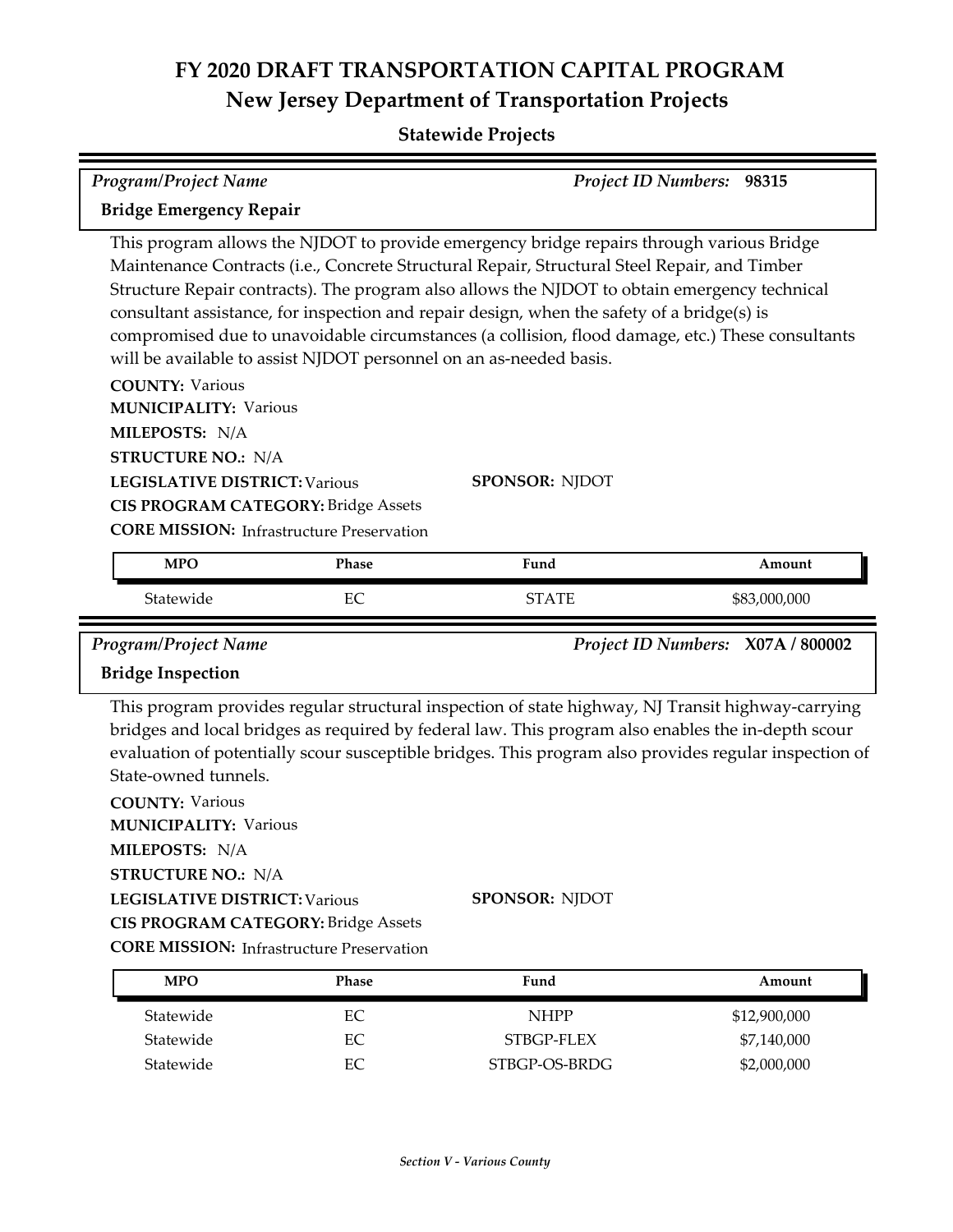| <b>Program/Project Name</b>                                                                                                                                                          |                     |                                                                                                                                                                                                                                                                                                                                                                                                                                                                                                  | Project ID Numbers: 14404 / 144040 |
|--------------------------------------------------------------------------------------------------------------------------------------------------------------------------------------|---------------------|--------------------------------------------------------------------------------------------------------------------------------------------------------------------------------------------------------------------------------------------------------------------------------------------------------------------------------------------------------------------------------------------------------------------------------------------------------------------------------------------------|------------------------------------|
| Bridge Maintenance and Repair, Movable Bridges                                                                                                                                       |                     |                                                                                                                                                                                                                                                                                                                                                                                                                                                                                                  |                                    |
| <b>COUNTY: Various</b><br><b>MUNICIPALITY: Various</b><br>MILEPOSTS: N/A<br><b>STRUCTURE NO.: N/A</b>                                                                                |                     | This Operations program allows the NJDOT to provide emergency movable bridge and tunnel<br>repairs on a 24/7 basis. The funding will be utilized to address priority structural repair deficiencies,<br>and Public Employees' Occupational Safety and Health Act (PEOSHA) violations, that are identified<br>during in-depth inspections. Movable bridges are required to operate on-demand and adhere to<br>drawbridge operation regulations pursuant to title 33, Code of Federal Regulations. |                                    |
| <b>LEGISLATIVE DISTRICT: Various</b><br><b>CIS PROGRAM CATEGORY: Bridge Assets</b>                                                                                                   |                     | <b>SPONSOR: NJDOT</b>                                                                                                                                                                                                                                                                                                                                                                                                                                                                            |                                    |
| <b>CORE MISSION:</b> Infrastructure Preservation                                                                                                                                     |                     |                                                                                                                                                                                                                                                                                                                                                                                                                                                                                                  |                                    |
| <b>MPO</b>                                                                                                                                                                           | Phase               | Fund                                                                                                                                                                                                                                                                                                                                                                                                                                                                                             | Amount                             |
| Statewide                                                                                                                                                                            | EC                  | <b>STATE</b>                                                                                                                                                                                                                                                                                                                                                                                                                                                                                     | \$28,500,000                       |
|                                                                                                                                                                                      |                     |                                                                                                                                                                                                                                                                                                                                                                                                                                                                                                  |                                    |
| <b>Program/Project Name</b><br>Bridge Maintenance Fender Replacement                                                                                                                 |                     |                                                                                                                                                                                                                                                                                                                                                                                                                                                                                                  | Project ID Numbers: 17357 / 173570 |
| <b>COUNTY: Various</b><br><b>MUNICIPALITY: Various</b><br>MILEPOSTS: N/A<br><b>STRUCTURE NO.: N/A</b><br>LEGISLATIVE DISTRICT: Various<br><b>CIS PROGRAM CATEGORY: Bridge Assets</b> |                     | This is an ongoing program to replace bridge fender and pier protection system elements that are in<br>poor and critical condition. Fender systems and waterways are regulated by the U.S. Coast Guard<br>and are required to be maintained in good working condition by the Code of Federal Regulations.<br>SPONSOR: NJDOT                                                                                                                                                                      |                                    |
| <b>CORE MISSION:</b> Infrastructure Preservation                                                                                                                                     |                     |                                                                                                                                                                                                                                                                                                                                                                                                                                                                                                  |                                    |
| <b>MPO</b><br>Statewide                                                                                                                                                              | Phase<br><b>ERC</b> | Fund<br><b>NHPP</b>                                                                                                                                                                                                                                                                                                                                                                                                                                                                              | Amount<br>\$9,000,000              |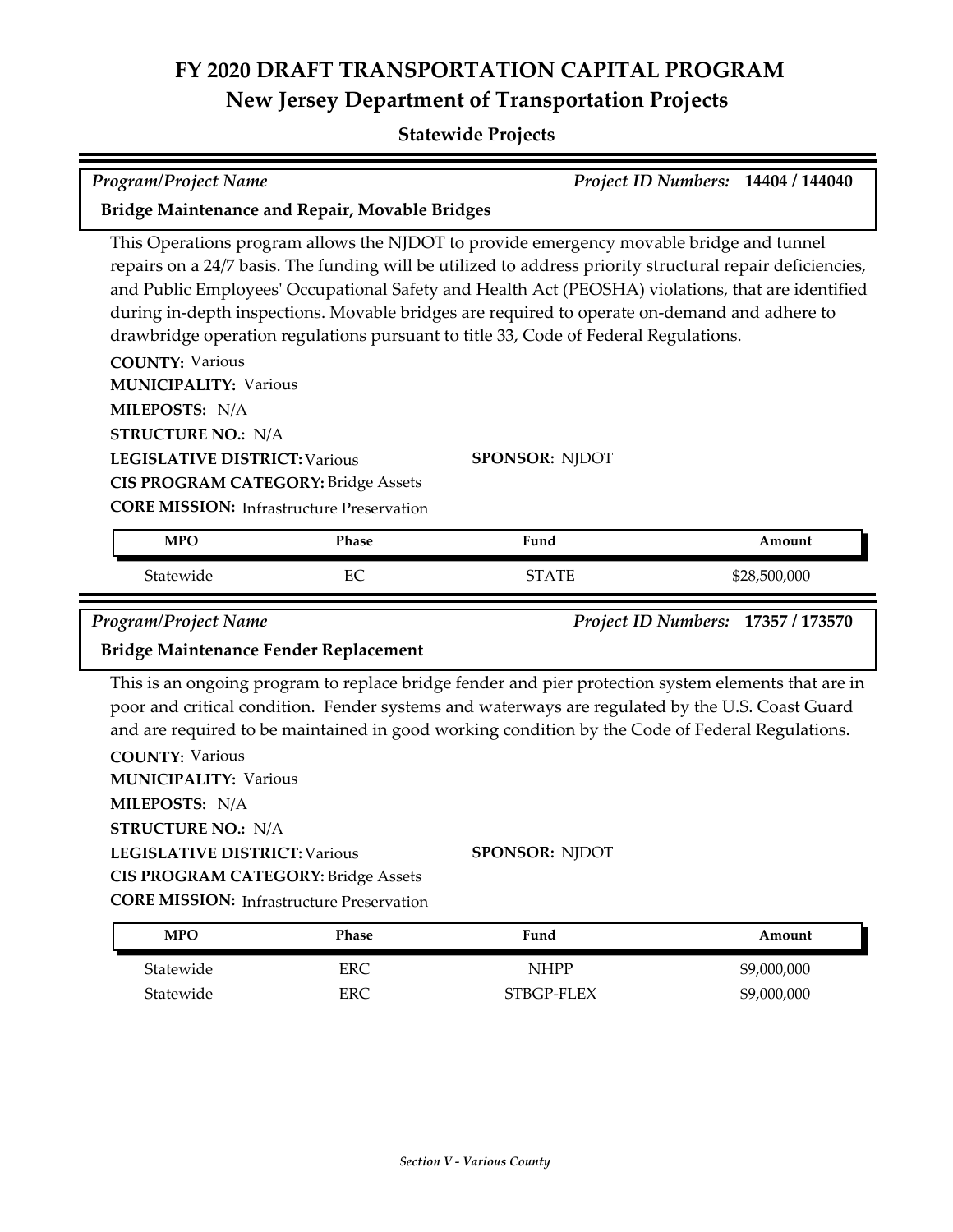| Program/Project Name                                                                                                                                                                                                                                                              |              |                                                                                                                                                                                                                               | Project ID Numbers: 17358 / 173580 |
|-----------------------------------------------------------------------------------------------------------------------------------------------------------------------------------------------------------------------------------------------------------------------------------|--------------|-------------------------------------------------------------------------------------------------------------------------------------------------------------------------------------------------------------------------------|------------------------------------|
| <b>Bridge Maintenance Scour Countermeasures</b>                                                                                                                                                                                                                                   |              |                                                                                                                                                                                                                               |                                    |
| undermine their substructures.<br><b>COUNTY: Various</b><br><b>MUNICIPALITY: Various</b><br>MILEPOSTS: N/A<br><b>STRUCTURE NO.: N/A</b><br><b>LEGISLATIVE DISTRICT: Various</b><br><b>CIS PROGRAM CATEGORY: Bridge Assets</b><br><b>CORE MISSION:</b> Infrastructure Preservation |              | This is an ongoing program to proactively install scour countermeasures on the worst scour critical<br>bridges. Scour countermeasures will protect bridges from storms and flooding events which can<br><b>SPONSOR: NJDOT</b> |                                    |
| <b>MPO</b>                                                                                                                                                                                                                                                                        | Phase        | Fund                                                                                                                                                                                                                          | Amount                             |
| Statewide                                                                                                                                                                                                                                                                         | <b>ERC</b>   | <b>NHPP</b>                                                                                                                                                                                                                   | \$5,000,000                        |
| Statewide                                                                                                                                                                                                                                                                         | ERC          | STBGP-FLEX                                                                                                                                                                                                                    | \$4,000,000                        |
|                                                                                                                                                                                                                                                                                   |              |                                                                                                                                                                                                                               |                                    |
| <b>Program/Project Name</b><br><b>Bridge Management System</b>                                                                                                                                                                                                                    |              |                                                                                                                                                                                                                               | Project ID Numbers: X70 / 800018   |
| needs.<br><b>COUNTY: Various</b><br><b>MUNICIPALITY: Various</b><br>MILEPOSTS: N/A<br><b>STRUCTURE NO.: N/A</b><br><b>LEGISLATIVE DISTRICT: Various</b><br><b>CIS PROGRAM CATEGORY: Bridge Assets</b><br><b>CORE MISSION:</b> Infrastructure Preservation                         |              | This is a program for the development, improvement, and implementation of New Jersey's Bridge<br>Management System, a computerized system of analyzing bridge rehabilitation and replacement<br><b>SPONSOR: NJDOT</b>         |                                    |
| <b>MPO</b>                                                                                                                                                                                                                                                                        | <b>Phase</b> | Fund                                                                                                                                                                                                                          | Amount                             |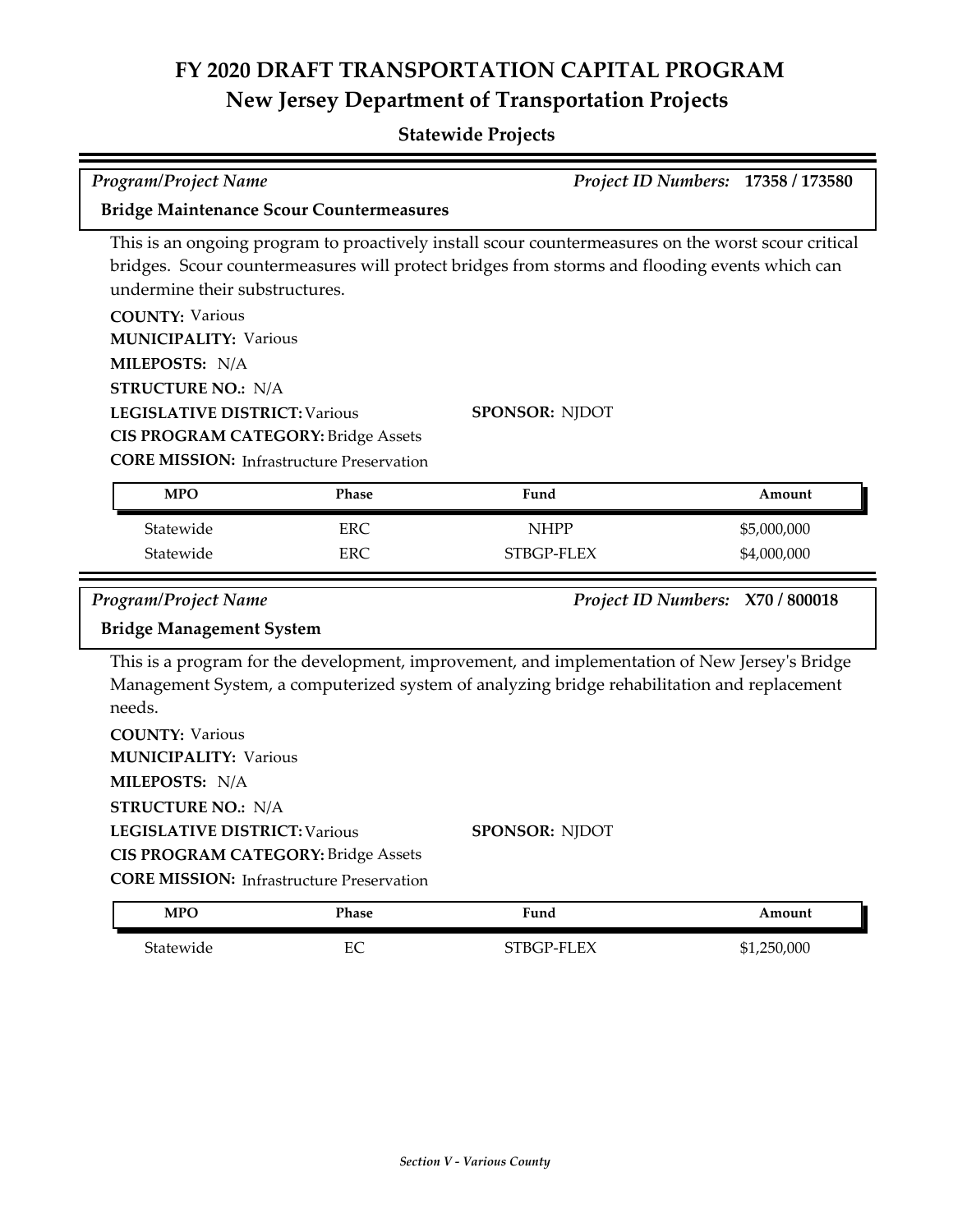### **Statewide Projects**

| <b>Program/Project Name</b>          | Project ID Numbers: 13323 / 133230 |  |
|--------------------------------------|------------------------------------|--|
| <b>Bridge Preventive Maintenance</b> |                                    |  |

This program provides funding for bridge preservation activities (including painting, deck repairs, and substructure repairs) as a means of extending structure life. Painting contracts shall include painting of steel on various structures, as an anti‐corrosion measure, and will be awarded based on an approved list of bridges considering the availability and regional breakdown of funding. Preventive maintenance contracts shall include deck repairs, header reconstruction, curb reconstruction, joint resealing, substructure concrete repairs, and sealing of entire structures, with structures systematically prioritized by corridor or geographical area. Both painting and preventive maintenance contracts are awarded to preserve and prolong the useful service life of bridges, in accordance with the NJDOT Bridge Preventive Maintenance Program.

**COUNTY:** Various **LEGISLATIVE DISTRICT:** Various **MILEPOSTS:** N/A **STRUCTURE NO.:** N/A **MUNICIPALITY: Various CORE MISSION: Infrastructure Preservation CIS PROGRAM CATEGORY:** Bridge Assets

**SPONSOR:** NJDOT

| <b>MPO</b> | Phase | Fund         | Amount       |
|------------|-------|--------------|--------------|
| Statewide  | EС    | <b>NHPP</b>  | \$20,000,000 |
| Statewide  | EС    | <b>STATE</b> | \$40,000,000 |
| Statewide  | EС    | STBGP-FLEX   | \$15,000,000 |

#### *Program/Project Name Project ID Numbers:* **08381 / 083810**

**Bridge Replacement, Future Projects**

This program provides funding for future projects related to bridge rehabilitations and replacements, statewide.

**COUNTY:** Various **LEGISLATIVE DISTRICT:** Various **MILEPOSTS:** N/A **STRUCTURE NO.:** N/A **MUNICIPALITY: Various CIS PROGRAM CATEGORY:** Bridge Assets COR<sup>:</sup>

#### **SPONSOR:** NJDOT

|  | <b>E MISSION:</b> Infrastructure Preservation |
|--|-----------------------------------------------|
|--|-----------------------------------------------|

| <b>MPO</b> | Phase | Fund  | Amount      |
|------------|-------|-------|-------------|
| Statewide  | ERC   | NHPP  | \$4,165,448 |
| Statewide  | ERC   | STATE | \$1,326,000 |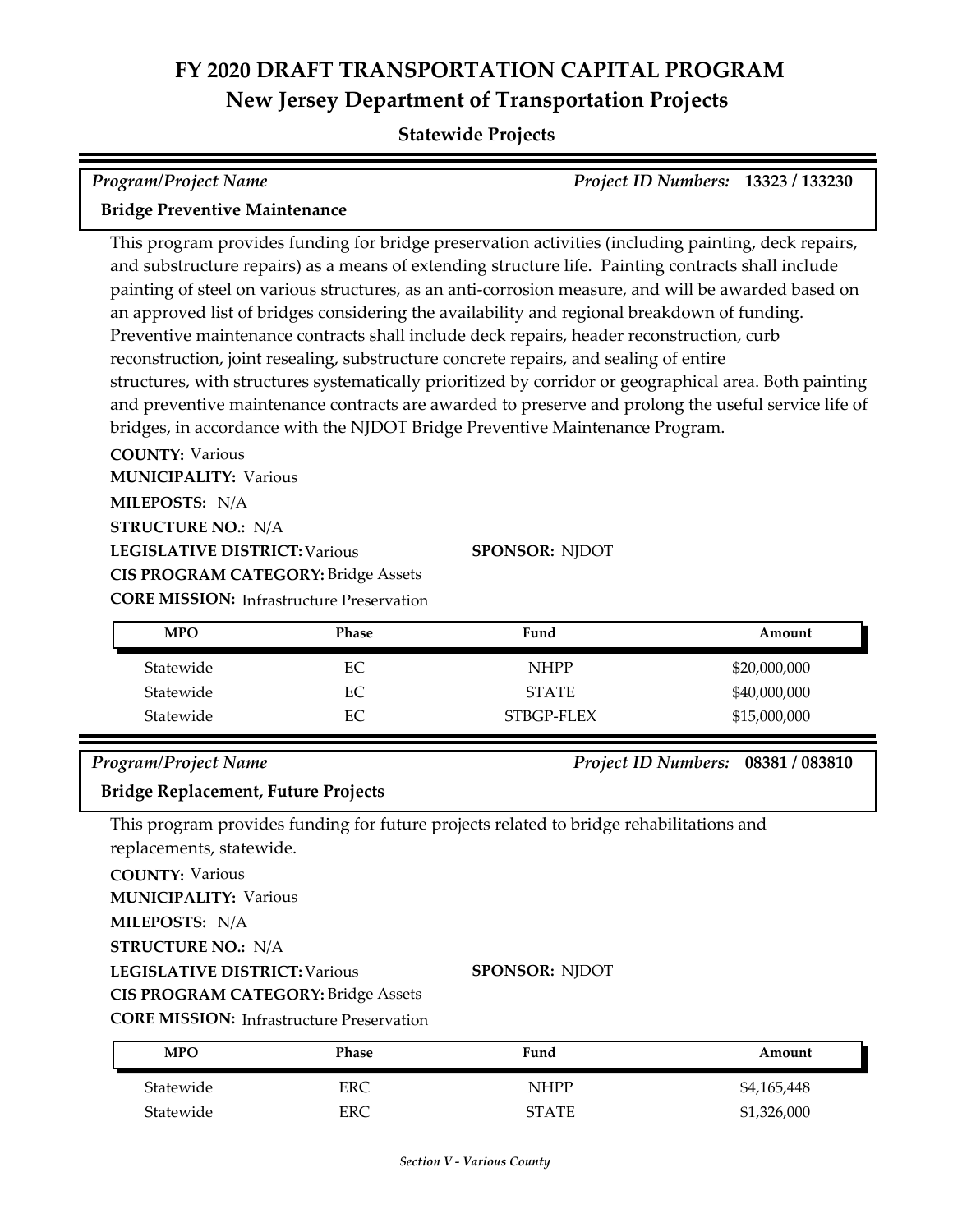| <b>Program/Project Name</b>                                                                                                                                                                                                                            |            | <b>Project ID Numbers:</b>                                                                                                                                                                                                                                                                                                                                                                                                                                                                                                                                                                                                                                                                                                                                                                                                                                                                                                                                                                                                                                                                                                                      | 98316                              |
|--------------------------------------------------------------------------------------------------------------------------------------------------------------------------------------------------------------------------------------------------------|------------|-------------------------------------------------------------------------------------------------------------------------------------------------------------------------------------------------------------------------------------------------------------------------------------------------------------------------------------------------------------------------------------------------------------------------------------------------------------------------------------------------------------------------------------------------------------------------------------------------------------------------------------------------------------------------------------------------------------------------------------------------------------------------------------------------------------------------------------------------------------------------------------------------------------------------------------------------------------------------------------------------------------------------------------------------------------------------------------------------------------------------------------------------|------------------------------------|
| <b>Bridge Scour Countermeasures</b>                                                                                                                                                                                                                    |            |                                                                                                                                                                                                                                                                                                                                                                                                                                                                                                                                                                                                                                                                                                                                                                                                                                                                                                                                                                                                                                                                                                                                                 |                                    |
| availability and regional breakdown of funding.                                                                                                                                                                                                        |            | This program provides funding for bridge scour countermeasure contracts, which provide critical<br>protection to various bridge substructure elements, extending the life of state bridges which span<br>waterways. Theses contracts will be awarded based on an approved list of bridges considering the                                                                                                                                                                                                                                                                                                                                                                                                                                                                                                                                                                                                                                                                                                                                                                                                                                       |                                    |
| <b>COUNTY: Various</b><br><b>MUNICIPALITY: Various</b><br>MILEPOSTS: N/A                                                                                                                                                                               |            |                                                                                                                                                                                                                                                                                                                                                                                                                                                                                                                                                                                                                                                                                                                                                                                                                                                                                                                                                                                                                                                                                                                                                 |                                    |
| <b>STRUCTURE NO.: N/A</b>                                                                                                                                                                                                                              |            |                                                                                                                                                                                                                                                                                                                                                                                                                                                                                                                                                                                                                                                                                                                                                                                                                                                                                                                                                                                                                                                                                                                                                 |                                    |
| <b>LEGISLATIVE DISTRICT: Various</b><br><b>CIS PROGRAM CATEGORY: Bridge Assets</b><br><b>CORE MISSION:</b> Infrastructure Preservation                                                                                                                 |            | <b>SPONSOR: NJDOT</b>                                                                                                                                                                                                                                                                                                                                                                                                                                                                                                                                                                                                                                                                                                                                                                                                                                                                                                                                                                                                                                                                                                                           |                                    |
| <b>MPO</b>                                                                                                                                                                                                                                             | Phase      | Fund                                                                                                                                                                                                                                                                                                                                                                                                                                                                                                                                                                                                                                                                                                                                                                                                                                                                                                                                                                                                                                                                                                                                            | Amount                             |
| Statewide                                                                                                                                                                                                                                              | <b>ERC</b> | <b>STATE</b>                                                                                                                                                                                                                                                                                                                                                                                                                                                                                                                                                                                                                                                                                                                                                                                                                                                                                                                                                                                                                                                                                                                                    | \$200,000                          |
| Program/Project Name                                                                                                                                                                                                                                   |            | Congestion Relief, Intelligent Transportation System Improvements (Smart Move Program)                                                                                                                                                                                                                                                                                                                                                                                                                                                                                                                                                                                                                                                                                                                                                                                                                                                                                                                                                                                                                                                          | Project ID Numbers: 02379 / 023790 |
| <b>COUNTY: Various</b><br><b>MUNICIPALITY: Various</b><br>MILEPOSTS: N/A<br><b>STRUCTURE NO.: N/A</b><br><b>LEGISLATIVE DISTRICT: Various</b><br><b>CIS PROGRAM CATEGORY: Congestion Relief</b><br><b>CORE MISSION:</b> Mobility and Congestion Relief |            | This program provides funding for low-cost, quick-turnaround intelligent transportation system<br>(ITS) improvements, which improve traffic flow and provide traveler information on the state's<br>transportation system. This program will provide for the deployment of these systems through<br>either separate ITS projects, or inclusion of ITS within existing roadway and bridge infrastructure<br>preservation projects to ensure implementation of ITS at a minimum cost and a minimum disruption<br>to traffic during construction. Design support to add ITS components and/or standards may be<br>accomplished through using consultants. ITS equipment are long lead time items and this program<br>will allow procurement to proceed in advance and then to be installed in the first stages to also assist<br>in the mitigation of traffic impacts during construction of those projects. ITS equipment may include<br>Dynamic Message Signs, which provide real time traffic information, in strategic locations to allow<br>the motoring public to make informed decisions on possible alternatives.<br><b>SPONSOR: NJDOT</b> |                                    |
| <b>MPO</b>                                                                                                                                                                                                                                             | Phase      | Fund                                                                                                                                                                                                                                                                                                                                                                                                                                                                                                                                                                                                                                                                                                                                                                                                                                                                                                                                                                                                                                                                                                                                            | Amount                             |

| <b>MPO</b> | Phase | $\sim$<br>Fund | Amount      |
|------------|-------|----------------|-------------|
| Statewide  | ERC   | STATE          | \$2,000,000 |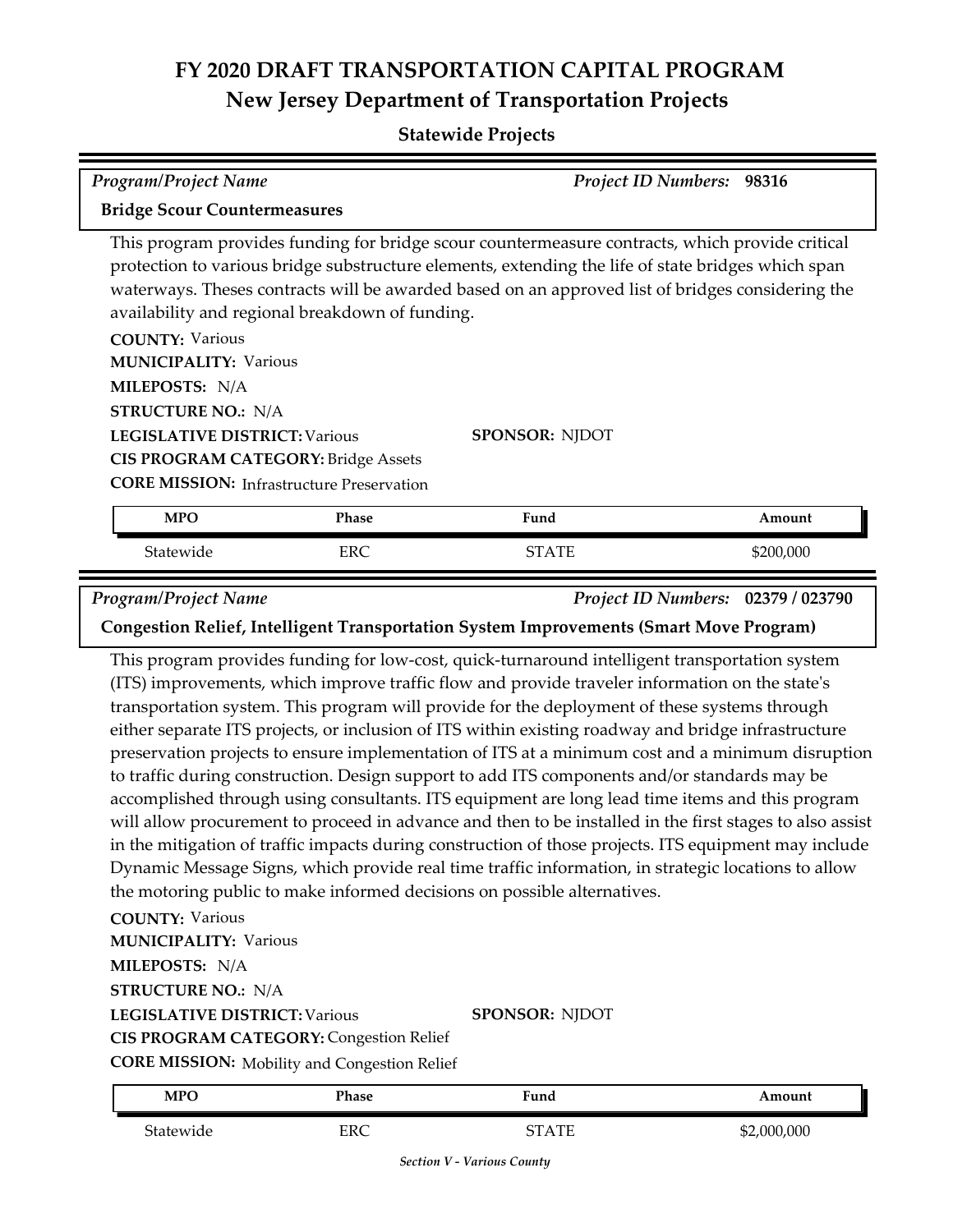### **Statewide Projects**

| Program/Project Name                                                                                                                                                                                                                                                                                             |              |                                                                                                                                                                                                                                                                                                          | Project ID Numbers: X180 / 800029  |
|------------------------------------------------------------------------------------------------------------------------------------------------------------------------------------------------------------------------------------------------------------------------------------------------------------------|--------------|----------------------------------------------------------------------------------------------------------------------------------------------------------------------------------------------------------------------------------------------------------------------------------------------------------|------------------------------------|
| <b>Construction Inspection</b>                                                                                                                                                                                                                                                                                   |              |                                                                                                                                                                                                                                                                                                          |                                    |
| concrete produced at out-of-state fabrication facilities.<br><b>COUNTY: Various</b><br><b>MUNICIPALITY: Various</b><br>MILEPOSTS: N/A<br><b>STRUCTURE NO.: N/A</b><br><b>LEGISLATIVE DISTRICT: Various</b><br>CIS PROGRAM CATEGORY: Capital Program Delivery<br><b>CORE MISSION:</b> Infrastructure Preservation |              | In order to provide inspection of construction projects on an as-needed basis, the NJDOT provides<br>term agreements. This service also provides materials inspection of structural steel and precast<br><b>SPONSOR: NJDOT</b>                                                                           |                                    |
| <b>MPO</b>                                                                                                                                                                                                                                                                                                       | Phase        | Fund                                                                                                                                                                                                                                                                                                     | Amount                             |
| Statewide                                                                                                                                                                                                                                                                                                        | EC           | <b>STATE</b>                                                                                                                                                                                                                                                                                             | \$11,000,000                       |
| <b>Program/Project Name</b>                                                                                                                                                                                                                                                                                      |              |                                                                                                                                                                                                                                                                                                          | Project ID Numbers: 05304 / 053040 |
| <b>Construction Program IT System (TRNS.PORT)</b>                                                                                                                                                                                                                                                                |              |                                                                                                                                                                                                                                                                                                          |                                    |
| <b>COUNTY: Various</b><br><b>MUNICIPALITY: Various</b>                                                                                                                                                                                                                                                           |              | This program will provide a replacement system for the current information technology (IT) systems<br>supporting the Estimating through Awarding of Construction Projects. It will also implement IT<br>systems for Construction Management, Materials and Civil Rights including annual licensing fees. |                                    |
| MILEPOSTS: N/A                                                                                                                                                                                                                                                                                                   |              |                                                                                                                                                                                                                                                                                                          |                                    |
| <b>STRUCTURE NO.: N/A</b>                                                                                                                                                                                                                                                                                        |              |                                                                                                                                                                                                                                                                                                          |                                    |
| <b>LEGISLATIVE DISTRICT: Various</b>                                                                                                                                                                                                                                                                             |              | <b>SPONSOR: NJDOT</b>                                                                                                                                                                                                                                                                                    |                                    |
| CIS PROGRAM CATEGORY: Capital Program Delivery<br><b>CORE MISSION:</b> Infrastructure Preservation                                                                                                                                                                                                               |              |                                                                                                                                                                                                                                                                                                          |                                    |
| <b>MPO</b>                                                                                                                                                                                                                                                                                                       | <b>Phase</b> | Fund                                                                                                                                                                                                                                                                                                     | Amount                             |

Statewide EC EC STATE \$1,300,000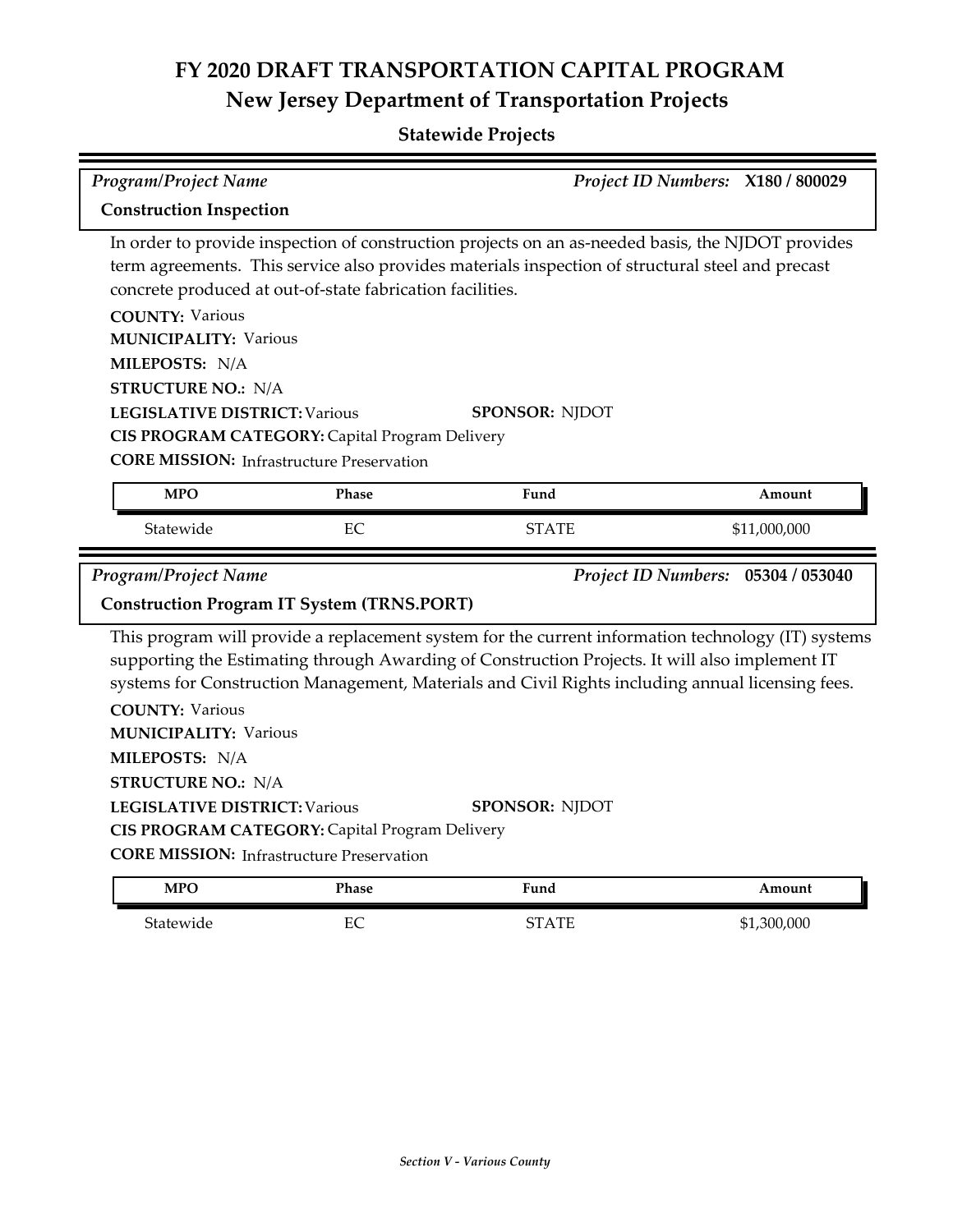### **Statewide Projects**

| <b>Program/Project Name</b>                                                                                           | Project ID Numbers: X242                                                                                                                                                                                                                                                                                                                                                                                                                                                                                                                                                                                                                                                                                                                                                                                                        |
|-----------------------------------------------------------------------------------------------------------------------|---------------------------------------------------------------------------------------------------------------------------------------------------------------------------------------------------------------------------------------------------------------------------------------------------------------------------------------------------------------------------------------------------------------------------------------------------------------------------------------------------------------------------------------------------------------------------------------------------------------------------------------------------------------------------------------------------------------------------------------------------------------------------------------------------------------------------------|
| <b>Crash Reduction Program</b>                                                                                        |                                                                                                                                                                                                                                                                                                                                                                                                                                                                                                                                                                                                                                                                                                                                                                                                                                 |
| designed to improve conditions at locations identified by the HSIP. These enhancements may                            | The state's Strategic Highway Safety Plan (SHSP) influences the decisions for investment planning.<br>SHSP emphasis-areas guide problem identification in the Highway Safety Improvement Program<br>(HSIP). The Crash Reduction Program (CRP) is a comprehensive program of safety improvements<br>include; pavement improvements, protection or removal of fixed objects, and utility pole relocation<br>or replacement. The CRP will also develop and implement a systemic approach to the installation of<br>lane and roadway departure technologies, such as; rumble strips and rumble stripes, signing, and<br>striping and high friction surface treatment to prevent vehicles from leaving their respective lanes<br>and causing crashes, injuries, and/or deaths. In addition, the CPR will provide for the development |
| of crashes, and for remediation measures at those locations.                                                          | and implementation of quick-turnaround projects at locations which show an excessive occurrence                                                                                                                                                                                                                                                                                                                                                                                                                                                                                                                                                                                                                                                                                                                                 |
| <b>COUNTY: Various</b><br><b>MUNICIPALITY: Various</b>                                                                |                                                                                                                                                                                                                                                                                                                                                                                                                                                                                                                                                                                                                                                                                                                                                                                                                                 |
| MILEPOSTS: N/A<br><b>STRUCTURE NO.: N/A</b>                                                                           |                                                                                                                                                                                                                                                                                                                                                                                                                                                                                                                                                                                                                                                                                                                                                                                                                                 |
| <b>LEGISLATIVE DISTRICT: Various</b><br><b>CIS PROGRAM CATEGORY: Safety Management</b><br><b>CORE MISSION: Safety</b> | SPONSOR: NJDOT                                                                                                                                                                                                                                                                                                                                                                                                                                                                                                                                                                                                                                                                                                                                                                                                                  |

| <b>MPO</b> | Phase         | Fund        | Amount      |
|------------|---------------|-------------|-------------|
| Statewide  | ∽<br>┳.<br>ĿC | <b>TSIF</b> | \$5,000,000 |
|            |               |             |             |

*Program/Project Name Project ID Numbers:* **09316 / 093160**

#### **Culvert Replacement Program**

This program provides funding for Culvert replacements based on results of the culvert inspection program. In the majority of cases, culverts will be replaced in the same location, with basically the same waterway opening size, and will require minimal utility involvement.

**COUNTY:** Various **LEGISLATIVE DISTRICT:** Various **MILEPOSTS:** N/A **STRUCTURE NO.:** N/A **MUNICIPALITY: Various CIS PROGRAM CATEGORY:** Bridge Assets

**SPONSOR:** NJDOT

**CORE MISSION: Infrastructure Preservation** 

| <b>MPO</b> | Phase | Fund         | Amount      |
|------------|-------|--------------|-------------|
| Statewide  | ERC   | <b>STATE</b> | \$4,000,000 |
| Statewide  | ERC   | STBGP-FLEX   | \$1,000,000 |

*Section V - Various County*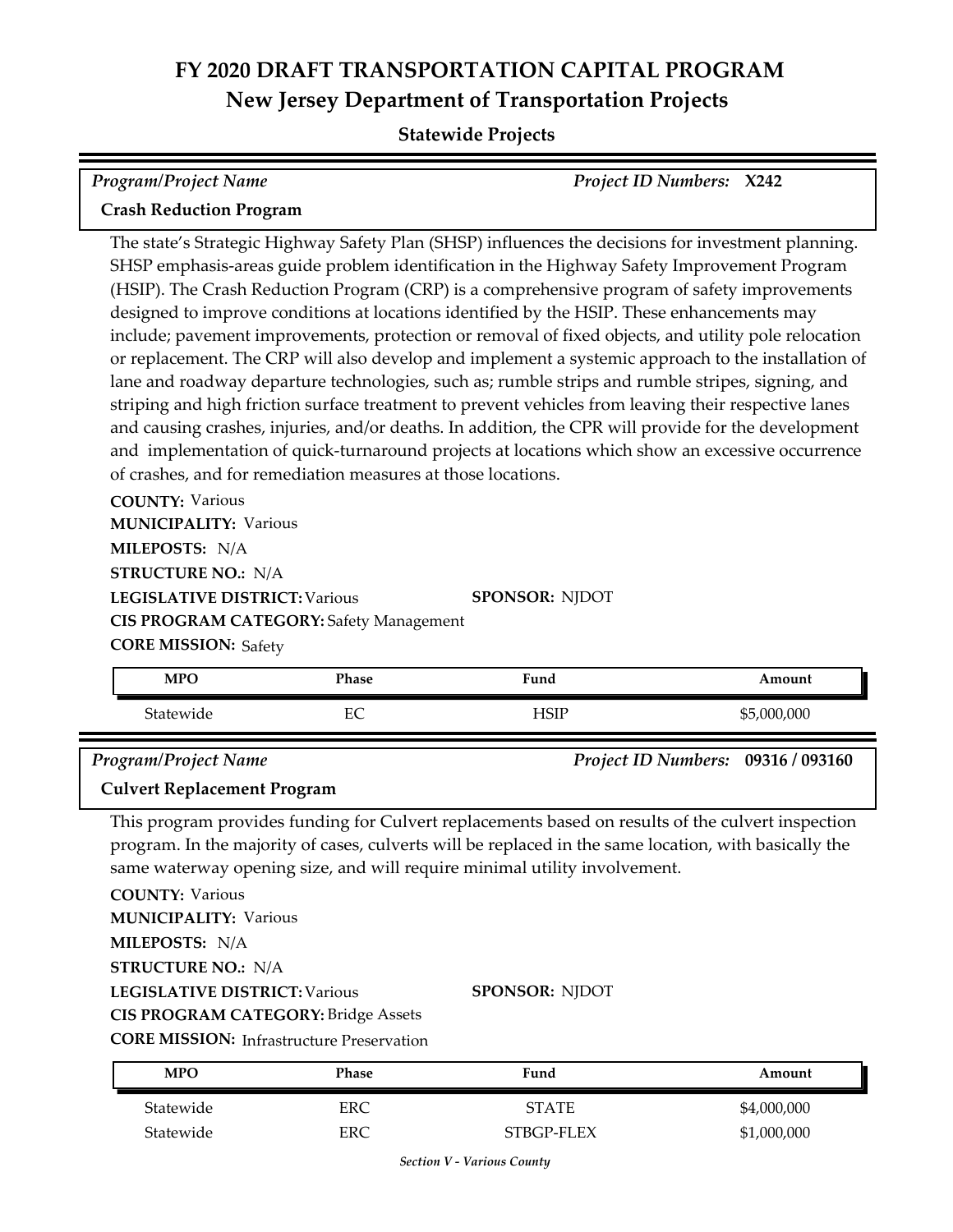#### **Statewide Projects**

| <b>Program/Project Name</b>                                                                                                                   | <b>Project ID Numbers: X142</b>                                                                           |                                                                                                                                                                                                                                                                                                                                                                                                                 |                                   |  |  |
|-----------------------------------------------------------------------------------------------------------------------------------------------|-----------------------------------------------------------------------------------------------------------|-----------------------------------------------------------------------------------------------------------------------------------------------------------------------------------------------------------------------------------------------------------------------------------------------------------------------------------------------------------------------------------------------------------------|-----------------------------------|--|--|
|                                                                                                                                               | <b>DBE Supportive Services Program</b>                                                                    |                                                                                                                                                                                                                                                                                                                                                                                                                 |                                   |  |  |
| <b>COUNTY: Various</b><br><b>MUNICIPALITY: Various</b><br>MILEPOSTS: N/A<br><b>STRUCTURE NO.: N/A</b><br><b>LEGISLATIVE DISTRICT: Various</b> | <b>CIS PROGRAM CATEGORY: Capital Program Delivery</b><br><b>CORE MISSION:</b> Infrastructure Preservation | This is a federal grant program which provides support to individual Disadvantaged Business<br>Enterprise (DBE) contractors through technical assistance, on-site visits, DBE conferences,<br>newsletters, and similar types of assistance. This program will also support the technology required<br>to monitor, maintain and create reports on program particulars and DBE progress.<br><b>SPONSOR: NJDOT</b> |                                   |  |  |
| <b>MPO</b>                                                                                                                                    | Phase                                                                                                     | Fund                                                                                                                                                                                                                                                                                                                                                                                                            | Amount                            |  |  |
| Statewide                                                                                                                                     | EC                                                                                                        | STBGP-FLEX                                                                                                                                                                                                                                                                                                                                                                                                      | \$500,000                         |  |  |
| <b>Program/Project Name</b><br>$\mathbf{D}$ . $\mathbf{F}$ . $\mathbf{D}$                                                                     |                                                                                                           |                                                                                                                                                                                                                                                                                                                                                                                                                 | Project ID Numbers: X106 / 800021 |  |  |

**Design, Emerging Projects**

This program provides initial funding for Capital Program Management task order agreements as well as projects emerging from concept development. Funding is also provided for review of projects and for advanced design services which include, but are not limited to the following functions: development of base plan for final design; location of existing features within footprints, such as project monumentation, topography, utilities and drainage, using Subsurface Utility Engineering (SUE), General Field survey, Global Positioning System survey, Primary Control survey and Aerial photography; geotechnical work, specifically soil borings; administrative work needed to set budgets and manpower for right of way acquisition; asbestos surveying or plans, specifications and air monitoring for abatement process.

**COUNTY:** Various

**MUNICIPALITY: Various** 

**MILEPOSTS:** N/A

**STRUCTURE NO.:** N/A

**LEGISLATIVE DISTRICT:** Various

#### **SPONSOR:** NJDOT

**CIS PROGRAM CATEGORY:** Capital Program Delivery

**CORE MISSION:** Infrastructure Preservation

| MPO       | Phase | Fund         | Amount       |
|-----------|-------|--------------|--------------|
| Statewide | DES   | <b>STATE</b> | \$17,000,000 |
| Statewide | DES   | STBGP-FLEX   | \$1,000,000  |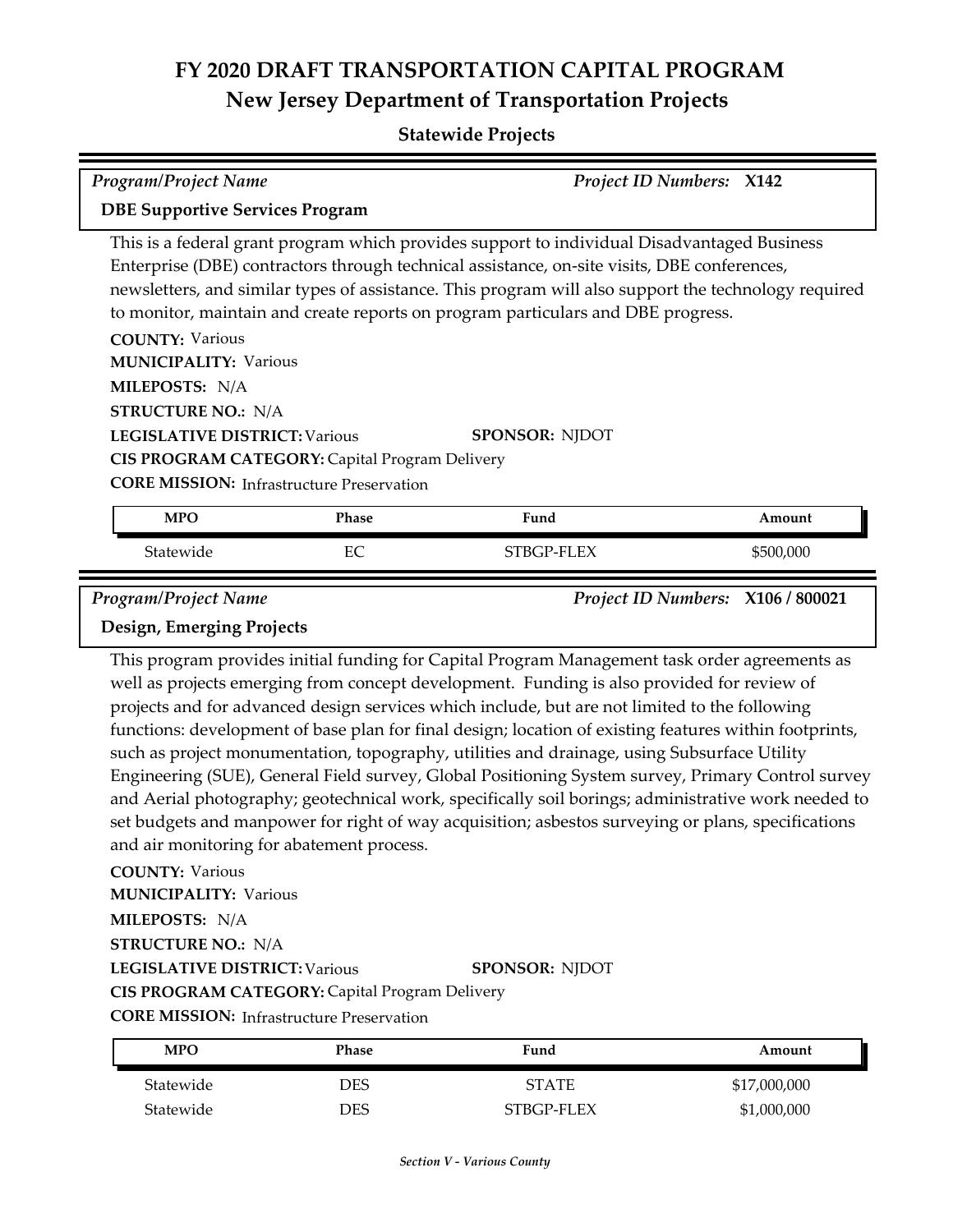### **Statewide Projects**

| <b>Program/Project Name</b>                                                                                         |            |                                                                                                                                                                                                                                                                                                                                                                                                                                                                                                      | Project ID Numbers: 05342 / 053420 |
|---------------------------------------------------------------------------------------------------------------------|------------|------------------------------------------------------------------------------------------------------------------------------------------------------------------------------------------------------------------------------------------------------------------------------------------------------------------------------------------------------------------------------------------------------------------------------------------------------------------------------------------------------|------------------------------------|
| Design, Geotechnical Engineering Tasks                                                                              |            |                                                                                                                                                                                                                                                                                                                                                                                                                                                                                                      |                                    |
| rock engineering.<br><b>COUNTY: Various</b><br><b>MUNICIPALITY: Various</b>                                         |            | This program will provide funding for term agreements to obtain consultant services to perform<br>Geotechnical Services for various projects within the geographical confines of the state of New<br>Jersey. The work covered by this agreement will be limited to Geotechnical Engineering Services<br>and consists of two major tasks: conducting subsurface exploration programs and providing<br>geotechnical designs and analysis for bridge and structure foundations, roadway engineering and |                                    |
| MILEPOSTS: N/A                                                                                                      |            |                                                                                                                                                                                                                                                                                                                                                                                                                                                                                                      |                                    |
| <b>STRUCTURE NO.: N/A</b><br><b>LEGISLATIVE DISTRICT: Various</b><br>CIS PROGRAM CATEGORY: Capital Program Delivery |            | <b>SPONSOR: NJDOT</b>                                                                                                                                                                                                                                                                                                                                                                                                                                                                                |                                    |
| <b>CORE MISSION:</b> Infrastructure Preservation                                                                    |            |                                                                                                                                                                                                                                                                                                                                                                                                                                                                                                      |                                    |
| <b>MPO</b>                                                                                                          | Phase      | Fund                                                                                                                                                                                                                                                                                                                                                                                                                                                                                                 | Amount                             |
| Statewide                                                                                                           | <b>DES</b> | <b>STATE</b>                                                                                                                                                                                                                                                                                                                                                                                                                                                                                         | \$500,000                          |

*Program/Project Name Project ID Numbers:* **X197**

#### **Disadvantaged Business Enterprise**

This is a federal grant to support the development of integrated programs including training workshops, round-table discussions and business development services designed to expand the capacity of Disadvantaged Business Enterprise (DBE) firms and help them compete for public works contracts in the State and particularly with NJDOT.

**COUNTY:** Various **LEGISLATIVE DISTRICT:** Various **MILEPOSTS:** N/A **STRUCTURE NO.:** N/A **MUNICIPALITY: Various CORE MISSION:** Infrastructure Preservation **SPONSOR:** NJDOT **CIS PROGRAM CATEGORY:** Capital Program Delivery

| MPO       | Phase            | Fund       | Amount  |
|-----------|------------------|------------|---------|
| Statewide | $_{\rm EC}$<br>◡ | STBGP-FLEX | 100,000 |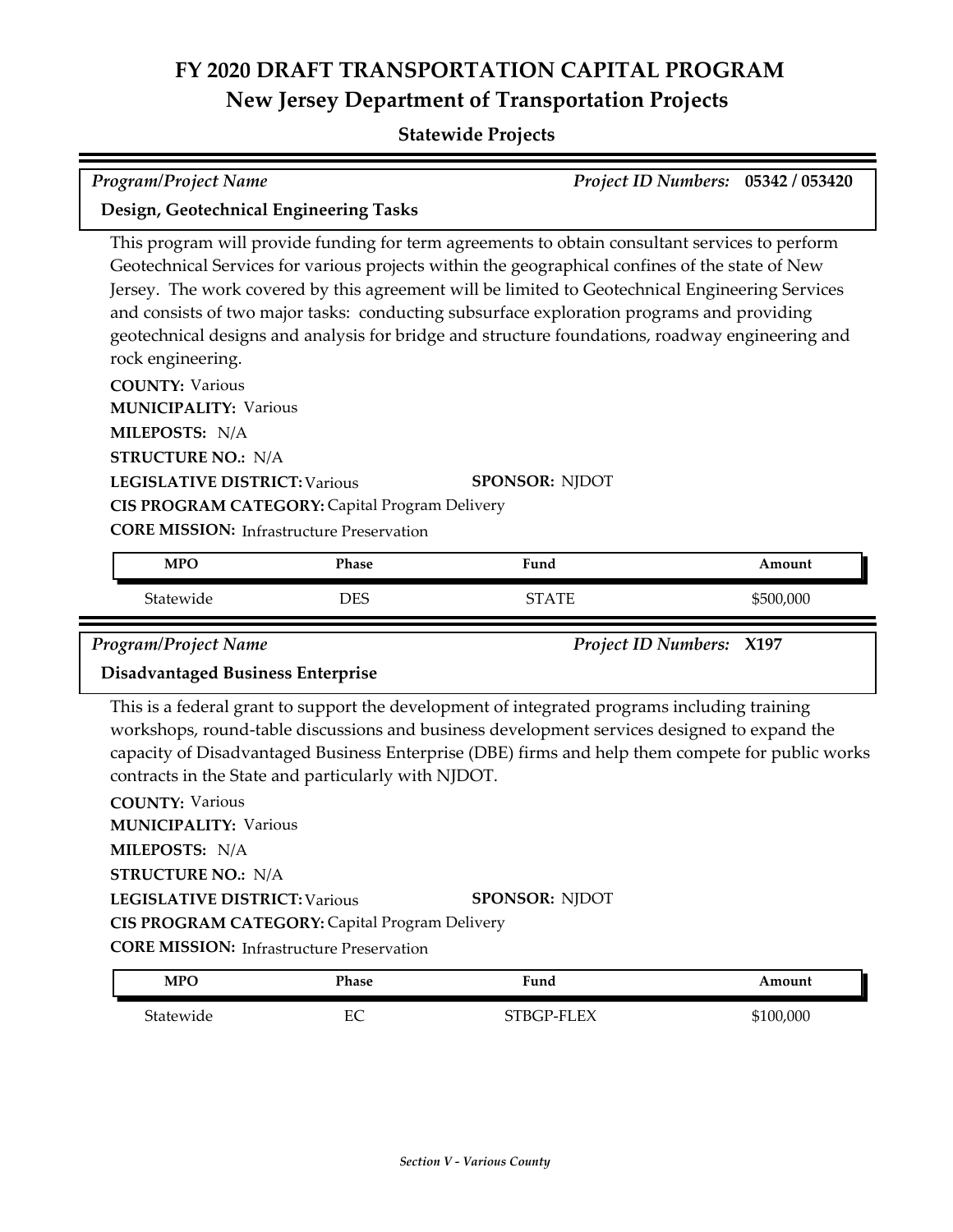| <b>Program/Project Name</b>                               |       |                                                                                                | Project ID Numbers: X154D                                                                              |
|-----------------------------------------------------------|-------|------------------------------------------------------------------------------------------------|--------------------------------------------------------------------------------------------------------|
| Drainage Rehabilitation & Improvements                    |       |                                                                                                |                                                                                                        |
|                                                           |       | This program funds low-cost/high-value drainage projects on the state highway drainage system. |                                                                                                        |
| <b>COUNTY: Various</b>                                    |       |                                                                                                |                                                                                                        |
| <b>MUNICIPALITY: Various</b>                              |       |                                                                                                |                                                                                                        |
| MILEPOSTS: N/A                                            |       |                                                                                                |                                                                                                        |
| <b>STRUCTURE NO.: N/A</b>                                 |       |                                                                                                |                                                                                                        |
| <b>LEGISLATIVE DISTRICT: Various</b>                      |       | <b>SPONSOR: NJDOT</b>                                                                          |                                                                                                        |
| <b>CIS PROGRAM CATEGORY: Road Assets</b>                  |       |                                                                                                |                                                                                                        |
| <b>CORE MISSION:</b> Infrastructure Preservation          |       |                                                                                                |                                                                                                        |
| <b>MPO</b>                                                | Phase | Fund                                                                                           | Amount                                                                                                 |
| Statewide                                                 | EC    | STBGP-FLEX                                                                                     | \$20,000,000                                                                                           |
|                                                           |       |                                                                                                |                                                                                                        |
| <b>Program/Project Name</b>                               |       |                                                                                                | <b>Project ID Numbers: X154</b>                                                                        |
| Drainage Rehabilitation and Maintenance, State            |       |                                                                                                |                                                                                                        |
|                                                           |       | This program provides funding for the rehabilitation and maintenance of state highway drainage |                                                                                                        |
| specialized drainage equipment.<br><b>COUNTY: Various</b> |       | inlet covers due to Stormwater Management Regulations, acquisition and maintenance of          | systems, which may include: removal of material, video inspection, contract salary costs, retrofitting |
| <b>MUNICIPALITY: Various</b>                              |       |                                                                                                |                                                                                                        |
| MILEPOSTS: N/A                                            |       |                                                                                                |                                                                                                        |
| <b>STRUCTURE NO.: N/A</b>                                 |       |                                                                                                |                                                                                                        |
| <b>LEGISLATIVE DISTRICT: Various</b>                      |       | SPONSOR: NJDOT                                                                                 |                                                                                                        |
| <b>CIS PROGRAM CATEGORY: Road Assets</b>                  |       |                                                                                                |                                                                                                        |
| <b>CORE MISSION:</b> Infrastructure Preservation          |       |                                                                                                |                                                                                                        |

| $\mathcal{L}$ $\mathcal{L}$ $\mathcal{L}$ $\mathcal{L}$ $\mathcal{L}$ $\mathcal{L}$ $\mathcal{L}$ $\mathcal{L}$ $\mathcal{L}$ $\mathcal{L}$ $\mathcal{L}$<br>__ | ⊏⊂<br>-<br>∽<br>$\sim$ | mm<br>∸ | ,000<br>റററ<br>-615. |
|-----------------------------------------------------------------------------------------------------------------------------------------------------------------|------------------------|---------|----------------------|
|                                                                                                                                                                 |                        |         |                      |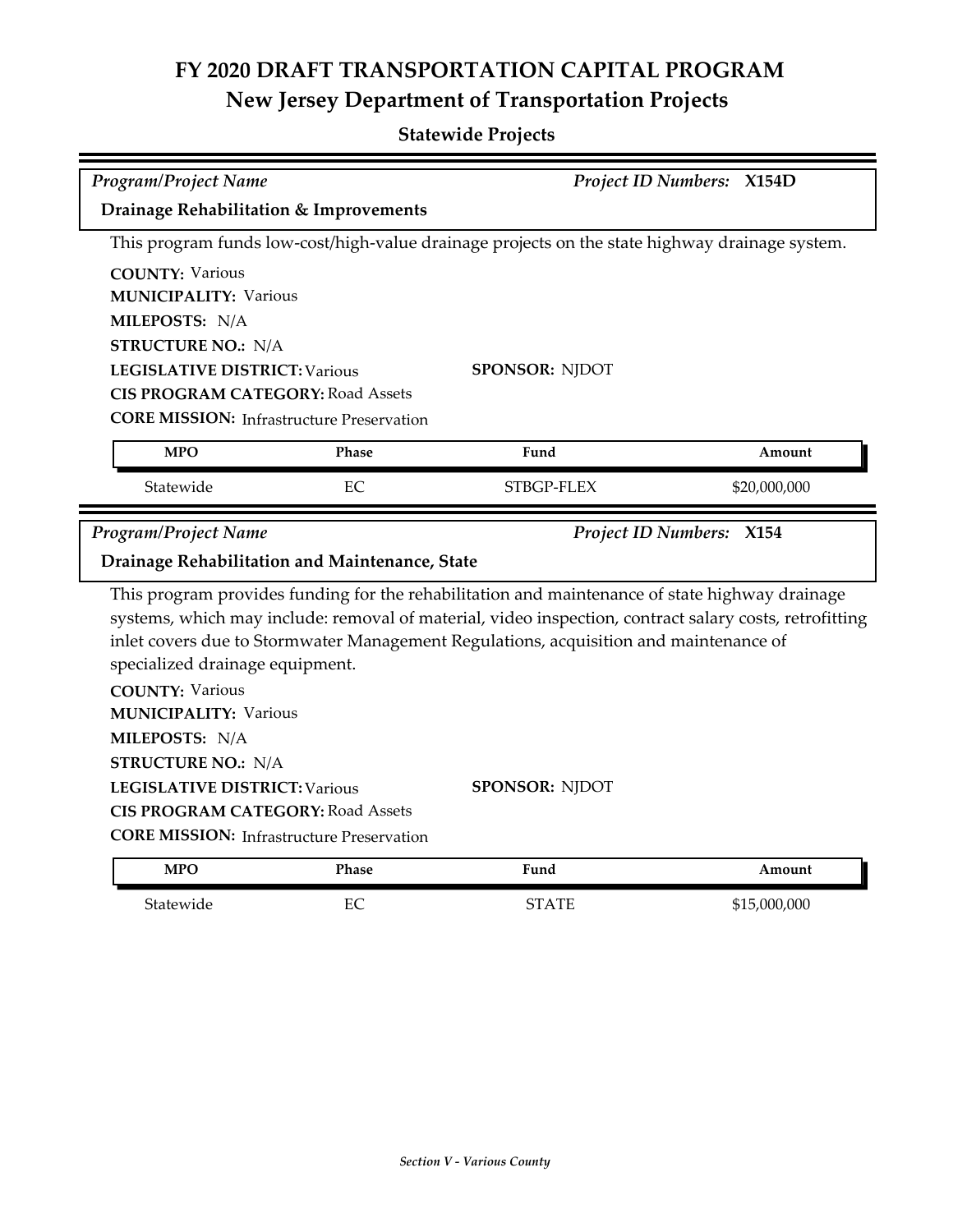| Program/Project Name                                                                                                                                                                                                                                                                       |              |                                                                                                                                                                                                                                                                                                                      | Project ID Numbers: D026 / 058026 |
|--------------------------------------------------------------------------------------------------------------------------------------------------------------------------------------------------------------------------------------------------------------------------------------------|--------------|----------------------------------------------------------------------------------------------------------------------------------------------------------------------------------------------------------------------------------------------------------------------------------------------------------------------|-----------------------------------|
| <b>DVRPC, Future Projects</b>                                                                                                                                                                                                                                                              |              |                                                                                                                                                                                                                                                                                                                      |                                   |
| Gloucester, Mercer and Camden counties.<br><b>COUNTY: Various</b><br><b>MUNICIPALITY: Various</b><br>MILEPOSTS: N/A<br><b>STRUCTURE NO.: N/A</b><br><b>LEGISLATIVE DISTRICT: Various</b><br>CIS PROGRAM CATEGORY: Local System Support<br><b>CORE MISSION: Infrastructure Preservation</b> |              | This program provides funding for local projects to be selected by the Delaware Valley Regional<br>Planning Commission, the designated Metropolitan Planning Organization for Burlington,<br><b>SPONSOR: DVRPC</b>                                                                                                   |                                   |
| <b>MPO</b>                                                                                                                                                                                                                                                                                 | <b>Phase</b> | Fund                                                                                                                                                                                                                                                                                                                 | Amount                            |
| <b>DVRPC</b>                                                                                                                                                                                                                                                                               | <b>ERC</b>   | STBGP-PHILA                                                                                                                                                                                                                                                                                                          | \$10,665,000                      |
| <b>Program/Project Name</b><br><b>Electrical Facilities</b>                                                                                                                                                                                                                                |              | Project ID Numbers: X241                                                                                                                                                                                                                                                                                             |                                   |
| and traffic counting/monitoring sites.                                                                                                                                                                                                                                                     |              | This program provides funding for purchasing materials, and for replacement, repair, preservation,<br>and installation of electrical facilities along the state highway system. Included in this program are;<br>highway lighting, sign lighting, cathodic protection for bridges, road weather information systems, |                                   |
| <b>COUNTY: Various</b><br><b>MUNICIPALITY: Various</b><br>MILEPOSTS: N/A                                                                                                                                                                                                                   |              |                                                                                                                                                                                                                                                                                                                      |                                   |
| <b>STRUCTURE NO.: N/A</b><br><b>LEGISLATIVE DISTRICT: Various</b><br><b>CIS PROGRAM CATEGORY: Road Assets</b><br><b>CORE MISSION:</b> Infrastructure Preservation                                                                                                                          |              | <b>SPONSOR: NJDOT</b>                                                                                                                                                                                                                                                                                                |                                   |
| <b>MPO</b>                                                                                                                                                                                                                                                                                 | Phase        | Fund                                                                                                                                                                                                                                                                                                                 | Amount                            |
| Statewide                                                                                                                                                                                                                                                                                  | EC           | <b>STATE</b>                                                                                                                                                                                                                                                                                                         | \$7,000,000                       |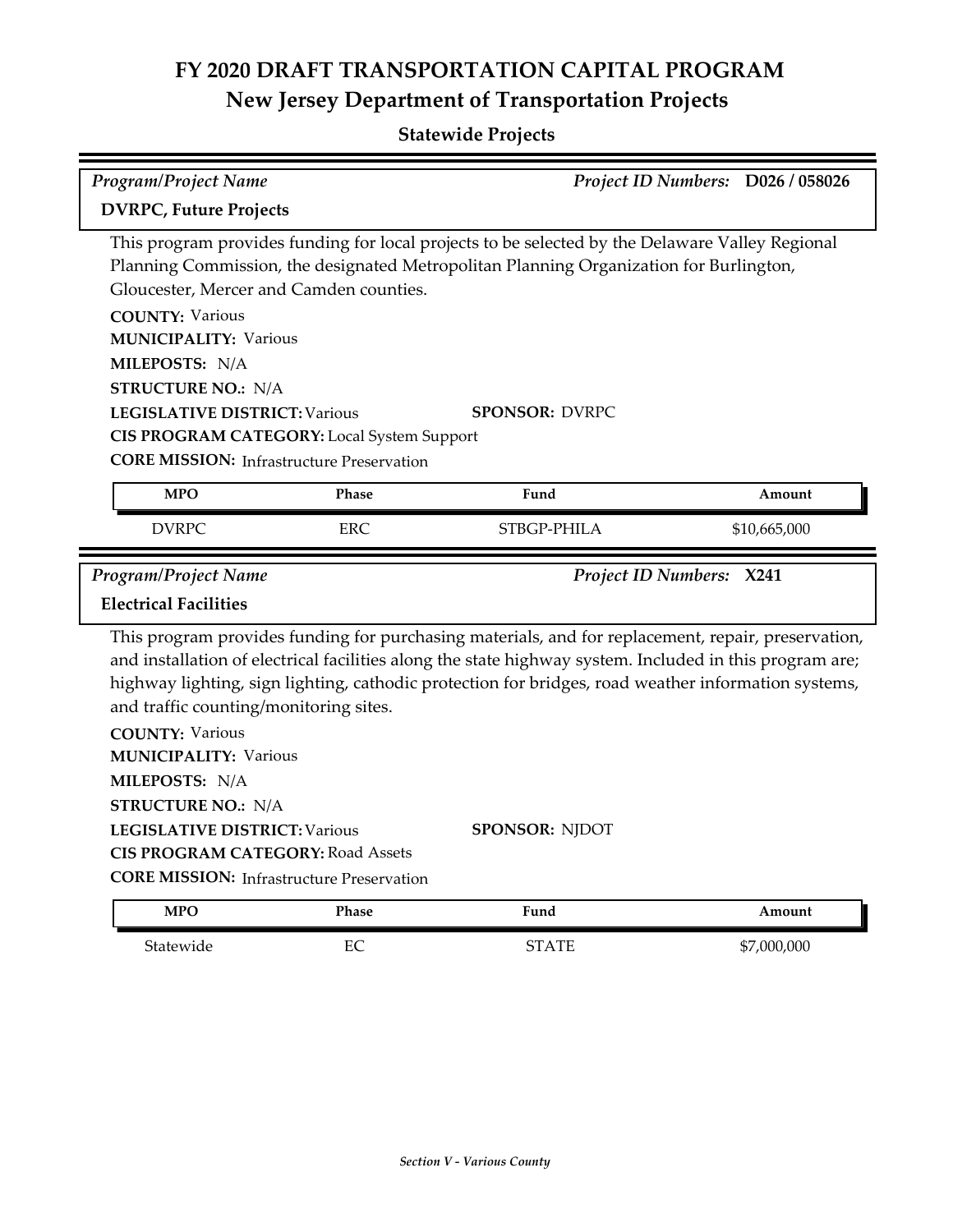| <b>Program/Project Name</b><br>Project ID Numbers: 04324 / 043240                                                                                                                                                                                                                                                                                                                                                         |                                                                 |                                                                                                                                                                                                                                                                                                            |                                    |  |  |  |
|---------------------------------------------------------------------------------------------------------------------------------------------------------------------------------------------------------------------------------------------------------------------------------------------------------------------------------------------------------------------------------------------------------------------------|-----------------------------------------------------------------|------------------------------------------------------------------------------------------------------------------------------------------------------------------------------------------------------------------------------------------------------------------------------------------------------------|------------------------------------|--|--|--|
|                                                                                                                                                                                                                                                                                                                                                                                                                           | Electrical Load Center Replacement, Statewide                   |                                                                                                                                                                                                                                                                                                            |                                    |  |  |  |
| This program provide provides funding for the betterment of existing highway lighting facilities<br>when those facilities do not comply with current electrical codes and/or replacement equipment is<br>not available. Due to high traffic volumes, maintenance of these existing facilities is hazardous to<br>NJDOT personnel. The use of high-mast lighting will be investigated. ROW acquisition may be<br>required. |                                                                 |                                                                                                                                                                                                                                                                                                            |                                    |  |  |  |
| <b>COUNTY: Various</b>                                                                                                                                                                                                                                                                                                                                                                                                    |                                                                 |                                                                                                                                                                                                                                                                                                            |                                    |  |  |  |
| <b>MUNICIPALITY: Various</b>                                                                                                                                                                                                                                                                                                                                                                                              |                                                                 |                                                                                                                                                                                                                                                                                                            |                                    |  |  |  |
| MILEPOSTS: N/A<br><b>STRUCTURE NO.: N/A</b>                                                                                                                                                                                                                                                                                                                                                                               |                                                                 |                                                                                                                                                                                                                                                                                                            |                                    |  |  |  |
| <b>LEGISLATIVE DISTRICT: Various</b>                                                                                                                                                                                                                                                                                                                                                                                      |                                                                 | <b>SPONSOR: NJDOT</b>                                                                                                                                                                                                                                                                                      |                                    |  |  |  |
| <b>CIS PROGRAM CATEGORY: Road Assets</b>                                                                                                                                                                                                                                                                                                                                                                                  |                                                                 |                                                                                                                                                                                                                                                                                                            |                                    |  |  |  |
|                                                                                                                                                                                                                                                                                                                                                                                                                           | <b>CORE MISSION:</b> Infrastructure Preservation                |                                                                                                                                                                                                                                                                                                            |                                    |  |  |  |
| <b>MPO</b>                                                                                                                                                                                                                                                                                                                                                                                                                | Phase                                                           | Fund                                                                                                                                                                                                                                                                                                       | Amount                             |  |  |  |
|                                                                                                                                                                                                                                                                                                                                                                                                                           |                                                                 |                                                                                                                                                                                                                                                                                                            |                                    |  |  |  |
| Statewide                                                                                                                                                                                                                                                                                                                                                                                                                 | <b>ERC</b>                                                      | <b>STATE</b>                                                                                                                                                                                                                                                                                               | \$5,000,000                        |  |  |  |
| <b>Program/Project Name</b>                                                                                                                                                                                                                                                                                                                                                                                               |                                                                 |                                                                                                                                                                                                                                                                                                            | Project ID Numbers: 17360 / 173600 |  |  |  |
|                                                                                                                                                                                                                                                                                                                                                                                                                           | <b>Emergency Management and Transportation Security Support</b> |                                                                                                                                                                                                                                                                                                            |                                    |  |  |  |
| <b>COUNTY: Various</b><br><b>MUNICIPALITY: Various</b><br>MILEPOSTS: N/A<br><b>STRUCTURE NO.: N/A</b><br><b>LEGISLATIVE DISTRICT: Various</b><br><b>CORE MISSION: Safety</b>                                                                                                                                                                                                                                              | CIS PROGRAM CATEGORY: Capital Program Delivery                  | This program provides funding for materials and equipment to support the Department's<br>emergency management and transportation security plans and activities. These include resources<br>for continuity of operations, preparedness, response, recovery and mitigation actions.<br><b>SPONSOR: NJDOT</b> |                                    |  |  |  |
| <b>MPO</b>                                                                                                                                                                                                                                                                                                                                                                                                                | Phase                                                           | Fund                                                                                                                                                                                                                                                                                                       | Amount                             |  |  |  |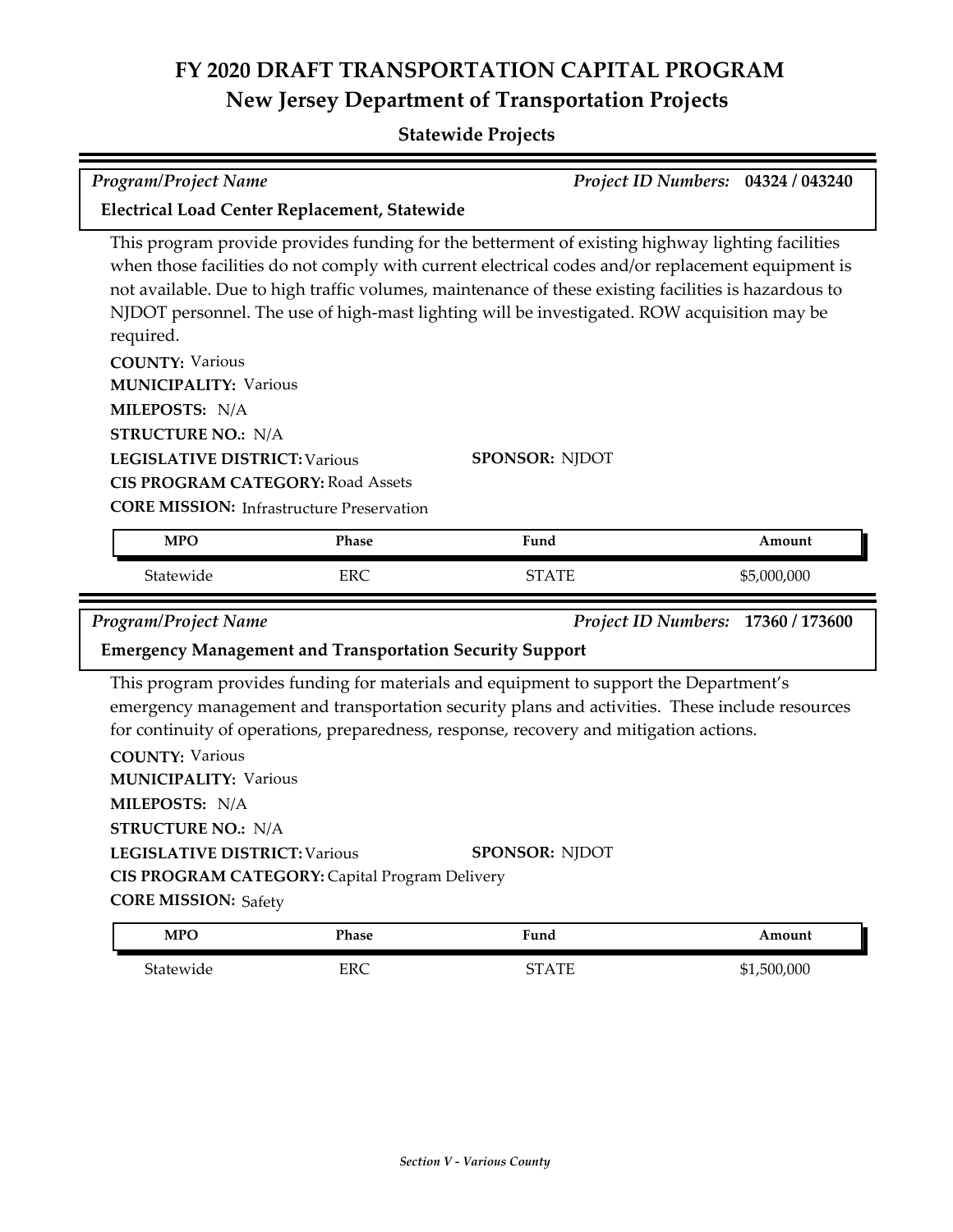### **Statewide Projects**

| Program/Project Name                        |                                                  |                                                                                                                                                                                                                                                                                                                                                                                                                                                                                                                                                                                                                   | Project ID Numbers: X75 / 800030 |
|---------------------------------------------|--------------------------------------------------|-------------------------------------------------------------------------------------------------------------------------------------------------------------------------------------------------------------------------------------------------------------------------------------------------------------------------------------------------------------------------------------------------------------------------------------------------------------------------------------------------------------------------------------------------------------------------------------------------------------------|----------------------------------|
| <b>Environmental Investigations</b>         |                                                  |                                                                                                                                                                                                                                                                                                                                                                                                                                                                                                                                                                                                                   |                                  |
| <b>COUNTY: Various</b>                      |                                                  | This program provides funding for environmental assessment work-products produced on a quick-<br>response basis through specialized task-order consultant agreements, in such areas as; ecology,<br>hazardous waste investigations, cultural resource investigations, National Environmental Policy Act<br>and Section 4(f) documentation. Funding is also provided for environmental permit fees, laboratory<br>fees, and other environmental consultant agreements that require 100% state funding. This general<br>program will also provide for cleanup of gasoline discharge from underground storage tanks. |                                  |
| <b>MUNICIPALITY: Various</b>                |                                                  |                                                                                                                                                                                                                                                                                                                                                                                                                                                                                                                                                                                                                   |                                  |
| MILEPOSTS: N/A<br><b>STRUCTURE NO.: N/A</b> |                                                  |                                                                                                                                                                                                                                                                                                                                                                                                                                                                                                                                                                                                                   |                                  |
| <b>LEGISLATIVE DISTRICT: Various</b>        | CIS PROGRAM CATEGORY: Capital Program Delivery   | <b>SPONSOR: NJDOT</b>                                                                                                                                                                                                                                                                                                                                                                                                                                                                                                                                                                                             |                                  |
|                                             | <b>CORE MISSION:</b> Infrastructure Preservation |                                                                                                                                                                                                                                                                                                                                                                                                                                                                                                                                                                                                                   |                                  |
| <b>MPO</b>                                  | Phase                                            | Fund                                                                                                                                                                                                                                                                                                                                                                                                                                                                                                                                                                                                              | Amount                           |
| Statewide                                   | EC                                               | <b>STATE</b>                                                                                                                                                                                                                                                                                                                                                                                                                                                                                                                                                                                                      | \$7,500,000                      |

*Program/Project Name Project ID Numbers:* **03309**

#### **Environmental Project Support**

This program provides for environmental services for the following activities: Land Use Regulation Program permit and preparation payments; ecological surveys and studies; wetland delineations; wetland mitigation monitoring; wetland mitigation remediation; cultural resources mitigation; hazardous waste investigations and studies and payments; asbestos surveys and abatement; hydrology/hydraulic investigations and studies, permits and payments; air/noise studies; and other environmental work as required. These activities are in support of meeting environmental requirements or commitments, and preventing costly violations.

**COUNTY:** Various

**MUNICIPALITY: Various** 

**MILEPOSTS:** N/A

**STRUCTURE NO.:** N/A

**LEGISLATIVE DISTRICT:** Various

**SPONSOR:** NJDOT

**CIS PROGRAM CATEGORY:** Capital Program Delivery

**CORE MISSION:** Infrastructure Preservation

| <b>MPO</b> | Phase | Fund  | Amount      |
|------------|-------|-------|-------------|
| Statewide  | ERC   | STATF | \$1,000,000 |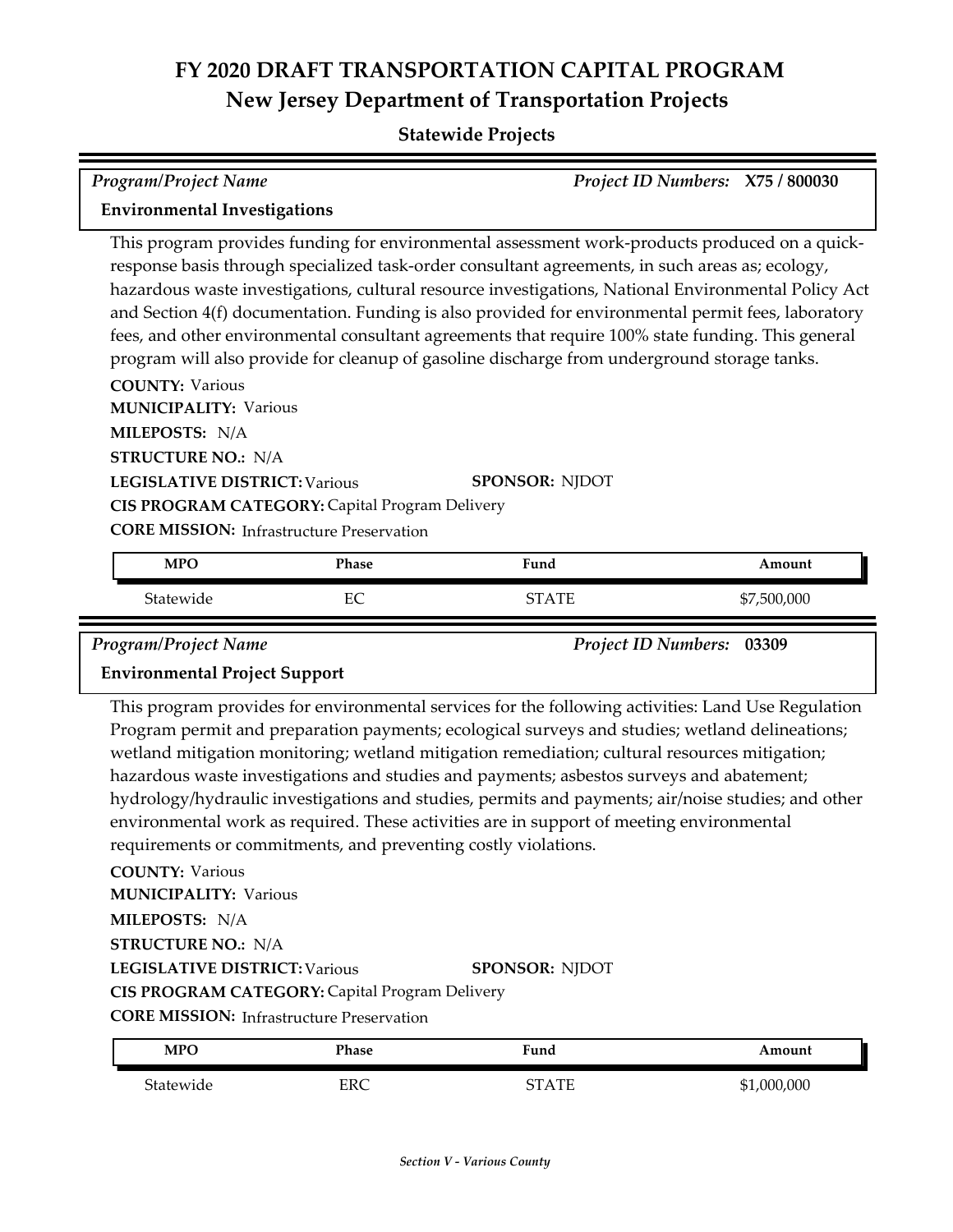#### **Statewide Projects**

| <b>Program/Project Name</b>                       | <b>Project ID Numbers: X15</b> |  |
|---------------------------------------------------|--------------------------------|--|
| <b>Equipment (Vehicles, Construction, Safety)</b> |                                |  |

New Jersey does not meet federal air quality standards, pursuant to the federal Clean Air Act. Air pollution from vehicles and equipment pollute the air through combustion and fuel evaporation. These emissions contribute greatly to air pollution in the State and are the primary cause of air pollution in many urban areas. This program provides funding to reduce New Jersey's carbon footprint by the direct purchase or lease/rental of replacement or new equipment to include, but not limited to the following: construction equipment, snow plow trucks, light duty trucks, passenger vehicles including vans & cars, radios, rollers, concrete mixers, asphalt spreaders, trailer-mounted arrow boards, safety trucks, portable light towers, truck-mounted attenuators, portable message boards, emergency service patrol vehicles, incident management response trucks, vehicle fuel system hardware and software, HARs trailers for diversion route planning and implementation (and all parts associated with this equipment). This equipment supports capital, safety and maintenance programs.

**COUNTY:** Various **LEGISLATIVE DISTRICT:** Various **MILEPOSTS:** N/A **STRUCTURE NO.:** N/A **MUNICIPALITY: Various CORE MISSION: Operations and Maintenance SPONSOR:** NJDOT **CIS PROGRAM CATEGORY:** Transportation Support Facilities

|              |              | .            |           |
|--------------|--------------|--------------|-----------|
| Amount       | Fund         | <b>Phase</b> | MPO       |
| \$25,000,000 | <b>STATE</b> | гr<br>ĿC     | Statewide |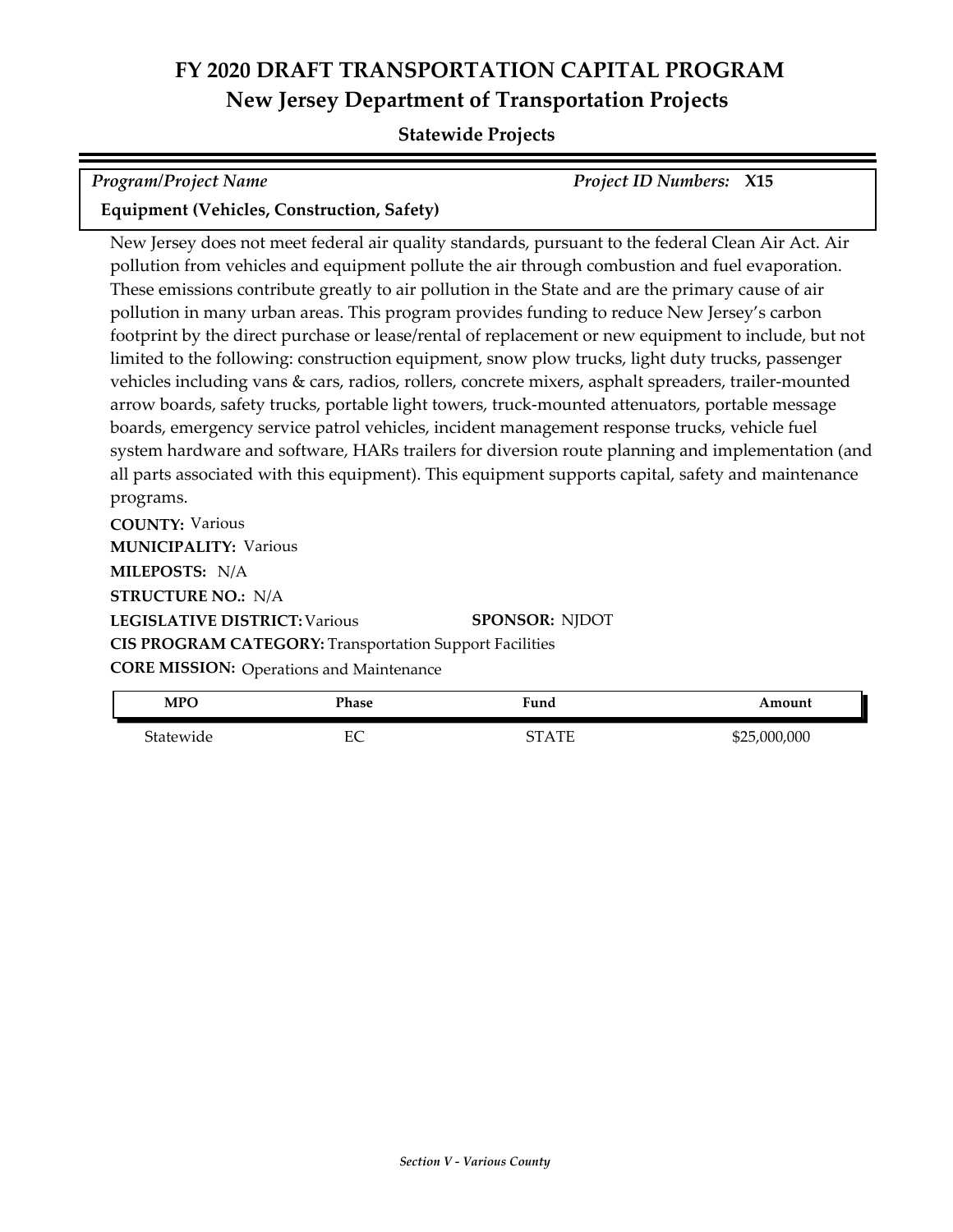### **Statewide Projects**

*Program/Project Name Project ID Numbers:* **X15A / 158080**

| <b>Equipment, Snow and Ice Removal</b>                                                                                                                                                                                                                                                                                                                                                                                                                                                                                                                                                                                                                                                                                                                                          |                                                                |                                                                                                                        |                                    |  |
|---------------------------------------------------------------------------------------------------------------------------------------------------------------------------------------------------------------------------------------------------------------------------------------------------------------------------------------------------------------------------------------------------------------------------------------------------------------------------------------------------------------------------------------------------------------------------------------------------------------------------------------------------------------------------------------------------------------------------------------------------------------------------------|----------------------------------------------------------------|------------------------------------------------------------------------------------------------------------------------|------------------------------------|--|
| A stable funding source to be used solely for the continuous improvement of the State's ability to<br>effectively and efficiently remove snow and ice off of the State owned highways and byways. This<br>program will provide direct purchase or replacement of snow and ice removal equipment. Examples<br>of equipment and or stationary assets to include but not limited to; brine manufacturing units, brine<br>distribution equipment, snow plows, salt spreaders, specialized snow fighting equipment, brine<br>manufacturing and calcium dispenser Capital improvements. Part of the funding will be used to<br>replace aging snow equipment that is beyond its functional or useful life.<br><b>COUNTY: Various</b><br><b>MUNICIPALITY: Various</b><br>MILEPOSTS: N/A |                                                                |                                                                                                                        |                                    |  |
| <b>STRUCTURE NO.: N/A</b>                                                                                                                                                                                                                                                                                                                                                                                                                                                                                                                                                                                                                                                                                                                                                       |                                                                |                                                                                                                        |                                    |  |
| <b>LEGISLATIVE DISTRICT: Various</b>                                                                                                                                                                                                                                                                                                                                                                                                                                                                                                                                                                                                                                                                                                                                            |                                                                | <b>SPONSOR: NJDOT</b>                                                                                                  |                                    |  |
|                                                                                                                                                                                                                                                                                                                                                                                                                                                                                                                                                                                                                                                                                                                                                                                 | <b>CIS PROGRAM CATEGORY: Transportation Support Facilities</b> |                                                                                                                        |                                    |  |
|                                                                                                                                                                                                                                                                                                                                                                                                                                                                                                                                                                                                                                                                                                                                                                                 | <b>CORE MISSION:</b> Operations and Maintenance                |                                                                                                                        |                                    |  |
| <b>MPO</b>                                                                                                                                                                                                                                                                                                                                                                                                                                                                                                                                                                                                                                                                                                                                                                      | Phase                                                          | Fund                                                                                                                   | Amount                             |  |
|                                                                                                                                                                                                                                                                                                                                                                                                                                                                                                                                                                                                                                                                                                                                                                                 |                                                                |                                                                                                                        |                                    |  |
|                                                                                                                                                                                                                                                                                                                                                                                                                                                                                                                                                                                                                                                                                                                                                                                 |                                                                |                                                                                                                        |                                    |  |
| Statewide                                                                                                                                                                                                                                                                                                                                                                                                                                                                                                                                                                                                                                                                                                                                                                       | EC                                                             | <b>STATE</b>                                                                                                           | \$5,000,000                        |  |
| <b>Program/Project Name</b>                                                                                                                                                                                                                                                                                                                                                                                                                                                                                                                                                                                                                                                                                                                                                     |                                                                |                                                                                                                        | Project ID Numbers: 00377 / 003770 |  |
| <b>Ferry Program</b>                                                                                                                                                                                                                                                                                                                                                                                                                                                                                                                                                                                                                                                                                                                                                            |                                                                |                                                                                                                        |                                    |  |
| boats and ferry terminal facilities.<br><b>COUNTY: Various</b><br><b>MUNICIPALITY: Various</b><br>MILEPOSTS: N/A<br><b>STRUCTURE NO.: N/A</b><br><b>LEGISLATIVE DISTRICT: Various</b>                                                                                                                                                                                                                                                                                                                                                                                                                                                                                                                                                                                           |                                                                | This program provides federal funding, distributed annually by formula to states, to construct ferry<br>SPONSOR: NJDOT |                                    |  |
|                                                                                                                                                                                                                                                                                                                                                                                                                                                                                                                                                                                                                                                                                                                                                                                 | CIS PROGRAM CATEGORY: Multimodal Programs                      |                                                                                                                        |                                    |  |
| <b>MPO</b>                                                                                                                                                                                                                                                                                                                                                                                                                                                                                                                                                                                                                                                                                                                                                                      | <b>CORE MISSION:</b> Mobility and Congestion Relief<br>Phase   | Fund                                                                                                                   | Amount                             |  |
| Statewide                                                                                                                                                                                                                                                                                                                                                                                                                                                                                                                                                                                                                                                                                                                                                                       | <b>ERC</b>                                                     | FBP                                                                                                                    | \$4,000,000                        |  |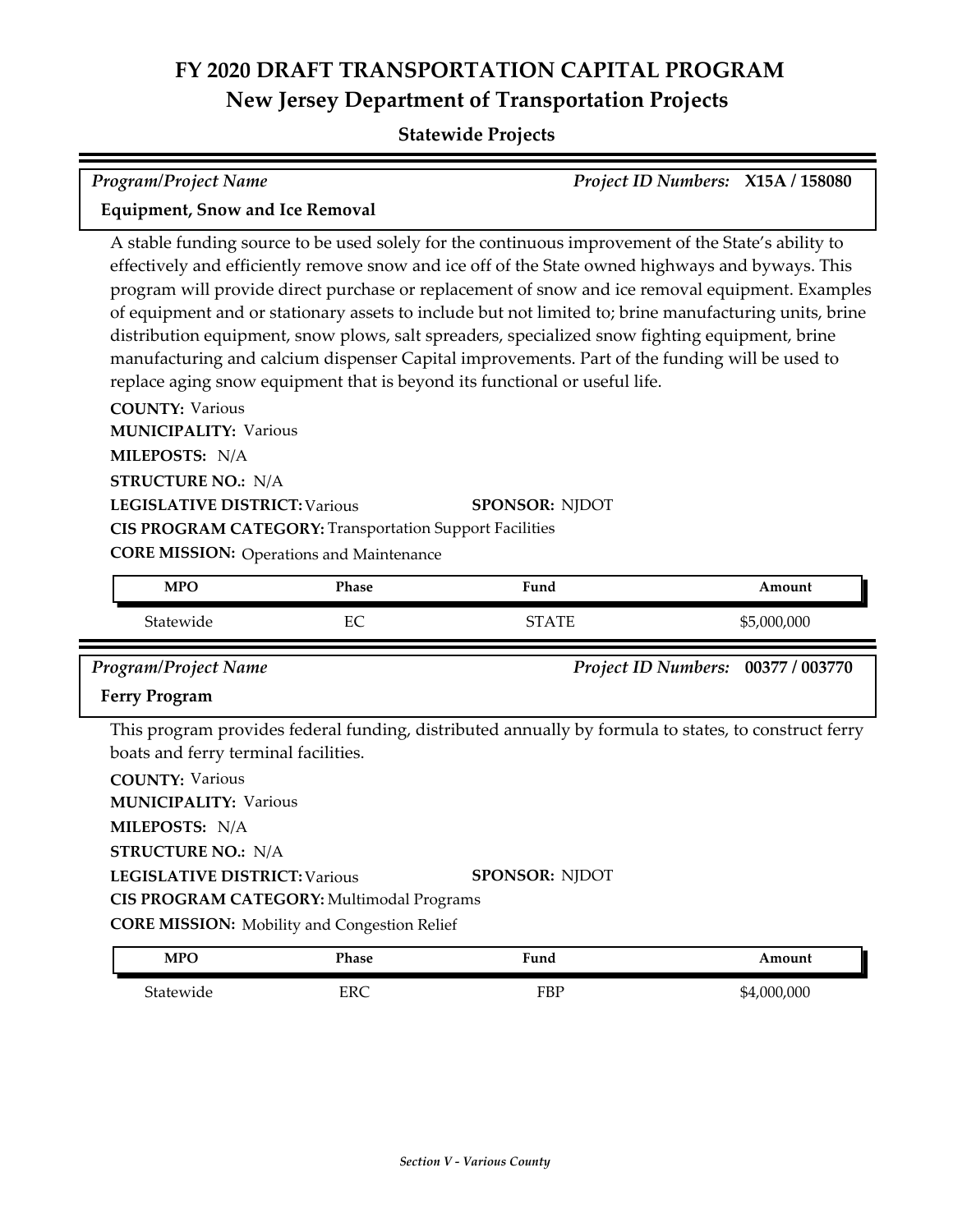**Statewide Projects**

| <b>Program/Project Name</b>                                                                  |                                                  |                                                                                                                                                                                             | Project ID Numbers: X201           |  |  |  |
|----------------------------------------------------------------------------------------------|--------------------------------------------------|---------------------------------------------------------------------------------------------------------------------------------------------------------------------------------------------|------------------------------------|--|--|--|
| Guiderail Upgrade                                                                            |                                                  |                                                                                                                                                                                             |                                    |  |  |  |
| This program will provide funding for the design and construction of guide rail replacement, |                                                  |                                                                                                                                                                                             |                                    |  |  |  |
|                                                                                              |                                                  | statewide. Upgrade and replace guide rail to meet current standards.                                                                                                                        |                                    |  |  |  |
| <b>COUNTY: Various</b>                                                                       |                                                  |                                                                                                                                                                                             |                                    |  |  |  |
| <b>MUNICIPALITY: Various</b>                                                                 |                                                  |                                                                                                                                                                                             |                                    |  |  |  |
| MILEPOSTS: N/A                                                                               |                                                  |                                                                                                                                                                                             |                                    |  |  |  |
| <b>STRUCTURE NO.: N/A</b>                                                                    |                                                  |                                                                                                                                                                                             |                                    |  |  |  |
| <b>LEGISLATIVE DISTRICT: Various</b>                                                         |                                                  | SPONSOR: NJDOT                                                                                                                                                                              |                                    |  |  |  |
|                                                                                              | <b>CIS PROGRAM CATEGORY: Safety Management</b>   |                                                                                                                                                                                             |                                    |  |  |  |
| <b>CORE MISSION: Safety</b>                                                                  |                                                  |                                                                                                                                                                                             |                                    |  |  |  |
| <b>MPO</b>                                                                                   | Phase                                            | Fund                                                                                                                                                                                        | Amount                             |  |  |  |
| Statewide                                                                                    | EC                                               | <b>NHPP</b>                                                                                                                                                                                 | \$1,000,000                        |  |  |  |
| Statewide                                                                                    | EC                                               | <b>STATE</b>                                                                                                                                                                                | \$2,500,000                        |  |  |  |
| Program/Project Name                                                                         |                                                  |                                                                                                                                                                                             | Project ID Numbers: 97008 / 800001 |  |  |  |
| <b>High-Mast Light Poles</b>                                                                 |                                                  |                                                                                                                                                                                             |                                    |  |  |  |
|                                                                                              |                                                  | This program will provide funding for upgrade and replacement of high mast light towers to meet<br>current standards. Upgrade and replace high mast light towers to meet current standards. |                                    |  |  |  |
| <b>COUNTY: Various</b>                                                                       |                                                  |                                                                                                                                                                                             |                                    |  |  |  |
| <b>MUNICIPALITY: Various</b>                                                                 |                                                  |                                                                                                                                                                                             |                                    |  |  |  |
| MILEPOSTS: N/A                                                                               |                                                  |                                                                                                                                                                                             |                                    |  |  |  |
| <b>STRUCTURE NO.: N/A</b>                                                                    |                                                  |                                                                                                                                                                                             |                                    |  |  |  |
| <b>LEGISLATIVE DISTRICT: Various</b>                                                         |                                                  | <b>SPONSOR: NJDOT</b>                                                                                                                                                                       |                                    |  |  |  |
|                                                                                              | <b>CIS PROGRAM CATEGORY: Road Assets</b>         |                                                                                                                                                                                             |                                    |  |  |  |
|                                                                                              | <b>CORE MISSION:</b> Infrastructure Preservation |                                                                                                                                                                                             |                                    |  |  |  |
| <b>MPO</b>                                                                                   | Phase                                            | Fund                                                                                                                                                                                        | Amount                             |  |  |  |
| Statewide                                                                                    | <b>ERC</b>                                       | <b>NHPP</b>                                                                                                                                                                                 | \$1,000,000                        |  |  |  |

Statewide ERC ERC STBGP-FLEX \$1,000,000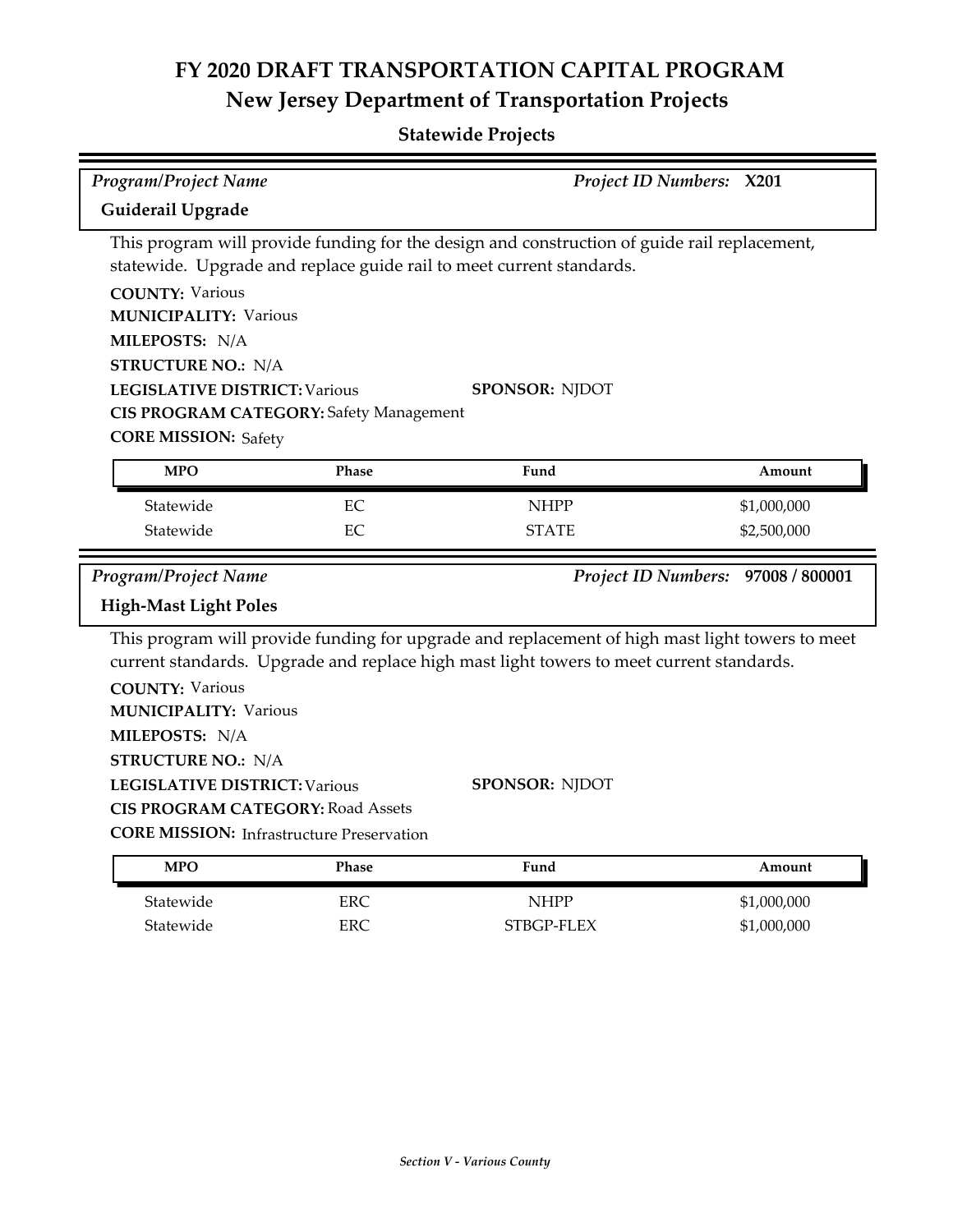#### **Statewide Projects**

| <b>Program/Project Name</b> |  | Project ID Numbers: 09388 / 093880 |  |
|-----------------------------|--|------------------------------------|--|
| . <b>.</b>                  |  |                                    |  |

#### **Highway Safety Improvement Program Planning**

This item consists of two programs: Safety Management System (SMS) safety improvement projects and Rail-Highway safety improvement projects. SMS, through guidance of the HSIP (23 CFR 924), identifies, prioritizes and implements safety programs and projects associated with safe corridors and intersection improvement programs in an effort to reduce crashes and crash severity on New Jersey's roadways. Safe Corridor Program currently includes portions of Rt. 1, 9, 22, 40, 46, 47, 73 and 206. The Intersection Improvement Program includes right angle, left turn, same direction and pedestrian crash intersection locations. Rail-Highway Program will continue onsite inspection of public grade crossing to identify rail-highway grade crossing hazards to develop and implement rail-highway grade crossing safety improvements.

**COUNTY:** Various **LEGISLATIVE DISTRICT:** Various **MILEPOSTS:** N/A **STRUCTURE NO.:** N/A **MUNICIPALITY: Various CORE MISSION: Safety SPONSOR:** NJDOT **CIS PROGRAM CATEGORY:** Safety Management

| <b>MPO</b> | <sup>p</sup> hase      | Fund | mount    |
|------------|------------------------|------|----------|
| Statewide  | DТ<br>$\epsilon$<br>்ப | HSIF | ,000,000 |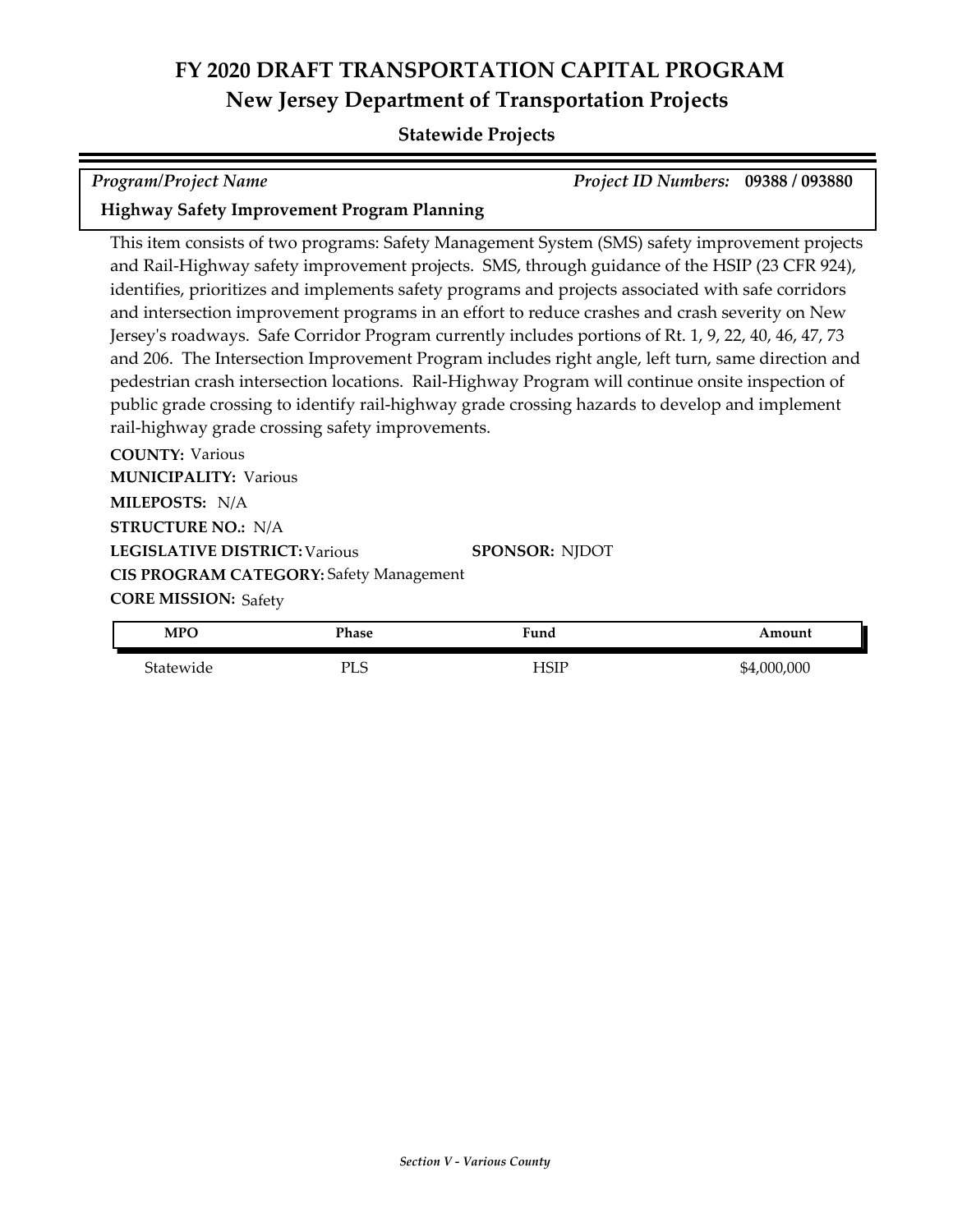### **Statewide Projects**

| <b>Program/Project Name</b>                                                                        | <b>Project ID Numbers: 15343 / 153430</b> |  |
|----------------------------------------------------------------------------------------------------|-------------------------------------------|--|
| <b>Intelligent Traffic Signal Systems</b>                                                          |                                           |  |
| This program will sook to improve mobility on New Jersen's enterial highways. Arterials contribute |                                           |  |

This program will seek to improve mobility on New Jersey's arterial highways. Arterials contribute almost 70% of total congestion that occurs in New Jersey. This program will focus on dynamically managing NJ's arterials from NJDOT's Arterial Management Center. Existing traffic signals will be strategically, systematically and programmatically upgraded from stand-alone signals to highly sophisticated, coordinated, real time traffic response traffic signals. This upgrade will consist of installing new controllers, intelligent software and algorithms, robust detection and communication. This is a plan to upgrade most of the signals on NJDOT owned highways only.

**COUNTY:** Various **LEGISLATIVE DISTRICT:** Various **MILEPOSTS:** N/A **STRUCTURE NO.:** N/A **MUNICIPALITY: Various CORE MISSION:** Mobility and Congestion Relief **SPONSOR:** NJDOT **CIS PROGRAM CATEGORY:** Congestion Relief

| <b>MPO</b> | Phase | $\mathbf{r}$<br>Fund | Amount       |
|------------|-------|----------------------|--------------|
| Statewide  | ERC   | `MAQ                 | \$15,000,000 |

*Program/Project Name Project ID Numbers:* **13304 / 133040**

#### **Intelligent Transportation System Resource Center**

This program includes the development of a statewide Intelligent Transportation Systems (ITS) Strategic Plan, ITS Deployment Plan, and a Work Zone Mobility Monitoring Program. The center will also conduct research, operational tests, evaluation of deployment scenarios and strategies, training and outreach to develop best practices for implementation of ITS.

**COUNTY:** Various **LEGISLATIVE DISTRICT:** Various **MILEPOSTS:** N/A **STRUCTURE NO.:** N/A **MUNICIPALITY: Various CORE MISSION:** Mobility and Congestion Relief **SPONSOR:** NJDOT **CIS PROGRAM CATEGORY:** Congestion Relief

| MPO       | Phase     | Fund       | Amount      |
|-----------|-----------|------------|-------------|
| Statewide | гΩ<br>CV. | STBGP-FLEX | \$4,000,000 |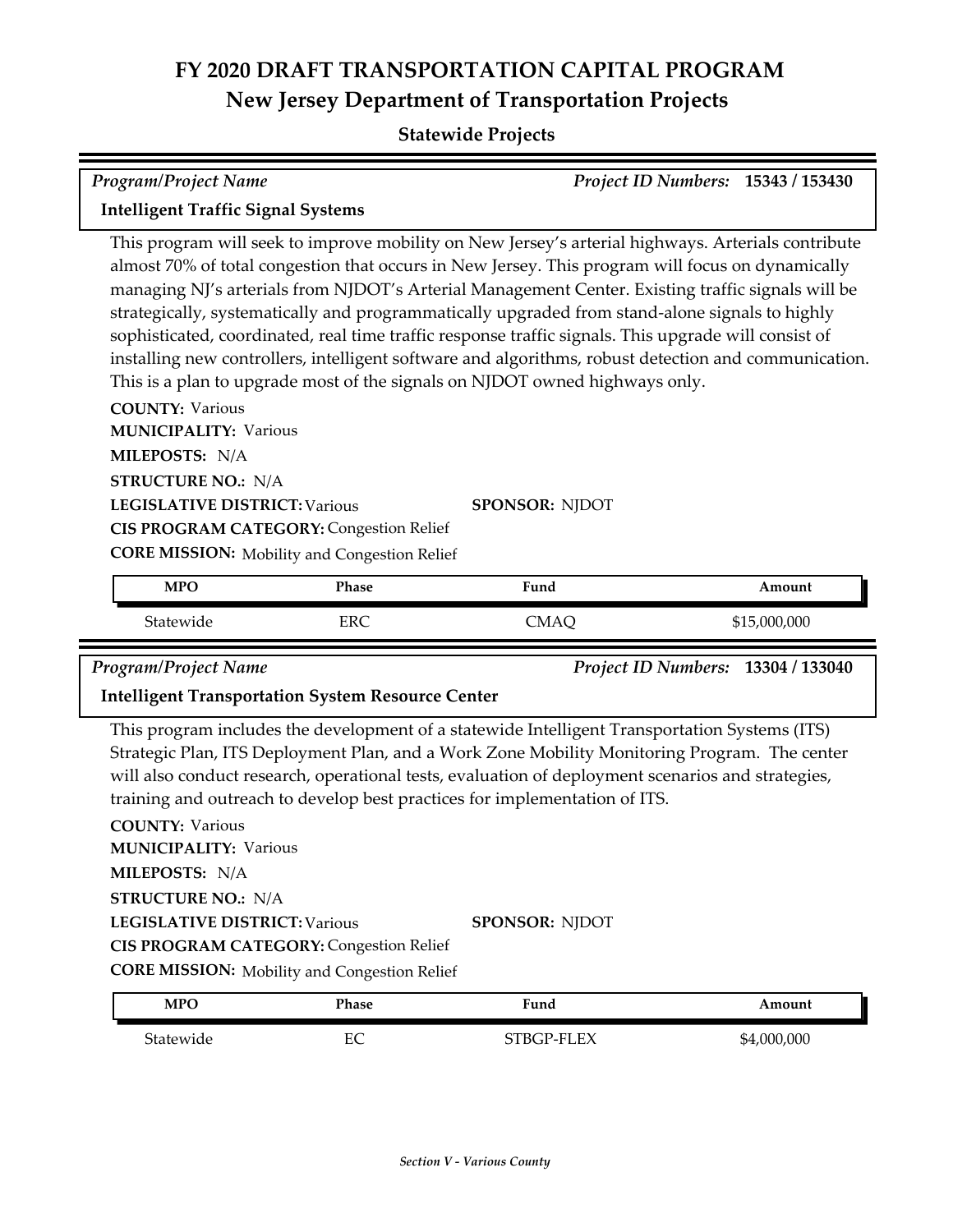| Program/Project Name                                                                                                                                                                                                                                                                                                    |                                                                  |                                                                                                                | Project ID Numbers: 98333 |  |  |  |
|-------------------------------------------------------------------------------------------------------------------------------------------------------------------------------------------------------------------------------------------------------------------------------------------------------------------------|------------------------------------------------------------------|----------------------------------------------------------------------------------------------------------------|---------------------------|--|--|--|
|                                                                                                                                                                                                                                                                                                                         | <b>Intersection Improvement Program (Project Implementation)</b> |                                                                                                                |                           |  |  |  |
| This program provides for the implementation of safety and operational improvements at<br>intersections identified by the Highway Safety Improvement Program as having significant safety<br>problems. This program also includes right angle, left turn and pedestrian crash occurrences at<br>intersection locations. |                                                                  |                                                                                                                |                           |  |  |  |
| <b>COUNTY: Various</b><br><b>MUNICIPALITY: Various</b><br>MILEPOSTS: N/A                                                                                                                                                                                                                                                |                                                                  |                                                                                                                |                           |  |  |  |
| <b>STRUCTURE NO.: N/A</b><br><b>LEGISLATIVE DISTRICT: Various</b><br><b>CIS PROGRAM CATEGORY: Safety Management</b><br><b>CORE MISSION: Safety</b>                                                                                                                                                                      |                                                                  | <b>SPONSOR: NJDOT</b>                                                                                          |                           |  |  |  |
| <b>MPO</b>                                                                                                                                                                                                                                                                                                              | Phase                                                            | Fund                                                                                                           | Amount                    |  |  |  |
| Statewide                                                                                                                                                                                                                                                                                                               | <b>ERC</b>                                                       | <b>HSIP</b>                                                                                                    | \$5,000,000               |  |  |  |
| Statewide                                                                                                                                                                                                                                                                                                               | <b>ERC</b>                                                       | <b>STATE</b>                                                                                                   | \$250,000                 |  |  |  |
| Program/Project Name                                                                                                                                                                                                                                                                                                    |                                                                  |                                                                                                                | Project ID Numbers: X151  |  |  |  |
| <b>Interstate Service Facilities</b>                                                                                                                                                                                                                                                                                    |                                                                  |                                                                                                                |                           |  |  |  |
| to the network of interstate highway service facilities.<br><b>COUNTY: Various</b><br><b>MUNICIPALITY: Various</b><br>MILEPOSTS: N/A<br><b>STRUCTURE NO.: N/A</b><br><b>LEGISLATIVE DISTRICT: Various</b>                                                                                                               |                                                                  | This program provides for the development and implementation of improvements and landscaping<br>SPONSOR: NJDOT |                           |  |  |  |
| <b>CIS PROGRAM CATEGORY: Road Assets</b><br><b>CORE MISSION: Infrastructure Preservation</b>                                                                                                                                                                                                                            |                                                                  |                                                                                                                |                           |  |  |  |
| <b>MPO</b>                                                                                                                                                                                                                                                                                                              | Phase                                                            | Fund                                                                                                           | Amount                    |  |  |  |
| Statewide                                                                                                                                                                                                                                                                                                               | EC                                                               | STATE                                                                                                          | \$525,000                 |  |  |  |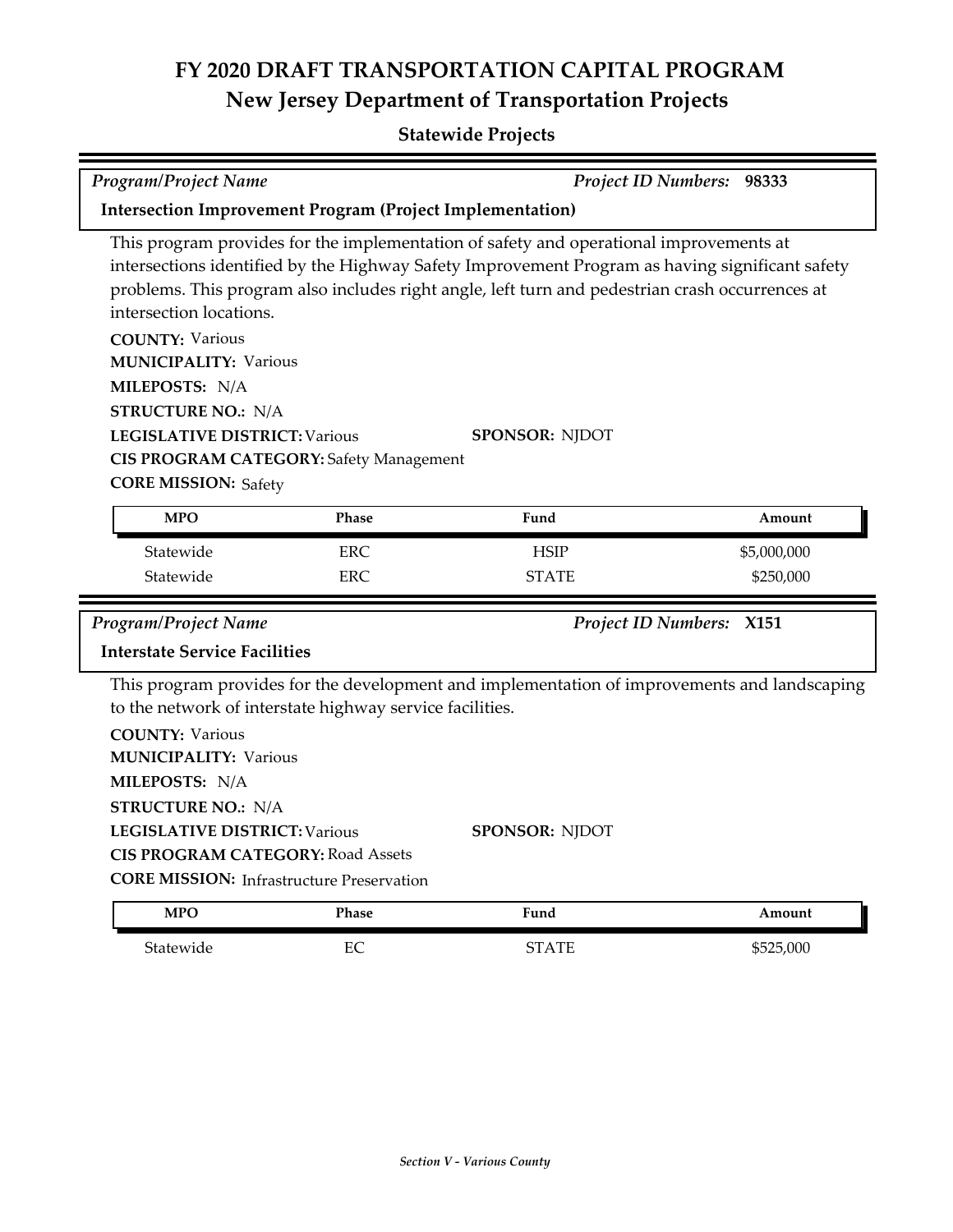### **Statewide Projects**

| <b>Program/Project Name</b>                                                                                                                                                                                                                                                                                                                                                                     |       |                                                                                                                                                                                                                                                                                                                                                                                                                                      | Project ID Numbers: 13305 / 133050 |  |  |  |
|-------------------------------------------------------------------------------------------------------------------------------------------------------------------------------------------------------------------------------------------------------------------------------------------------------------------------------------------------------------------------------------------------|-------|--------------------------------------------------------------------------------------------------------------------------------------------------------------------------------------------------------------------------------------------------------------------------------------------------------------------------------------------------------------------------------------------------------------------------------------|------------------------------------|--|--|--|
| <b>Job Order Contracting Infrastructure Repairs, Statewide</b>                                                                                                                                                                                                                                                                                                                                  |       |                                                                                                                                                                                                                                                                                                                                                                                                                                      |                                    |  |  |  |
| project.<br><b>COUNTY: Various</b><br><b>MUNICIPALITY: Various</b><br>MILEPOSTS: N/A<br><b>STRUCTURE NO.: N/A</b><br><b>LEGISLATIVE DISTRICT: Various</b><br><b>CIS PROGRAM CATEGORY: Bridge Assets</b><br><b>CORE MISSION:</b> Infrastructure Preservation                                                                                                                                     |       | This program implements the use of Job Order Contracting to better manage and control costs<br>associated with transportation infrustructure repairs (e.g. fixed bridge; movable bridge; roadway<br>drainage systems; roadway repair; lighting etc.). This program utilizes a 3rd party vendor to control<br>the bid award process for transportation projects with an estimated repair cost under \$1M per<br><b>SPONSOR: NJDOT</b> |                                    |  |  |  |
| <b>MPO</b>                                                                                                                                                                                                                                                                                                                                                                                      | Phase | Fund                                                                                                                                                                                                                                                                                                                                                                                                                                 | Amount                             |  |  |  |
| Statewide                                                                                                                                                                                                                                                                                                                                                                                       | EC    | STBGP-FLEX                                                                                                                                                                                                                                                                                                                                                                                                                           | \$10,000,000                       |  |  |  |
| Program/Project Name                                                                                                                                                                                                                                                                                                                                                                            |       |                                                                                                                                                                                                                                                                                                                                                                                                                                      | Project ID Numbers: X137           |  |  |  |
| <b>Legal Costs for Right of Way Condemnation</b>                                                                                                                                                                                                                                                                                                                                                |       |                                                                                                                                                                                                                                                                                                                                                                                                                                      |                                    |  |  |  |
| This program provides reimbursement to the Division of Law for legal work performed in<br>connection with right of way condemnation and capital project litigation.<br><b>COUNTY: Various</b><br><b>MUNICIPALITY: Various</b><br>MILEPOSTS: N/A<br><b>STRUCTURE NO.: N/A</b><br><b>LEGISLATIVE DISTRICT: Various</b><br><b>SPONSOR: NJDOT</b><br>CIS PROGRAM CATEGORY: Capital Program Delivery |       |                                                                                                                                                                                                                                                                                                                                                                                                                                      |                                    |  |  |  |
| <b>CORE MISSION:</b> Infrastructure Preservation                                                                                                                                                                                                                                                                                                                                                |       |                                                                                                                                                                                                                                                                                                                                                                                                                                      |                                    |  |  |  |
| <b>MPO</b>                                                                                                                                                                                                                                                                                                                                                                                      | Phase | Fund                                                                                                                                                                                                                                                                                                                                                                                                                                 | Amount                             |  |  |  |

Statewide EC EC STATE \$1,600,000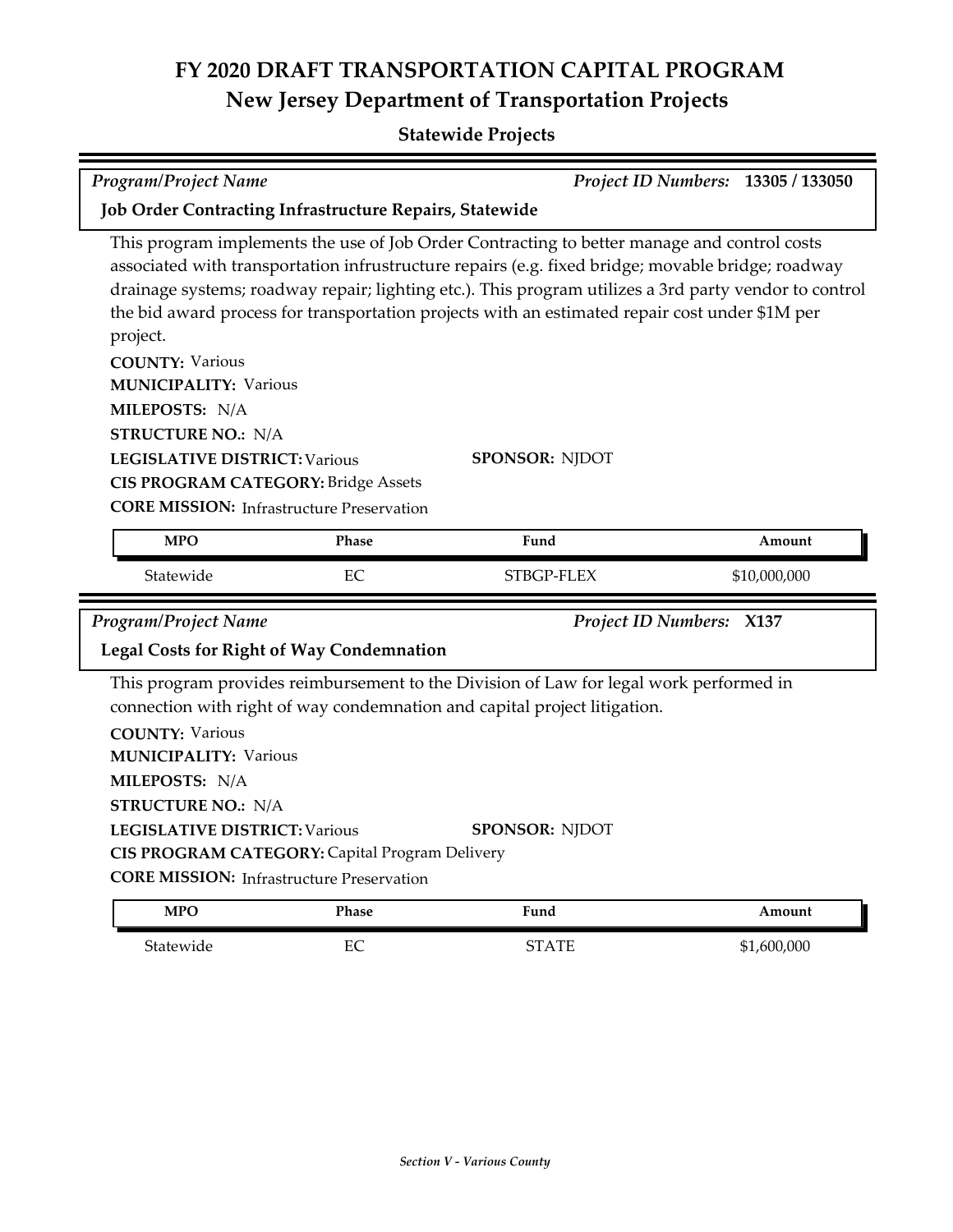| <b>Program/Project Name</b>                                                                                                                                                                                                                                                                                                       |            |                                                                                                                                                                                                                                                                                                                                                                                                                                                                                                                                                                                       | Project ID Numbers: 06327 / 063270 |  |  |
|-----------------------------------------------------------------------------------------------------------------------------------------------------------------------------------------------------------------------------------------------------------------------------------------------------------------------------------|------------|---------------------------------------------------------------------------------------------------------------------------------------------------------------------------------------------------------------------------------------------------------------------------------------------------------------------------------------------------------------------------------------------------------------------------------------------------------------------------------------------------------------------------------------------------------------------------------------|------------------------------------|--|--|
| <b>Local Aid Grant Management System</b>                                                                                                                                                                                                                                                                                          |            |                                                                                                                                                                                                                                                                                                                                                                                                                                                                                                                                                                                       |                                    |  |  |
| state and federal.<br><b>COUNTY: Various</b><br><b>MUNICIPALITY: Various</b><br>MILEPOSTS: N/A<br><b>STRUCTURE NO.: N/A</b><br><b>LEGISLATIVE DISTRICT: Various</b><br>CIS PROGRAM CATEGORY: Local System Support<br><b>CORE MISSION:</b> Infrastructure Preservation                                                             |            | This program provides for the development and implementation of a web-based grant management<br>system to facilitate customer service to grantees and enable better management of grant funds, both<br><b>SPONSOR: NJDOT</b>                                                                                                                                                                                                                                                                                                                                                          |                                    |  |  |
| <b>MPO</b>                                                                                                                                                                                                                                                                                                                        | Phase      | Fund                                                                                                                                                                                                                                                                                                                                                                                                                                                                                                                                                                                  | Amount                             |  |  |
| Statewide                                                                                                                                                                                                                                                                                                                         | EC         | <b>STATE</b>                                                                                                                                                                                                                                                                                                                                                                                                                                                                                                                                                                          | \$160,000                          |  |  |
| <b>Program/Project Name</b><br>Local Aid, Infrastructure Fund<br>$11B-10.4$ ).<br><b>COUNTY: Various</b><br><b>MUNICIPALITY: Various</b><br>MILEPOSTS: N/A<br><b>STRUCTURE NO.: N/A</b><br><b>LEGISLATIVE DISTRICT: Various</b><br>CIS PROGRAM CATEGORY: Local System Support<br><b>CORE MISSION:</b> Infrastructure Preservation |            | <b>Project ID Numbers:</b><br>Authorizes the Commissioner of Transportation, at the commissioner's discretion, to allocate State<br>Aid to counties and municipalities for transportation projects. Permits funding for the replacement<br>or rehabilitation of orphan bridges. In the fiscal year commencing July 1, 2016, any amount<br>appropriated to the Local Aid Infrastructure Fund above \$7,500,000 shall be deposited into the State<br>Transportation Infrastructure Bank Fund, established pursuant to section 34 of P.L.2016, c.56 (C.58:<br><b>SPONSOR:</b> Local Lead | <b>X186</b>                        |  |  |
| <b>MPO</b>                                                                                                                                                                                                                                                                                                                        | Phase      | Fund                                                                                                                                                                                                                                                                                                                                                                                                                                                                                                                                                                                  | Amount                             |  |  |
| Statewide                                                                                                                                                                                                                                                                                                                         | <b>ERC</b> | <b>STATE</b>                                                                                                                                                                                                                                                                                                                                                                                                                                                                                                                                                                          | \$7,500,000                        |  |  |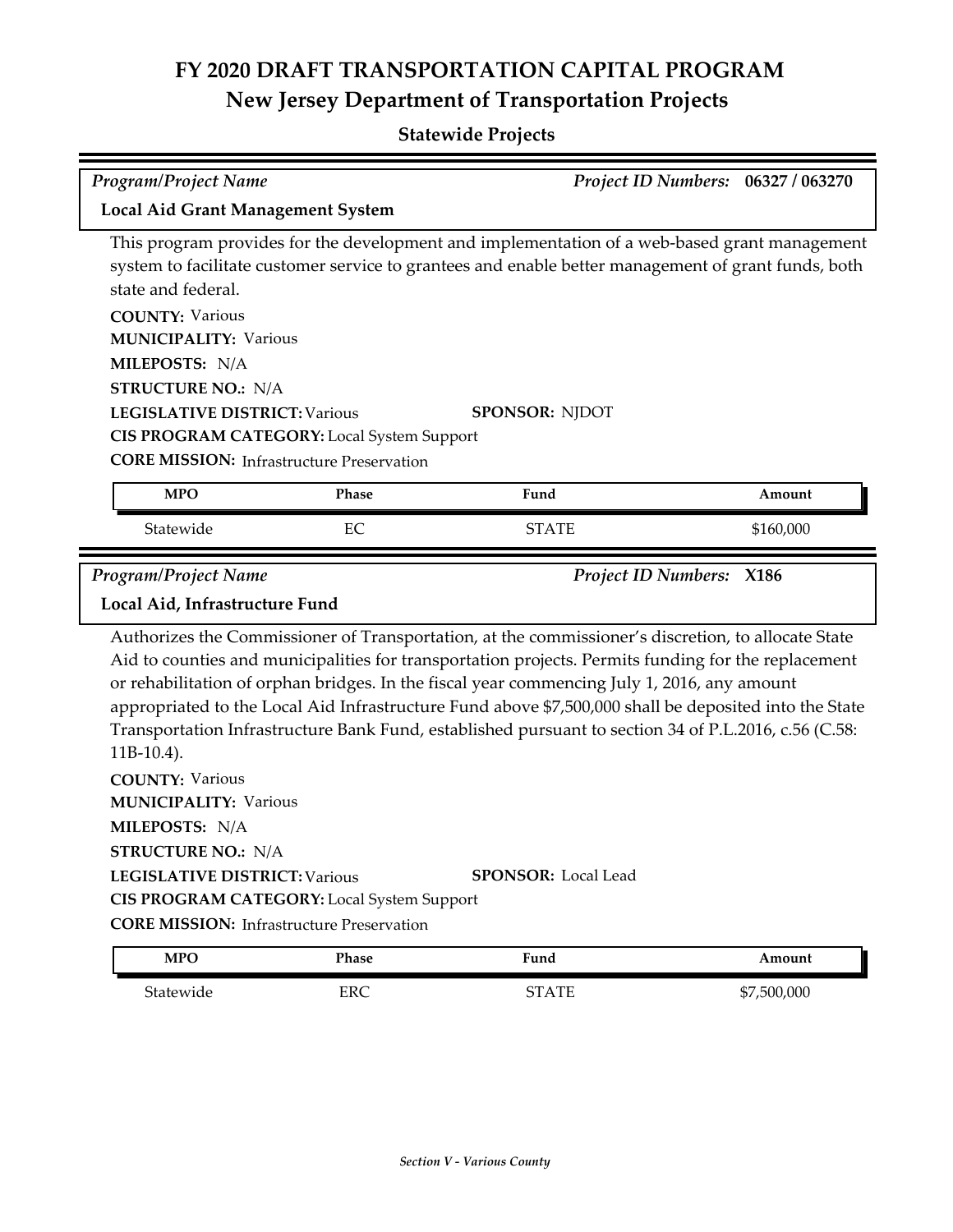### **Statewide Projects**

| Program/Project Name                                                                                                                                                                                                                               |                                                     |                                                                                                                                                                                                                                                                                                                                                                                                                                                 | Project ID Numbers: X186B / 183670 |  |  |  |  |
|----------------------------------------------------------------------------------------------------------------------------------------------------------------------------------------------------------------------------------------------------|-----------------------------------------------------|-------------------------------------------------------------------------------------------------------------------------------------------------------------------------------------------------------------------------------------------------------------------------------------------------------------------------------------------------------------------------------------------------------------------------------------------------|------------------------------------|--|--|--|--|
|                                                                                                                                                                                                                                                    | Local Aid, State Transportation Infrastructure Bank |                                                                                                                                                                                                                                                                                                                                                                                                                                                 |                                    |  |  |  |  |
| <b>COUNTY: Various</b><br><b>MUNICIPALITY: Various</b><br><b>MILEPOSTS:</b><br><b>STRUCTURE NO.: N/A</b><br><b>LEGISLATIVE DISTRICT: Various</b><br>CIS PROGRAM CATEGORY: Local System Support<br><b>CORE MISSION:</b> Infrastructure Preservation |                                                     | Funds appropriated to this program shall be used to provide loans or other assistance to public or<br>private entities for the purpose of financing all or a portion of the costs incurred for the planning,<br>acquisition, engineering, construction, reconstruction, repair or rehabilitation of a transportation<br>project or for any other purpose permitted under the federal infrastructure bank program.<br><b>SPONSOR: Local Lead</b> |                                    |  |  |  |  |
| <b>MPO</b>                                                                                                                                                                                                                                         | Phase                                               | Fund                                                                                                                                                                                                                                                                                                                                                                                                                                            | Amount                             |  |  |  |  |
| Statewide                                                                                                                                                                                                                                          | <b>ERC</b>                                          | <b>STATE</b>                                                                                                                                                                                                                                                                                                                                                                                                                                    | \$22,600,000                       |  |  |  |  |
| Program/Project Name                                                                                                                                                                                                                               |                                                     |                                                                                                                                                                                                                                                                                                                                                                                                                                                 | Project ID Numbers: 08387 / 083870 |  |  |  |  |
| <b>Local Bridges, Future Needs</b>                                                                                                                                                                                                                 |                                                     |                                                                                                                                                                                                                                                                                                                                                                                                                                                 |                                    |  |  |  |  |
| the local bridge system.<br><b>COUNTY: Various</b><br><b>MUNICIPALITY: Various</b><br>MILEPOSTS: N/A<br><b>STRUCTURE NO.: N/A</b><br><b>LEGISLATIVE DISTRICT: Various</b><br>CIS PROGRAM CATEGORY: Local System Support                            |                                                     | Formula-based and competitive-based funding is provided to counties for future needs related to<br><b>SPONSOR: NJDOT</b>                                                                                                                                                                                                                                                                                                                        |                                    |  |  |  |  |
| <b>CORE MISSION:</b> Infrastructure Preservation                                                                                                                                                                                                   |                                                     |                                                                                                                                                                                                                                                                                                                                                                                                                                                 |                                    |  |  |  |  |

Statewide ERC ERC STATE \$47,300,000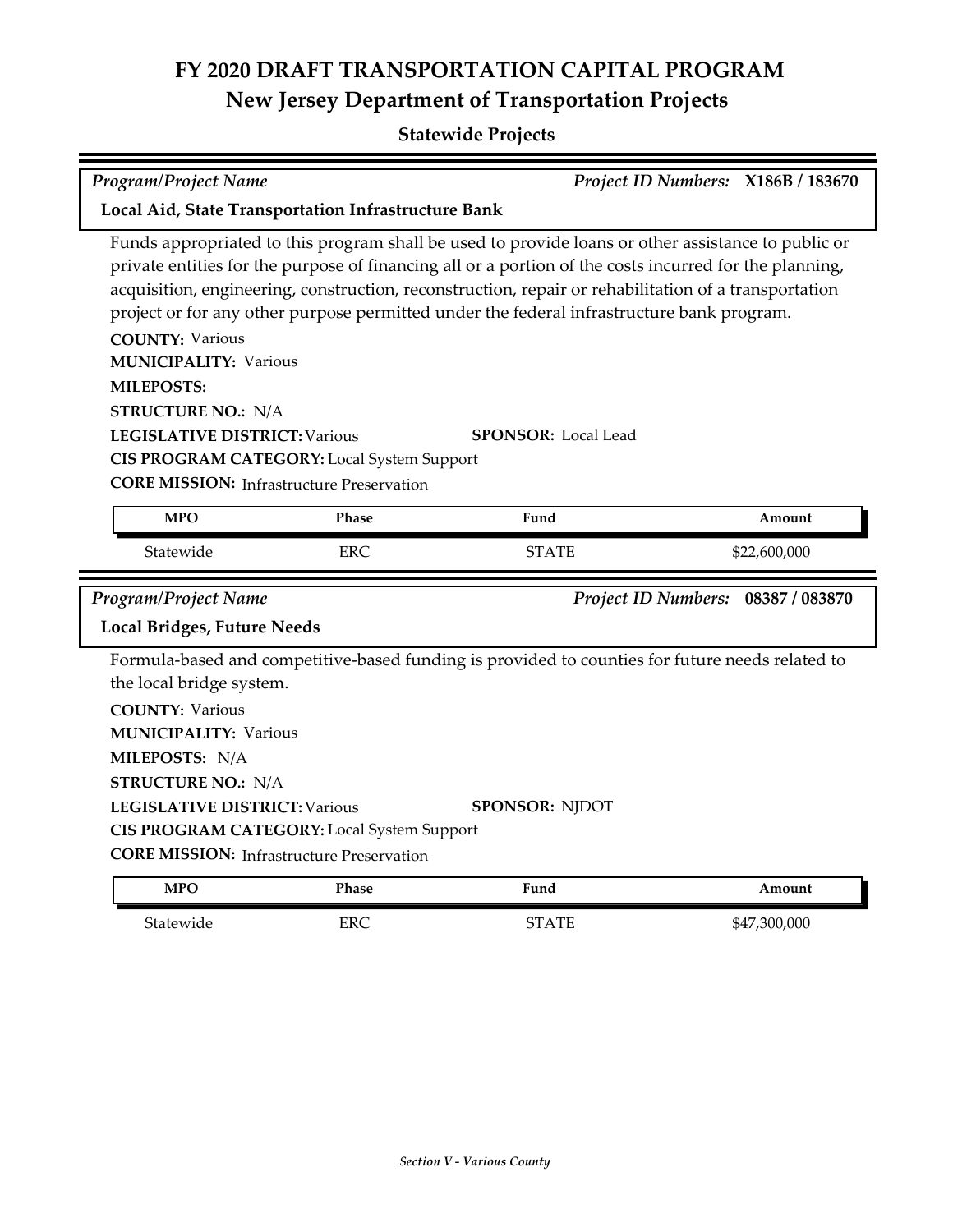| Program/Project Name                                                                                                                                                                                                                                                                                                                                                                                                                              |            | <b>Project ID Numbers: X065</b> |                |  |  |
|---------------------------------------------------------------------------------------------------------------------------------------------------------------------------------------------------------------------------------------------------------------------------------------------------------------------------------------------------------------------------------------------------------------------------------------------------|------------|---------------------------------|----------------|--|--|
|                                                                                                                                                                                                                                                                                                                                                                                                                                                   |            |                                 |                |  |  |
| <b>Local CMAQ Initiatives</b>                                                                                                                                                                                                                                                                                                                                                                                                                     |            |                                 |                |  |  |
| Under the guidance of the Metropolitan Planning Organizations, local projects will be developed<br>that will enhance air quality. Congestion Mitigation and Air Quality Improvement Program<br>(CMAQ) funds are allocated to the states for use in non-attainment and maintenance areas for<br>projects that contribute to the attainment of the Clean Air Act standards by reducing emissions from<br>highway sources.<br><b>COUNTY: Various</b> |            |                                 |                |  |  |
| <b>MUNICIPALITY: Various</b>                                                                                                                                                                                                                                                                                                                                                                                                                      |            |                                 |                |  |  |
| MILEPOSTS: N/A                                                                                                                                                                                                                                                                                                                                                                                                                                    |            |                                 |                |  |  |
| <b>STRUCTURE NO.: N/A</b><br><b>LEGISLATIVE DISTRICT: Various</b><br><b>SPONSOR:</b> Local Lead<br><b>CIS PROGRAM CATEGORY: Congestion Relief</b><br><b>CORE MISSION:</b> Mobility and Congestion Relief                                                                                                                                                                                                                                          |            |                                 |                |  |  |
| <b>MPO</b>                                                                                                                                                                                                                                                                                                                                                                                                                                        | Phase      | Fund                            | Amount         |  |  |
| <b>DVRPC</b>                                                                                                                                                                                                                                                                                                                                                                                                                                      | EC         | <b>CMAQ</b>                     | \$80,000       |  |  |
| <b>NJTPA</b>                                                                                                                                                                                                                                                                                                                                                                                                                                      | EC         | <b>CMAQ</b>                     | \$7,500,000    |  |  |
| <b>Program/Project Name</b>                                                                                                                                                                                                                                                                                                                                                                                                                       |            | <b>Project ID Numbers:</b>      | 06326 / 063260 |  |  |
| <b>Local Concept Development Support</b>                                                                                                                                                                                                                                                                                                                                                                                                          |            |                                 |                |  |  |
| This program provides NJDOT project management and environmental support to local<br>governments.<br><b>COUNTY: Various</b><br><b>MUNICIPALITY: Various</b><br>MILEPOSTS: N/A<br><b>STRUCTURE NO.: N/A</b><br>SPONSOR: NJDOT<br><b>LEGISLATIVE DISTRICT: Various</b><br><b>CIS PROGRAM CATEGORY:</b> Local System Support                                                                                                                         |            |                                 |                |  |  |
| <b>CORE MISSION:</b> Infrastructure Preservation<br><b>MPO</b>                                                                                                                                                                                                                                                                                                                                                                                    | Phase      | Fund                            | Amount         |  |  |
|                                                                                                                                                                                                                                                                                                                                                                                                                                                   |            |                                 |                |  |  |
| <b>DVRPC</b>                                                                                                                                                                                                                                                                                                                                                                                                                                      | <b>PLS</b> | STBGP-PHILA                     | \$700,000      |  |  |
| <b>NJTPA</b>                                                                                                                                                                                                                                                                                                                                                                                                                                      | <b>PLS</b> | STBGP-NY/NWK                    | \$2,925,000    |  |  |
| <b>SJTPO</b>                                                                                                                                                                                                                                                                                                                                                                                                                                      | <b>PLS</b> | STBGP-B5K200K                   | \$275,000      |  |  |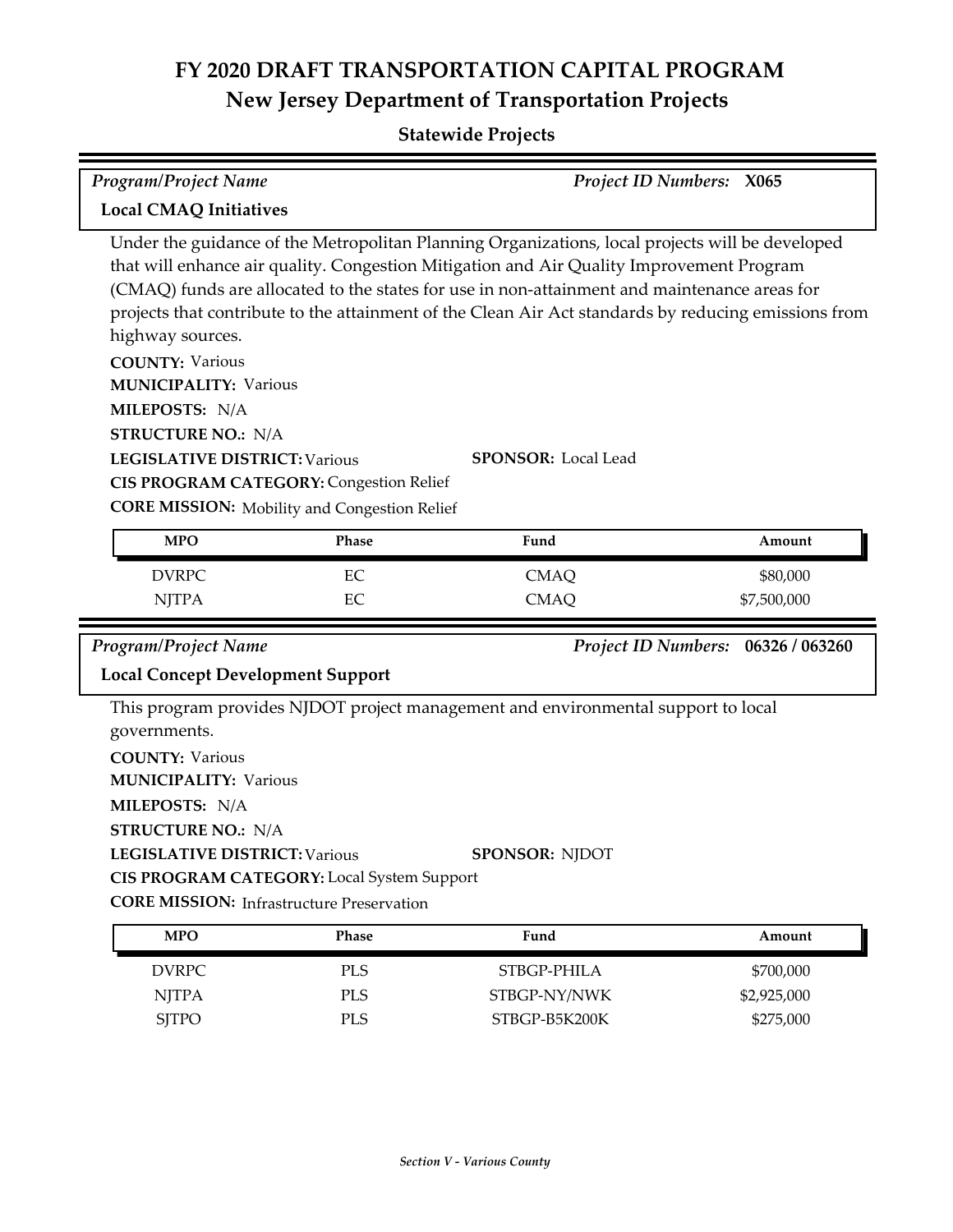| Program/Project Name                             | Project ID Numbers: X41C1                         |                                                                                                                                                                |              |  |  |
|--------------------------------------------------|---------------------------------------------------|----------------------------------------------------------------------------------------------------------------------------------------------------------------|--------------|--|--|
| <b>Local County Aid, DVRPC</b>                   |                                                   |                                                                                                                                                                |              |  |  |
|                                                  |                                                   | This program provides funds allocated to the counties within the DVRPC MPO area for<br>transportation improvements under the NJ Transportation Trust Fund Act. |              |  |  |
| <b>COUNTY: Various</b>                           |                                                   |                                                                                                                                                                |              |  |  |
| <b>MUNICIPALITY: Various</b><br>MILEPOSTS: N/A   |                                                   |                                                                                                                                                                |              |  |  |
| <b>STRUCTURE NO.: N/A</b>                        |                                                   |                                                                                                                                                                |              |  |  |
| <b>LEGISLATIVE DISTRICT: Various</b>             |                                                   | <b>SPONSOR: Local Lead</b>                                                                                                                                     |              |  |  |
|                                                  | CIS PROGRAM CATEGORY: Local System Support        |                                                                                                                                                                |              |  |  |
| <b>CORE MISSION:</b> Infrastructure Preservation |                                                   |                                                                                                                                                                |              |  |  |
| <b>MPO</b>                                       | Phase                                             | Fund                                                                                                                                                           | Amount       |  |  |
| <b>DVRPC</b>                                     | <b>ERC</b>                                        | <b>STATE</b>                                                                                                                                                   | \$32,668,917 |  |  |
| Project ID Numbers: X41B1                        |                                                   |                                                                                                                                                                |              |  |  |
| Program/Project Name                             |                                                   |                                                                                                                                                                |              |  |  |
| <b>Local County Aid, NJTPA</b>                   |                                                   |                                                                                                                                                                |              |  |  |
|                                                  |                                                   | This program provides funds allocated to the counties within the NJTPA MPO area for<br>transportation improvements under the NJ Transportation Trust Fund Act. |              |  |  |
| <b>COUNTY: Various</b>                           |                                                   |                                                                                                                                                                |              |  |  |
| <b>MUNICIPALITY: Various</b>                     |                                                   |                                                                                                                                                                |              |  |  |
| MILEPOSTS: N/A                                   |                                                   |                                                                                                                                                                |              |  |  |
| <b>STRUCTURE NO.: N/A</b>                        |                                                   |                                                                                                                                                                |              |  |  |
| <b>LEGISLATIVE DISTRICT: Various</b>             |                                                   | <b>SPONSOR: Local Lead</b>                                                                                                                                     |              |  |  |
|                                                  | <b>CIS PROGRAM CATEGORY:</b> Local System Support |                                                                                                                                                                |              |  |  |
| <b>CORE MISSION:</b> Infrastructure Preservation |                                                   |                                                                                                                                                                |              |  |  |
| <b>MPO</b>                                       | Phase                                             | Fund                                                                                                                                                           | Amount       |  |  |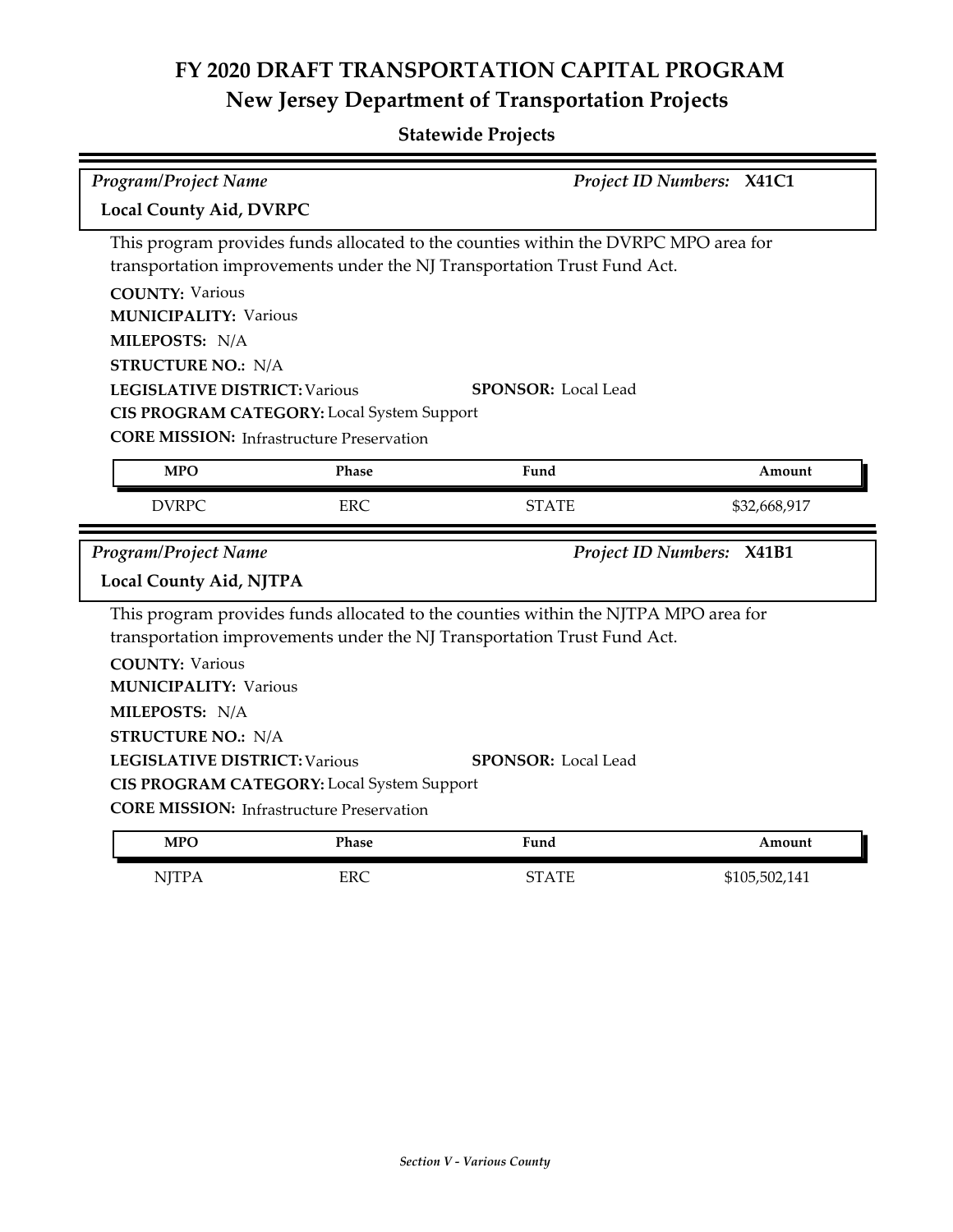| Program/Project Name                                   |                                            |                                                                                                                                                                                                                                                                                                                                                                                                                         | Project ID Numbers: X41A1          |  |  |
|--------------------------------------------------------|--------------------------------------------|-------------------------------------------------------------------------------------------------------------------------------------------------------------------------------------------------------------------------------------------------------------------------------------------------------------------------------------------------------------------------------------------------------------------------|------------------------------------|--|--|
| <b>Local County Aid, SJTPO</b>                         |                                            |                                                                                                                                                                                                                                                                                                                                                                                                                         |                                    |  |  |
| <b>COUNTY: Various</b>                                 |                                            | This program provides funds allocated to the counties within the SJTPO MPO area for<br>transportation improvements under the NJ Transportation Trust Fund Act.                                                                                                                                                                                                                                                          |                                    |  |  |
| <b>MUNICIPALITY: Various</b>                           |                                            |                                                                                                                                                                                                                                                                                                                                                                                                                         |                                    |  |  |
| MILEPOSTS: N/A                                         |                                            |                                                                                                                                                                                                                                                                                                                                                                                                                         |                                    |  |  |
| <b>STRUCTURE NO.: N/A</b>                              |                                            |                                                                                                                                                                                                                                                                                                                                                                                                                         |                                    |  |  |
| <b>LEGISLATIVE DISTRICT: Various</b>                   |                                            | <b>SPONSOR: Local Lead</b>                                                                                                                                                                                                                                                                                                                                                                                              |                                    |  |  |
|                                                        | CIS PROGRAM CATEGORY: Local System Support |                                                                                                                                                                                                                                                                                                                                                                                                                         |                                    |  |  |
| <b>CORE MISSION:</b> Infrastructure Preservation       |                                            |                                                                                                                                                                                                                                                                                                                                                                                                                         |                                    |  |  |
| <b>MPO</b>                                             | <b>Phase</b>                               | Fund                                                                                                                                                                                                                                                                                                                                                                                                                    | Amount                             |  |  |
| <b>SJTPO</b>                                           | <b>ERC</b>                                 | <b>STATE</b>                                                                                                                                                                                                                                                                                                                                                                                                            | \$23,078,942                       |  |  |
| Program/Project Name<br>Local Freight Impact Fund      |                                            |                                                                                                                                                                                                                                                                                                                                                                                                                         | Project ID Numbers: 17390 / 173900 |  |  |
|                                                        |                                            |                                                                                                                                                                                                                                                                                                                                                                                                                         |                                    |  |  |
| Fund Act.                                              |                                            | Authorizes the Commissioner of Transportation, at the commissioner's discretion, to allocate State<br>Aid to counties and municipalities for transportation projects that address the impacts of freight<br>travel in local communities and on local transportation infrastructure. This State Aid is set aside<br>prior to any formula allocations to counties and municipalities pursuant to the Transportation Trust |                                    |  |  |
| <b>COUNTY: Various</b><br><b>MUNICIPALITY: Various</b> |                                            |                                                                                                                                                                                                                                                                                                                                                                                                                         |                                    |  |  |
| MILEPOSTS: N/A                                         |                                            |                                                                                                                                                                                                                                                                                                                                                                                                                         |                                    |  |  |
| <b>STRUCTURE NO.: N/A</b>                              |                                            |                                                                                                                                                                                                                                                                                                                                                                                                                         |                                    |  |  |
| <b>LEGISLATIVE DISTRICT: Various</b>                   |                                            | <b>SPONSOR: NJDOT</b>                                                                                                                                                                                                                                                                                                                                                                                                   |                                    |  |  |
| <b>CORE MISSION: Infrastructure Preservation</b>       | CIS PROGRAM CATEGORY: Local System Support |                                                                                                                                                                                                                                                                                                                                                                                                                         |                                    |  |  |
| <b>MPO</b>                                             | <b>Phase</b>                               | Fund                                                                                                                                                                                                                                                                                                                                                                                                                    | Amount                             |  |  |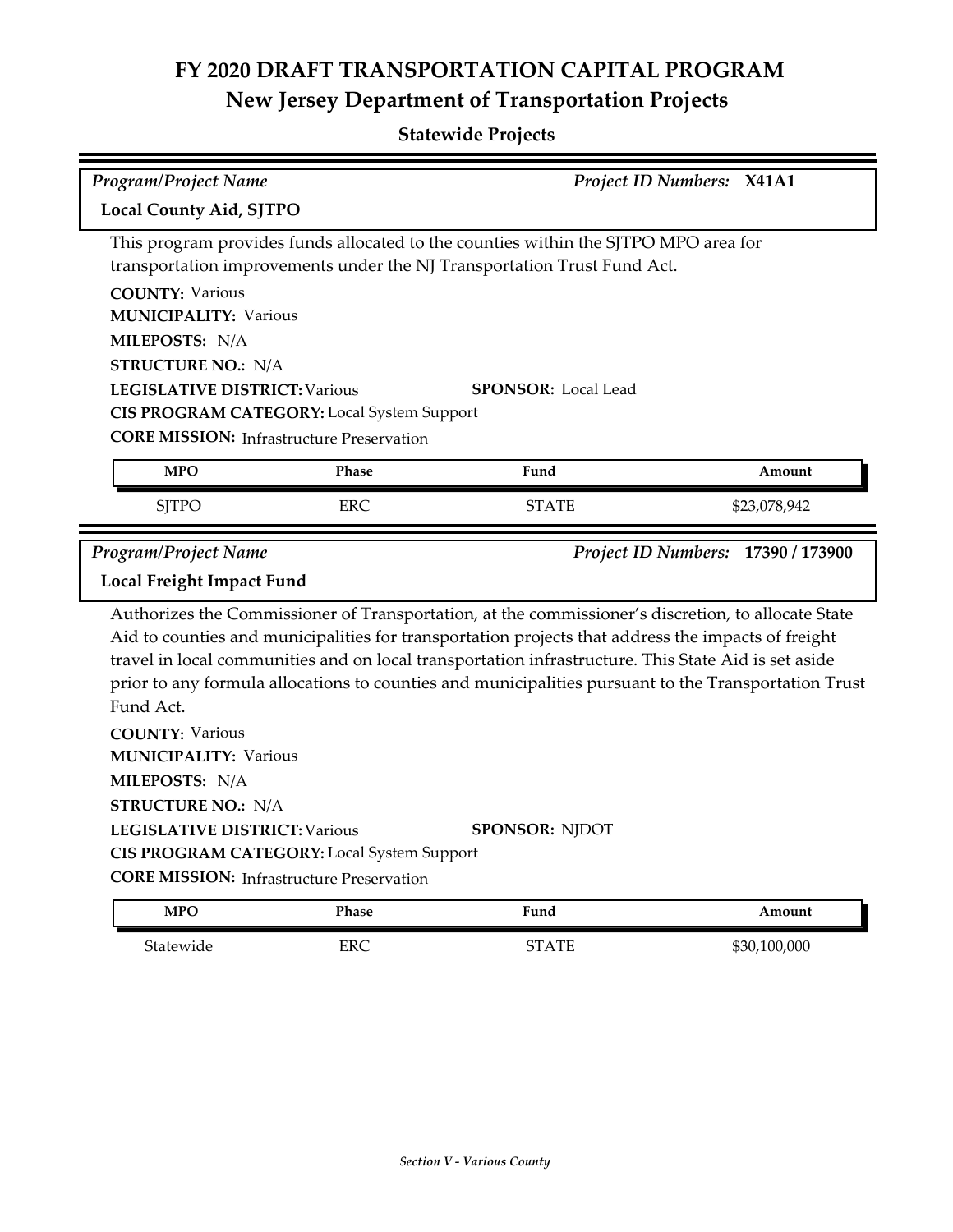| <b>Program/Project Name</b><br>Project ID Numbers: X98C1 |                                                          |                                                                                              |              |  |  |
|----------------------------------------------------------|----------------------------------------------------------|----------------------------------------------------------------------------------------------|--------------|--|--|
| Local Municipal Aid, DVRPC                               |                                                          |                                                                                              |              |  |  |
|                                                          |                                                          | This program provides funds allocated to municipalities in the DVRPC area for transportation |              |  |  |
|                                                          | improvements under the NJ Transportation Trust Fund Act. |                                                                                              |              |  |  |
| <b>COUNTY: Various</b>                                   |                                                          |                                                                                              |              |  |  |
| <b>MUNICIPALITY: Various</b>                             |                                                          |                                                                                              |              |  |  |
| MILEPOSTS: N/A                                           |                                                          |                                                                                              |              |  |  |
| <b>STRUCTURE NO.: N/A</b>                                |                                                          |                                                                                              |              |  |  |
| <b>LEGISLATIVE DISTRICT: Various</b>                     |                                                          | <b>SPONSOR: Local Lead</b>                                                                   |              |  |  |
|                                                          | CIS PROGRAM CATEGORY: Local System Support               |                                                                                              |              |  |  |
| <b>CORE MISSION:</b> Infrastructure Preservation         |                                                          |                                                                                              |              |  |  |
| <b>MPO</b>                                               | Phase                                                    | Fund                                                                                         | Amount       |  |  |
| <b>DVRPC</b>                                             | <b>ERC</b>                                               | <b>STATE</b>                                                                                 | \$29,193,208 |  |  |
| Project ID Numbers: X98B1                                |                                                          |                                                                                              |              |  |  |
| <b>Program/Project Name</b>                              |                                                          |                                                                                              |              |  |  |
| Local Municipal Aid, NJTPA                               |                                                          |                                                                                              |              |  |  |
|                                                          |                                                          | This program provides funds allocated to municipalities in the NJTPA area for transportation |              |  |  |
|                                                          | improvements under the NJ Transportation Trust Fund Act. |                                                                                              |              |  |  |
| <b>COUNTY: Various</b>                                   |                                                          |                                                                                              |              |  |  |
| <b>MUNICIPALITY: Various</b>                             |                                                          |                                                                                              |              |  |  |
| MILEPOSTS: N/A                                           |                                                          |                                                                                              |              |  |  |
| <b>STRUCTURE NO.: N/A</b>                                |                                                          |                                                                                              |              |  |  |
| <b>LEGISLATIVE DISTRICT: Various</b>                     |                                                          | <b>SPONSOR: Local Lead</b>                                                                   |              |  |  |
|                                                          |                                                          |                                                                                              |              |  |  |
| <b>CORE MISSION:</b> Infrastructure Preservation         | CIS PROGRAM CATEGORY: Local System Support               |                                                                                              |              |  |  |
| <b>MPO</b>                                               | Phase                                                    | Fund                                                                                         | Amount       |  |  |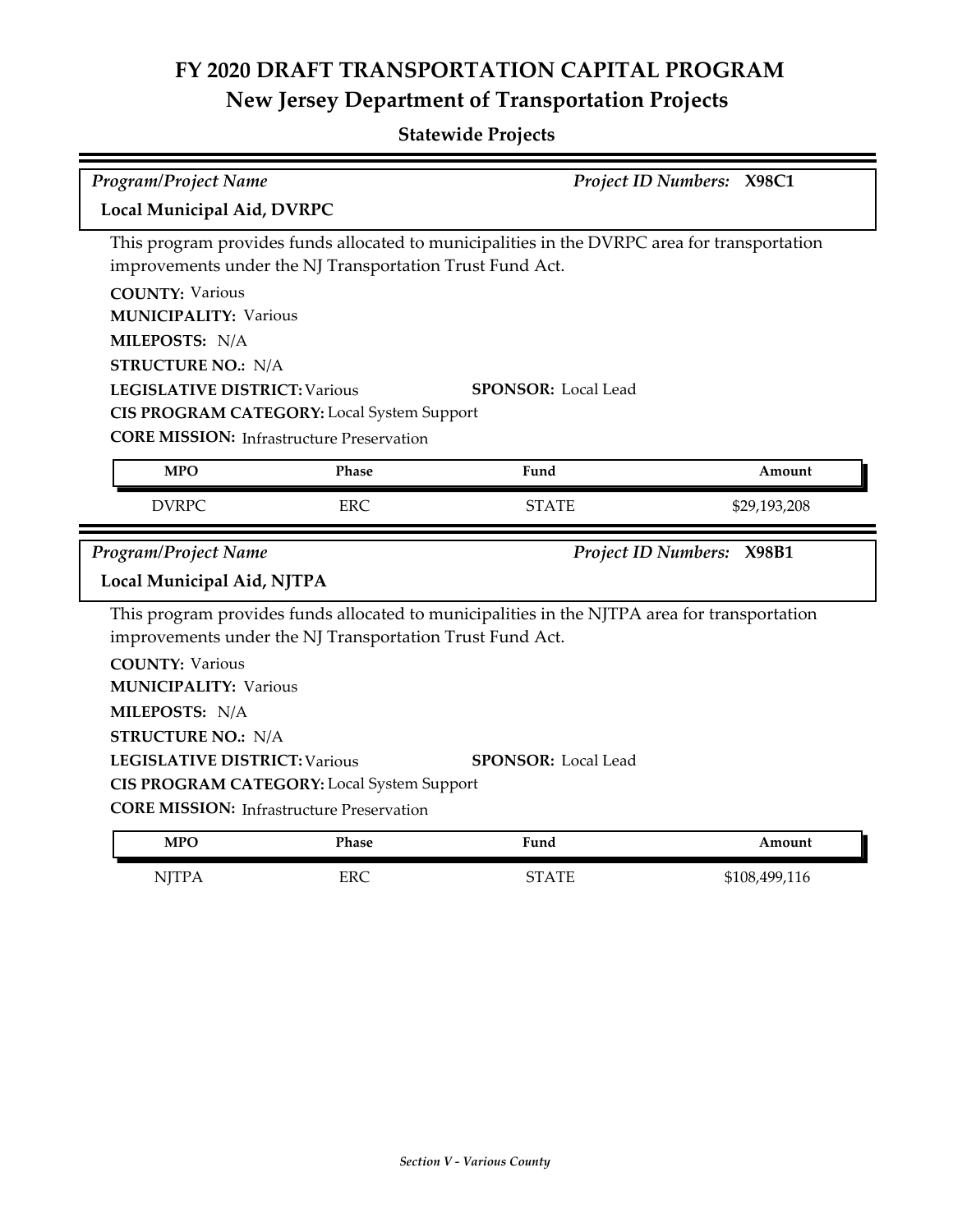| <b>Program/Project Name</b>                              |            |                                                                                                 | Project ID Numbers: X98A1 |  |  |
|----------------------------------------------------------|------------|-------------------------------------------------------------------------------------------------|---------------------------|--|--|
| Local Municipal Aid, SJTPO                               |            |                                                                                                 |                           |  |  |
| improvements under the NJ Transportation Trust Fund Act. |            | This program provides funds allocated to municipalities in the SJTPO area for transportation    |                           |  |  |
| <b>COUNTY: Various</b>                                   |            |                                                                                                 |                           |  |  |
| <b>MUNICIPALITY: Various</b>                             |            |                                                                                                 |                           |  |  |
| MILEPOSTS: N/A                                           |            |                                                                                                 |                           |  |  |
| <b>STRUCTURE NO.: N/A</b>                                |            |                                                                                                 |                           |  |  |
| <b>LEGISLATIVE DISTRICT: Various</b>                     |            | <b>SPONSOR: Local Lead</b>                                                                      |                           |  |  |
| CIS PROGRAM CATEGORY: Local System Support               |            |                                                                                                 |                           |  |  |
| <b>CORE MISSION:</b> Infrastructure Preservation         |            |                                                                                                 |                           |  |  |
| <b>MPO</b>                                               | Phase      | Fund                                                                                            | Amount                    |  |  |
| <b>SJTPO</b>                                             | <b>ERC</b> | <b>STATE</b>                                                                                    | \$13,557,676              |  |  |
| Project ID Numbers: X98Z                                 |            |                                                                                                 |                           |  |  |
| <b>Program/Project Name</b>                              |            |                                                                                                 |                           |  |  |
| Local Municipal Aid, Urban Aid                           |            |                                                                                                 |                           |  |  |
|                                                          |            | This program provides funds allocated to Urban Aid for transportation improvements under the NJ |                           |  |  |
| Transportation Trust Fund Act.                           |            |                                                                                                 |                           |  |  |
| <b>COUNTY: Various</b>                                   |            |                                                                                                 |                           |  |  |
| <b>MUNICIPALITY: Various</b>                             |            |                                                                                                 |                           |  |  |
| MILEPOSTS: N/A                                           |            |                                                                                                 |                           |  |  |
| <b>STRUCTURE NO.: N/A</b>                                |            |                                                                                                 |                           |  |  |
| <b>LEGISLATIVE DISTRICT: Various</b>                     |            | <b>SPONSOR: Local Lead</b>                                                                      |                           |  |  |
| CIS PROGRAM CATEGORY: Local System Support               |            |                                                                                                 |                           |  |  |
| <b>CORE MISSION:</b> Infrastructure Preservation         |            |                                                                                                 |                           |  |  |
| <b>MPO</b>                                               | Phase      | Fund                                                                                            | Amount                    |  |  |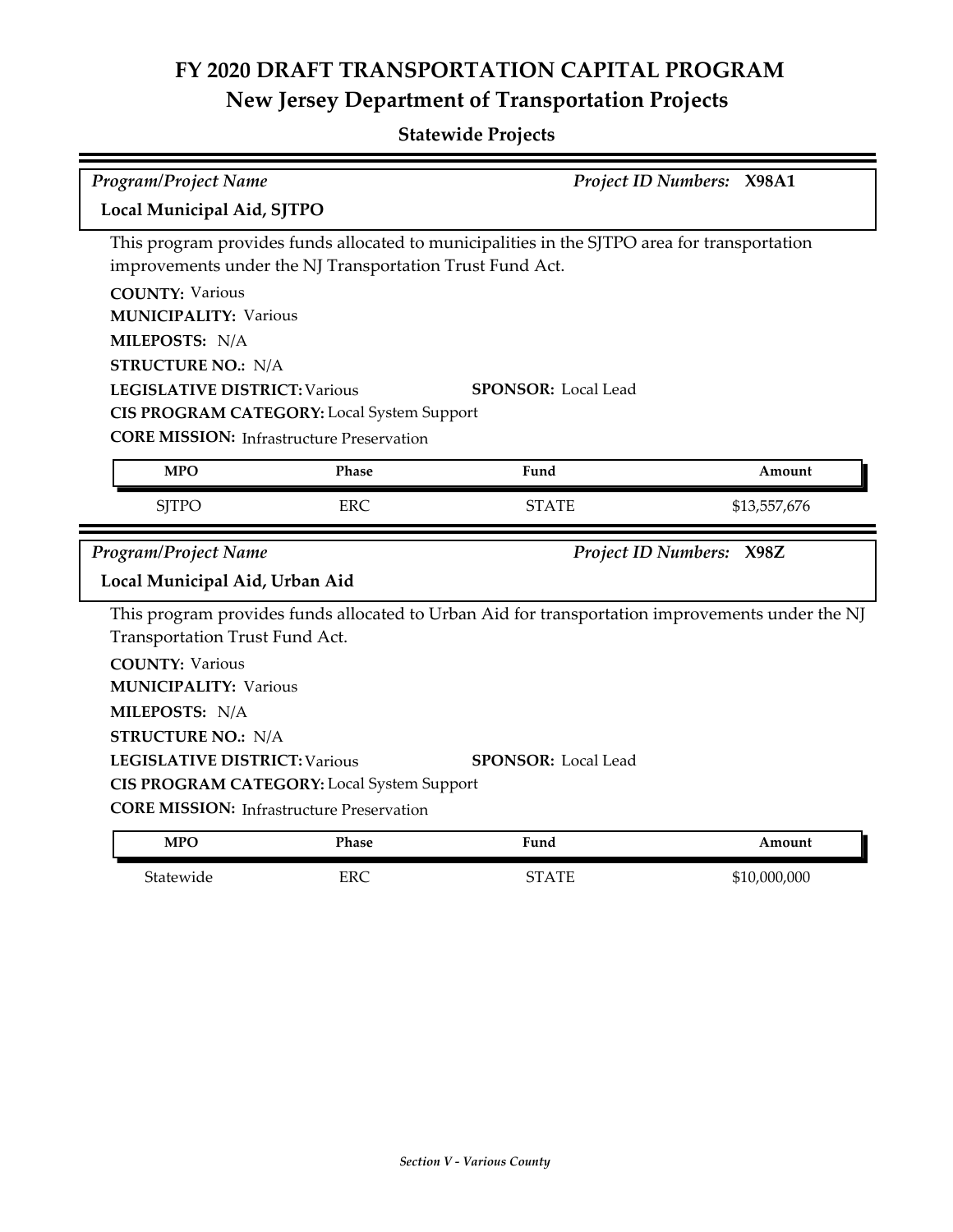### **Statewide Projects**

| <b>Program/Project Name</b>                | Project ID Numbers: 04314 / 043140 |  |
|--------------------------------------------|------------------------------------|--|
| Local Safety/High Risk Rural Roads Program |                                    |  |

**COUNTY:** Various **MILEPOSTS:** N/A **MUNICIPALITY: Various** The Local Safety Program provides funds to counties and municipalities for the improvement of dangerous intersections and other road improvements, focusing on pedestrian and vehicular safety improvements of critical need that can be delivered in a relatively short period of time, generally less than two years from problem identification to completion of construction. This program also includes design assistance offered to counties and municipalities for the LSP projects. Depending upon the previous year crash history, this program may encompass certain set aside funding per year for High Risk Rural Roads, for safety countermeasures on rural major or minor roads, or on rural local roads. NJDOT designates as Advance Construction all projects funded from this program.

**LEGISLATIVE DISTRICT:** Various **STRUCTURE NO.:** N/A **CORE MISSION: Safety SPONSOR:** Local Lead **CIS PROGRAM CATEGORY:** Local System Support

| <b>MPO</b>   | Phase      | Fund | Amount       |
|--------------|------------|------|--------------|
| <b>DVRPC</b> | <b>ERC</b> | HSIP | \$3,000,000  |
| NJTPA        | <b>ERC</b> | HSIP | \$17,000,000 |
| <b>SJTPO</b> | <b>ERC</b> | HSIP | \$2,000,000  |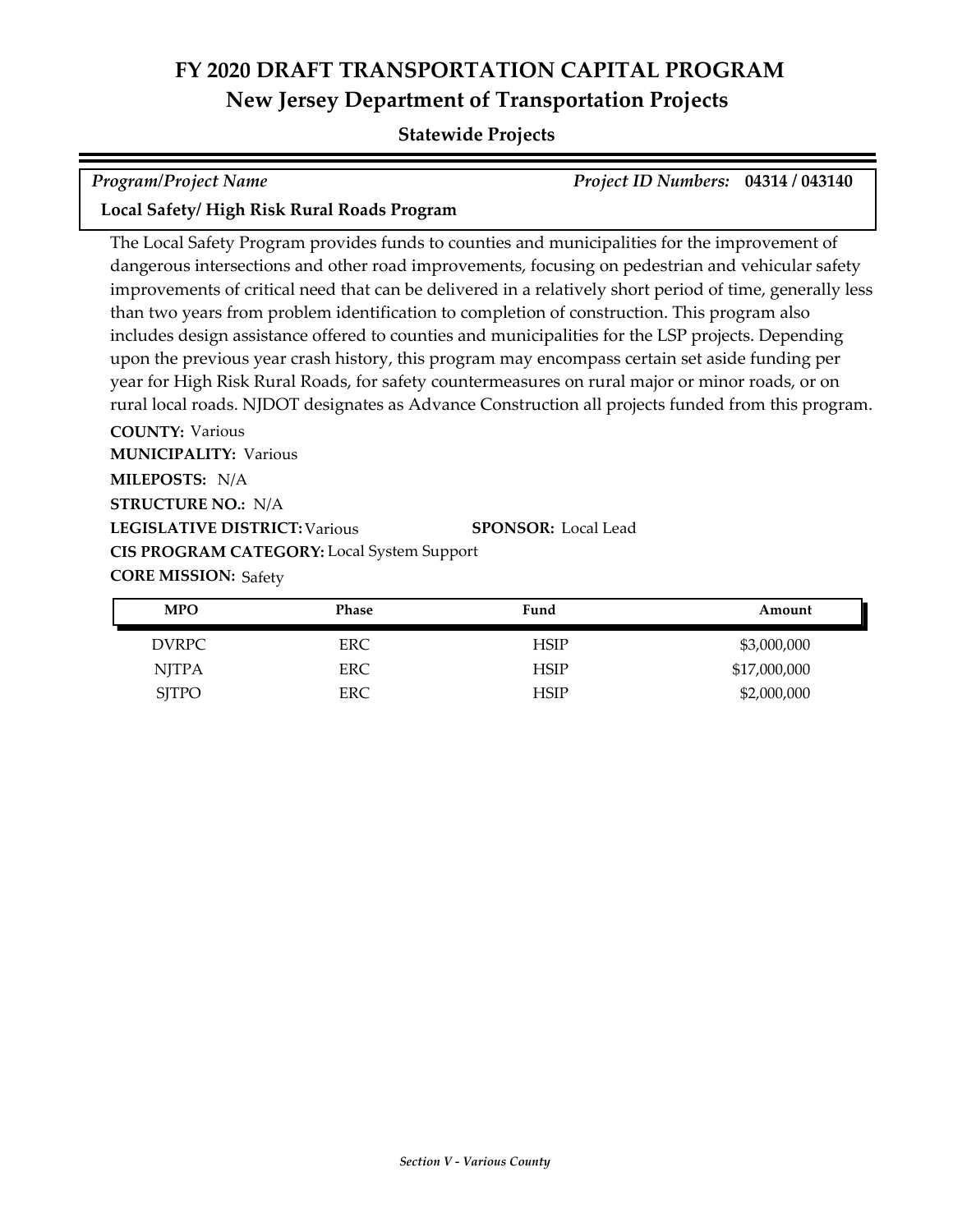#### **Statewide Projects**

| <b>Program/Project Name</b>                                                                                                    | <b>Project ID Numbers: X196</b>                                                                                                                                                                                                                                                                                                                                                                 |
|--------------------------------------------------------------------------------------------------------------------------------|-------------------------------------------------------------------------------------------------------------------------------------------------------------------------------------------------------------------------------------------------------------------------------------------------------------------------------------------------------------------------------------------------|
| Maintenance & Fleet Management System                                                                                          |                                                                                                                                                                                                                                                                                                                                                                                                 |
| related systems that are required for federal funding justification (Pavement and Bridge<br>funding for monthly air-time fees. | This program provides for the continued operation and system upgrades of the Maintenance & Fleet<br>Management Systems. These systems provide enhanced data accumulation and cost management<br>dissemination capabilities for maintenance operations and a required compatible data source for<br>Management Systems). Also included will be the purchase of equipment for the NJDOT fleet and |
| <b>COUNTY: Various</b><br><b>MUNICIPALITY: Various</b><br>MILEPOSTS: N/A<br><b>STRUCTURE NO.: N/A</b>                          |                                                                                                                                                                                                                                                                                                                                                                                                 |
| <b>LEGISLATIVE DISTRICT: Various</b>                                                                                           | <b>SPONSOR: NJDOT</b>                                                                                                                                                                                                                                                                                                                                                                           |
| <b>CIS PROGRAM CATEGORY: Transportation Support Facilities</b>                                                                 |                                                                                                                                                                                                                                                                                                                                                                                                 |

**CORE MISSION:** Operations and Maintenance

| <b>MPO</b> | Phase                      | Fund | Amount      |
|------------|----------------------------|------|-------------|
| Statewide  | $_{\rm EC}$<br>◡<br>$\sim$ | ATF  | \$1,000,000 |

*Program/Project Name Project ID Numbers:* **01309 / 013090**

#### **Maritime Transportation System**

This program provides funding to support New Jersey's Maritime Industry and Marine Transportation System. The system includes; navigable channels, the State Channel Dredging Program and dredged material management technologies, marine environment enhancements, berth and terminal structures, related intermodal transportation facilities and corridors, shipping, receiving and cargo movement tracking systems, GPS/GIS, Vessel Traffic and Port Information Systems, Physical Oceanographic Real-Time Systems, science, technology and education programs. Navigation aides, boat building technologies, ocean habitat tracking systems and other new technologies interact to create a seamless system linking all aspects of the maritime industry into a single transportation matrix.

**COUNTY:** Various **LEGISLATIVE DISTRICT:** Various **MILEPOSTS:** N/A **STRUCTURE NO.:** N/A **MUNICIPALITY: Various CORE MISSION:** Infrastructure Preservation **SPONSOR:** NJDOT **CIS PROGRAM CATEGORY:** Multimodal Programs

| <b>MPO</b> | Phase     | Fund         | Amount       |
|------------|-----------|--------------|--------------|
| Statewide  | гΩ<br>EV. | <b>STATE</b> | \$15,000,000 |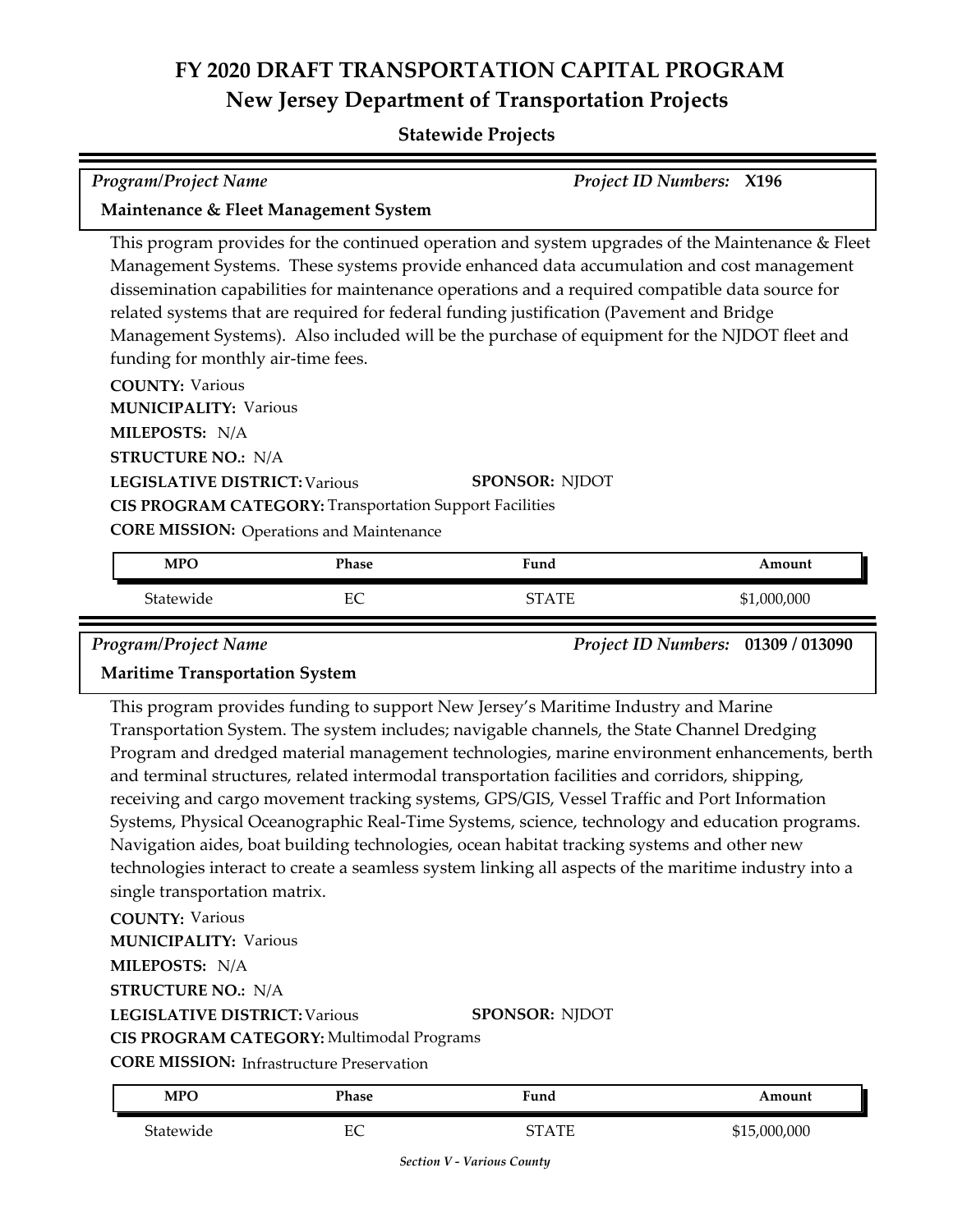| <b>Program/Project Name</b>                                                     |                                                              |                                                                                                                                                                                                                                                                                                                                                                                              | <b>Project ID Numbers: X30A</b> |  |  |
|---------------------------------------------------------------------------------|--------------------------------------------------------------|----------------------------------------------------------------------------------------------------------------------------------------------------------------------------------------------------------------------------------------------------------------------------------------------------------------------------------------------------------------------------------------------|---------------------------------|--|--|
| <b>Metropolitan Planning</b>                                                    |                                                              |                                                                                                                                                                                                                                                                                                                                                                                              |                                 |  |  |
| <b>COUNTY: Various</b><br><b>MUNICIPALITY: Various</b><br><b>MILEPOSTS: N/A</b> | public and private transit operators and the general public. | NJDOT supports the federally mandated Metropolitan Planning Organization transportation<br>planning process. New Jersey Metropolitan Planning Organizations carry out a "3C" transportation<br>planning process whereby planning activities are conducted on a continuous basis while also<br>providing a forum for cooperative decision making among responsible state and local officials, |                                 |  |  |
| <b>STRUCTURE NO.: N/A</b>                                                       |                                                              |                                                                                                                                                                                                                                                                                                                                                                                              |                                 |  |  |
|                                                                                 | <b>SPONSOR: MPO</b><br><b>LEGISLATIVE DISTRICT: Various</b>  |                                                                                                                                                                                                                                                                                                                                                                                              |                                 |  |  |
|                                                                                 | <b>CIS PROGRAM CATEGORY:</b> Local System Support            |                                                                                                                                                                                                                                                                                                                                                                                              |                                 |  |  |
|                                                                                 | <b>CORE MISSION:</b> Infrastructure Preservation             |                                                                                                                                                                                                                                                                                                                                                                                              |                                 |  |  |
| <b>MPO</b>                                                                      | <b>Phase</b>                                                 | Fund                                                                                                                                                                                                                                                                                                                                                                                         | Amount                          |  |  |
|                                                                                 |                                                              |                                                                                                                                                                                                                                                                                                                                                                                              |                                 |  |  |

|              |            | - - - - -    | .           |
|--------------|------------|--------------|-------------|
| <b>DVRPC</b> | <b>PLS</b> | PL           | \$2,538,000 |
| <b>DVRPC</b> | <b>PLS</b> | PL-FTA       | \$700,000   |
| <b>DVRPC</b> | <b>PLS</b> | STBGP-PHILA  | \$1,850,000 |
| <b>NJTPA</b> | <b>PLS</b> | PL           | \$9,890,000 |
| <b>NJTPA</b> | <b>PLS</b> | PL-FTA       | \$3,172,706 |
| <b>NJTPA</b> | <b>PLS</b> | STBGP-NY/NWK | \$8,000,000 |
| <b>SJTPO</b> | <b>PLS</b> | PL           | \$1,069,000 |
| <b>SJTPO</b> | <b>PLS</b> | PL-FTA       | \$462,477   |
| <b>SJTPO</b> | <b>PLS</b> | STBGP-AC     | \$265,000   |
|              |            |              |             |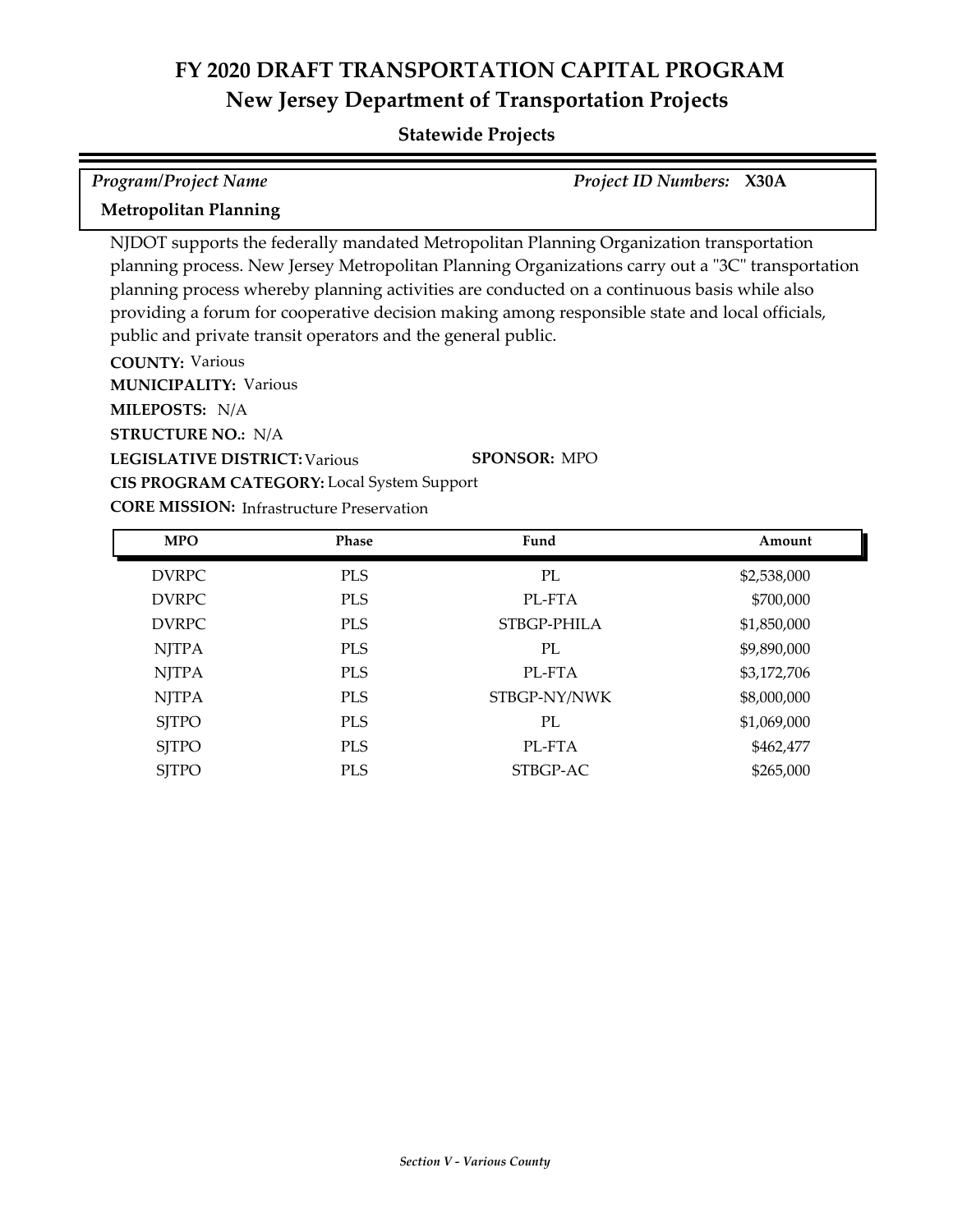### **Statewide Projects**

| <b>Program/Project Name</b>                                                                                                                     |                                                                                                                                                      |                                                                                                                                                                                                                                                                                                                                                                                                                                                                                                                    | Project ID Numbers: 17341 / 173410 |
|-------------------------------------------------------------------------------------------------------------------------------------------------|------------------------------------------------------------------------------------------------------------------------------------------------------|--------------------------------------------------------------------------------------------------------------------------------------------------------------------------------------------------------------------------------------------------------------------------------------------------------------------------------------------------------------------------------------------------------------------------------------------------------------------------------------------------------------------|------------------------------------|
| <b>Minor Bridge Inspection Program</b>                                                                                                          |                                                                                                                                                      |                                                                                                                                                                                                                                                                                                                                                                                                                                                                                                                    |                                    |
| <b>COUNTY: Various</b><br><b>MUNICIPALITY: Statewide</b><br>MILEPOSTS: N/A<br><b>STRUCTURE NO.: N/A</b><br><b>LEGISLATIVE DISTRICT: Various</b> | bridge inspection program. Replaces 99322 & 99322A<br><b>CIS PROGRAM CATEGORY: Bridge Assets</b><br><b>CORE MISSION:</b> Infrastructure Preservation | This program provides funding for regular inspections of state-owned, county-owned and<br>locally-owned highway minor bridges (culverts) of less than 20 feet in length. New federally funded<br><b>SPONSOR: NJDOT</b>                                                                                                                                                                                                                                                                                             |                                    |
| <b>MPO</b>                                                                                                                                      | Phase                                                                                                                                                | Fund                                                                                                                                                                                                                                                                                                                                                                                                                                                                                                               | Amount                             |
| Statewide                                                                                                                                       | EС                                                                                                                                                   | STATE                                                                                                                                                                                                                                                                                                                                                                                                                                                                                                              | \$8,800,000                        |
|                                                                                                                                                 |                                                                                                                                                      |                                                                                                                                                                                                                                                                                                                                                                                                                                                                                                                    |                                    |
| <b>Program/Project Name</b>                                                                                                                     | Minority and Women Workforce Training Set Aside                                                                                                      |                                                                                                                                                                                                                                                                                                                                                                                                                                                                                                                    | Project ID Numbers: 07332 / 073320 |
| <b>COUNTY: Various</b><br><b>MUNICIPALITY: Various</b><br>MILEPOSTS: N/A<br><b>STRUCTURE NO.: N/A</b><br><b>LEGISLATIVE DISTRICT: Various</b>   | CIS PROGRAM CATEGORY: Capital Program Delivery<br><b>CORE MISSION: Infrastructure Preservation</b>                                                   | State law requires that an allocation of one half of one percent for State construction contracts over<br>\$1 million is set aside for minority and women outreach and training purposes. Training and<br>outreach activities will have particular emphasis on contractors who do not meet workforce goals.<br>This requirement is delineated under NJAC 17:27-7.4. NJDOT is committing to the training<br>requirement on a programmatic level rather than on a project-by-project level.<br><b>SPONSOR: NJDOT</b> |                                    |

Statewide EC EC STATE \$1,000,000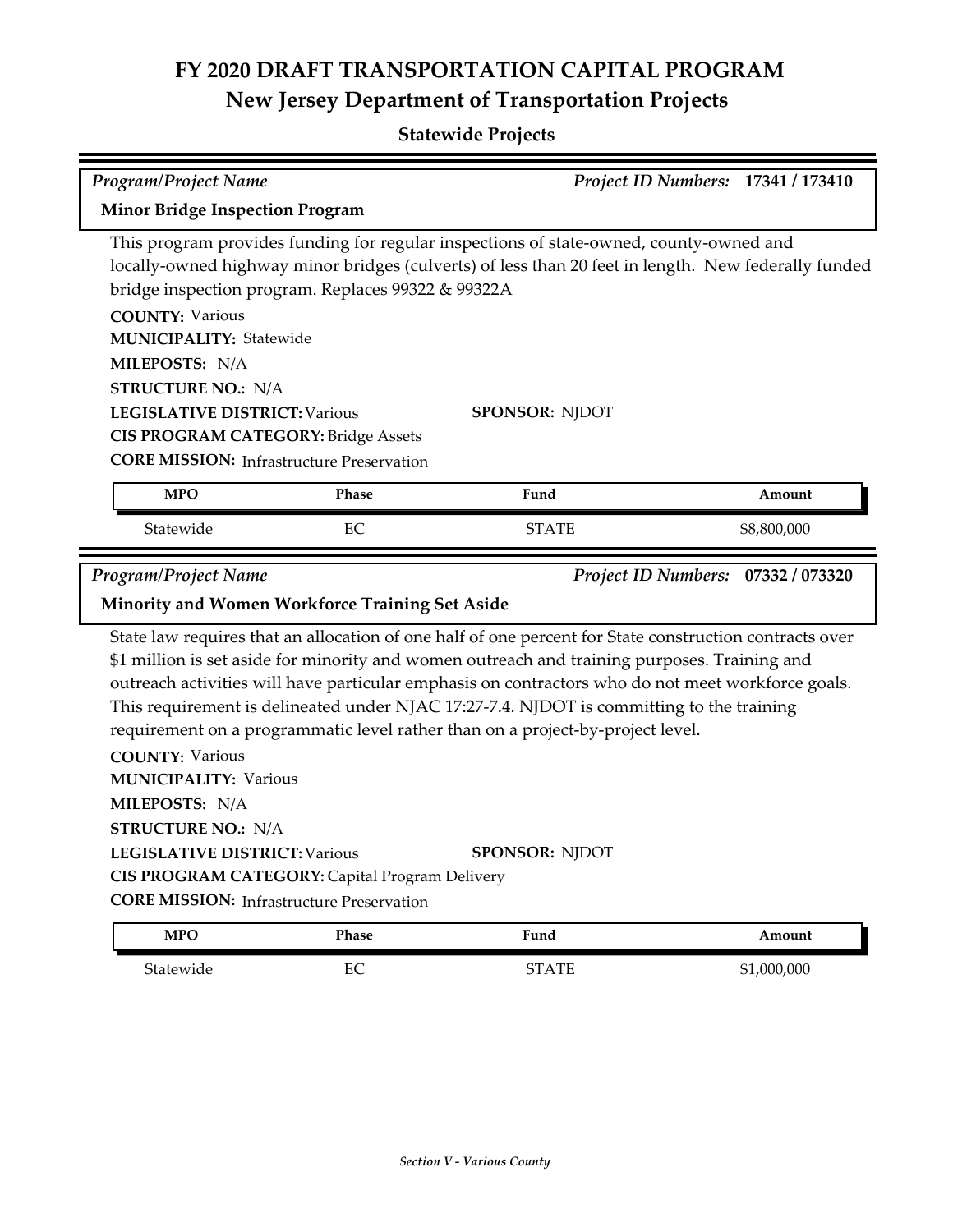#### **Statewide Projects**

| <b>Program/Project Name</b>                     | <b>Project ID Numbers: 13306 / 133060</b> |  |
|-------------------------------------------------|-------------------------------------------|--|
| <b>Mobility and Systems Engineering Program</b> |                                           |  |

This combined program seeks to improve mobility inclusive of but not limited to Intelligent Transportation Systems (ITS), Traffic Signal Timing and Optimization, monitoring Workzone Mobility and Advanced Traveler Information System (ATIS) programs. A combined program will allow for improved, cohesive and sustainable planning, design, procurement and deployment of operations' strategies such as ITS technologies and ATIS. Federal mandates such as: (a) following and maintaining ITS Architecture, (b) preparing TMPs for major construction projects, (c) motorist's information sharing (511), (d) "Every Day Counts" initiatives, (e) incorporation of adaptive signal systems, (f) hard shoulder use, (g) performance measures and, (h) maintenance/upgrade/enhancement of existing ITS infrastructure and hardware are covered under this program. This program also includes review and development of new technology and the possible application, design, procurement, testing and deployment of such technologies. The development of contract documents and engineering plans for various projects and ITS contracts is also included. This program includes technical and engineering support needed for the Traffic Operations Centers; development, enhancement and maintenance of the existing ITS infrastructure, ATIS associated database; and funding for Multimodal Transportation Coordination and Information Related Services. This program will support NJDOT's traffic signal optimization efforts and the Arterial Management Center.

**COUNTY:** Various **LEGISLATIVE DISTRICT:** Various **MILEPOSTS:** N/A **STRUCTURE NO.:** N/A **MUNICIPALITY: Various CORE MISSION:** Mobility and Congestion Relief **SPONSOR:** NJDOT **CIS PROGRAM CATEGORY:** Congestion Relief

| <b>MPO</b> | Phase | Fund         | Amount       |
|------------|-------|--------------|--------------|
| Statewide  | EС    | <b>NHPP</b>  | \$10,000,000 |
| Statewide  | EС    | <b>STATE</b> | \$1,500,000  |
| Statewide  | ЕC    | STBGP-FLEX   | \$1,500,000  |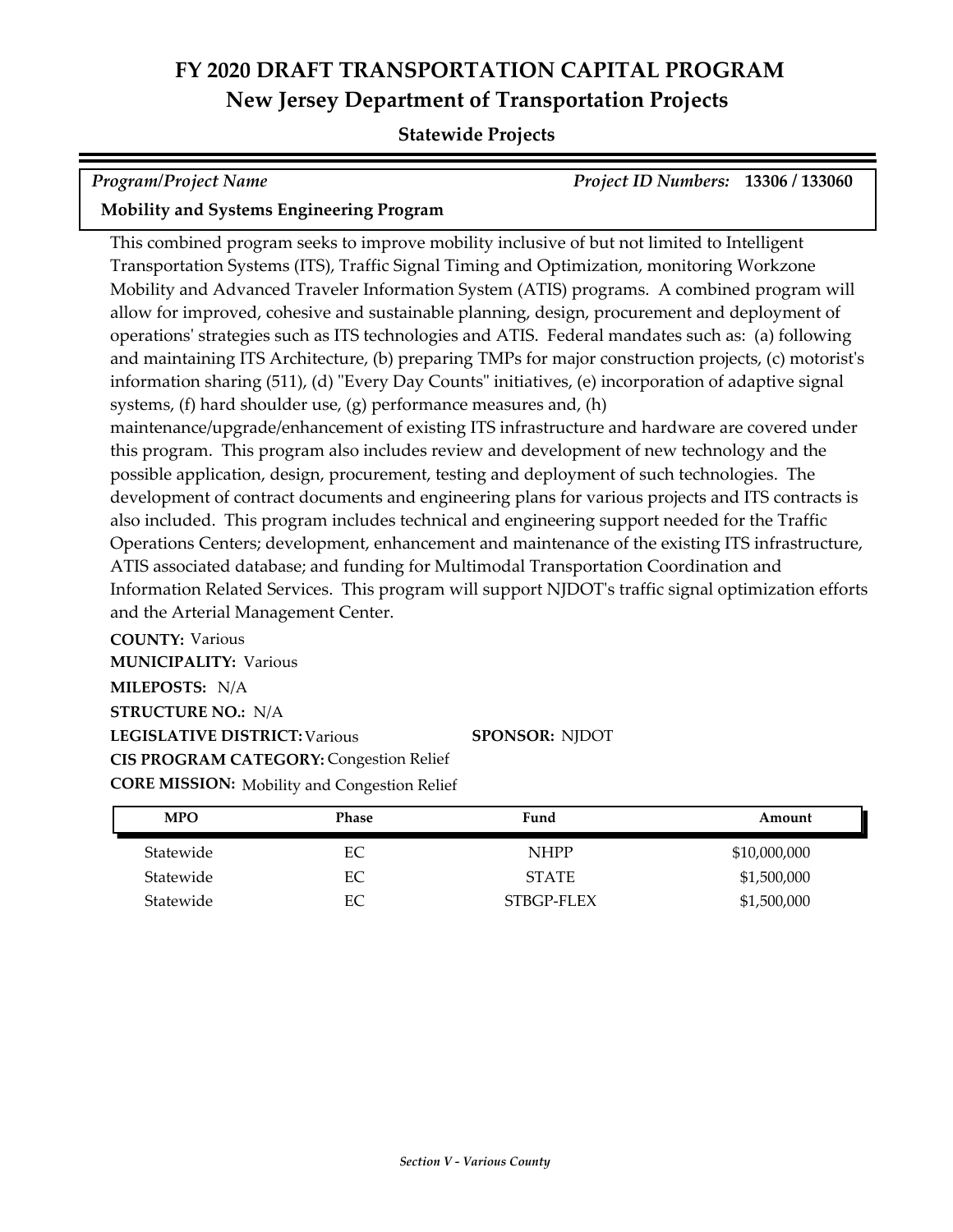#### **Statewide Projects**

| Program/Project Name                         | <b>Project ID Numbers: X233</b> |  |
|----------------------------------------------|---------------------------------|--|
| <b>Motor Vehicle Crash Record Processing</b> |                                 |  |

This program provides the in-house Crash Records unit resources to prepare and cleanse all crash reports to be utilized for developing safety improvement programs. The staff ensure the completeness, accuracy and accessibility of crash data. This is accomplished through a cooperative effort between BTDS, OIT and other HSIP agencies in sharing issues related to the integrity of the data. This program also covers the Electronic Data Transfer (EDT) which expand the FTP capabilities to receive digital crash reports from additional law enforcement agencies. The new Crash Records EDT contract will introduce the use of electronic devices to collect information. It will enable to streamline crash records data validation, correction process and error handling.

**COUNTY:** Various **LEGISLATIVE DISTRICT:** Various **MILEPOSTS:** N/A **STRUCTURE NO.:** N/A **MUNICIPALITY: Various CORE MISSION: Safety SPONSOR:** NJDOT **CIS PROGRAM CATEGORY:** Safety Management

| <b>MPO</b> | T.<br>'hase | $r$ una | mount       |
|------------|-------------|---------|-------------|
| Statewide  | 冖⌒<br>∽     | ISIF    | \$2,500,000 |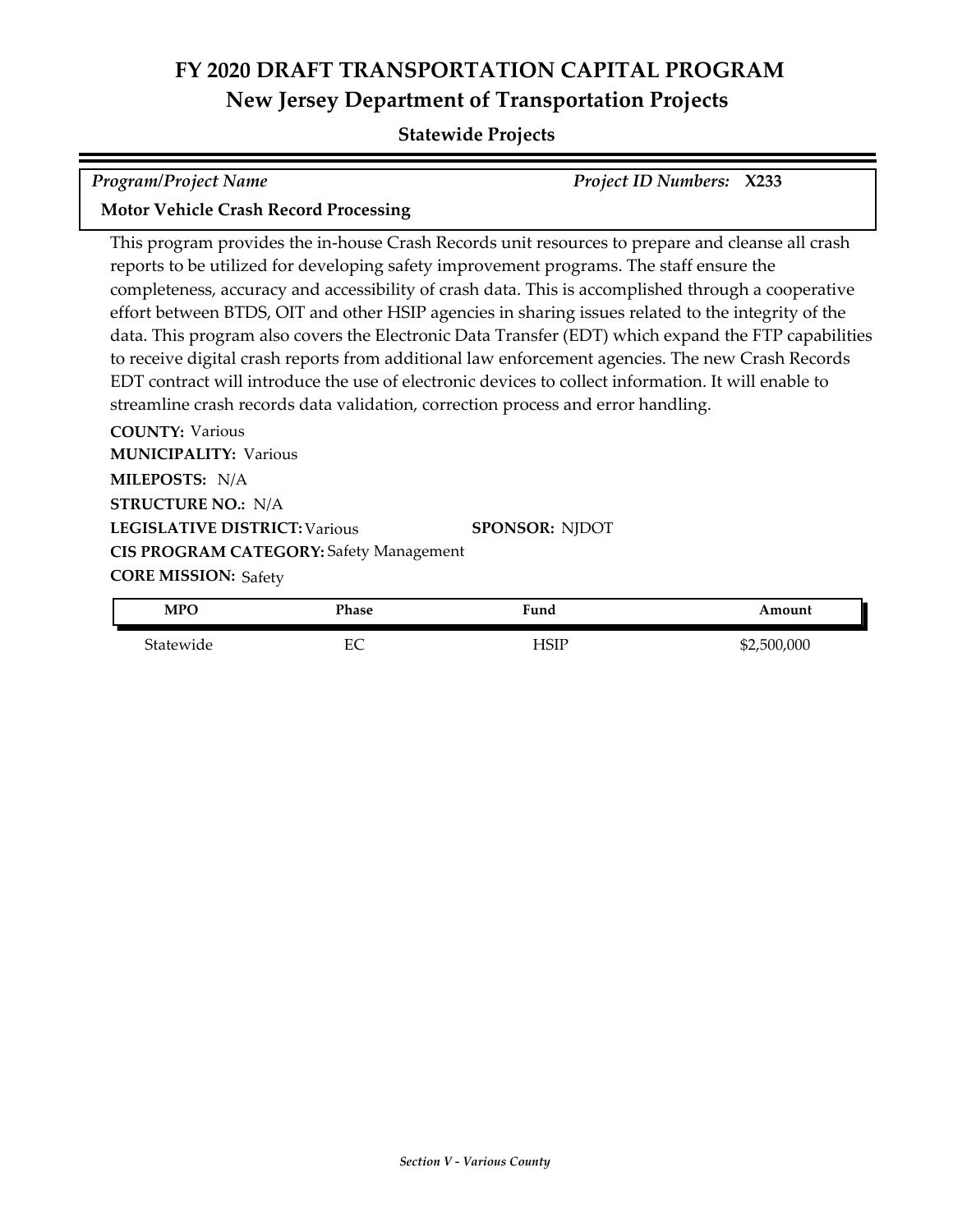#### **Statewide Projects**

| <b>Program/Project Name</b>                | <b>Project ID Numbers: X34</b> |
|--------------------------------------------|--------------------------------|
| New Jersey Rail Freight Assistance Program |                                |

This program funds the rehabilitation and improvement of key elements of the New Jersey rail freight network. Funds are used for acquisition, rehabilitation, facility construction, and substitute service assistance under the State Freight Assistance Program. The program provides matching funds to federal grants and to participate in other projects and programs that improve the intermodal goods movement network and support economic development initiatives. The program also provides funding for the design, construction, reconstruction, rehabilitation, land acquisition, and environmental mitigation of freight rail projects that: are significant to port commerce connectivity; eliminate rail freight missing links to port facilities; or upgrade freight rail trackage to a 286,000 pound load carrying capacity.

**COUNTY:** Various **LEGISLATIVE DISTRICT:** Various **MILEPOSTS:** N/A **STRUCTURE NO.:** N/A **MUNICIPALITY: Various CORE MISSION: Infrastructure Preservation SPONSOR:** NJDOT **CIS PROGRAM CATEGORY:** Multimodal Programs

| <b>MPO</b> | Phase | Fund         | Amount       |
|------------|-------|--------------|--------------|
| Statewide  | EС    | NHFP         | \$3,776,500  |
| Statewide  | EС    | <b>STATE</b> | \$25,000,000 |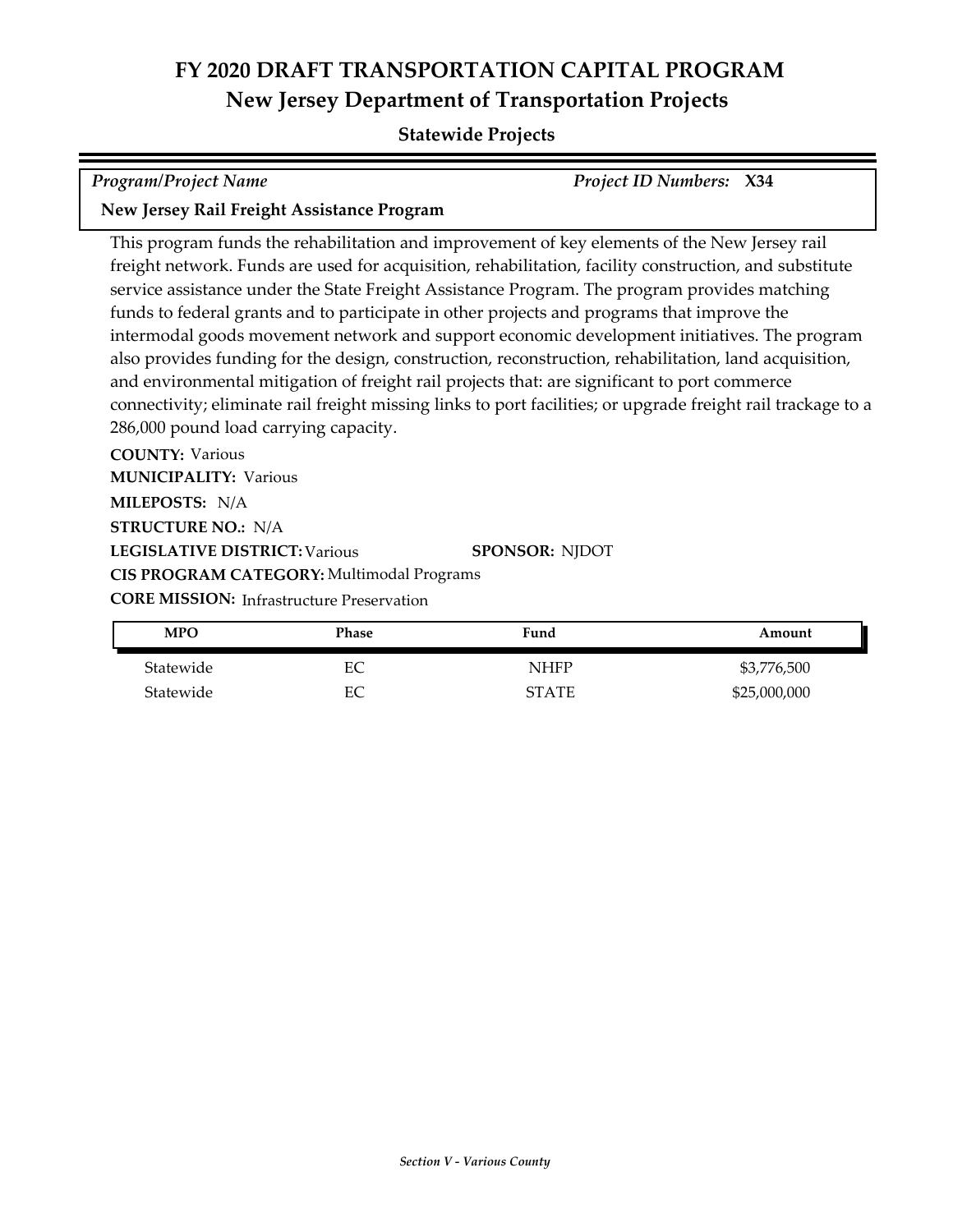| Program/Project Name                                                                                                                                                                                                                                                                                                                                                                                                                                                                                                                                                                                                                                                                                                                                                                                                                                                                                                                                                                                                                                                   | Project ID Numbers: X200C |
|------------------------------------------------------------------------------------------------------------------------------------------------------------------------------------------------------------------------------------------------------------------------------------------------------------------------------------------------------------------------------------------------------------------------------------------------------------------------------------------------------------------------------------------------------------------------------------------------------------------------------------------------------------------------------------------------------------------------------------------------------------------------------------------------------------------------------------------------------------------------------------------------------------------------------------------------------------------------------------------------------------------------------------------------------------------------|---------------------------|
| <b>New Jersey Scenic Byways Program</b>                                                                                                                                                                                                                                                                                                                                                                                                                                                                                                                                                                                                                                                                                                                                                                                                                                                                                                                                                                                                                                |                           |
| This program will assist in the advancement of the NJ Scenic Byways Program and the stewardship<br>and enhancement of the scenic, recreational, archaeological, natural, cultural and historic intrinsic<br>qualities associated with the designated byways. Funding will be utilized for planning, design and<br>development of the state program and for planning, design, development, marketing and<br>implementation of the complete set of byways within the state program. This includes but is not<br>limited to research leading to the development of themes for byways on a statewide basis; technical<br>assistance to specifically provide awareness and education about the byways, activities associated<br>with identifying and marketing tourist amenities on scenic byways on a statewide basis, activities<br>associated with assessing the economic impacts on the set of Byways, activities associated in<br>building stronger partnerships between the byways and other groups that can assist them in<br>sustaining and promoting their byways. |                           |
| <b>COUNTY: Various</b>                                                                                                                                                                                                                                                                                                                                                                                                                                                                                                                                                                                                                                                                                                                                                                                                                                                                                                                                                                                                                                                 |                           |
| <b>MUNICIPALITY: Various</b>                                                                                                                                                                                                                                                                                                                                                                                                                                                                                                                                                                                                                                                                                                                                                                                                                                                                                                                                                                                                                                           |                           |
| MILEPOSTS: N/A                                                                                                                                                                                                                                                                                                                                                                                                                                                                                                                                                                                                                                                                                                                                                                                                                                                                                                                                                                                                                                                         |                           |
| <b>STRUCTURE NO.: N/A</b>                                                                                                                                                                                                                                                                                                                                                                                                                                                                                                                                                                                                                                                                                                                                                                                                                                                                                                                                                                                                                                              |                           |
| <b>LEGISLATIVE DISTRICT: Various</b><br><b>SPONSOR: NJDOT</b>                                                                                                                                                                                                                                                                                                                                                                                                                                                                                                                                                                                                                                                                                                                                                                                                                                                                                                                                                                                                          |                           |
| <b>CIS PROGRAM CATEGORY: Road Assets</b>                                                                                                                                                                                                                                                                                                                                                                                                                                                                                                                                                                                                                                                                                                                                                                                                                                                                                                                                                                                                                               |                           |
| <b>CORE MISSION:</b> Infrastructure Preservation                                                                                                                                                                                                                                                                                                                                                                                                                                                                                                                                                                                                                                                                                                                                                                                                                                                                                                                                                                                                                       |                           |
|                                                                                                                                                                                                                                                                                                                                                                                                                                                                                                                                                                                                                                                                                                                                                                                                                                                                                                                                                                                                                                                                        |                           |

| <b>MPO</b>                                            | <b>Phase</b> | Fund                                                                                                | Amount                            |
|-------------------------------------------------------|--------------|-----------------------------------------------------------------------------------------------------|-----------------------------------|
| Statewide                                             | <b>ERC</b>   | <b>TA-FLEX</b>                                                                                      | \$500,000                         |
| <b>Program/Project Name</b>                           |              |                                                                                                     | Project ID Numbers: N063 / 058027 |
| <b>NJTPA, Future Projects</b>                         |              |                                                                                                     |                                   |
| way or construction of NJTPA selected local projects. |              | This program provides funding for unanticipated project needs associated with the design, right-of- |                                   |
| <b>COUNTY: Various</b>                                |              |                                                                                                     |                                   |
| <b>MUNICIPALITY: Various</b>                          |              |                                                                                                     |                                   |
| MILEPOSTS: N/A                                        |              |                                                                                                     |                                   |
| <b>STRUCTURE NO.: N/A</b>                             |              |                                                                                                     |                                   |
| <b>LEGISLATIVE DISTRICT: Various</b>                  |              | <b>SPONSOR: NJTPA</b>                                                                               |                                   |
| <b>CIS PROGRAM CATEGORY:</b> Local System Support     |              |                                                                                                     |                                   |
| <b>CORE MISSION:</b> Infrastructure Preservation      |              |                                                                                                     |                                   |
| <b>MPO</b>                                            | Phase        | Fund                                                                                                | Amount                            |
| <b>NJTPA</b>                                          | <b>ERC</b>   | STBGP-NY/NWK                                                                                        | \$15,075,000                      |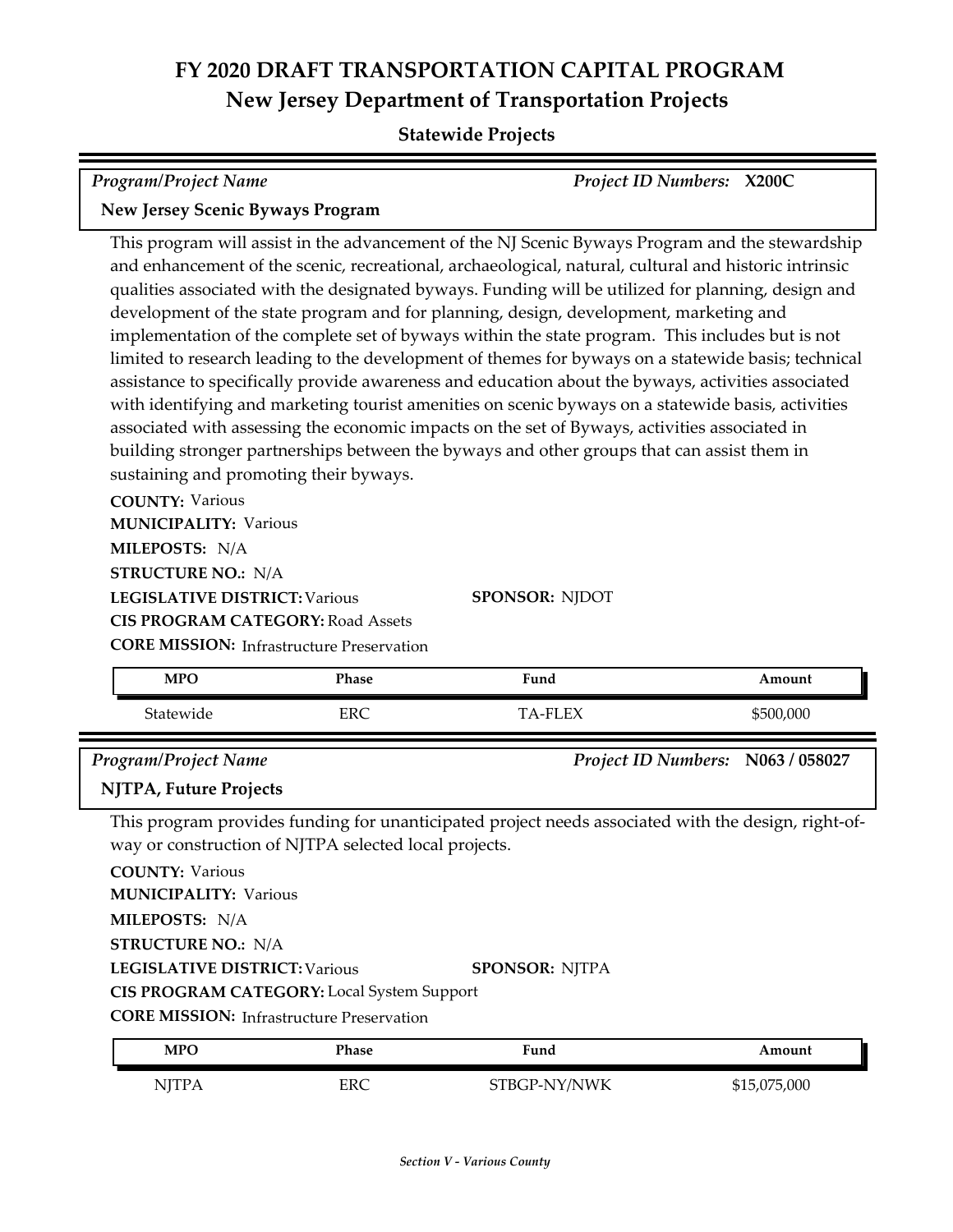| <b>Program/Project Name</b>                                                                                                                   |       |                                                                                                                                                                                                                                                                                                                                                                                     | Project ID Numbers: 99372 / 993720 |
|-----------------------------------------------------------------------------------------------------------------------------------------------|-------|-------------------------------------------------------------------------------------------------------------------------------------------------------------------------------------------------------------------------------------------------------------------------------------------------------------------------------------------------------------------------------------|------------------------------------|
| <b>Orphan Bridge Reconstruction</b>                                                                                                           |       |                                                                                                                                                                                                                                                                                                                                                                                     |                                    |
| prefabricated/precast systems whenever possible.<br><b>COUNTY: Various</b><br><b>MUNICIPALITY: Various</b>                                    |       | This program provides funding for engineering and construction of orphan bridges. The bridges will<br>be designed utilizing in-house and task order designers. The bridges will be reconstructed in the<br>existing footprint, with the abutments being repaired, and the superstructures being replaced with                                                                       |                                    |
| MILEPOSTS: N/A                                                                                                                                |       |                                                                                                                                                                                                                                                                                                                                                                                     |                                    |
| <b>STRUCTURE NO.: N/A</b>                                                                                                                     |       |                                                                                                                                                                                                                                                                                                                                                                                     |                                    |
| <b>LEGISLATIVE DISTRICT: Various</b><br><b>CIS PROGRAM CATEGORY: Bridge Assets</b><br><b>CORE MISSION:</b> Infrastructure Preservation        |       | <b>SPONSOR: NJDOT</b>                                                                                                                                                                                                                                                                                                                                                               |                                    |
| <b>MPO</b>                                                                                                                                    | Phase | Fund                                                                                                                                                                                                                                                                                                                                                                                | Amount                             |
| Statewide                                                                                                                                     | EC    | <b>STATE</b>                                                                                                                                                                                                                                                                                                                                                                        | \$4,000,000                        |
|                                                                                                                                               |       |                                                                                                                                                                                                                                                                                                                                                                                     |                                    |
| <b>Program/Project Name</b><br><b>Ozone Action Program in New Jersey</b>                                                                      |       |                                                                                                                                                                                                                                                                                                                                                                                     | Project ID Numbers: D0407 / 048014 |
|                                                                                                                                               |       | Through use of public service announcements, promotional items and events, Ozone Action strives<br>to improve the region's air quality by encouraging the use of mobility alternatives that will reduce<br>congestion, warning individuals in advance of "Ozone Action Days," and public education about<br>ozone and actions that will reduce contributions to regional emissions. |                                    |
| <b>COUNTY: Various</b><br><b>MUNICIPALITY: Various</b><br>MILEPOSTS: N/A<br><b>STRUCTURE NO.: N/A</b>                                         |       |                                                                                                                                                                                                                                                                                                                                                                                     |                                    |
| <b>LEGISLATIVE DISTRICT: Various</b><br><b>CIS PROGRAM CATEGORY: Congestion Relief</b><br><b>CORE MISSION:</b> Mobility and Congestion Relief |       | <b>SPONSOR: DVRPC</b>                                                                                                                                                                                                                                                                                                                                                               |                                    |
| <b>MPO</b>                                                                                                                                    | Phase | Fund                                                                                                                                                                                                                                                                                                                                                                                | Amount                             |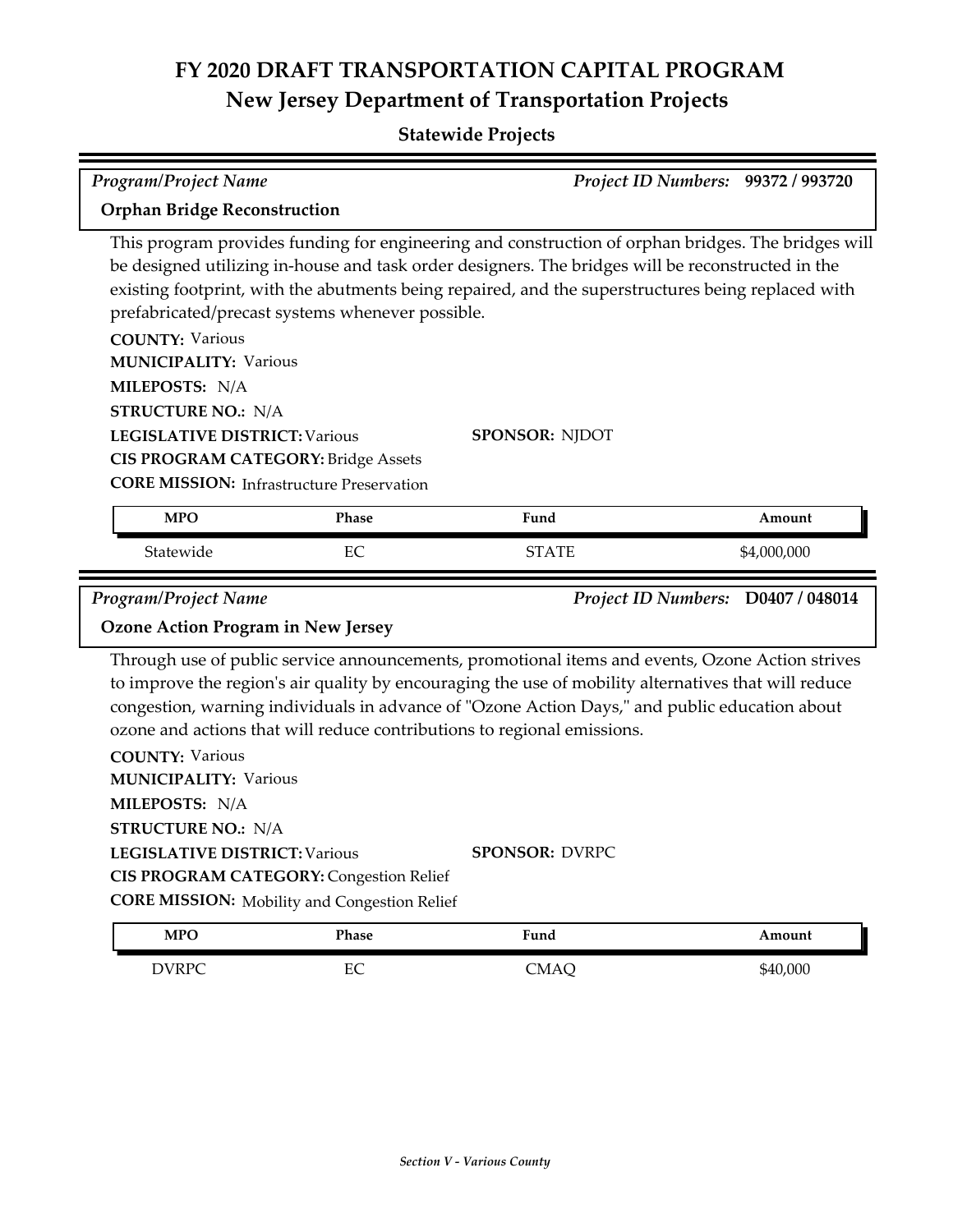| <b>Program/Project Name</b>                                                                           |          |                                                                                                                                                                                                                                                                                                                                                                                                                                                                                     | Project ID Numbers: X28B |  |
|-------------------------------------------------------------------------------------------------------|----------|-------------------------------------------------------------------------------------------------------------------------------------------------------------------------------------------------------------------------------------------------------------------------------------------------------------------------------------------------------------------------------------------------------------------------------------------------------------------------------------|--------------------------|--|
| Park and Ride/Transportation Demand Management Program                                                |          |                                                                                                                                                                                                                                                                                                                                                                                                                                                                                     |                          |  |
|                                                                                                       |          | This program supports Transportation Demand Management (TDM) options for carpooling,<br>vanpooling, and transit by providing funding of leases for park-and-rides in areas with high<br>demand throughout the state. The department continues to support approximately 15 leased park-<br>and-rides statewide in an effort to reduce air pollution and congestion and improve air quality.                                                                                          |                          |  |
| <b>COUNTY: Various</b>                                                                                |          |                                                                                                                                                                                                                                                                                                                                                                                                                                                                                     |                          |  |
| <b>MUNICIPALITY: Various</b>                                                                          |          |                                                                                                                                                                                                                                                                                                                                                                                                                                                                                     |                          |  |
| MILEPOSTS: N/A                                                                                        |          |                                                                                                                                                                                                                                                                                                                                                                                                                                                                                     |                          |  |
| <b>STRUCTURE NO.: N/A</b>                                                                             |          |                                                                                                                                                                                                                                                                                                                                                                                                                                                                                     |                          |  |
| <b>LEGISLATIVE DISTRICT: Various</b>                                                                  |          | <b>SPONSOR: NJDOT</b>                                                                                                                                                                                                                                                                                                                                                                                                                                                               |                          |  |
| <b>CIS PROGRAM CATEGORY: Congestion Relief</b>                                                        |          |                                                                                                                                                                                                                                                                                                                                                                                                                                                                                     |                          |  |
| <b>CORE MISSION:</b> Mobility and Congestion Relief                                                   |          |                                                                                                                                                                                                                                                                                                                                                                                                                                                                                     |                          |  |
| <b>MPO</b>                                                                                            | Phase    | Fund                                                                                                                                                                                                                                                                                                                                                                                                                                                                                | Amount                   |  |
| Statewide                                                                                             | EC       | <b>STATE</b>                                                                                                                                                                                                                                                                                                                                                                                                                                                                        | \$1,000,000              |  |
| Program/Project Name                                                                                  |          | Project ID Numbers: X51                                                                                                                                                                                                                                                                                                                                                                                                                                                             |                          |  |
| <b>Pavement Preservation</b>                                                                          |          |                                                                                                                                                                                                                                                                                                                                                                                                                                                                                     |                          |  |
|                                                                                                       |          |                                                                                                                                                                                                                                                                                                                                                                                                                                                                                     |                          |  |
| <b>COUNTY: Various</b><br><b>MUNICIPALITY: Various</b><br>MILEPOSTS: N/A<br><b>STRUCTURE NO.: N/A</b> |          | This program will allow NJDOT to accomplish eligible federal pavement preservation activities on<br>New Jersey's Interstate highway system and will also allow for pavement preservation on all other<br>state-maintained roads, which help to keep New Jersey's highway system in a state of good repair.<br>With timely preservation, the NJDOT can provide the traveling public with improved safety and<br>mobility, reduced congestion and smoother, longer lasting pavements. |                          |  |
| <b>LEGISLATIVE DISTRICT: Various</b>                                                                  |          | <b>SPONSOR: NJDOT</b>                                                                                                                                                                                                                                                                                                                                                                                                                                                               |                          |  |
| <b>CIS PROGRAM CATEGORY: Road Assets</b>                                                              |          |                                                                                                                                                                                                                                                                                                                                                                                                                                                                                     |                          |  |
| <b>CORE MISSION: Infrastructure Preservation</b>                                                      |          |                                                                                                                                                                                                                                                                                                                                                                                                                                                                                     |                          |  |
| <b>MPO</b>                                                                                            | Phase    | Fund                                                                                                                                                                                                                                                                                                                                                                                                                                                                                | Amount                   |  |
| <b>DVRPC</b>                                                                                          | EC       | <b>NHPP</b>                                                                                                                                                                                                                                                                                                                                                                                                                                                                         | \$8,000,000              |  |
| <b>DVRPC</b>                                                                                          | EC       | STBGP-FLEX                                                                                                                                                                                                                                                                                                                                                                                                                                                                          | \$2,000,000              |  |
| <b>SJTPO</b>                                                                                          | $\rm EC$ | <b>NHPP</b>                                                                                                                                                                                                                                                                                                                                                                                                                                                                         | \$4,000,000              |  |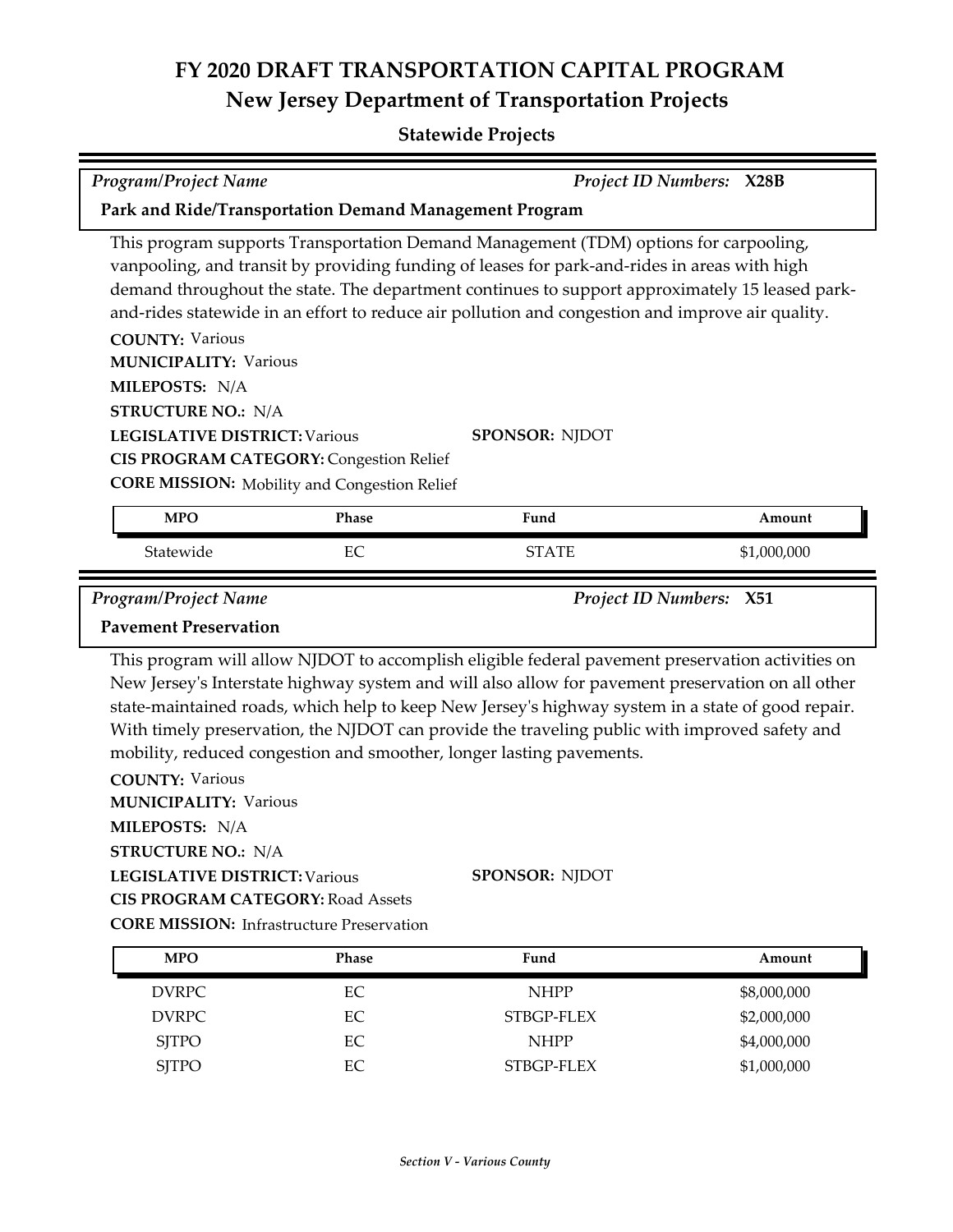#### **Statewide Projects**

| <b>Program/Project Name</b>                                                      | <b>Project ID Numbers: X51B</b>                                                                                                                                                                                                                                                                                                                                                                                                                                                                           |
|----------------------------------------------------------------------------------|-----------------------------------------------------------------------------------------------------------------------------------------------------------------------------------------------------------------------------------------------------------------------------------------------------------------------------------------------------------------------------------------------------------------------------------------------------------------------------------------------------------|
| <b>Pavement Preservation, NJTPA</b>                                              |                                                                                                                                                                                                                                                                                                                                                                                                                                                                                                           |
|                                                                                  | This program will allow NJDOT to accomplish eligible federal pavement preservation activities, in<br>the NJTPA region, on New Jersey's Interstate highway system and will also allow for pavement<br>preservation on all other state-maintained roads, which help to keep New Jersey's highway system<br>in a state of good repair. With timely preservation, the NJDOT can provide the traveling public with<br>improved safety and mobility, reduced congestion and smoother, longer lasting pavements. |
| <b>COUNTY: Various</b><br><b>MUNICIPALITY: Various</b>                           |                                                                                                                                                                                                                                                                                                                                                                                                                                                                                                           |
| <b>MILEPOSTS: N/A</b><br><b>STRUCTURE NO.: N/A</b>                               |                                                                                                                                                                                                                                                                                                                                                                                                                                                                                                           |
| <b>LEGISLATIVE DISTRICT: Various</b><br><b>CIS PROGRAM CATEGORY: Road Assets</b> | <b>SPONSOR: NJDOT</b>                                                                                                                                                                                                                                                                                                                                                                                                                                                                                     |
| <b>CORE MISSION:</b> Infrastructure Preservation<br>MPO<br>Phace                 | Find<br>$A$ mount                                                                                                                                                                                                                                                                                                                                                                                                                                                                                         |

| <b>MPO</b>   | Phase | Fund        | Amount       |
|--------------|-------|-------------|--------------|
| <b>NJTPA</b> | EС    | <b>NHPP</b> | \$25,000,000 |
| <b>NJTPA</b> | EС    | STBGP-FLEX  | \$10,000,000 |

*Program/Project Name Project ID Numbers:* **06401 / 064010**

#### **Pedestrian Safety Improvement Program**

This program provides funding to reduce pedestrian crashes and/or fatalities. Locations/segments are identified through crash history data and estimated rates of exposure to motor vehicles/pedestrian conflicts. Locations/segments are examined by NJDOT'S Pedestrian Safety Impact Teams who will conduct Road Safety Audits and make recommendations for improvements. This program funds the implementation of recommendations, as well.

**COUNTY:** Various **LEGISLATIVE DISTRICT:** Various **MILEPOSTS:** N/A **STRUCTURE NO.:** N/A **MUNICIPALITY: Various CORE MISSION: Safety SPONSOR:** NJDOT **CIS PROGRAM CATEGORY:** Safety Management

| <b>MPO</b> | Phase<br>____ | <sup>T</sup> und | ⊾mount  |
|------------|---------------|------------------|---------|
| Statewide  | ERC           | ICID<br>⊥∪⊥⊥     | 000,000 |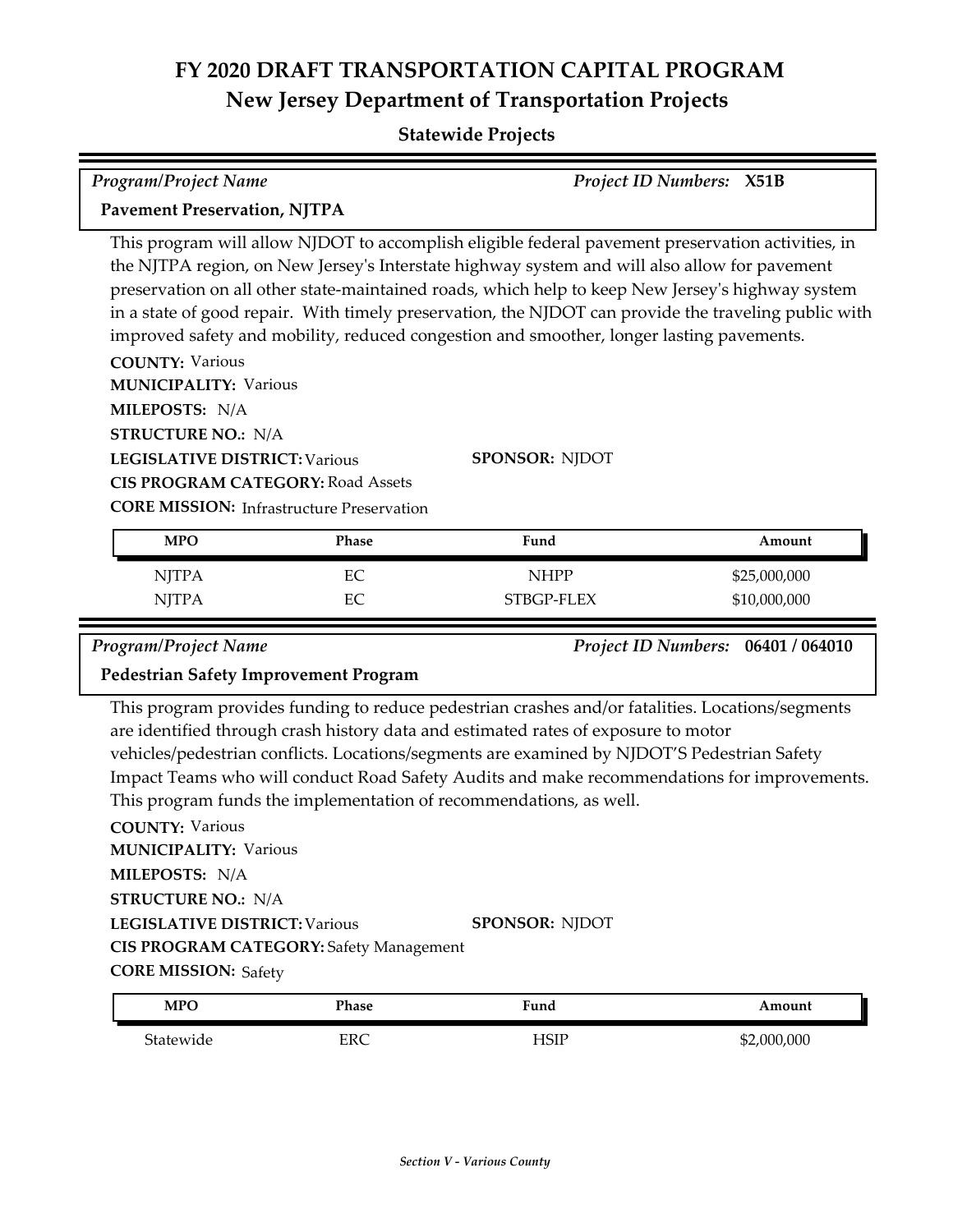| <b>Program/Project Name</b>                                                                                                                                                                                                                                                          |                         | Project ID Numbers: X29                                                                                                                                                                                                                                                                                                                                                                                                              |  |              |
|--------------------------------------------------------------------------------------------------------------------------------------------------------------------------------------------------------------------------------------------------------------------------------------|-------------------------|--------------------------------------------------------------------------------------------------------------------------------------------------------------------------------------------------------------------------------------------------------------------------------------------------------------------------------------------------------------------------------------------------------------------------------------|--|--------------|
| <b>Physical Plant</b>                                                                                                                                                                                                                                                                |                         |                                                                                                                                                                                                                                                                                                                                                                                                                                      |  |              |
| engineering activities.<br><b>COUNTY: Various</b><br><b>MUNICIPALITY: Various</b><br>MILEPOSTS: N/A<br><b>STRUCTURE NO.: N/A</b><br><b>LEGISLATIVE DISTRICT: Various</b>                                                                                                             |                         | This program will provide for major repairs, rehabilitation, and replacement of the NJDOT physical<br>plant facilities which are not in compliance with fire and safety standards, do not meet building<br>codes, or which are functionally obsolete for supporting current maintenance, construction, and<br><b>SPONSOR: NJDOT</b>                                                                                                  |  |              |
| <b>CIS PROGRAM CATEGORY: Transportation Support Facilities</b>                                                                                                                                                                                                                       |                         |                                                                                                                                                                                                                                                                                                                                                                                                                                      |  |              |
| <b>CORE MISSION:</b> Operations and Maintenance                                                                                                                                                                                                                                      |                         |                                                                                                                                                                                                                                                                                                                                                                                                                                      |  |              |
| <b>MPO</b>                                                                                                                                                                                                                                                                           | Phase                   | Fund                                                                                                                                                                                                                                                                                                                                                                                                                                 |  | Amount       |
| Statewide                                                                                                                                                                                                                                                                            | <b>ERC</b>              | <b>STATE</b>                                                                                                                                                                                                                                                                                                                                                                                                                         |  | \$25,000,000 |
| Program/Project Name                                                                                                                                                                                                                                                                 | Project ID Numbers: X30 |                                                                                                                                                                                                                                                                                                                                                                                                                                      |  |              |
| Planning and Research, Federal-Aid                                                                                                                                                                                                                                                   |                         |                                                                                                                                                                                                                                                                                                                                                                                                                                      |  |              |
| Technical Assistance Program.<br><b>COUNTY: Various</b><br><b>MUNICIPALITY: Various</b><br>MILEPOSTS: N/A<br><b>STRUCTURE NO.: N/A</b><br><b>LEGISLATIVE DISTRICT: Various</b><br>CIS PROGRAM CATEGORY: Capital Program Delivery<br><b>CORE MISSION:</b> Infrastructure Preservation |                         | Funding from this program will enable NJDOT to continue to address planning and research needs<br>in a comprehensive program of studies and proposal development in order to maximize the use of<br>financial resources and staff. Activities will include data collection, inter-governmental planning<br>coordination, planning work in support of the management systems, research initiatives and Local<br><b>SPONSOR: NJDOT</b> |  |              |
| <b>MPO</b>                                                                                                                                                                                                                                                                           | Phase                   | Fund                                                                                                                                                                                                                                                                                                                                                                                                                                 |  | Amount       |
| Statewide                                                                                                                                                                                                                                                                            | <b>PLS</b>              | <b>LTAP</b>                                                                                                                                                                                                                                                                                                                                                                                                                          |  | \$150,000    |
| Statewide                                                                                                                                                                                                                                                                            | PLS                     | <b>SPR</b>                                                                                                                                                                                                                                                                                                                                                                                                                           |  | \$22,509,000 |
| Statewide                                                                                                                                                                                                                                                                            | PLS                     | STBGP-FLEX                                                                                                                                                                                                                                                                                                                                                                                                                           |  | \$18,800,000 |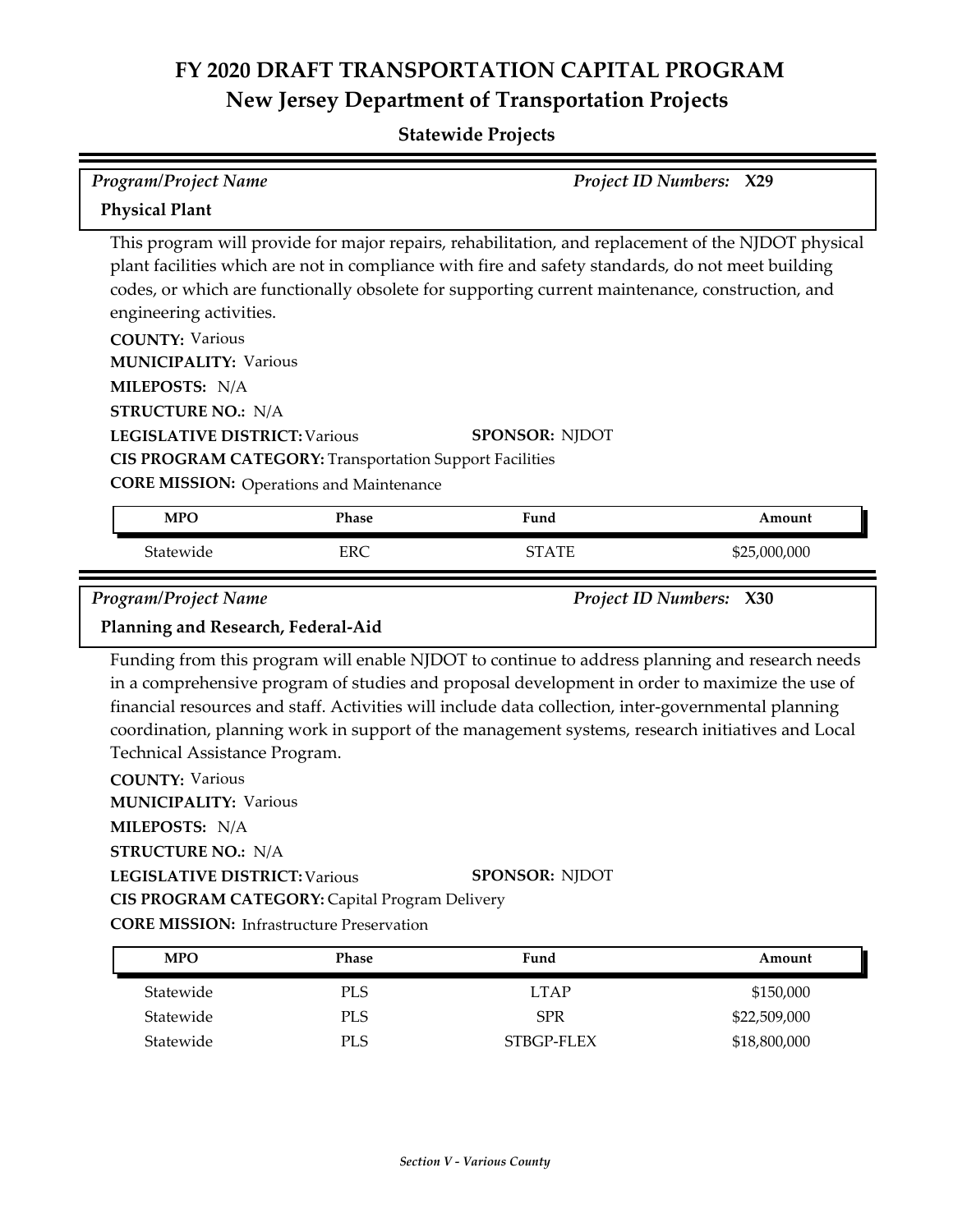| <b>Program/Project Name</b>                                                                                                                   |                                                |                                                                                                                                                                                                                                                                                                                                                                                                                                                                                                                       | <b>Project ID Numbers: X140</b> |
|-----------------------------------------------------------------------------------------------------------------------------------------------|------------------------------------------------|-----------------------------------------------------------------------------------------------------------------------------------------------------------------------------------------------------------------------------------------------------------------------------------------------------------------------------------------------------------------------------------------------------------------------------------------------------------------------------------------------------------------------|---------------------------------|
| Planning and Research, State                                                                                                                  |                                                |                                                                                                                                                                                                                                                                                                                                                                                                                                                                                                                       |                                 |
|                                                                                                                                               |                                                | This program will provide for planning activities which include needs assessments, geometric<br>deficiencies, local aid assistance, congestion management, travel market analysis, formulation of a<br>new statewide plan, facilitating/implementing multimodal transportation, demographics, access<br>management plans, transportation policy, equipment, modeling, clean air initiatives, data collection<br>equipment, deployment of new technology initiatives, and research initiatives.                        |                                 |
| <b>COUNTY: Various</b><br><b>MUNICIPALITY: Various</b>                                                                                        |                                                |                                                                                                                                                                                                                                                                                                                                                                                                                                                                                                                       |                                 |
| MILEPOSTS: N/A                                                                                                                                |                                                |                                                                                                                                                                                                                                                                                                                                                                                                                                                                                                                       |                                 |
| <b>STRUCTURE NO.: N/A</b>                                                                                                                     |                                                |                                                                                                                                                                                                                                                                                                                                                                                                                                                                                                                       |                                 |
| <b>LEGISLATIVE DISTRICT: Various</b>                                                                                                          |                                                | <b>SPONSOR: NJDOT</b>                                                                                                                                                                                                                                                                                                                                                                                                                                                                                                 |                                 |
|                                                                                                                                               | CIS PROGRAM CATEGORY: Capital Program Delivery |                                                                                                                                                                                                                                                                                                                                                                                                                                                                                                                       |                                 |
| <b>CORE MISSION:</b> Infrastructure Preservation                                                                                              |                                                |                                                                                                                                                                                                                                                                                                                                                                                                                                                                                                                       |                                 |
| <b>MPO</b>                                                                                                                                    | Phase                                          | Fund                                                                                                                                                                                                                                                                                                                                                                                                                                                                                                                  | Amount                          |
| Statewide                                                                                                                                     | PLS                                            | <b>STATE</b>                                                                                                                                                                                                                                                                                                                                                                                                                                                                                                          | \$1,000,000                     |
| Project ID Numbers: X135                                                                                                                      |                                                |                                                                                                                                                                                                                                                                                                                                                                                                                                                                                                                       |                                 |
| <b>Program/Project Name</b>                                                                                                                   |                                                |                                                                                                                                                                                                                                                                                                                                                                                                                                                                                                                       |                                 |
|                                                                                                                                               |                                                | Pre-Apprenticeship Training Program for Minorities and Women                                                                                                                                                                                                                                                                                                                                                                                                                                                          |                                 |
| <b>COUNTY: Various</b><br><b>MUNICIPALITY: Various</b><br>MILEPOSTS: N/A<br><b>STRUCTURE NO.: N/A</b><br><b>LEGISLATIVE DISTRICT: Various</b> | CIS PROGRAM CATEGORY: Capital Program Delivery | This is a federal grant program that supports pre-apprenticeship training and outreach activities<br>aimed at women and minorities including training and supportive services necessary to help them<br>prepare and qualify for union apprenticeship programs connected with highway construction and<br>employment with NJ DOT. This program will also support the technology required to monitor,<br>maintain and generate reports on program essentials and trainee participant progress.<br><b>SPONSOR: NJDOT</b> |                                 |
| <b>CORE MISSION: Infrastructure Preservation</b>                                                                                              |                                                |                                                                                                                                                                                                                                                                                                                                                                                                                                                                                                                       |                                 |
| <b>MPO</b><br>Statewide                                                                                                                       | Phase<br>EC                                    | Fund<br>STBGP-FLEX                                                                                                                                                                                                                                                                                                                                                                                                                                                                                                    | Amount<br>\$500,000             |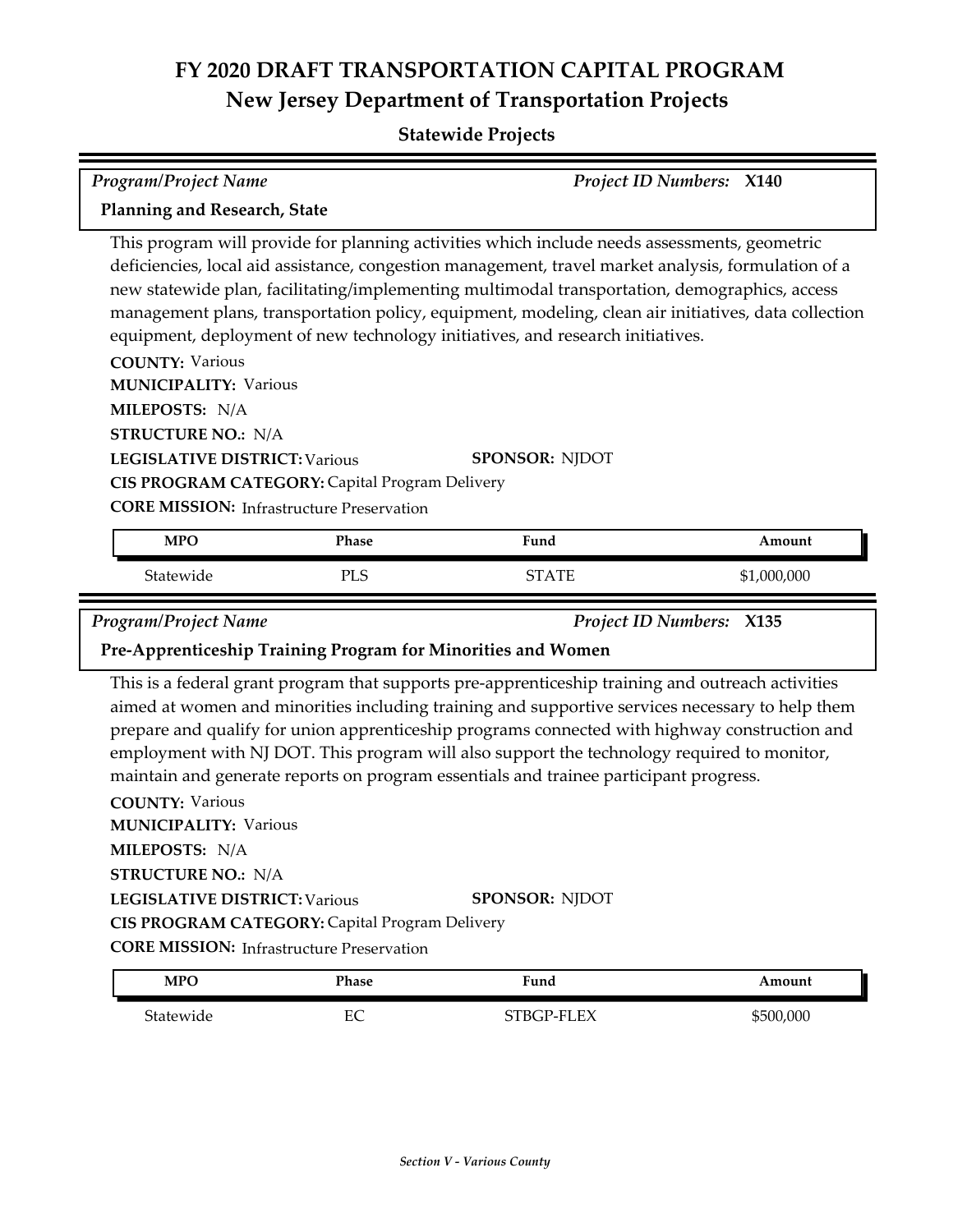| <b>Program/Project Name</b>                                                                                                                                                                                                                                                                                                                                                                                                                                                                                                                                                                                                                                                                                                                                  | <b>Project ID Numbers: X10</b>                                                                     |                                                                                                                                                                                                      |               |  |
|--------------------------------------------------------------------------------------------------------------------------------------------------------------------------------------------------------------------------------------------------------------------------------------------------------------------------------------------------------------------------------------------------------------------------------------------------------------------------------------------------------------------------------------------------------------------------------------------------------------------------------------------------------------------------------------------------------------------------------------------------------------|----------------------------------------------------------------------------------------------------|------------------------------------------------------------------------------------------------------------------------------------------------------------------------------------------------------|---------------|--|
| <b>Program Implementation Costs, NJDOT</b>                                                                                                                                                                                                                                                                                                                                                                                                                                                                                                                                                                                                                                                                                                                   |                                                                                                    |                                                                                                                                                                                                      |               |  |
| and previously authorized project costs.                                                                                                                                                                                                                                                                                                                                                                                                                                                                                                                                                                                                                                                                                                                     |                                                                                                    | This program will provide funding for salaries and other administrative expenses which directly<br>relate to developing and delivering the Capital Program. This funding is allocated for multi-year |               |  |
| <b>COUNTY: Various</b>                                                                                                                                                                                                                                                                                                                                                                                                                                                                                                                                                                                                                                                                                                                                       |                                                                                                    |                                                                                                                                                                                                      |               |  |
| <b>MUNICIPALITY: Various</b>                                                                                                                                                                                                                                                                                                                                                                                                                                                                                                                                                                                                                                                                                                                                 |                                                                                                    |                                                                                                                                                                                                      |               |  |
| MILEPOSTS: N/A                                                                                                                                                                                                                                                                                                                                                                                                                                                                                                                                                                                                                                                                                                                                               |                                                                                                    |                                                                                                                                                                                                      |               |  |
| <b>STRUCTURE NO.: N/A</b>                                                                                                                                                                                                                                                                                                                                                                                                                                                                                                                                                                                                                                                                                                                                    |                                                                                                    |                                                                                                                                                                                                      |               |  |
| <b>LEGISLATIVE DISTRICT: Various</b>                                                                                                                                                                                                                                                                                                                                                                                                                                                                                                                                                                                                                                                                                                                         |                                                                                                    | <b>SPONSOR: NJDOT</b>                                                                                                                                                                                |               |  |
|                                                                                                                                                                                                                                                                                                                                                                                                                                                                                                                                                                                                                                                                                                                                                              | CIS PROGRAM CATEGORY: Capital Program Delivery<br><b>CORE MISSION:</b> Infrastructure Preservation |                                                                                                                                                                                                      |               |  |
|                                                                                                                                                                                                                                                                                                                                                                                                                                                                                                                                                                                                                                                                                                                                                              |                                                                                                    |                                                                                                                                                                                                      |               |  |
| <b>MPO</b>                                                                                                                                                                                                                                                                                                                                                                                                                                                                                                                                                                                                                                                                                                                                                   | Phase                                                                                              | Fund                                                                                                                                                                                                 | Amount        |  |
| Statewide                                                                                                                                                                                                                                                                                                                                                                                                                                                                                                                                                                                                                                                                                                                                                    | EC                                                                                                 | <b>STATE</b>                                                                                                                                                                                         | \$104,040,000 |  |
|                                                                                                                                                                                                                                                                                                                                                                                                                                                                                                                                                                                                                                                                                                                                                              | <b>Program/Project Name</b><br>Project ID Numbers: X10A / 193130                                   |                                                                                                                                                                                                      |               |  |
|                                                                                                                                                                                                                                                                                                                                                                                                                                                                                                                                                                                                                                                                                                                                                              | <b>Program Implementation Costs, Staff Augmentation</b>                                            |                                                                                                                                                                                                      |               |  |
| This program provides funds for engaging specialized consultant-staff to augment the New Jersey<br>Department of Transportation's (NJDOT) permanent workforce. A hiring-freeze, which NJDOT was<br>subject to for nearly a decade, has created a sizeable skills-void within the Department. To efficiently<br>address the void, this program establishes an effective method of implementing key services, and<br>provides flexibility in filling critical staff shortages, as necessary.<br><b>COUNTY: Various</b><br><b>MUNICIPALITY: Various</b><br>MILEPOSTS: N/A<br><b>STRUCTURE NO.: N/A</b><br>SPONSOR: NJDOT<br>LEGISLATIVE DISTRICT: Various<br>CIS PROGRAM CATEGORY: Capital Program Delivery<br><b>CORE MISSION:</b> Infrastructure Preservation |                                                                                                    |                                                                                                                                                                                                      |               |  |
| <b>MPO</b>                                                                                                                                                                                                                                                                                                                                                                                                                                                                                                                                                                                                                                                                                                                                                   | Phase                                                                                              | Fund                                                                                                                                                                                                 | Amount        |  |
| Statewide                                                                                                                                                                                                                                                                                                                                                                                                                                                                                                                                                                                                                                                                                                                                                    | $\rm EC$                                                                                           | <b>STATE</b>                                                                                                                                                                                         | \$15,000,000  |  |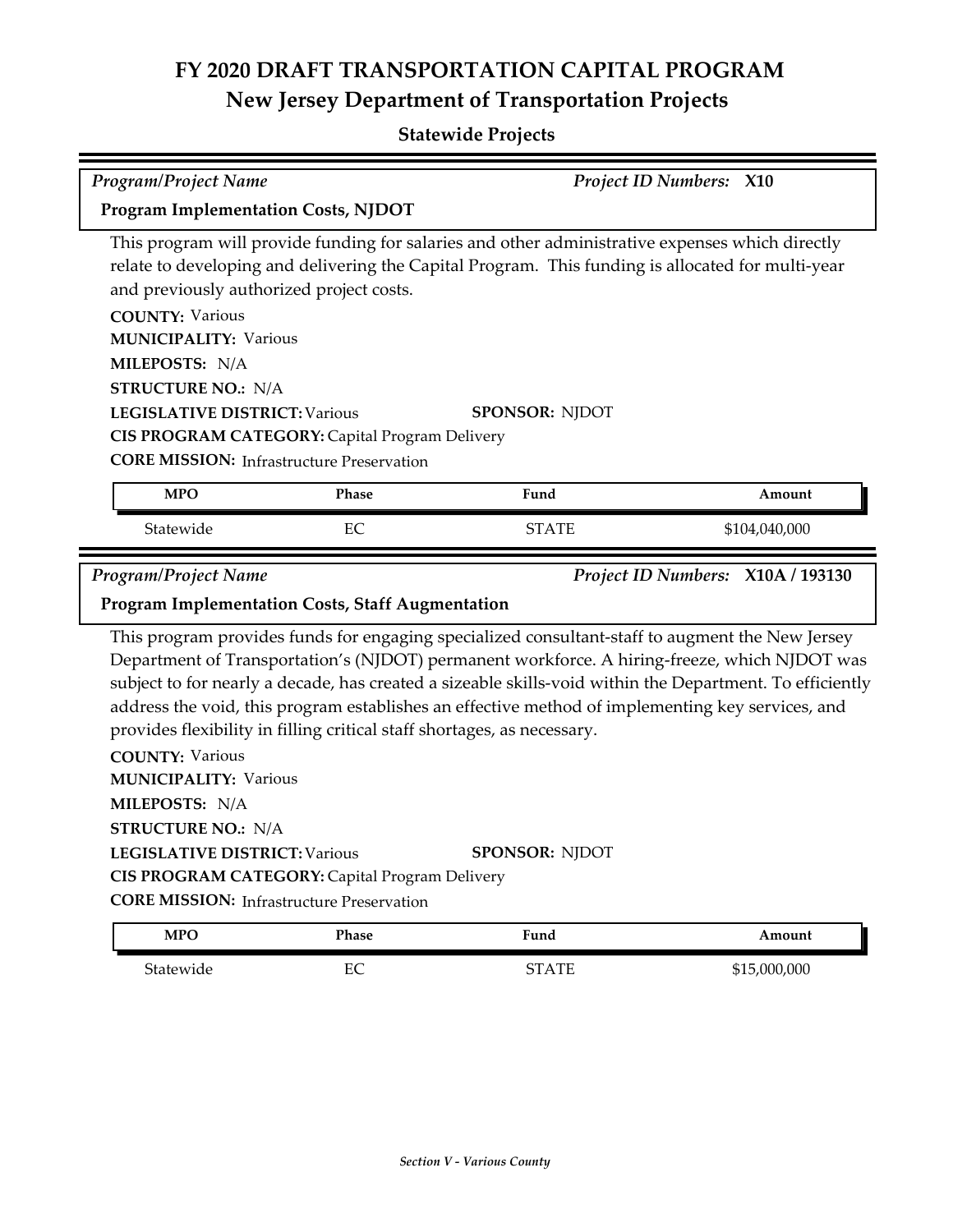| <b>Program/Project Name</b>                                          | Project ID Numbers: 10344 / 103440                                                                 |        |  |
|----------------------------------------------------------------------|----------------------------------------------------------------------------------------------------|--------|--|
| Project Development: Concept Development and Preliminary Engineering |                                                                                                    |        |  |
|                                                                      | This program will provide funding for Concept Development and Preliminary Engineering work on      |        |  |
|                                                                      | various identified projects on the state transportation system. Functions to be performed include, |        |  |
|                                                                      | but are not limited to, data collection including traffic counts and review of as-built plans,     |        |  |
|                                                                      | evaluation of existing deficiencies, evaluation of existing safety conditions, environmental       |        |  |
|                                                                      | screenings, assessment of right-of-way and access impacts, assessment of environmental impacts,    |        |  |
|                                                                      | identification of a Preliminary Preferred Alternative, National Environmental Protection Agency    |        |  |
|                                                                      | classification, estimates, technical environmental studies, base mapping/surveying, utility        |        |  |
|                                                                      | investigations, right of way research and estimates, drainage investigations, geotechnical         |        |  |
|                                                                      | investigations, engineering in support of the environmental document, an approved environmental    |        |  |
| document, cost estimates and community outreach/involvement.         |                                                                                                    |        |  |
| <b>COUNTY: Various</b>                                               |                                                                                                    |        |  |
| <b>MUNICIPALITY: Various</b>                                         |                                                                                                    |        |  |
| MILEPOSTS: N/A                                                       |                                                                                                    |        |  |
| <b>STRUCTURE NO.: N/A</b>                                            |                                                                                                    |        |  |
| <b>LEGISLATIVE DISTRICT: Various</b><br><b>SPONSOR: NJDOT</b>        |                                                                                                    |        |  |
| CIS PROGRAM CATEGORY: Capital Program Delivery                       |                                                                                                    |        |  |
| <b>CORE MISSION:</b> Infrastructure Preservation                     |                                                                                                    |        |  |
| <b>MPO</b><br>Phase                                                  | Fund                                                                                               | Amount |  |

| $1$ vit $\sim$ | т паэс | runu         | Amoun       |
|----------------|--------|--------------|-------------|
| Statewide      | ؎      | <b>STATE</b> | \$5,000,000 |
|                |        |              |             |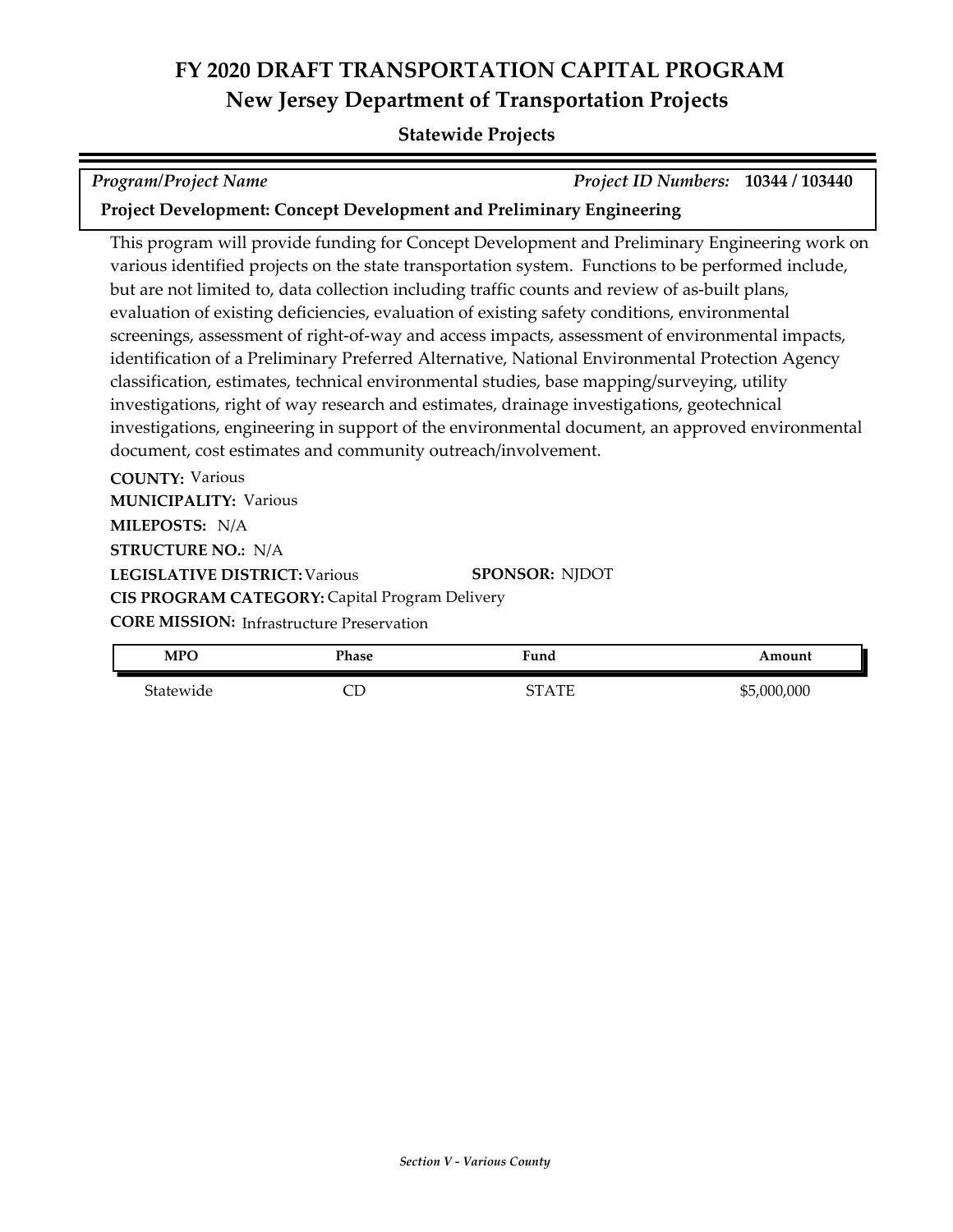#### **Statewide Projects**

| <b>Program/Project Name</b>                                                                                                                                                                                                                                                                                                                                                                                                                                                                                                              | Project ID Numbers: 05341 / 053410                      |        |  |  |  |
|------------------------------------------------------------------------------------------------------------------------------------------------------------------------------------------------------------------------------------------------------------------------------------------------------------------------------------------------------------------------------------------------------------------------------------------------------------------------------------------------------------------------------------------|---------------------------------------------------------|--------|--|--|--|
|                                                                                                                                                                                                                                                                                                                                                                                                                                                                                                                                          | <b>Project Management &amp; Reporting System (PMRS)</b> |        |  |  |  |
| This funding is provided to support planned Capital Program Management work, and incorporate<br>functionality by other areas of the department, as well. The PMRS program will provide a<br>collaborative environment for all department stakeholders to utilize one Project Reporting $\&$<br>Management System to manage projects from start to finish. PMRS will facilitate access by all<br>parties, and allow colaberative input into the process. Such initial, Department-wide, access will,<br>ultimately, reduce project costs. |                                                         |        |  |  |  |
| <b>COUNTY: Various</b><br><b>MUNICIPALITY: Various</b>                                                                                                                                                                                                                                                                                                                                                                                                                                                                                   |                                                         |        |  |  |  |
| <b>MILEPOSTS: N/A</b><br><b>STRUCTURE NO.: N/A</b>                                                                                                                                                                                                                                                                                                                                                                                                                                                                                       |                                                         |        |  |  |  |
| <b>LEGISLATIVE DISTRICT: Various</b><br><b>SPONSOR: NJDOT</b><br>CIS PROGRAM CATEGORY: Capital Program Delivery<br><b>CORE MISSION:</b> Infrastructure Preservation                                                                                                                                                                                                                                                                                                                                                                      |                                                         |        |  |  |  |
| <b>MPO</b><br>Phase                                                                                                                                                                                                                                                                                                                                                                                                                                                                                                                      | Fund                                                    | Amount |  |  |  |

| <b>MPO</b> | Phase | Fund    | Amount      |
|------------|-------|---------|-------------|
| Statewide  | DES   | CT A TE | \$2,380,000 |

*Program/Project Name Project ID Numbers:* **17337 / 173370**

#### **Project Management Improvement Initiative Support**

Provide expert consulting services regarding processes and organizational development in the area of project and program management including providing expert consulting services regarding information systems architecture and integration for project and construction management information technology systems. Provide program management services to the Department to implement Project Management and Reporting System including the e-Builder Enterprise Software as a Service information system and other sub-systems such as Bluebeam. Provide coaching and mentoring services to Department personnel in the areas of project and program management, general organizational behavior of project related organizations, and training assessment guidance.

#### **COUNTY:** Various

**MUNICIPALITY: Various** 

**MILEPOSTS:** N/A

**STRUCTURE NO.:** N/A

**LEGISLATIVE DISTRICT:** Various

**SPONSOR:** NJDOT

**CIS PROGRAM CATEGORY:** Capital Program Delivery

**CORE MISSION: Infrastructure Preservation** 

| <b>MPO</b> | Phase | Fund | Amount      |
|------------|-------|------|-------------|
| Statewide  | DES   | TATE | \$2,500,000 |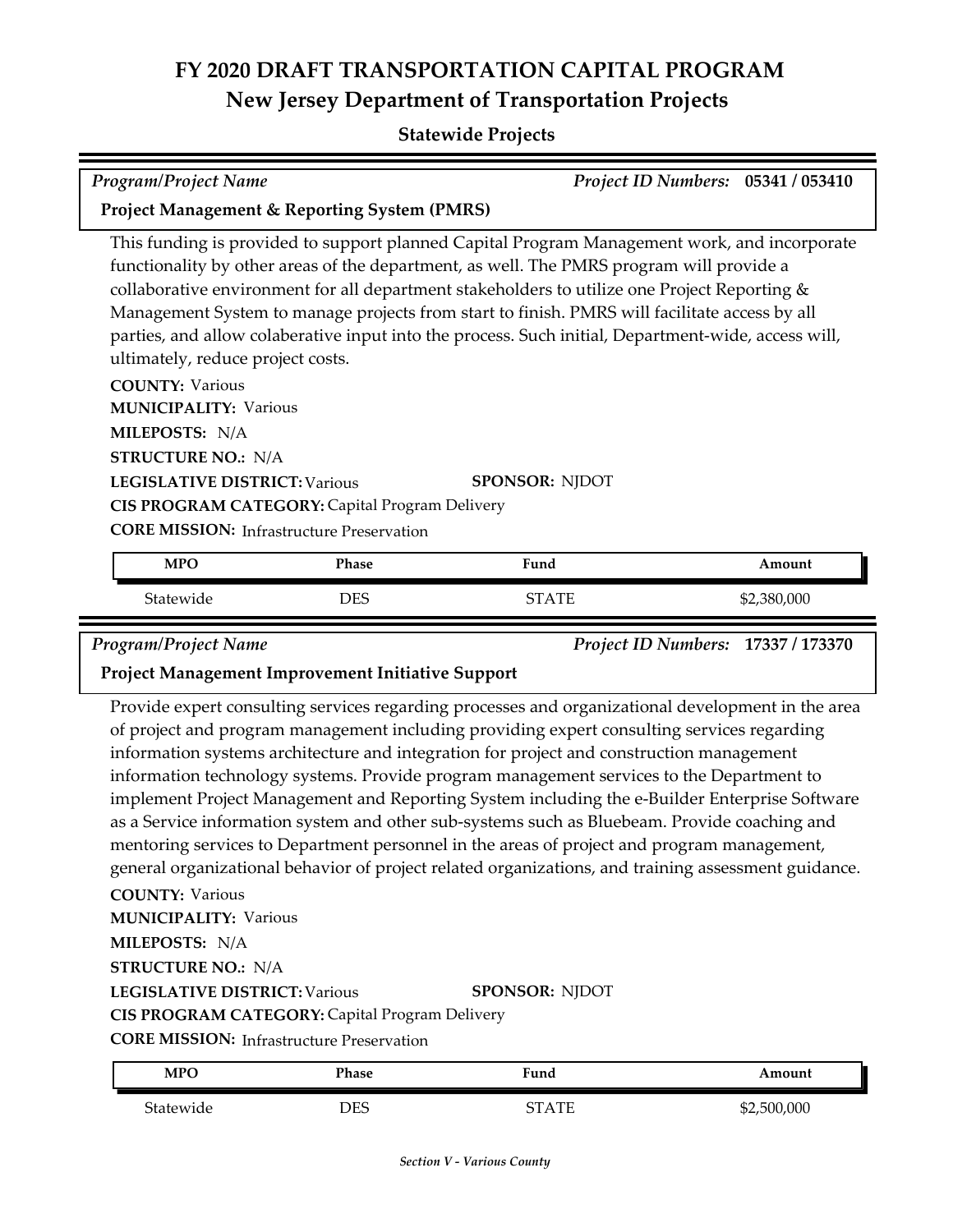#### **Statewide Projects**

| <b>Program/Project Name</b> | Project ID Numbers: X35A1/800027 |  |
|-----------------------------|----------------------------------|--|

**Rail-Highway Grade Crossing Program, Federal**

This program will provide funding for the elimination of hazards at rail-highway grade crossings, the rehabilitation of grade crossing surfaces, and the installation of protective warning devices for roadways both on and off the federal-aid system. Funding will also be provided for the traffic control items required during the construction work and the installation of advance warning signs and pavement markings at all highway-rail grade crossings.

**COUNTY:** Various **LEGISLATIVE DISTRICT:** Various **MILEPOSTS:** N/A **STRUCTURE NO.:** N/A **MUNICIPALITY: Various CORE MISSION: Safety SPONSOR:** NJDOT **CIS PROGRAM CATEGORY:** Safety Management

| <b>MPO</b>   | <b>Phase</b> | Fund       | Amount      |
|--------------|--------------|------------|-------------|
| <b>DVRPC</b> | EС           | RHC        | \$944,791   |
| <b>NJTPA</b> | EС           | <b>RHC</b> | \$2,875,452 |
| <b>SJTPO</b> | EC           | RHC        | \$287,546   |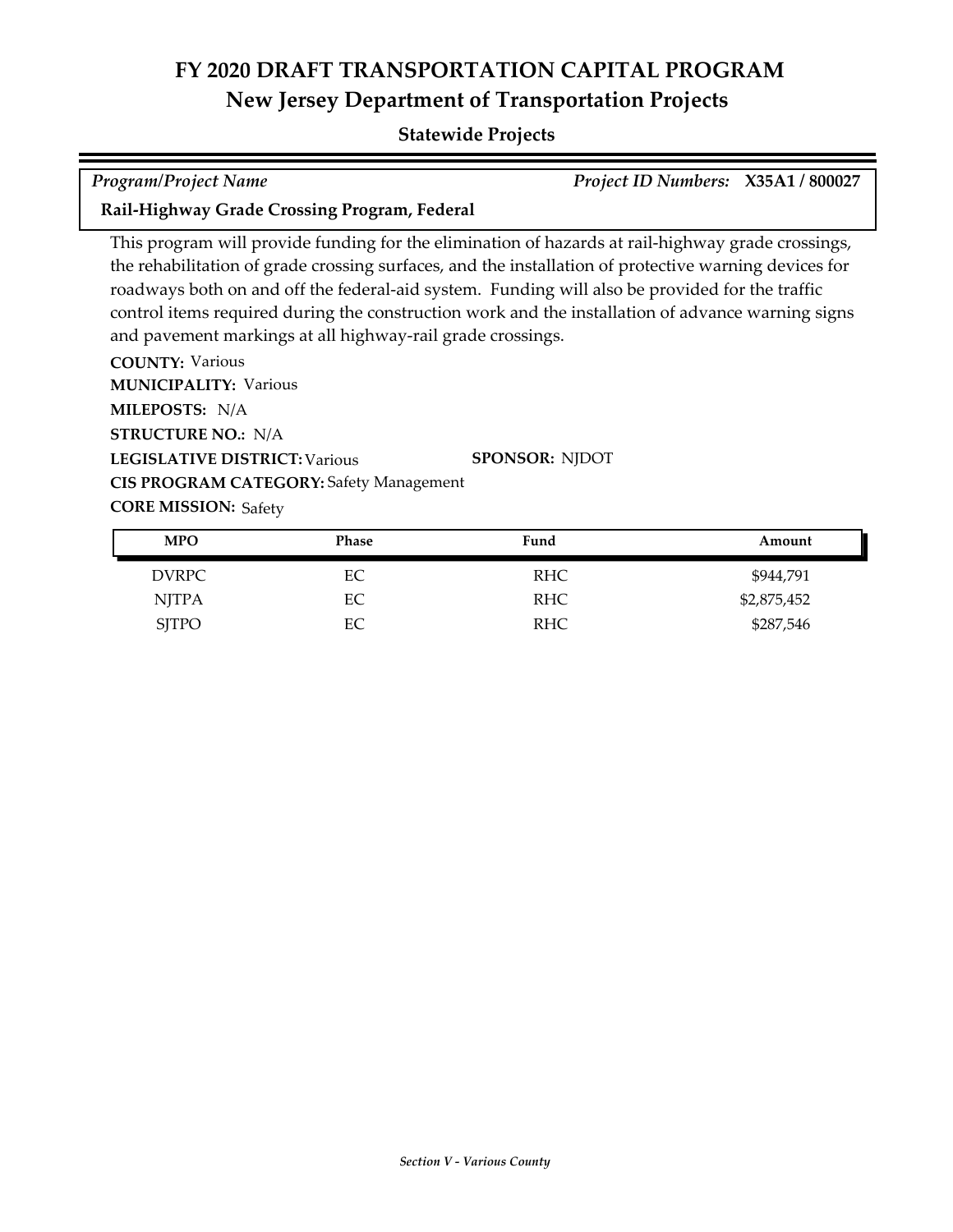#### **Statewide Projects**

| <b>Program/Project Name</b>                | <b>Project ID Numbers: X35A</b> |  |
|--------------------------------------------|---------------------------------|--|
| Rail-Highway Grade Crossing Program, State |                                 |  |

This program will provide state funding for the elimination of hazards at rail-highway grade crossings by the closure of crossings or the upgrade/improvement of protective warning devices for roads throughout the state. This funding will allow flexibility in allocating monies for emergency repairs as well as to the areas in need regardless of their geographic location (MPO). This program will also allow grade crossing closures without drawing down the federal funds used for grade crossing improvements. Funding will also be provided for the design of traffic detours required for the crossing surface reconstruction projects.

This program will also provide funding for emergency repairs to the riding surface of highway-rail grade crossings identified during inspections or from complaints received. These repairs will be accomplished by an NJDOT contractor as priority situations are identified. These repairs will be limited to surface repairs that do not require railroad infrastructure work, or reconstruction of the crossing. This program will also include the installation of roadway-related items (signs, pavement markings) that have been identified as missing or needing replacement or are required (outstanding work from municipalities and counties) to close out federally funded grade crossing projects from previous years.

**COUNTY:** Various **LEGISLATIVE DISTRICT:** Various **MILEPOSTS:** N/A **STRUCTURE NO.:** N/A **MUNICIPALITY: Various CORE MISSION: Safety SPONSOR:** NJDOT **CIS PROGRAM CATEGORY:** Safety Management

| <b>MPO</b> | Phase | Fund  | Amount      |
|------------|-------|-------|-------------|
| Statewide  |       | STATE | \$5,000,000 |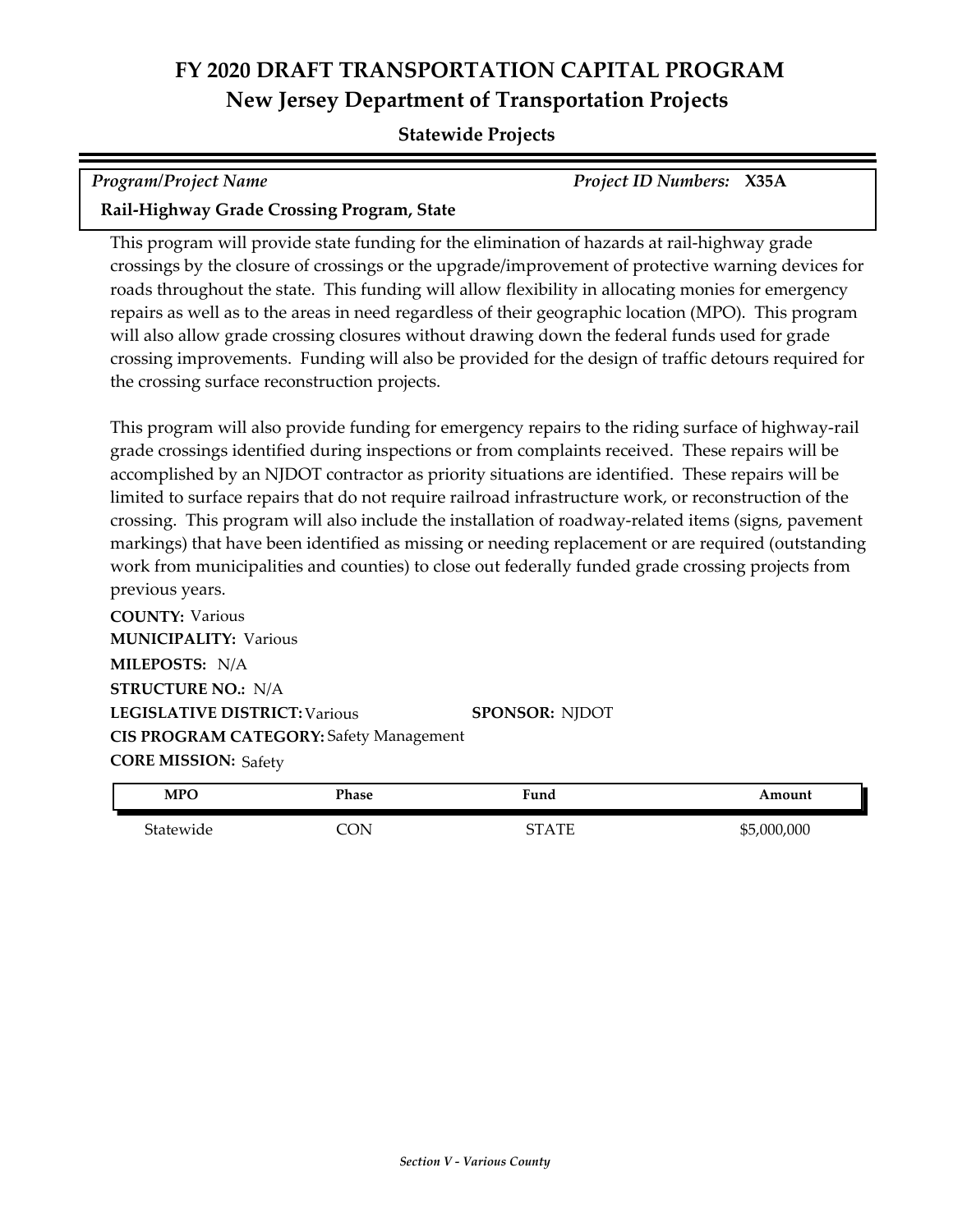#### **Statewide Projects**

| Program/Project Name               | Project ID Numbers: 99409 / 994090 |  |
|------------------------------------|------------------------------------|--|
| <b>Recreational Trails Program</b> |                                    |  |

New Jersey's Recreational Trails Program provides grants to public agencies and non-profit organizations for a variety of trail projects. The program is administered by the NJ Department of Environmental Protection, Division of Parks and Forestry. Under the program, a minimum of 30 percent of the project funding must be provided for motorized trail projects (ATVs, dirt bikes, snowmobiles), 30 percent for non-motorized (hiking, biking, horseback riding), and 40 percent for diverse use, which is any combination of motorized and non-motorized trail user types. New Jersey has established a maximum grant award of \$25,000 for non-motorized and diverse projects. Grantees must match 20 percent of the total project costs.

**COUNTY:** Various **LEGISLATIVE DISTRICT:** Various **MILEPOSTS:** N/A **STRUCTURE NO.:** N/A **MUNICIPALITY: Various CORE MISSION:** Mobility and Congestion Relief **SPONSOR:** NJDEP **CIS PROGRAM CATEGORY:** Multimodal Programs

| <b>MPO</b> | Phase      | Fund          | \mount    |
|------------|------------|---------------|-----------|
| Statewide  | <b>ERC</b> | TA DTD<br>— r | \$900,000 |

*Program/Project Name Project ID Numbers:* **X144**

#### **Regional Action Program**

This program funds low‐cost, quick turn-around capital improvements accomplished under management of the NJDOT Office of Landscape Architecture and the Regional Director for Regional Operations in each of the NJDOT regions. Funding is also provided for small‐scale landscape contracts in an effort to minimize adverse effects of highways where engineering solutions are prohibitive.

**COUNTY:** Various **LEGISLATIVE DISTRICT:** Various **MILEPOSTS:** N/A **STRUCTURE NO.:** N/A **MUNICIPALITY: Various CORE MISSION:** Infrastructure Preservation **SPONSOR:** NJDOT **CIS PROGRAM CATEGORY:** Road Assets

| <b>MPO</b> | Phase     | Fund         | \mount      |
|------------|-----------|--------------|-------------|
| Statewide  | ⊏⊂<br>LV. | <b>CTATE</b> | \$2,000,000 |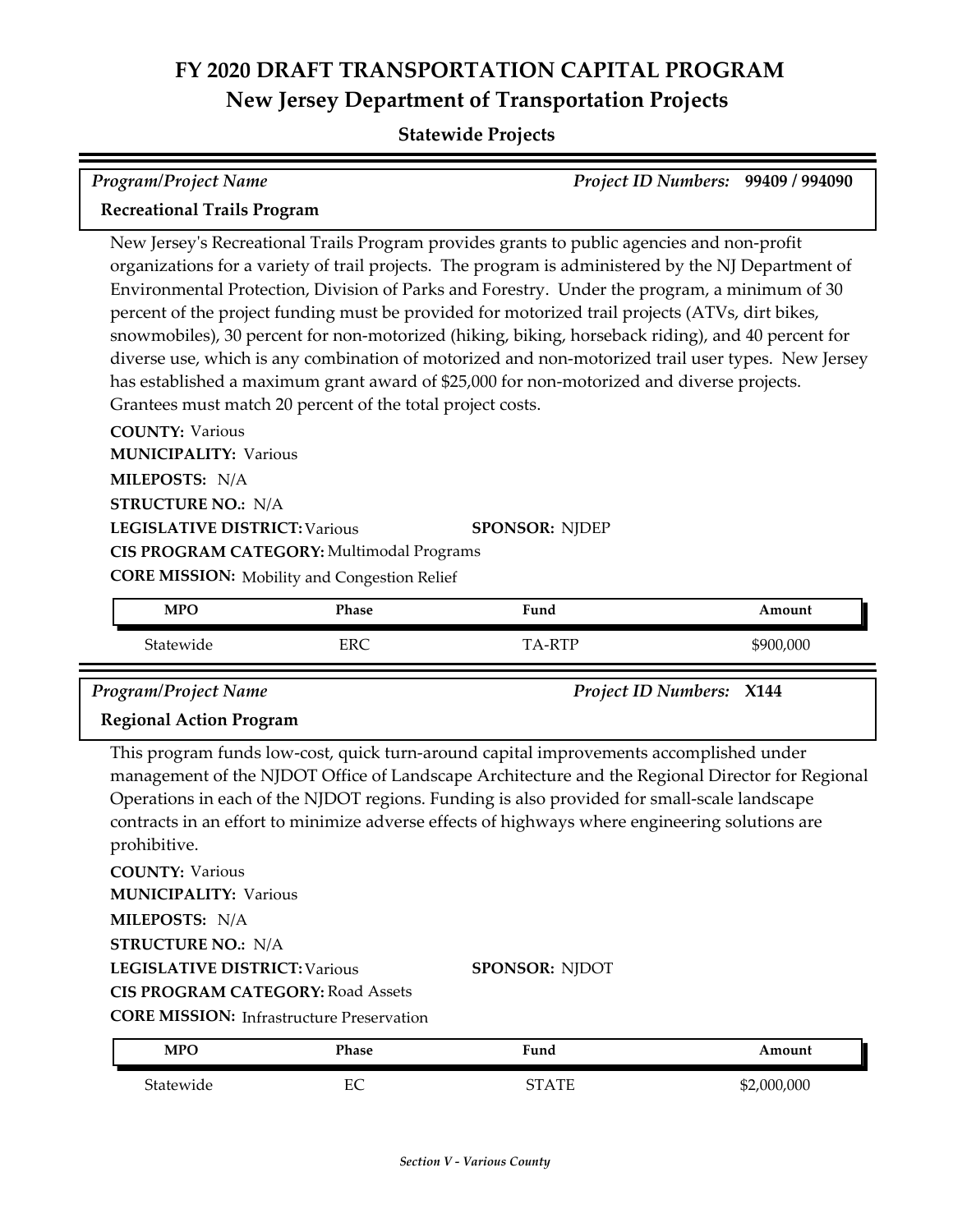| <b>Program/Project Name</b>                                                                                                                                                                                                                                                                                                                                                                                                                                                                                                                                                                                                                                                                                                                                                                                                                                                                                                                                                                                                                                                  | Project ID Numbers: X03A                                            |              |               |  |
|------------------------------------------------------------------------------------------------------------------------------------------------------------------------------------------------------------------------------------------------------------------------------------------------------------------------------------------------------------------------------------------------------------------------------------------------------------------------------------------------------------------------------------------------------------------------------------------------------------------------------------------------------------------------------------------------------------------------------------------------------------------------------------------------------------------------------------------------------------------------------------------------------------------------------------------------------------------------------------------------------------------------------------------------------------------------------|---------------------------------------------------------------------|--------------|---------------|--|
|                                                                                                                                                                                                                                                                                                                                                                                                                                                                                                                                                                                                                                                                                                                                                                                                                                                                                                                                                                                                                                                                              | <b>Restriping Program &amp; Line Reflectivity Management System</b> |              |               |  |
| This program funds the application of long-life pavement markings and raised pavement markers<br>on the state highway system. The Line Reflectivity Management Unit was formed, within<br>Maintenance Engineering and Operations, to record reflectivity readings of pavement markings in<br>order to more efficiently and effectively develop and implement the annual striping program for the<br>NJDOT. All equipment purchases will be funded by the NJDOT equipment line item.<br><b>COUNTY: Various</b><br><b>MUNICIPALITY: Various</b><br>MILEPOSTS: N/A<br><b>STRUCTURE NO.: N/A</b><br><b>LEGISLATIVE DISTRICT: Various</b><br><b>SPONSOR: NJDOT</b><br><b>CIS PROGRAM CATEGORY: Safety Management</b><br><b>CORE MISSION: Safety</b>                                                                                                                                                                                                                                                                                                                               |                                                                     |              |               |  |
| <b>MPO</b>                                                                                                                                                                                                                                                                                                                                                                                                                                                                                                                                                                                                                                                                                                                                                                                                                                                                                                                                                                                                                                                                   | Phase                                                               | Fund         | Amount        |  |
| Statewide                                                                                                                                                                                                                                                                                                                                                                                                                                                                                                                                                                                                                                                                                                                                                                                                                                                                                                                                                                                                                                                                    | EC                                                                  | STBGP-FLEX   | \$20,000,000  |  |
| Program/Project Name<br>Project ID Numbers: X03E<br><b>Resurfacing Program</b><br>This comprehensive program funds renewed riding surfaces on state highways in order to prolong<br>the life of pavement and provide an improved ride. This resurfacing program is a key component of<br>the NJDOT's broader Pavement Management Program, which is aimed at preserving and extending<br>the life of state highways. Individual highway segments are selected for resurfacing, or other<br>treatments, through the NJDOT's Pavement Management System. This program consists primarily<br>of resurfacing of highway segments, but may also include; selected repair activities, minor upgrades<br>such as curbing, application of long-life pavement markings and raised pavement markers, and the<br>acquisition of essential equipment and materials.<br><b>COUNTY: Various</b><br><b>MUNICIPALITY: Various</b><br>MILEPOSTS: N/A<br><b>STRUCTURE NO.: N/A</b><br><b>SPONSOR: NJDOT</b><br><b>LEGISLATIVE DISTRICT: Various</b><br><b>CIS PROGRAM CATEGORY: Road Assets</b> |                                                                     |              |               |  |
| <b>MPO</b>                                                                                                                                                                                                                                                                                                                                                                                                                                                                                                                                                                                                                                                                                                                                                                                                                                                                                                                                                                                                                                                                   | Phase                                                               | Fund         | Amount        |  |
| Statewide                                                                                                                                                                                                                                                                                                                                                                                                                                                                                                                                                                                                                                                                                                                                                                                                                                                                                                                                                                                                                                                                    | EC                                                                  | <b>STATE</b> | \$100,000,000 |  |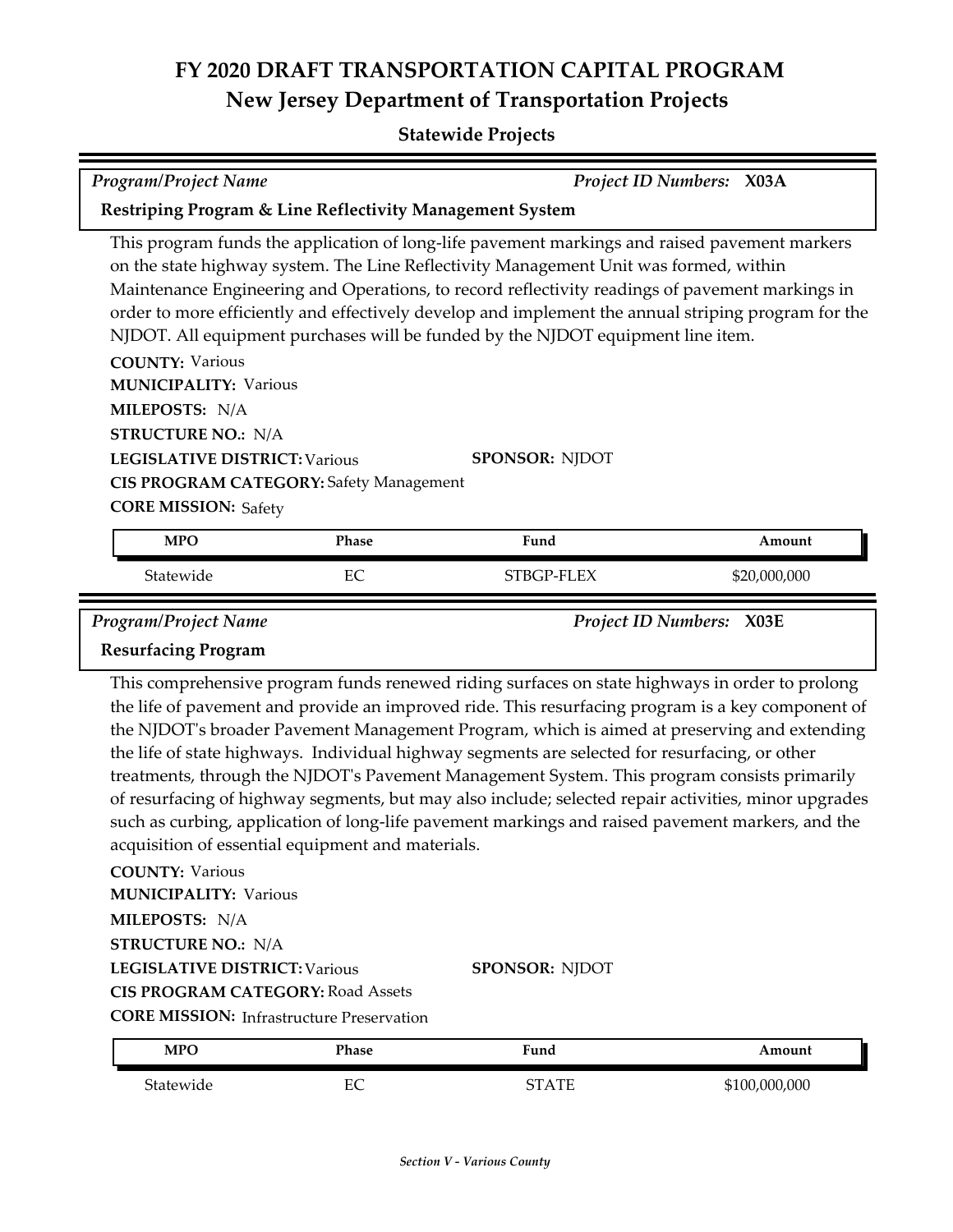**Statewide Projects**

| Program/Project Name                                                                                                                                                                                                  |                                                                  | Project ID Numbers: 99327A                                                                                                                                                                                                                                                                                                                                                                                                                                                                                                                                                                                                               |             |
|-----------------------------------------------------------------------------------------------------------------------------------------------------------------------------------------------------------------------|------------------------------------------------------------------|------------------------------------------------------------------------------------------------------------------------------------------------------------------------------------------------------------------------------------------------------------------------------------------------------------------------------------------------------------------------------------------------------------------------------------------------------------------------------------------------------------------------------------------------------------------------------------------------------------------------------------------|-------------|
| Resurfacing, Federal                                                                                                                                                                                                  |                                                                  |                                                                                                                                                                                                                                                                                                                                                                                                                                                                                                                                                                                                                                          |             |
| reconstruction projects.<br><b>COUNTY: Various</b><br><b>MUNICIPALITY: Various</b><br>MILEPOSTS: N/A<br><b>STRUCTURE NO.: N/A</b><br><b>LEGISLATIVE DISTRICT: Various</b><br><b>CIS PROGRAM CATEGORY: Road Assets</b> |                                                                  | Funding from this program provides design and construction of pavement resurfacing projects. This<br>program also provides; pavement recommendations, surveys, aerial photography, photogrammetry,<br>base mapping, and engineering, needed to prepare contract documents in order to advertise<br>resurfacing projects. In addition, this program funds contractor services to construct resurfacing<br>projects. Project lists are developed from the Pavement Management System and visual inspection of<br>roadway segments in need of repair. This program also funds preliminary engineering for pavement<br><b>SPONSOR: NJDOT</b> |             |
|                                                                                                                                                                                                                       |                                                                  |                                                                                                                                                                                                                                                                                                                                                                                                                                                                                                                                                                                                                                          |             |
| <b>MPO</b>                                                                                                                                                                                                            | <b>CORE MISSION:</b> Infrastructure Preservation<br><b>Phase</b> | Fund                                                                                                                                                                                                                                                                                                                                                                                                                                                                                                                                                                                                                                     | Amount      |
| Statewide                                                                                                                                                                                                             | <b>ERC</b>                                                       | <b>NHPP</b>                                                                                                                                                                                                                                                                                                                                                                                                                                                                                                                                                                                                                              | \$1,000,000 |
| <b>Program/Project Name</b><br><b>RideECO Mass Marketing Efforts--New Jersey</b>                                                                                                                                      |                                                                  | Project ID Numbers: D0406 / 048013                                                                                                                                                                                                                                                                                                                                                                                                                                                                                                                                                                                                       |             |

**MILEPOSTS:** N/A

**STRUCTURE NO.:** N/A

**LEGISLATIVE DISTRICT:** Various

**SPONSOR:** DVRPC

**CIS PROGRAM CATEGORY:** Congestion Relief

**CORE MISSION:** Mobility and Congestion Relief

| <b>MPO</b>   | Phase  | Fund | Amount   |
|--------------|--------|------|----------|
| <b>DVRPC</b> | ᠇<br>∽ | CMAQ | \$50,000 |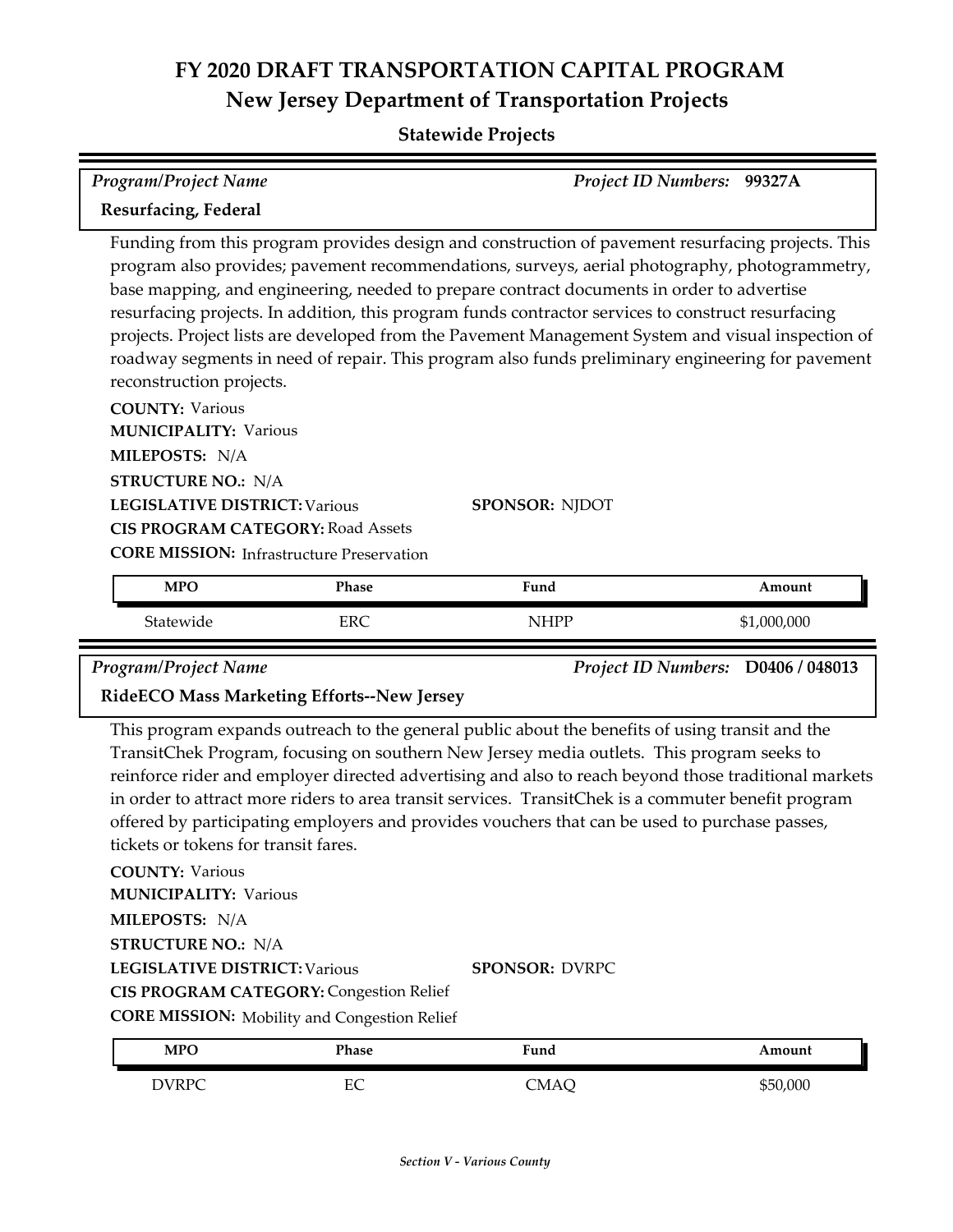#### **Statewide Projects**

| <b>Program/Project Name</b> |  | Project ID Numbers: 05339 / 053390 |  |
|-----------------------------|--|------------------------------------|--|
| _________<br>$\sim$         |  |                                    |  |

#### **Right of Way Database/Document Management System**

This program funds the ongoing maintenance (web hosting and routine repairs) and updates for ROW unit (PAECETrack) and Access unit (Highway Access Permitting System) databases. The system is a web based allowing access from the field. The system is approved and supported by the Office of Information Technology. This system has scheduling, document production, management control, GIS, and extensive reporting capabilities. Both systems are being upgraded to keep pace with new requirements and regulatory changes. Cost covers both annual hosting and occasional upgrades as may be required.

**COUNTY:** Various **LEGISLATIVE DISTRICT:** Various **MILEPOSTS:** N/A **STRUCTURE NO.:** N/A **MUNICIPALITY: Various CORE MISSION: Infrastructure Preservation SPONSOR:** NJDOT **CIS PROGRAM CATEGORY:** Capital Program Delivery

| <b>MPO</b> | Phase         | T.<br>Fund | Amount    |
|------------|---------------|------------|-----------|
| Statewide  | г $\cap$<br>◡ | <b>ATF</b> | \$300,000 |

*Program/Project Name Project ID Numbers:* **05340 / 053400**

#### **Right of Way Full-Service Consultant Term Agreements**

This program will allow for the increased utilization of full service ROW consultant firms to address peak workload demands in the right of way component of the capital program delivery process. Due to staff reduction from retirements and loss of institutional specialists, it may be necessary to provide for supplementary consultant forces to work with the right of way team on specific projects. The task order agreements will be established based on initial funding amounts of \$10,000, with the continued funding of individual task order assignments through project specific state and federal right of way funding accounts.

**COUNTY:** Various

**MUNICIPALITY: Various** 

**MILEPOSTS:** N/A

**STRUCTURE NO.:** N/A

**LEGISLATIVE DISTRICT:** Various

**SPONSOR:** NJDOT

**CIS PROGRAM CATEGORY:** Capital Program Delivery

**CORE MISSION: Infrastructure Preservation** 

| <b>MPO</b> | Phase      | Fund       | Amount    |
|------------|------------|------------|-----------|
| Statewide  | <b>ROW</b> | STATE      | \$50,000  |
| Statewide  | <b>ROW</b> | STBGP-FLEX | \$300,000 |

*Section V - Various County*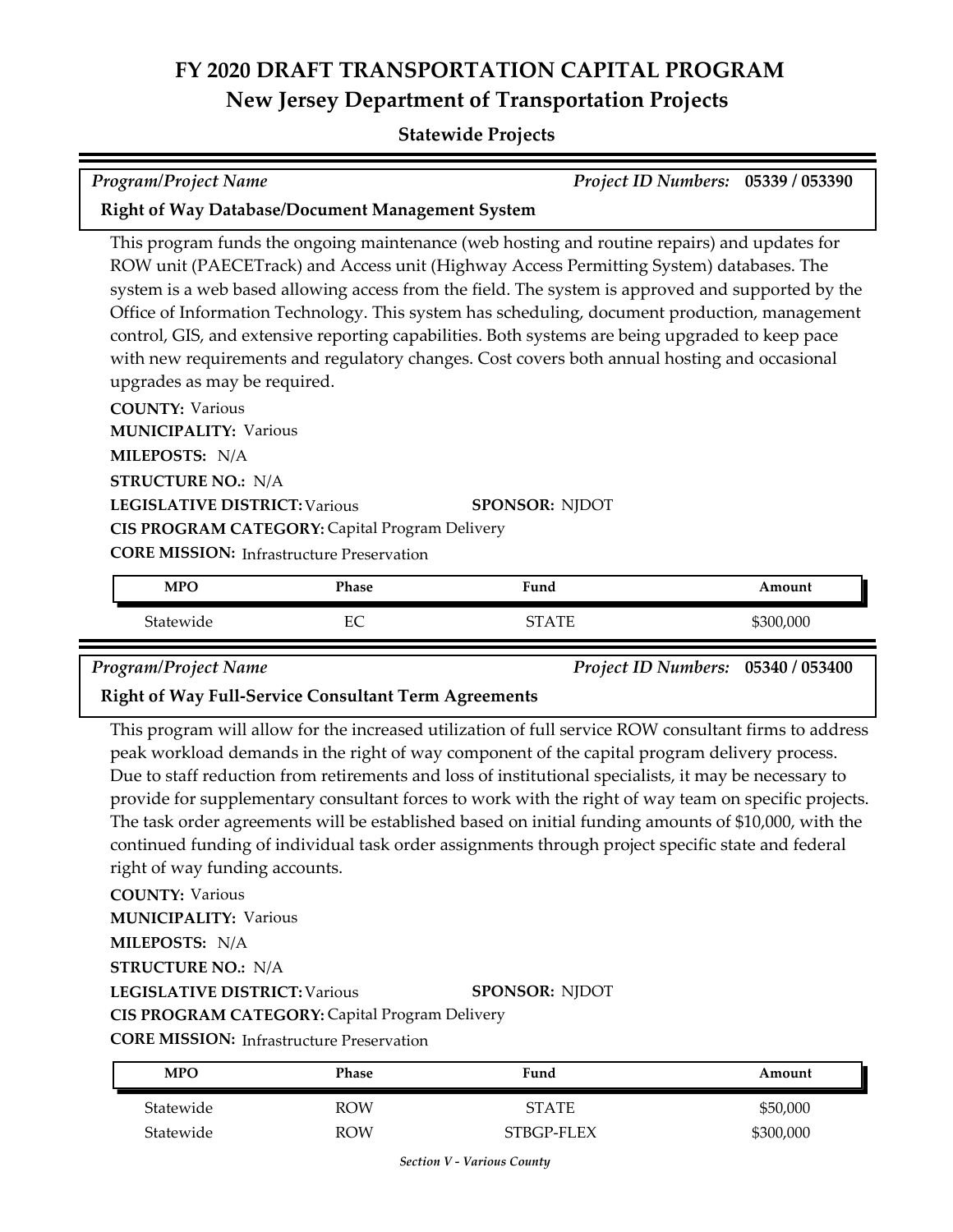**Statewide Projects**

| <b>Program/Project Name</b>                                                                                        |              |                                                                                                                                                                                                                                                                                                                                                                                                                                                                                                         | Project ID Numbers: X152 / 068066 |
|--------------------------------------------------------------------------------------------------------------------|--------------|---------------------------------------------------------------------------------------------------------------------------------------------------------------------------------------------------------------------------------------------------------------------------------------------------------------------------------------------------------------------------------------------------------------------------------------------------------------------------------------------------------|-----------------------------------|
| <b>Rockfall Mitigation</b>                                                                                         |              |                                                                                                                                                                                                                                                                                                                                                                                                                                                                                                         |                                   |
| services.<br><b>COUNTY: Various</b><br><b>MUNICIPALITY: Various</b><br>MILEPOSTS: N/A<br><b>STRUCTURE NO.: N/A</b> |              | This program funds engineering services and construction of projects to reduce the potential of<br>rockfall onto highways, preventing safety problems which could potentially cause personal injury<br>and/or property damage. This program will also fund the maintaining of the Rockfall Hazard<br>Mitigation System (RHMS), which evaluates all highway rock cuts and identifies potential rockfall<br>issues. These activities will be performed utilizing both in-house and consultant engineering |                                   |
| <b>LEGISLATIVE DISTRICT: Various</b><br><b>CIS PROGRAM CATEGORY: Safety Management</b>                             |              | <b>SPONSOR: NJDOT</b>                                                                                                                                                                                                                                                                                                                                                                                                                                                                                   |                                   |
| <b>CORE MISSION: Safety</b>                                                                                        |              |                                                                                                                                                                                                                                                                                                                                                                                                                                                                                                         |                                   |
| <b>MPO</b>                                                                                                         | <b>Phase</b> | Fund                                                                                                                                                                                                                                                                                                                                                                                                                                                                                                    | Amount                            |
| Statewide                                                                                                          | <b>ERC</b>   | NHPP                                                                                                                                                                                                                                                                                                                                                                                                                                                                                                    | \$25,000,000                      |

*Program/Project Name Project ID Numbers:* **99358**

#### **Safe Routes to School Program**

This program provides funding for locally initiated pedestrian access and safety projects to provide safe access to schools.

Funding is provided to the states to undertake a Safe Routes to Schools program. Ten to thirty percent of the money must fund enforcement, education and encourage programs. The remaining funding must fund programs leading to the construction of bicycle and pedestrian facilities as well as the salary of a full-time program coordinator. NJDOT designates as Advance Construction all projects funded from this program.

**COUNTY:** Various **LEGISLATIVE DISTRICT:** Various **MILEPOSTS:** N/A **STRUCTURE NO.:** N/A **MUNICIPALITY: Various CORE MISSION: Safety SPONSOR:** Local Lead **CIS PROGRAM CATEGORY:** Safety Management

| <b>MPC</b> | Phase | Fund    | \mount      |
|------------|-------|---------|-------------|
| Statewide  | ERC   | TA-FLEX | \$5,587,000 |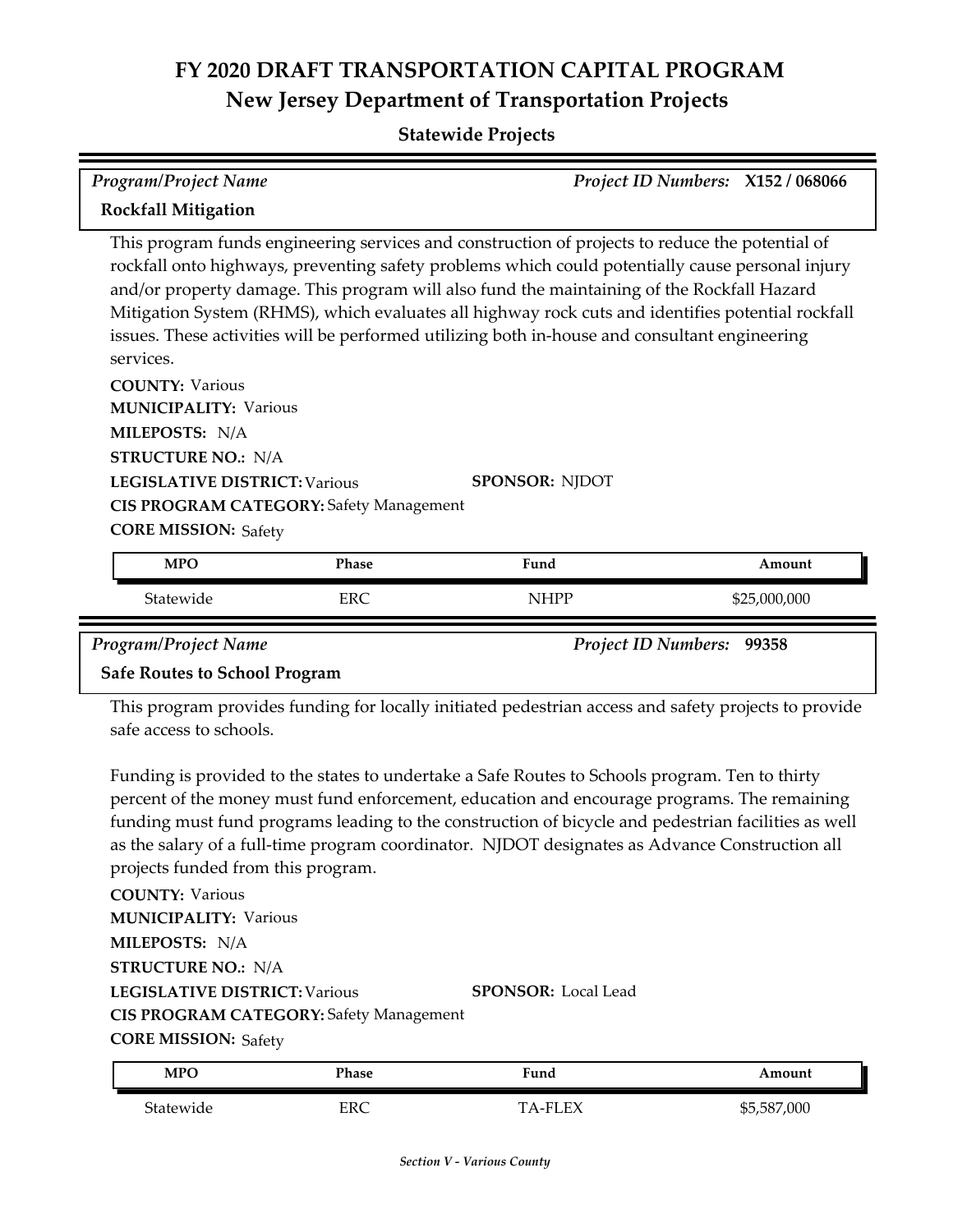### **Statewide Projects**

| <b>Program/Project Name</b>                                                                                                                   |                                                                                                                   |                                                                                                                                                                                                                          | Project ID Numbers: 06402 / 064020 |
|-----------------------------------------------------------------------------------------------------------------------------------------------|-------------------------------------------------------------------------------------------------------------------|--------------------------------------------------------------------------------------------------------------------------------------------------------------------------------------------------------------------------|------------------------------------|
| <b>Safe Streets to Transit Program</b>                                                                                                        |                                                                                                                   |                                                                                                                                                                                                                          |                                    |
| <b>COUNTY: Various</b><br><b>MUNICIPALITY: Various</b><br>MILEPOSTS: N/A<br><b>STRUCTURE NO.: N/A</b><br><b>LEGISLATIVE DISTRICT: Various</b> | improvement plans to address the issues.<br><b>CIS PROGRAM CATEGORY: Safety Management</b>                        | This program identifies areas around train stations or bus stops and analyzes the risk based on crash<br>history and exposure. Once the areas are identified, this program develops multi-modal<br><b>SPONSOR: NJDOT</b> |                                    |
| <b>CORE MISSION: Safety</b><br><b>MPO</b>                                                                                                     | Phase                                                                                                             | Fund                                                                                                                                                                                                                     | Amount                             |
|                                                                                                                                               |                                                                                                                   |                                                                                                                                                                                                                          |                                    |
| Statewide                                                                                                                                     | EC                                                                                                                | <b>STATE</b>                                                                                                                                                                                                             | \$1,000,000                        |
| Program/Project Name                                                                                                                          |                                                                                                                   |                                                                                                                                                                                                                          | Project ID Numbers: 13307 / 133070 |
| Salt Storage Facilities - Statewide                                                                                                           |                                                                                                                   |                                                                                                                                                                                                                          |                                    |
| <b>COUNTY: Various</b><br><b>MUNICIPALITY: Various</b><br>MILEPOSTS: N/A<br><b>STRUCTURE NO.: N/A</b><br><b>LEGISLATIVE DISTRICT: Various</b> | <b>CIS PROGRAM CATEGORY: Transportation Support Facilities</b><br><b>CORE MISSION:</b> Operations and Maintenance | This program provides construction of new salt barns at various maintenance yards across the State<br>(1 per Region) to improve snow and ice removal capabilities, and response time.<br><b>SPONSOR: NIDOT</b>           |                                    |
| <b>MPO</b>                                                                                                                                    | Phase                                                                                                             | Fund                                                                                                                                                                                                                     | Amount                             |

Statewide ERC ERC STATE \$3,000,000

*Section V - Various County*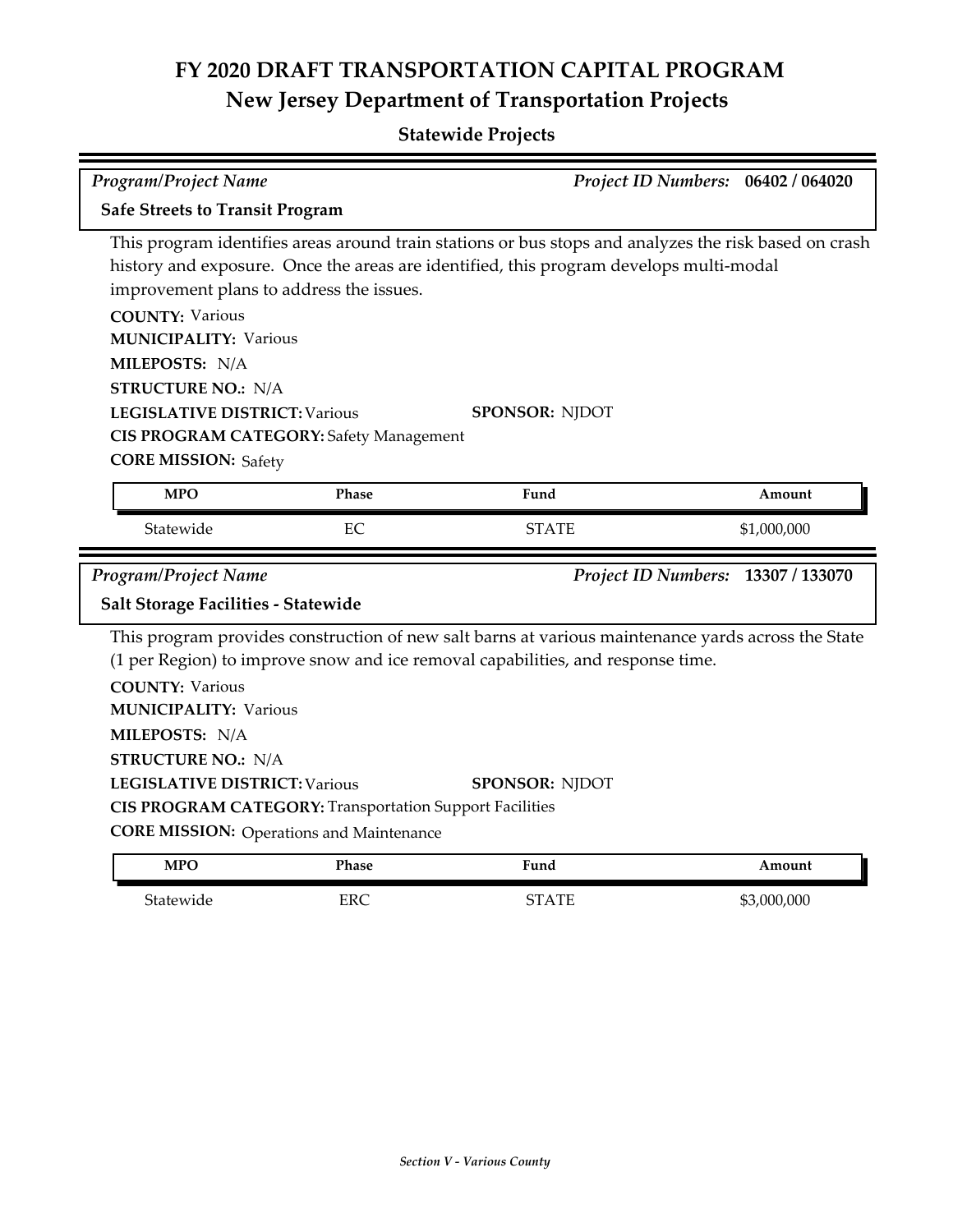#### **Statewide Projects**

| <b>Program/Project Name</b>                                                                                                                                                                                                                                                                                                                                                                                                                                                                                                         |            |                       |  | Project ID Numbers: 15807 / 158070 |
|-------------------------------------------------------------------------------------------------------------------------------------------------------------------------------------------------------------------------------------------------------------------------------------------------------------------------------------------------------------------------------------------------------------------------------------------------------------------------------------------------------------------------------------|------------|-----------------------|--|------------------------------------|
| <b>Segment Improvement Program</b>                                                                                                                                                                                                                                                                                                                                                                                                                                                                                                  |            |                       |  |                                    |
| This program will provide for the identification and implementation of safety improvements along<br>segments which show crash rates above the statewide average. The safety improvements proposed<br>are; striping, signage, crosswalks, bus shelters, handicap ramps, bicycle accommodations, travel lane<br>modifications, resurfacing, changes in accommodating "U" turns, pedestrian refuge islands,<br>designing for mature drivers, corner modifications and innovative technology i.e. pedestrian/bicycle<br>detectors, etc. |            |                       |  |                                    |
| <b>COUNTY: Various</b><br><b>MUNICIPALITY: Various</b><br>MILEPOSTS: N/A                                                                                                                                                                                                                                                                                                                                                                                                                                                            |            |                       |  |                                    |
| <b>STRUCTURE NO.:</b>                                                                                                                                                                                                                                                                                                                                                                                                                                                                                                               |            |                       |  |                                    |
| <b>LEGISLATIVE DISTRICT: Various</b>                                                                                                                                                                                                                                                                                                                                                                                                                                                                                                |            | <b>SPONSOR: NJDOT</b> |  |                                    |
| <b>CIS PROGRAM CATEGORY: Safety Management</b><br><b>CORE MISSION: Safety</b>                                                                                                                                                                                                                                                                                                                                                                                                                                                       |            |                       |  |                                    |
| <b>MPO</b>                                                                                                                                                                                                                                                                                                                                                                                                                                                                                                                          | Phase      | Fund                  |  | Amount                             |
| Statewide                                                                                                                                                                                                                                                                                                                                                                                                                                                                                                                           | <b>ERC</b> | <b>HSIP</b>           |  | \$2,000,000                        |
| Program/Project Name                                                                                                                                                                                                                                                                                                                                                                                                                                                                                                                |            |                       |  | Project ID Numbers: X239 / 800008  |

#### **Sign Structure Inspection Program**

This program provides funding for the inspection of overhead and cantilever sign structures on state roadways. There are over 1,700 sign structures, including overhead, cantilever and variable message structures on state routes. This program also provides for the inspection of approximately 200 high mast light pole structures on state roadways.

| <b>COUNTY: Various</b>                           |                       |
|--------------------------------------------------|-----------------------|
| <b>MUNICIPALITY: Various</b>                     |                       |
| <b>MILEPOSTS: N/A</b>                            |                       |
| <b>STRUCTURE NO.: N/A</b>                        |                       |
| <b>LEGISLATIVE DISTRICT: Various</b>             | <b>SPONSOR: NJDOT</b> |
| <b>CIS PROGRAM CATEGORY: Bridge Assets</b>       |                       |
| <b>CORE MISSION:</b> Infrastructure Preservation |                       |
|                                                  |                       |

| <b>MPO</b> | Phase  | <sup>T</sup> und | Amount      |
|------------|--------|------------------|-------------|
| Statewide  | ⊷<br>∽ | STBGP-FLEX       | \$2,100,000 |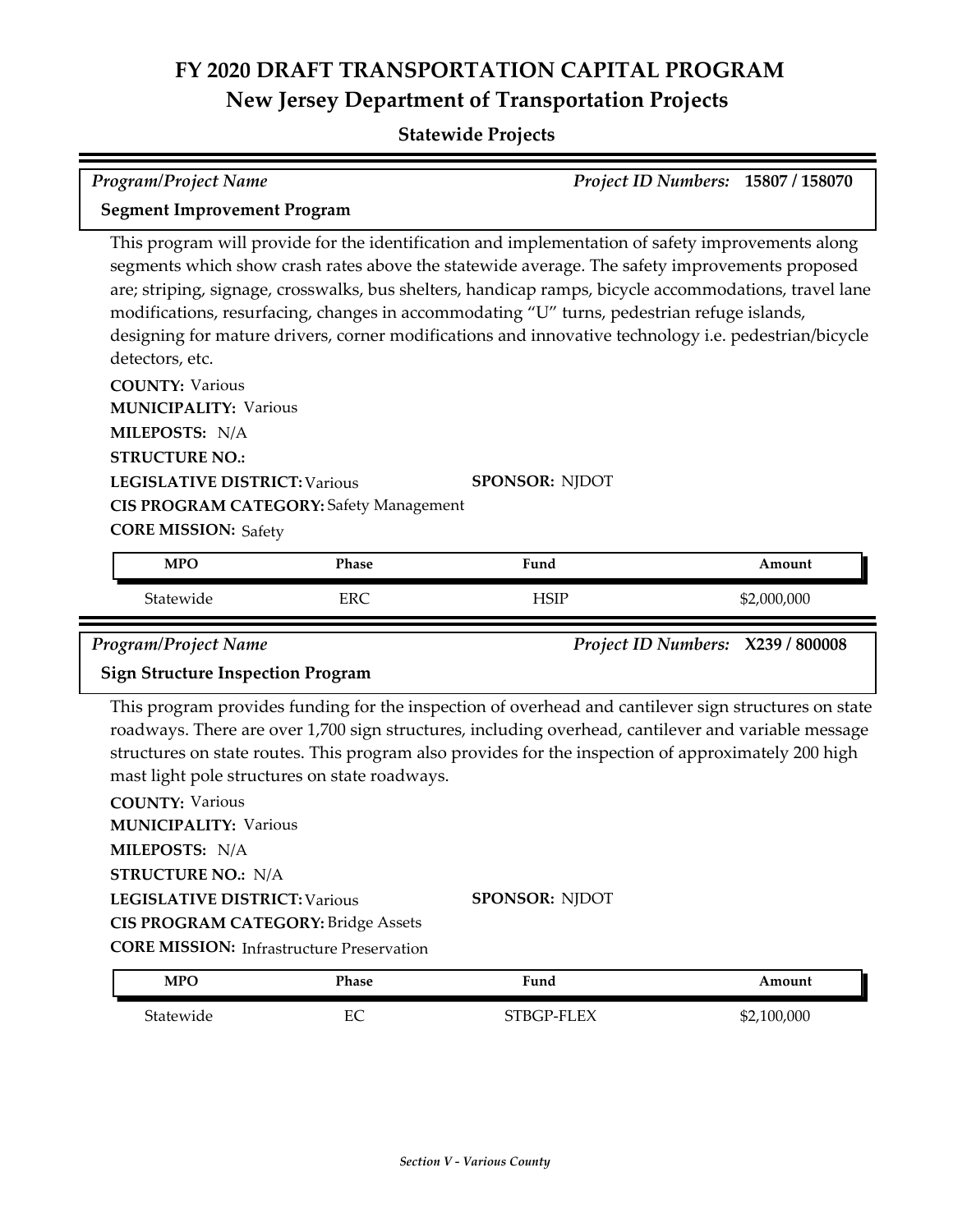| <b>Program/Project Name</b>                                                                                                                |                                                  |                                                                                                                                                                                                                                                                                                   | Project ID Numbers: X239A          |
|--------------------------------------------------------------------------------------------------------------------------------------------|--------------------------------------------------|---------------------------------------------------------------------------------------------------------------------------------------------------------------------------------------------------------------------------------------------------------------------------------------------------|------------------------------------|
| <b>Sign Structure Rehabilitation/Replacement Program</b>                                                                                   |                                                  |                                                                                                                                                                                                                                                                                                   |                                    |
| engineering.                                                                                                                               |                                                  | This program funds the rehabilitation and replacement of existing VMS (variable message signs),<br>overhead and cantilever sign structures located on state highways. This program will also provide<br>funding for recommendations, survey, aerial photography, photogrammetry, base mapping and |                                    |
| <b>COUNTY: Various</b><br><b>MUNICIPALITY: Various</b><br>MILEPOSTS: N/A                                                                   |                                                  |                                                                                                                                                                                                                                                                                                   |                                    |
| <b>STRUCTURE NO.: N/A</b><br><b>LEGISLATIVE DISTRICT: Various</b><br><b>CIS PROGRAM CATEGORY: Bridge Assets</b>                            | <b>CORE MISSION:</b> Infrastructure Preservation | <b>SPONSOR: NJDOT</b>                                                                                                                                                                                                                                                                             |                                    |
| <b>MPO</b>                                                                                                                                 | Phase                                            | Fund                                                                                                                                                                                                                                                                                              | Amount                             |
| Statewide                                                                                                                                  | <b>ERC</b>                                       | STBGP-FLEX                                                                                                                                                                                                                                                                                        | \$1,000,000                        |
|                                                                                                                                            |                                                  |                                                                                                                                                                                                                                                                                                   |                                    |
| <b>Program/Project Name</b><br><b>Sign Structure Replacement Contract 2016-3</b>                                                           |                                                  |                                                                                                                                                                                                                                                                                                   | Project ID Numbers: 15335 / 153350 |
| near the end of their service life.                                                                                                        |                                                  | Some of these sign structure had developed fatigue cracks and are in hazardous condition to<br>vehicular traffic. Others on the lists were constructed using Aluminum material. It has been<br>determined that these types of structures are more prone to fatigue than originally known and are  |                                    |
| <b>COUNTY: Various</b><br><b>MUNICIPALITY: Various</b><br>MILEPOSTS: N/A<br><b>STRUCTURE NO.: Various</b><br>LEGISLATIVE DISTRICT: Various |                                                  | <b>SPONSOR: NJDOT</b>                                                                                                                                                                                                                                                                             |                                    |
| <b>CIS PROGRAM CATEGORY: Bridge Assets</b>                                                                                                 | <b>CORE MISSION:</b> Infrastructure Preservation |                                                                                                                                                                                                                                                                                                   |                                    |
| <b>MPO</b>                                                                                                                                 | Phase                                            | Fund                                                                                                                                                                                                                                                                                              | Amount                             |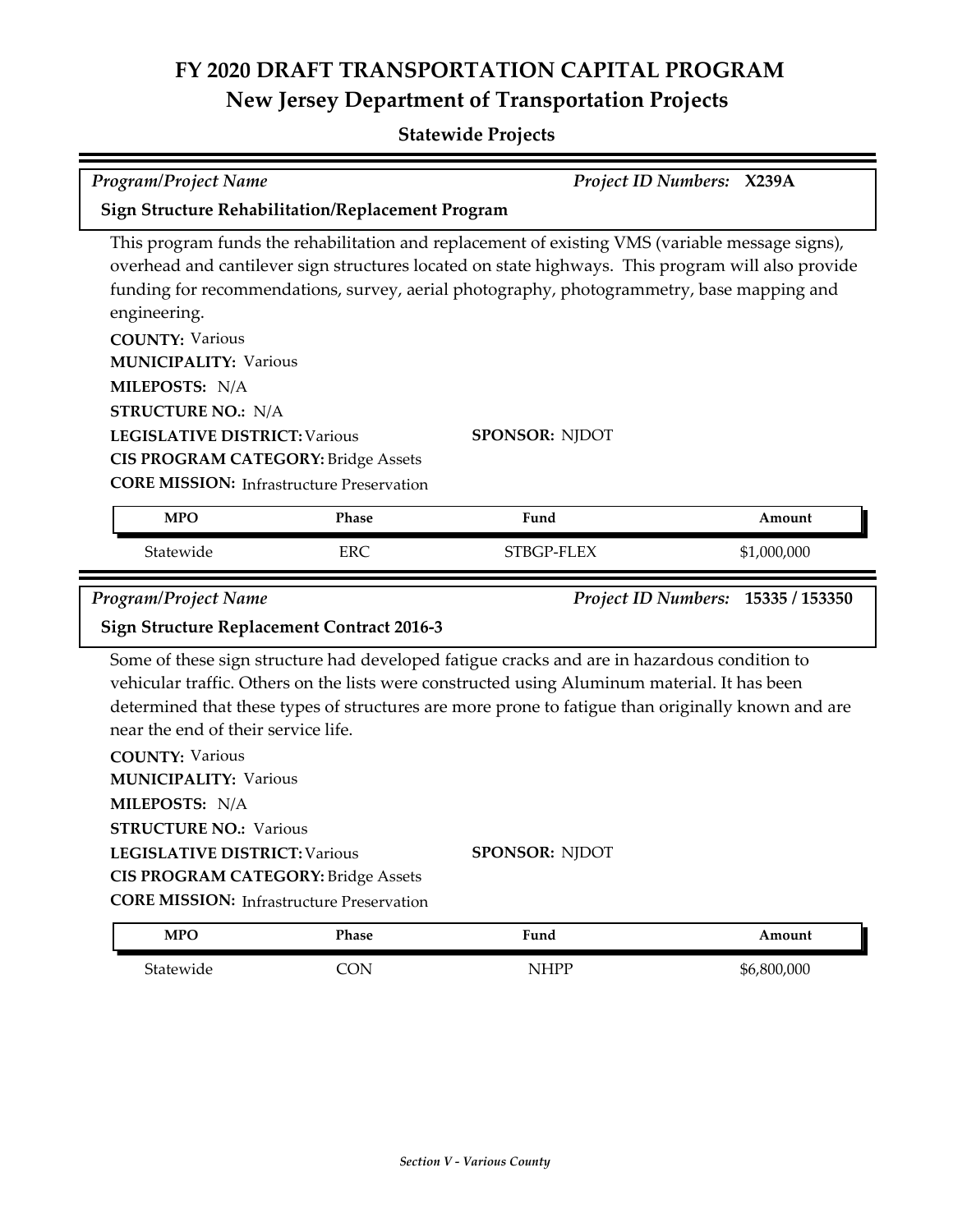**Statewide Projects**

| <b>Program/Project Name</b>                                                                                                                                                                                                                                                        |       | Project ID Numbers: X39                                                                                                                                                                                                        |                                   |
|------------------------------------------------------------------------------------------------------------------------------------------------------------------------------------------------------------------------------------------------------------------------------------|-------|--------------------------------------------------------------------------------------------------------------------------------------------------------------------------------------------------------------------------------|-----------------------------------|
| <b>Signs Program, Statewide</b>                                                                                                                                                                                                                                                    |       |                                                                                                                                                                                                                                |                                   |
| messages.<br><b>COUNTY: Various</b><br><b>MUNICIPALITY: Various</b><br>MILEPOSTS: N/A<br><b>STRUCTURE NO.: N/A</b><br><b>LEGISLATIVE DISTRICT: Various</b><br><b>CIS PROGRAM CATEGORY: Road Assets</b><br><b>CORE MISSION:</b> Infrastructure Preservation                         |       | This program provides funding for the systematic upgrade of state highway signs, including<br>refurbishing of deteriorated signs, installation of new signs, and improvement and updating of<br><b>SPONSOR: NJDOT</b>          |                                   |
| <b>MPO</b>                                                                                                                                                                                                                                                                         | Phase | Fund                                                                                                                                                                                                                           | Amount                            |
| Statewide                                                                                                                                                                                                                                                                          | EC    | <b>STATE</b>                                                                                                                                                                                                                   | \$3,150,000                       |
| <b>Program/Project Name</b>                                                                                                                                                                                                                                                        |       |                                                                                                                                                                                                                                | Project ID Numbers: S044 / 058025 |
| <b>SJTPO, Future Projects</b>                                                                                                                                                                                                                                                      |       |                                                                                                                                                                                                                                |                                   |
| Cape May and Atlantic counties.<br><b>COUNTY: Various</b><br><b>MUNICIPALITY: Various</b><br>MILEPOSTS: N/A<br><b>STRUCTURE NO.: N/A</b><br><b>LEGISLATIVE DISTRICT: Various</b><br>CIS PROGRAM CATEGORY: Local System Support<br><b>CORE MISSION:</b> Infrastructure Preservation |       | This program provides funding for local projects to be selected by the South Jersey Transportation<br>Planning Organization, the designated Metropolitan Planning Organization for Salem, Cumberland,<br><b>SPONSOR: SJTPO</b> |                                   |
| <b>MPO</b>                                                                                                                                                                                                                                                                         | Phase | Fund                                                                                                                                                                                                                           | Amount                            |

SJTPO EC STBGP-AC \$546,000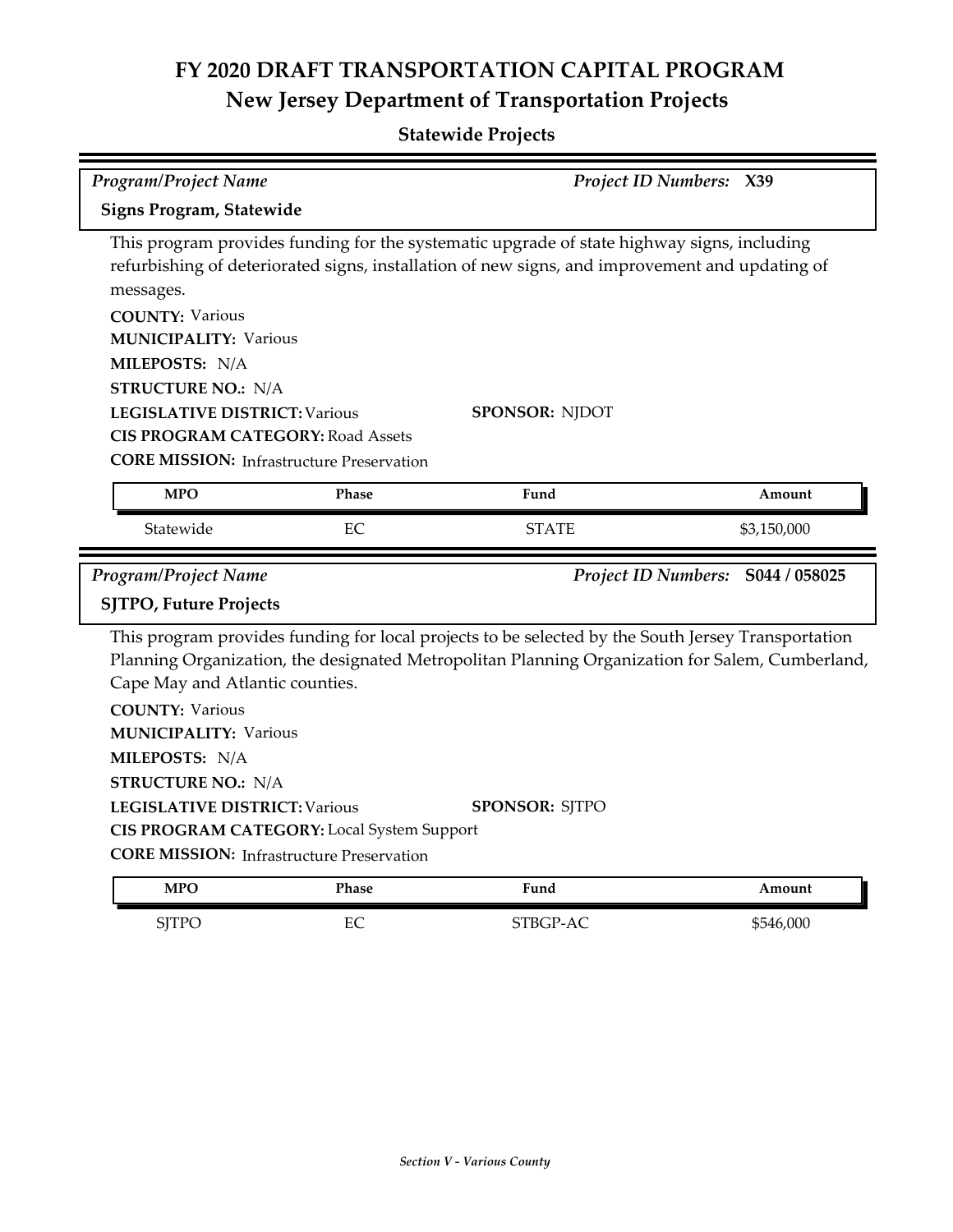### **Statewide Projects**

| <b>Program/Project Name</b>                                                                                           |              |                                                                                                                                                                                                                                                                                                           | Project ID Numbers: 19600 / 196000 |  |
|-----------------------------------------------------------------------------------------------------------------------|--------------|-----------------------------------------------------------------------------------------------------------------------------------------------------------------------------------------------------------------------------------------------------------------------------------------------------------|------------------------------------|--|
| <b>Smart and Connect Corridors Program</b>                                                                            |              |                                                                                                                                                                                                                                                                                                           |                                    |  |
| potential communication between vehicles.<br><b>COUNTY: Various</b><br><b>MUNICIPALITY: Various</b><br>MILEPOSTS: N/A |              | This program will provide funding for projects involving the deployment of communication devices<br>and equiment at selected sections of corridors along the roadside and in vehicles enabling automatic<br>transmisstion of safety messages; enabling the connectivity of vehicles to infrastructure and |                                    |  |
| <b>STRUCTURE NO.: N/A</b>                                                                                             |              |                                                                                                                                                                                                                                                                                                           |                                    |  |
| <b>LEGISLATIVE DISTRICT: Various</b><br><b>CIS PROGRAM CATEGORY: Congestion Relief</b>                                |              | <b>SPONSOR: NJDOT</b>                                                                                                                                                                                                                                                                                     |                                    |  |
| <b>CORE MISSION:</b> Mobility and Congestion Relief                                                                   |              |                                                                                                                                                                                                                                                                                                           |                                    |  |
|                                                                                                                       |              |                                                                                                                                                                                                                                                                                                           |                                    |  |
| <b>MPO</b>                                                                                                            | Phase        | Fund                                                                                                                                                                                                                                                                                                      | Amount                             |  |
| Statewide                                                                                                             | <b>DES</b>   | <b>STATE</b>                                                                                                                                                                                                                                                                                              | \$2,150,000                        |  |
| <b>Program/Project Name</b>                                                                                           |              | <b>Project ID Numbers: X160</b>                                                                                                                                                                                                                                                                           |                                    |  |
| Solid and Hazardous Waste Cleanup, Reduction and Disposal                                                             |              |                                                                                                                                                                                                                                                                                                           |                                    |  |
| <b>COUNTY: Various</b>                                                                                                |              | This program will provide for the cleanup, reduction, and disposal of solid and hazardous waste<br>materials from state highway system preservation operations and private disposal sites used during<br>construction and subsequent maintenance of the transportation facility.                          |                                    |  |
| <b>MUNICIPALITY: Various</b>                                                                                          |              |                                                                                                                                                                                                                                                                                                           |                                    |  |
| MILEPOSTS: N/A                                                                                                        |              |                                                                                                                                                                                                                                                                                                           |                                    |  |
| <b>STRUCTURE NO.: N/A</b>                                                                                             |              |                                                                                                                                                                                                                                                                                                           |                                    |  |
| LEGISLATIVE DISTRICT: Various                                                                                         |              | <b>SPONSOR: NJDOT</b>                                                                                                                                                                                                                                                                                     |                                    |  |
| CIS PROGRAM CATEGORY: Capital Program Delivery                                                                        |              |                                                                                                                                                                                                                                                                                                           |                                    |  |
| <b>CORE MISSION:</b> Operations and Maintenance                                                                       |              |                                                                                                                                                                                                                                                                                                           |                                    |  |
| <b>MPO</b>                                                                                                            | <b>Phase</b> | Fund                                                                                                                                                                                                                                                                                                      | Amount                             |  |

Statewide EC EC STATE \$1,330,000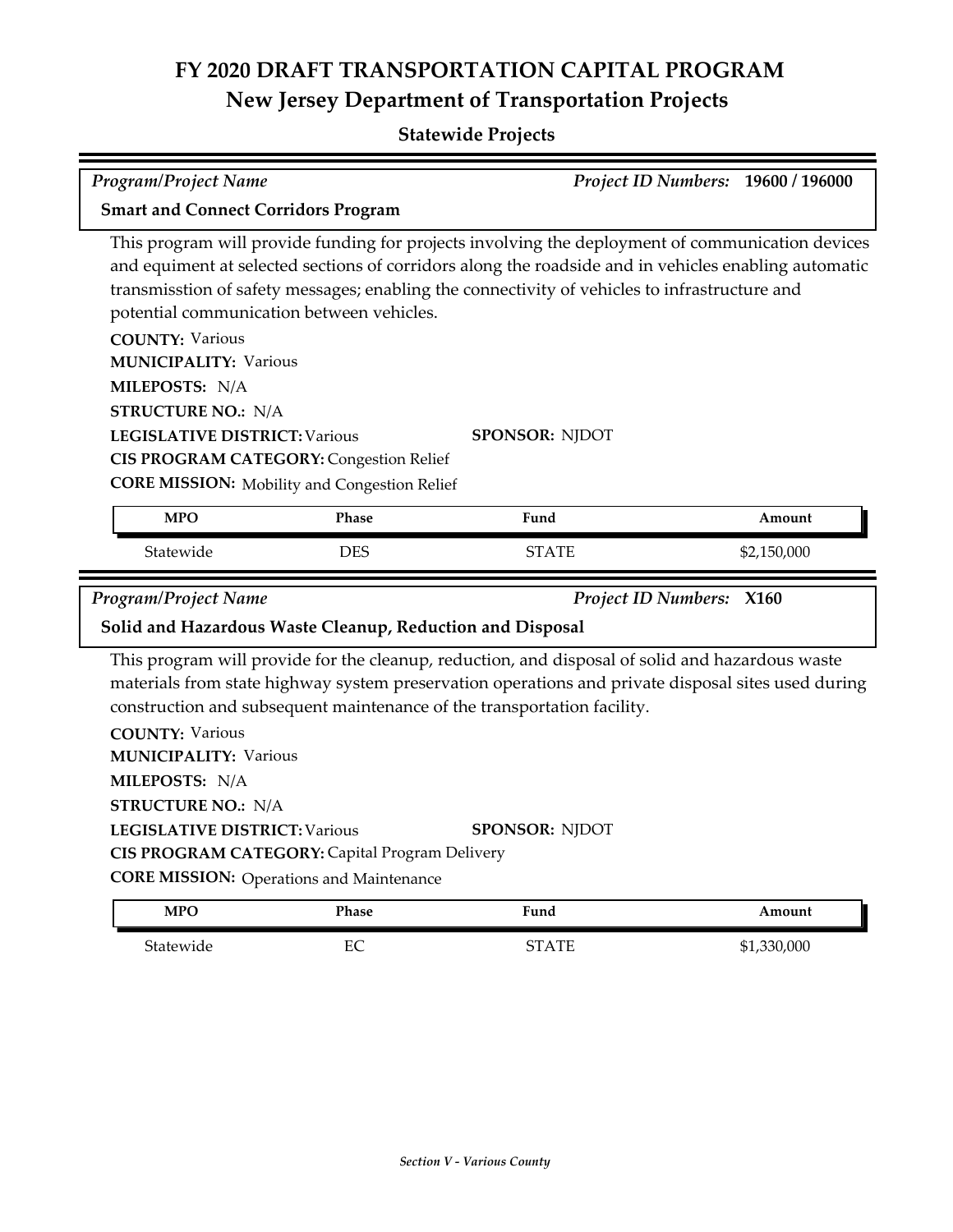| <b>Program/Project Name</b>                                                                        |              | <b>Project ID Numbers: X150</b>                                                                      |             |
|----------------------------------------------------------------------------------------------------|--------------|------------------------------------------------------------------------------------------------------|-------------|
| <b>State Police Enforcement and Safety Services</b>                                                |              |                                                                                                      |             |
| construction work zones.                                                                           |              | This program provides reimbursement for State Police services for enforcement and traffic control in |             |
| <b>COUNTY: Various</b><br><b>MUNICIPALITY: Various</b>                                             |              |                                                                                                      |             |
| MILEPOSTS: N/A                                                                                     |              |                                                                                                      |             |
| <b>STRUCTURE NO.: N/A</b><br><b>LEGISLATIVE DISTRICT: Various</b>                                  |              | <b>SPONSOR: NJDOT</b>                                                                                |             |
| CIS PROGRAM CATEGORY: Capital Program Delivery<br><b>CORE MISSION:</b> Infrastructure Preservation |              |                                                                                                      |             |
| <b>MPO</b>                                                                                         | <b>Phase</b> | Fund                                                                                                 | Amount      |
| Statewide                                                                                          | EC           | <b>STATE</b>                                                                                         | \$5,000,000 |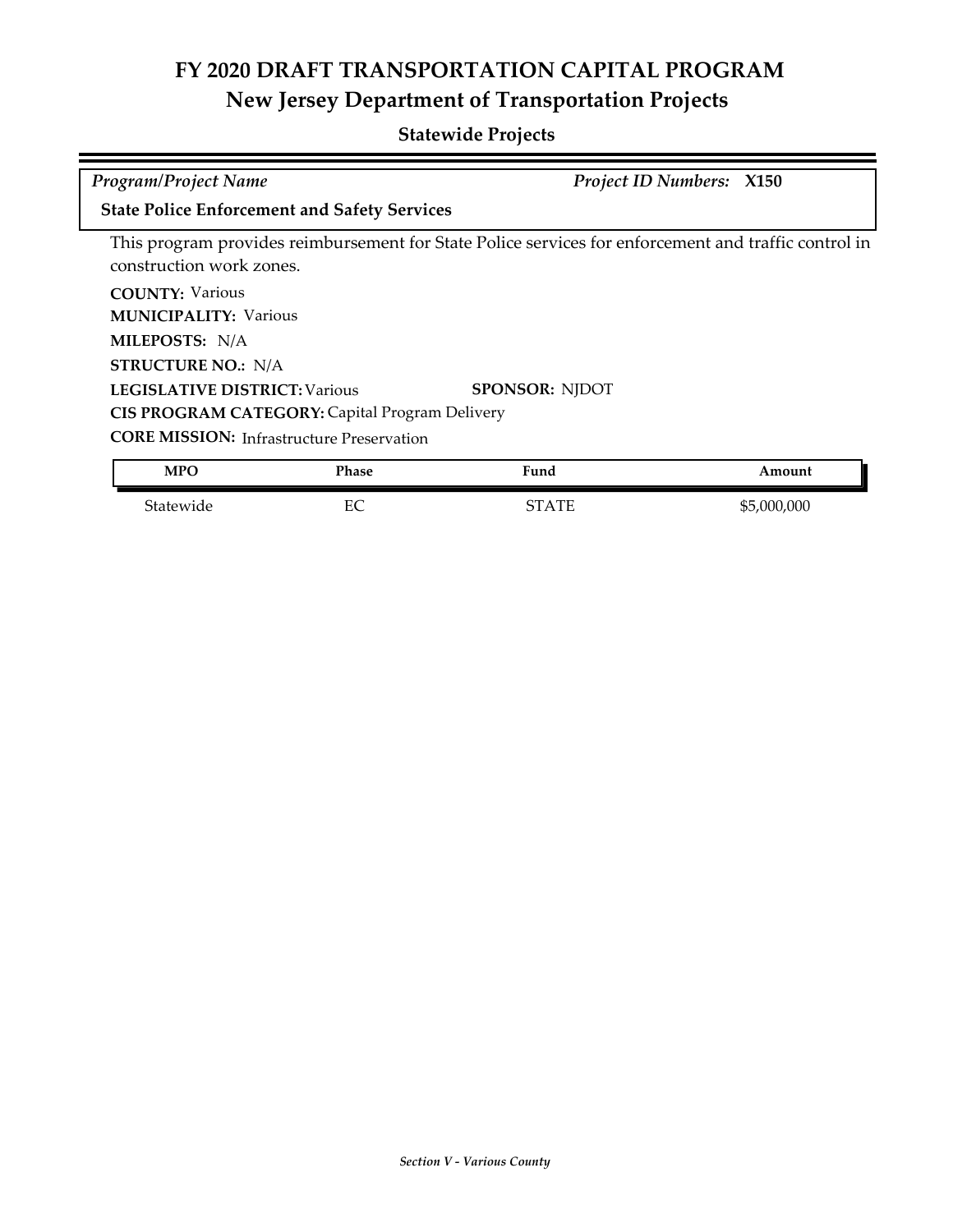#### **Statewide Projects**

| <b>Program/Project Name</b>                             | <b>Project ID Numbers: 13308 / 133080</b> |  |
|---------------------------------------------------------|-------------------------------------------|--|
| <b>Statewide Traffic Operations and Support Program</b> |                                           |  |

#### This comprehensive Statewide Traffic Operations and support strategies program focuses on reducing non-recurring delays due to incidents, work zones, weather emergencies, poor signal timings, special events, etc. The program includes a Statewide Traffic Management Center (STMC), a Traffic Operations Center South (TOCS), a Safety Service Patrol (SSP), a NJDOT/NJSP Traffic Incident Management (TIM) Unit and a Central Dispatch Unit (CDU). The 24/7 Statewide Traffic Management Center (STMC) serves three primary functions: (1) It is the Traffic Operations Center (TOC) for the northern half of the state, (2) It provides for evening/weekend/holiday operations coverage for the entire state and (3) NJDOT is co-located with the New Jersey State Police and the New Jersey Turnpike Authority at the STMC to provide for a coordinated approach to handling traffic operations statewide. The 16/5 Traffic Operations Center South (TOCS) is responsible for coverage for the southern half of the state and monitors the Route 29 tunnel. The STMC handles coverage for TOCS during week nights (after 8:30 pm) and on weekends and holidays. The Safety Service Patrol (SSP) is deployed on congested corridors statewide to rapidly detect and clear incidents by providing safety for first responders and motorists. SSP also provides emergency assistance to disabled motorists. The 24/7 Central Dispatch Unit (CDU) is NJDOT's Emergency Call Center. The Traffic Incident Management (TIM) program is aimed at reducing delays due to traffic incidents. It provides for: (1) equipment and training for NJDOT's Incident Management Response Team (IMRT); (2) training and outreach for county and local emergency responders on methods to reduce traffic delays caused by incidents; (3) developing, printing and distributing diversion route manuals; (4) developing partnerships and outreach with local and state law enforcement organizations; and (5) maintaining a State Police Traffic Incident Management Unit.

**COUNTY:** Various **LEGISLATIVE DISTRICT:** Various **MILEPOSTS:** N/A **STRUCTURE NO.:** N/A **MUNICIPALITY: Various CORE MISSION:** Mobility and Congestion Relief **SPONSOR:** NJDOT **CIS PROGRAM CATEGORY:** Congestion Relief

| <b>MPO</b> | Phase     | Fund<br>$\sim$ $\sim$ | Amount       |
|------------|-----------|-----------------------|--------------|
| Statewide  | EΩ<br>EV. | NHPP                  | \$20,000,000 |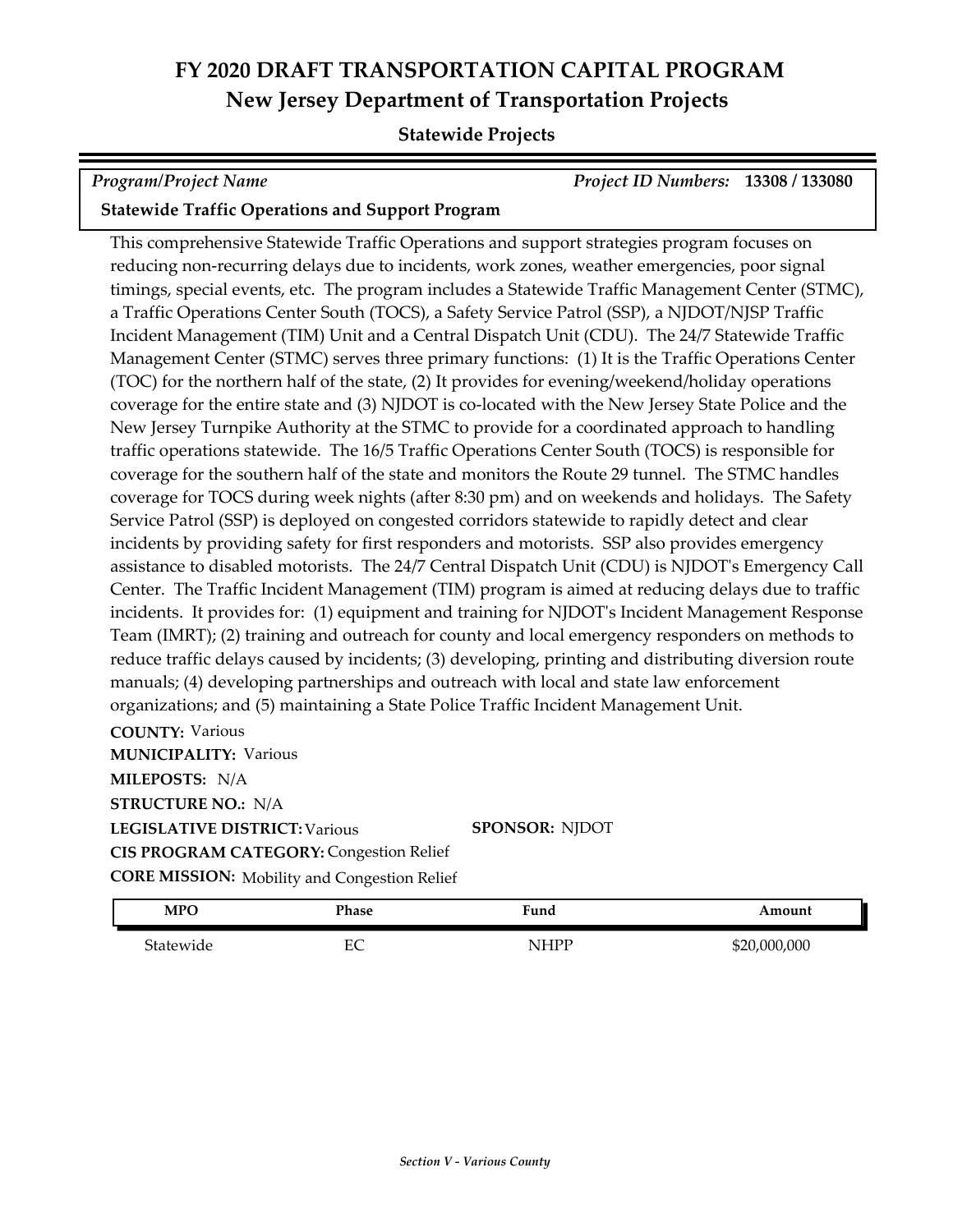#### **Statewide Projects**

| <b>Program/Project Name</b>         | Project ID Numbers: 17353 / 173530 |  |
|-------------------------------------|------------------------------------|--|
| <b>Storm Water Asset Management</b> |                                    |  |

This program provides a means for the Department to maintain compliance with USEPA and NJDEP storm water management regulations as well as ensuring the state's infrastructure system is resilient under moderate to severe storm events. The Storm Water Asset Management plan will evaluate and prioritize needed repairs to storm water features to maintain the integrity of the storm water system. This program will assist the Department in meeting water quality objectives of the USEPA & NJDEP storm water regulations, and help minimize potential roadway flooding. The plan will involve identification of all storm water features/assets owned or operated by NJDOT, assessing conditions of these assets, developing plans for needed repairs to preserve the integrity of the assets, prioritizing and conducting required repairs, and inspecting efforts to ensure repairs are done per plan.

**COUNTY:** Various **LEGISLATIVE DISTRICT:** Various **MILEPOSTS:** N/A **STRUCTURE NO.:** N/A **MUNICIPALITY: Various CORE MISSION: Infrastructure Preservation CIS PROGRAM CATEGORY:** Road Assets

**SPONSOR:** NJDOT

| <b>MPO</b> | Phase | Fund       | Amount          |
|------------|-------|------------|-----------------|
| Statewide  | ERC   | STBGP-FLEX | ,000,000<br>\$5 |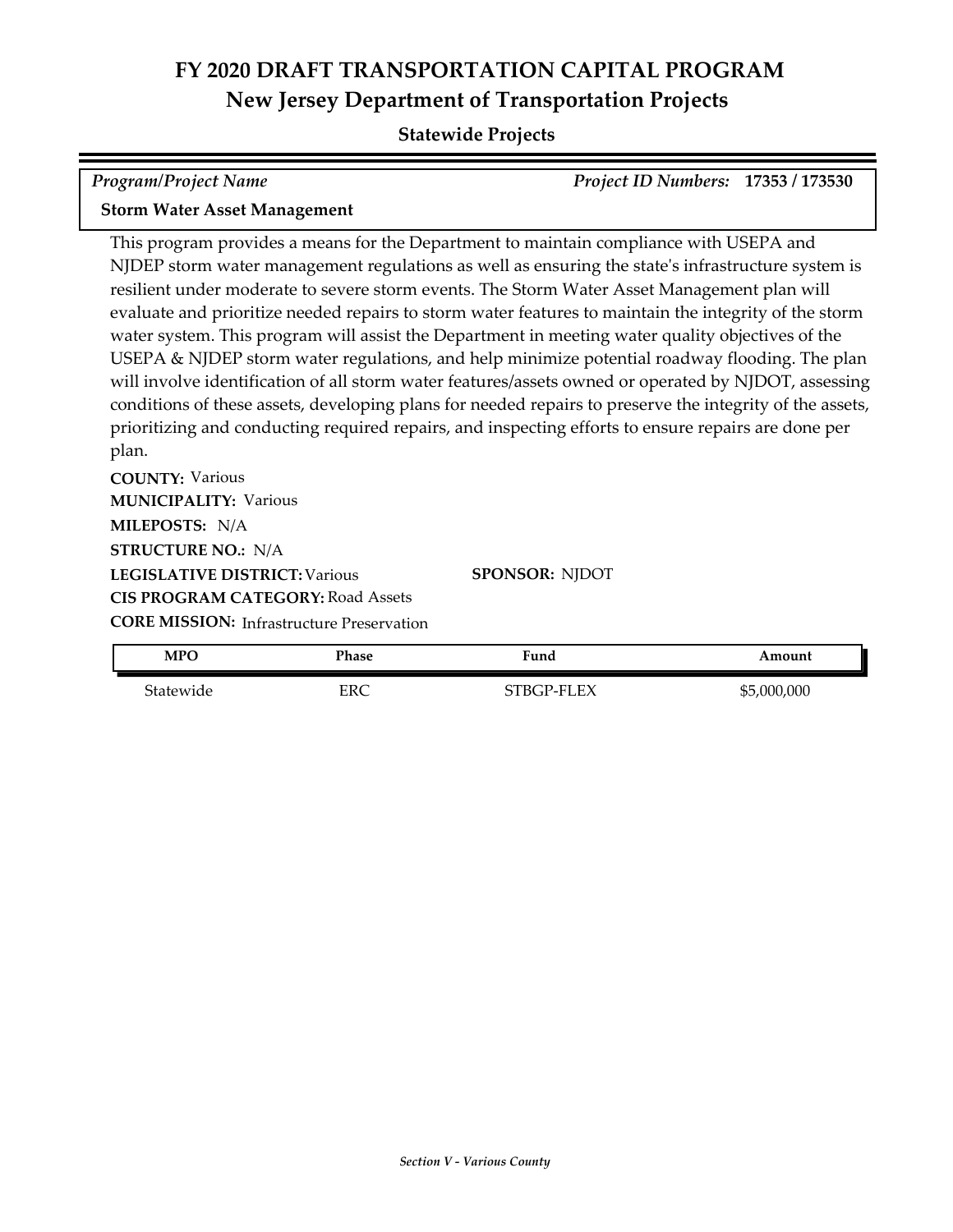#### **Statewide Projects**

| Program/Project Name                                 | <i>Project ID Numbers:</i> 14300 / 143000 |  |
|------------------------------------------------------|-------------------------------------------|--|
| Title VI and Nondiscrimination Supporting Activities |                                           |  |

This is a State funded program that will support the activities required to ensure nondiscrimination in the delivery of the NJDOT Capital Program and related projects. Activities include, but are not limited to informational training sessions, translation services and the development of informational material (e.g., pamphlets, brochures, training guides and letters) disseminated to the public and in languages other than English as necessary. This program will also support activities and initiatives in the stand-alone Title VI programs, such as DBE and Contractor Compliance

**COUNTY:** Various **LEGISLATIVE DISTRICT:** Various **MILEPOSTS:** N/A **STRUCTURE NO.:** N/A **MUNICIPALITY: Various CORE MISSION:** Infrastructure Preservation **SPONSOR:** NJDOT **CIS PROGRAM CATEGORY:** Capital Program Delivery

| <b>MPO</b> | Phase   | ™una  | Amount    |
|------------|---------|-------|-----------|
| Statewide  | гΩ<br>◡ | STATE | \$175,000 |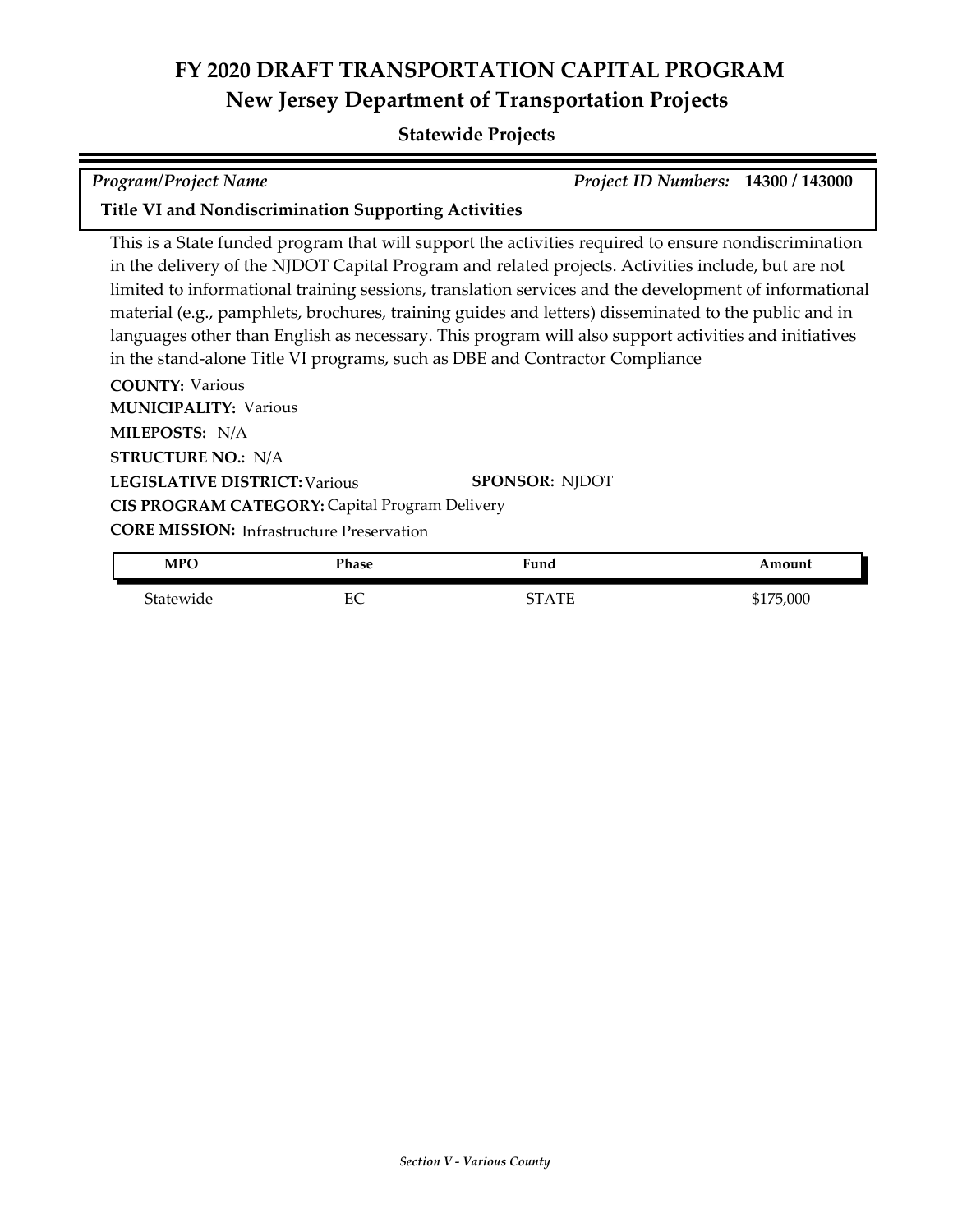#### **Statewide Projects**

| Program/Project Name              | Project ID Numbers: X66 / 990031 |  |
|-----------------------------------|----------------------------------|--|
| <b>Traffic Monitoring Systems</b> |                                  |  |

This program provides for the collection of essential traffic and roadway inventory data including traffic counts, vehicle classifications, truck weights, roadway video, automated mapping and various other geographical information system activities. Included in this item are the construction, reconstruction and restoration of Weigh-in-Motion and Traffic Volume Systems; and acquisition of equipment to upgrade and to replace equipment which has failed. Site selection is made in accordance with federal requirements for the Traffic Monitoring Guide and the NJDOT's Traffic Monitoring System implementation plan that has been approved by the Federal Highway Administration. Funding is used for professional services to carry out the short-term traffic monitoring program, updates of the Straight Line Diagrams, annual Highway Performance Monitoring System reporting; and local road inventory database updates; for construction services for a contractor to replace in-road traffic monitoring sensors; to continue Data Warehouse Maintenance activities; to initiate/update a Roadway Digital Imaging Program; to fund data sets preparation to operate Safety Analyst software.

**COUNTY:** Various **LEGISLATIVE DISTRICT:** Various **MILEPOSTS:** N/A **STRUCTURE NO.:** N/A **MUNICIPALITY: Various CORE MISSION:** Mobility and Congestion Relief **SPONSOR:** NJDOT **CIS PROGRAM CATEGORY:** Congestion Relief

| MPO       | Phase      | Fund         | Amount       |
|-----------|------------|--------------|--------------|
| Statewide | <b>PLS</b> | NHPP         | \$12,000,000 |
| Statewide | EС         | <b>STATE</b> | \$1,490,000  |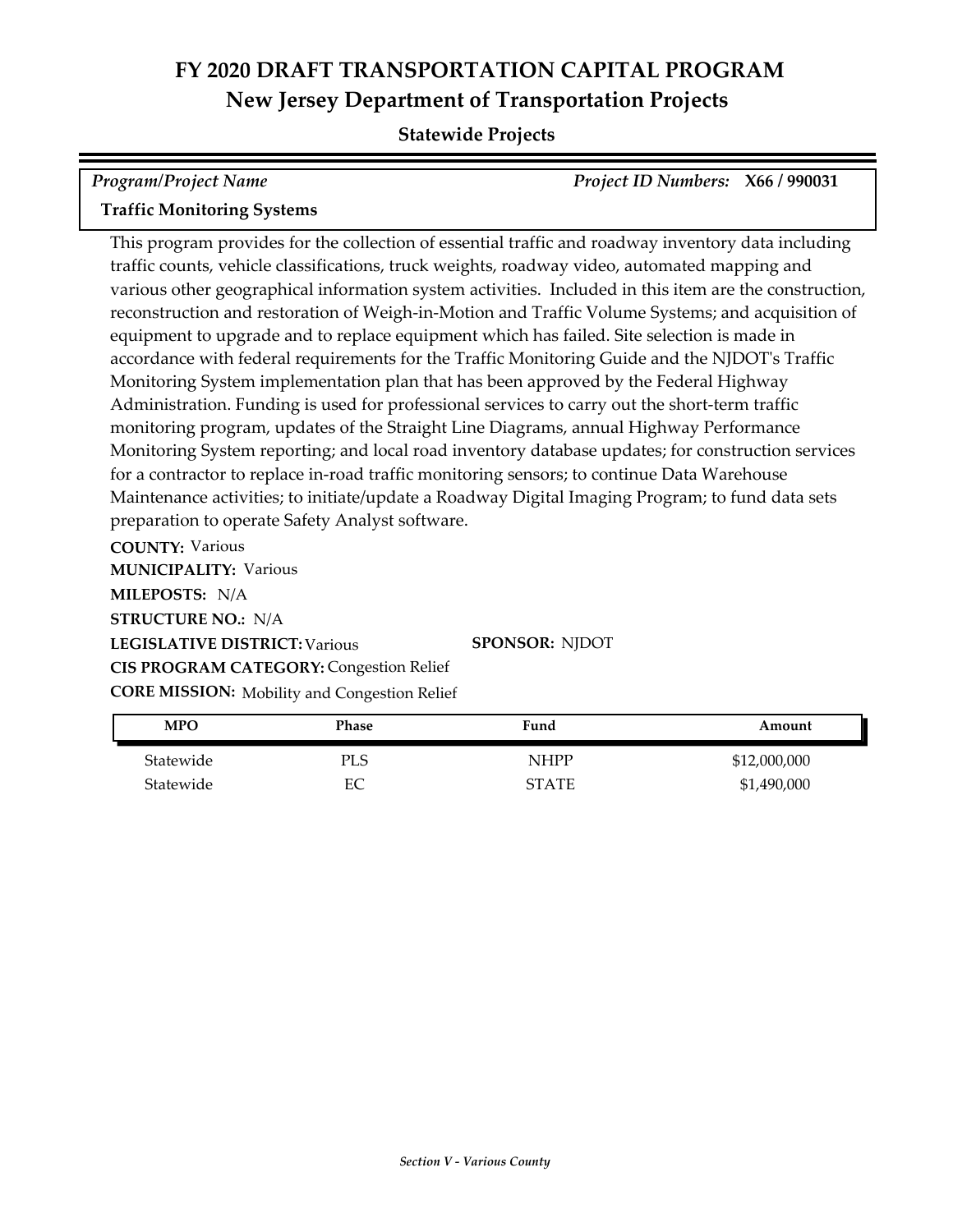#### **Statewide Projects**

| <b>Program/Project Name</b>       | <b>Project ID Numbers: X47</b> |  |
|-----------------------------------|--------------------------------|--|
| <b>Traffic Signal Replacement</b> |                                |  |

This program provides funding for; purchase of materials, installation of new and upgraded traffic signals statewide, related improvements to the operation of signals. This program provides for the replacement of traffic signals on an annual basis, and assists regional operations in the rehabilitation and maintenance of the state's highway lighting system. It also includes the conversion to energy efficient LED indicators, and installation of generators to provide auxiliary power, which will enable traffic signals to function during times of extended power outages. Through the Traffic Signal Management System, which provides a condition rating of signal equipment integrated with crash data and Congestion Management System Data, this program (developed via consultant RFP, analyzing corridor segments and creating a safety ranking based on MUTCD compliance, pedestrian facilities, controller capabilities, method of detection, accessibility, and other factors) will prioritize signals for replacement based on the above factors. The results from establishing the priority locations will allow systematic replacement of aging signal equipment, optimization of the operation of signals, and promote maximum efficiency of intersections.

**COUNTY:** Various **LEGISLATIVE DISTRICT:** Various **MILEPOSTS:** N/A **STRUCTURE NO.:** N/A **MUNICIPALITY: Various CORE MISSION:** Infrastructure Preservation **SPONSOR:** NJDOT **CIS PROGRAM CATEGORY:** Road Assets

| MPO       | Phase    | Fund  | Amount      |
|-----------|----------|-------|-------------|
| Statewide | гΩ<br>ĽĆ | STATE | \$9,000,000 |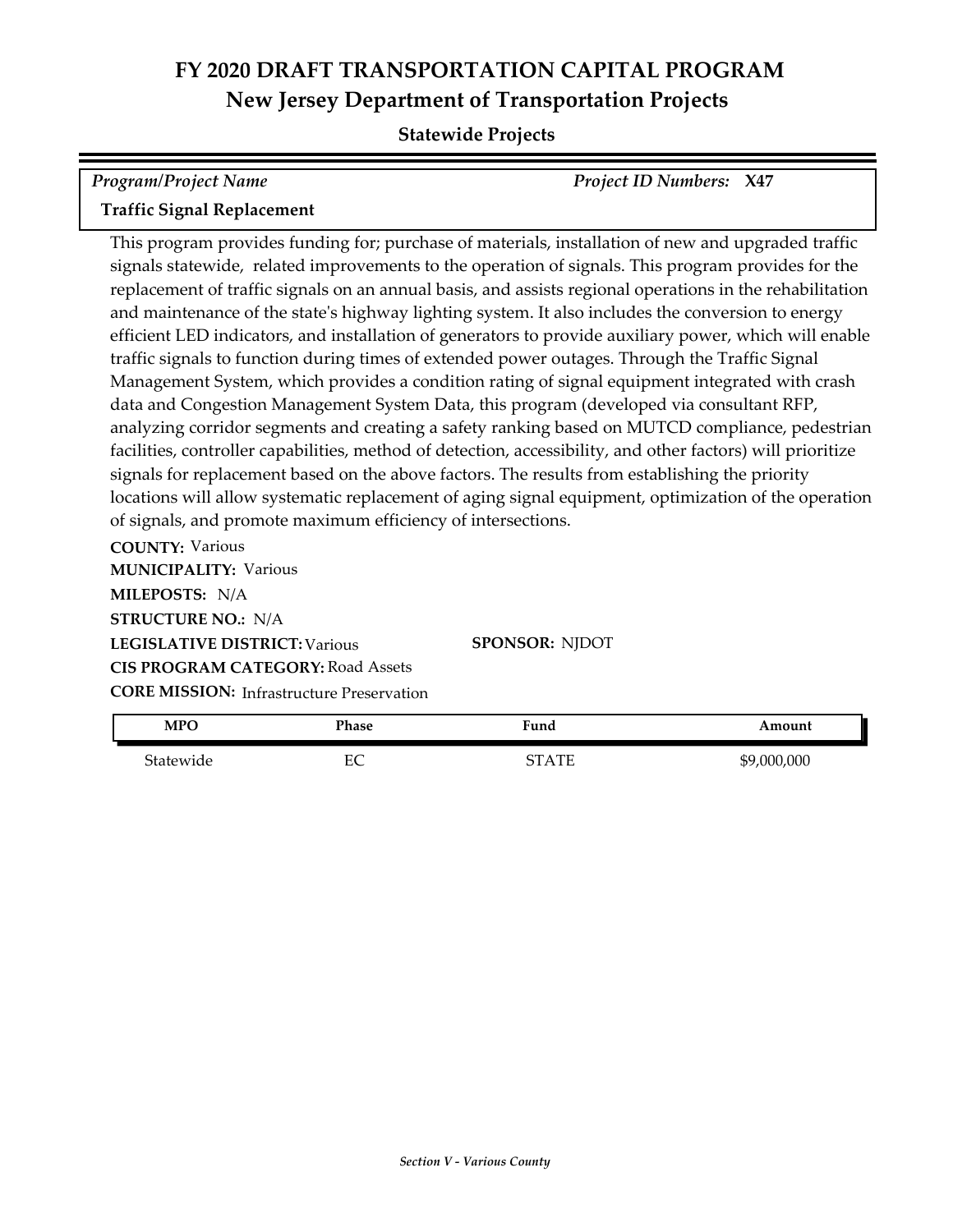### **Statewide Projects**

| <b>Program/Project Name</b>                                                                                                                                                                                                                                                                         |              |                                                                                                                                                                                                                                                                                                                  | Project ID Numbers: X244           |  |  |
|-----------------------------------------------------------------------------------------------------------------------------------------------------------------------------------------------------------------------------------------------------------------------------------------------------|--------------|------------------------------------------------------------------------------------------------------------------------------------------------------------------------------------------------------------------------------------------------------------------------------------------------------------------|------------------------------------|--|--|
| <b>Training and Employee Development</b>                                                                                                                                                                                                                                                            |              |                                                                                                                                                                                                                                                                                                                  |                                    |  |  |
| <b>COUNTY: Various</b><br><b>MUNICIPALITY: Various</b><br>MILEPOSTS: N/A<br><b>STRUCTURE NO.: N/A</b><br><b>LEGISLATIVE DISTRICT: Various</b><br>CIS PROGRAM CATEGORY: Capital Program Delivery<br><b>CORE MISSION: Infrastructure Preservation</b>                                                 |              | This program provides for the assessment, planning, development and delivery of training and<br>employee development programs inclusive of equipment, materials and software necessary to<br>advance the skills and knowledge of Department employees to implement the Capital Program.<br><b>SPONSOR: NJDOT</b> |                                    |  |  |
| <b>MPO</b>                                                                                                                                                                                                                                                                                          | Phase        | Fund                                                                                                                                                                                                                                                                                                             | Amount                             |  |  |
| Statewide                                                                                                                                                                                                                                                                                           | EC           | STBGP-FLEX                                                                                                                                                                                                                                                                                                       | \$2,000,000                        |  |  |
| Program/Project Name                                                                                                                                                                                                                                                                                |              |                                                                                                                                                                                                                                                                                                                  | Project ID Numbers: 01316 / 013160 |  |  |
| <b>Transit Village Program</b>                                                                                                                                                                                                                                                                      |              |                                                                                                                                                                                                                                                                                                                  |                                    |  |  |
| paths, sidewalks, streetscaping, and signage.<br><b>COUNTY: Various</b><br><b>MUNICIPALITY: Various</b><br>MILEPOSTS: N/A<br><b>STRUCTURE NO.: N/A</b><br><b>LEGISLATIVE DISTRICT: Various</b><br>CIS PROGRAM CATEGORY: Local System Support<br><b>CORE MISSION:</b> Mobility and Congestion Relief |              | This program will provide dedicated funding to local governments that have been selected for<br>inclusion in the Transit Village Program. Projects which may be funded under this program are bike<br><b>SPONSOR: NJDOT</b>                                                                                      |                                    |  |  |
| <b>MPO</b>                                                                                                                                                                                                                                                                                          | <b>Phase</b> | Fund                                                                                                                                                                                                                                                                                                             | Amount                             |  |  |

Statewide EC EC STATE \$1,000,000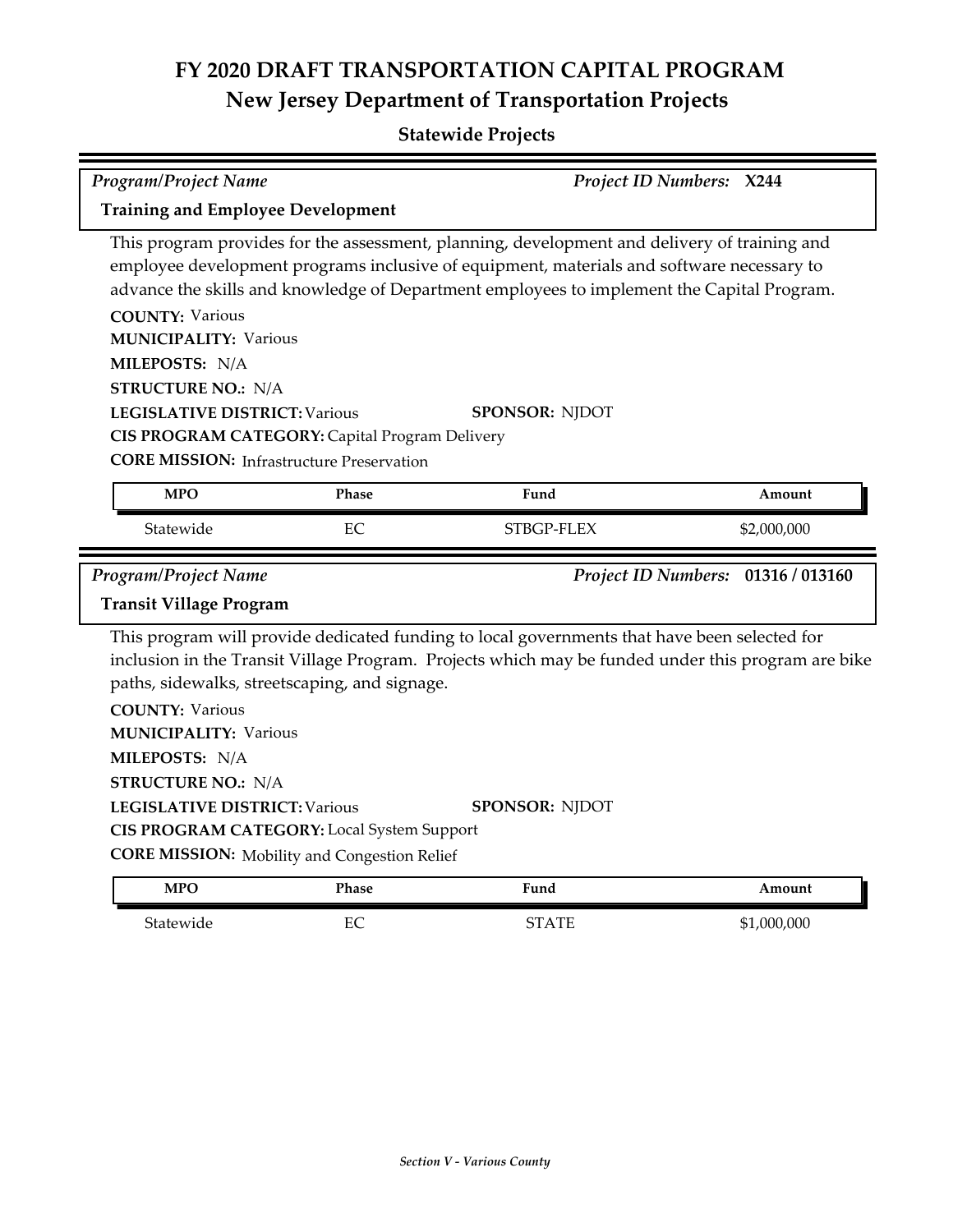#### **Statewide Projects**

| <b>Program/Project Name</b><br><b>Project ID Numbers: X107</b>                           |            |                                                                                    |  |             |  |
|------------------------------------------------------------------------------------------|------------|------------------------------------------------------------------------------------|--|-------------|--|
| <b>Transportation Alternatives Program</b>                                               |            |                                                                                    |  |             |  |
| This program provides federal funding for projects such as scenic enhancements, historic |            |                                                                                    |  |             |  |
|                                                                                          |            | preservation, and bicycle and pedestrian improvements. NJDOT designates as Advance |  |             |  |
| Construction all projects funded from this program.                                      |            |                                                                                    |  |             |  |
| <b>COUNTY: Various</b>                                                                   |            |                                                                                    |  |             |  |
| <b>MUNICIPALITY: Various</b>                                                             |            |                                                                                    |  |             |  |
| MILEPOSTS: N/A                                                                           |            |                                                                                    |  |             |  |
| <b>STRUCTURE NO.: N/A</b>                                                                |            |                                                                                    |  |             |  |
| <b>LEGISLATIVE DISTRICT: Various</b>                                                     |            | <b>SPONSOR: NJDOT</b>                                                              |  |             |  |
| <b>CIS PROGRAM CATEGORY:</b> Local System Support                                        |            |                                                                                    |  |             |  |
| <b>CORE MISSION:</b> Mobility and Congestion Relief                                      |            |                                                                                    |  |             |  |
| <b>MPO</b>                                                                               | Phase      | Fund                                                                               |  | Amount      |  |
| <b>DVRPC</b>                                                                             | <b>ERC</b> | <b>TA-PHILA</b>                                                                    |  | \$1,400,000 |  |
| <b>NJTPA</b>                                                                             | <b>ERC</b> | TA-NY/NWK                                                                          |  | \$7,500,000 |  |
| <b>SJTPO</b>                                                                             | <b>ERC</b> | TA-AC                                                                              |  | \$510,000   |  |
| Statewide                                                                                | <b>ERC</b> | <b>TA-FLEX</b>                                                                     |  | \$5,000,000 |  |

*Program/Project Name Project ID Numbers:* **D0204**

**Transportation and Community Development Initiative (TCDI) DVRPC**

The Transportation and Community Development Initiative is a proposed DVRPC funding program targeted to those communities most in need of revitalization assistance. The program would serve to support local planning, design, feasibility studies or other analyses that increase the demand or improve the market for redevelopment and improve the efficiency or enhance the regional transportation network. The fundamental idea is to support early-stage project ideas which are not otherwise eligible for funding through other sources. This program is a component of the DVRPC Work Program.

**COUNTY:** Various **LEGISLATIVE DISTRICT:** Various **MILEPOSTS:** N/A **STRUCTURE NO.:** N/A **MUNICIPALITY: Various CORE MISSION: Infrastructure Preservation SPONSOR:** DVRPC **CIS PROGRAM CATEGORY:** Local System Support

| <b>MPO</b> | Phase  | Fund          | <b>\mount</b> |
|------------|--------|---------------|---------------|
| DVRPC      | ⊷<br>◡ | $\Gamma$ HILA | \$680,000     |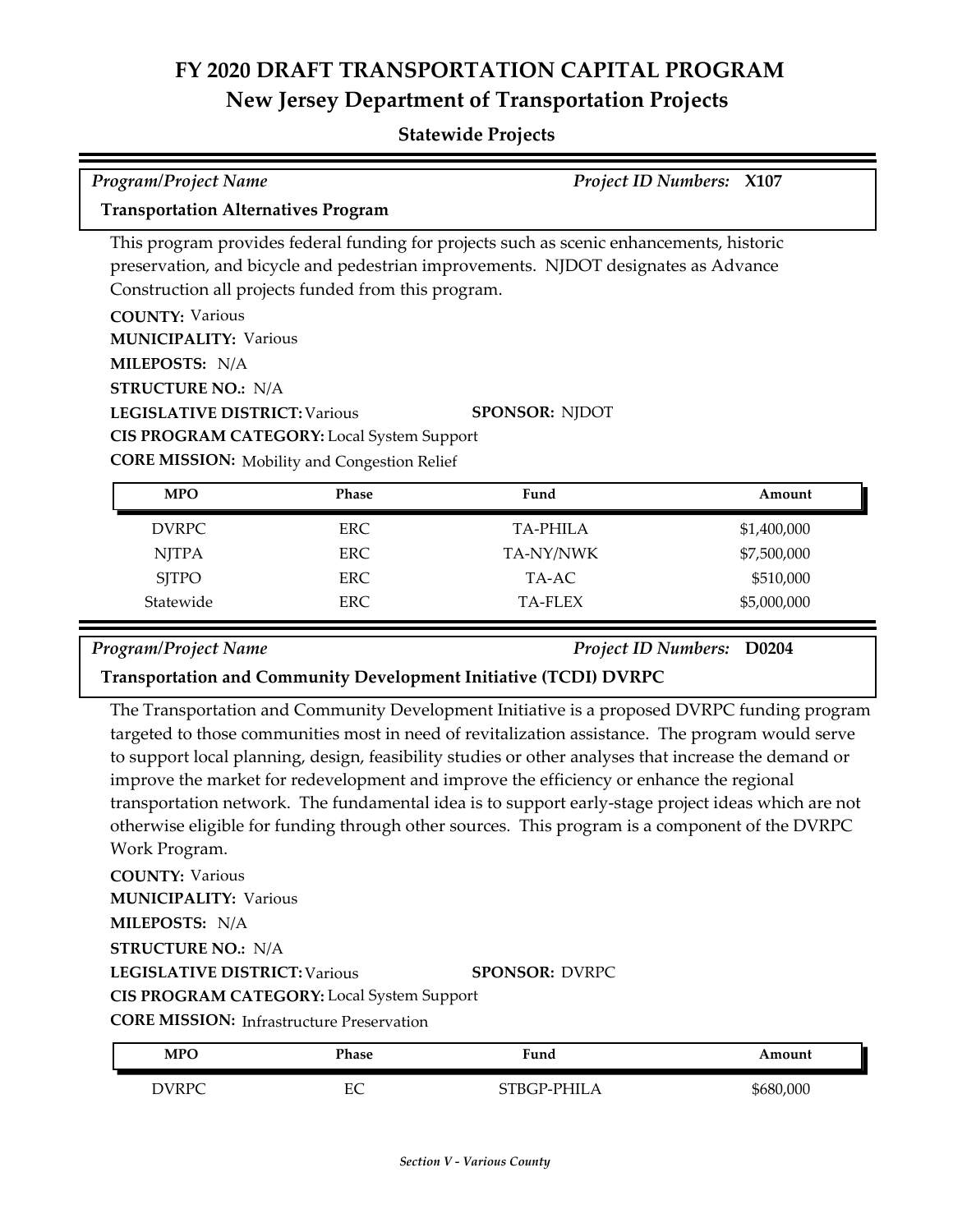### **Statewide Projects**

| Program/Project Name                                                                                                                                                                  |                                                                                                                                                                                                                                                  | Project ID Numbers: X43    |                |  |  |
|---------------------------------------------------------------------------------------------------------------------------------------------------------------------------------------|--------------------------------------------------------------------------------------------------------------------------------------------------------------------------------------------------------------------------------------------------|----------------------------|----------------|--|--|
| <b>Transportation Demand Management Program Support</b>                                                                                                                               |                                                                                                                                                                                                                                                  |                            |                |  |  |
| This funding is utilized to continue the management of the Owned and Leased Park and Ride<br>Program and the remaining efforts as they relate to the 1-800-CARPOOL program which also |                                                                                                                                                                                                                                                  |                            |                |  |  |
|                                                                                                                                                                                       | includes maintaining the RidePro ride matching software program.                                                                                                                                                                                 |                            |                |  |  |
| <b>COUNTY: Various</b>                                                                                                                                                                |                                                                                                                                                                                                                                                  |                            |                |  |  |
| <b>MUNICIPALITY: Various</b>                                                                                                                                                          |                                                                                                                                                                                                                                                  |                            |                |  |  |
| MILEPOSTS: N/A                                                                                                                                                                        |                                                                                                                                                                                                                                                  |                            |                |  |  |
| <b>STRUCTURE NO.: N/A</b>                                                                                                                                                             |                                                                                                                                                                                                                                                  |                            |                |  |  |
| <b>LEGISLATIVE DISTRICT: Various</b>                                                                                                                                                  |                                                                                                                                                                                                                                                  | <b>SPONSOR: NJDOT</b>      |                |  |  |
| <b>CIS PROGRAM CATEGORY: Congestion Relief</b>                                                                                                                                        |                                                                                                                                                                                                                                                  |                            |                |  |  |
| <b>CORE MISSION:</b> Mobility and Congestion Relief                                                                                                                                   |                                                                                                                                                                                                                                                  |                            |                |  |  |
| <b>MPO</b>                                                                                                                                                                            | Phase                                                                                                                                                                                                                                            | Fund                       | Amount         |  |  |
| Statewide                                                                                                                                                                             | PLS                                                                                                                                                                                                                                              | <b>CMAQ</b>                | \$250,000      |  |  |
| Program/Project Name                                                                                                                                                                  |                                                                                                                                                                                                                                                  | <b>Project ID Numbers:</b> | 11383 / 113830 |  |  |
| <b>Transportation Management Associations</b>                                                                                                                                         |                                                                                                                                                                                                                                                  |                            |                |  |  |
|                                                                                                                                                                                       | This program will provide annual funding to the following Transportation Management<br>Associations (TMAs): Cross County Connection, EZ Ride, goHunterdon, Greater Mercer TMA,<br>Hudson TMA, Keep Middlesex Moving, RideWise, and TransOptions. |                            |                |  |  |
| <b>COUNTY: Various</b>                                                                                                                                                                |                                                                                                                                                                                                                                                  |                            |                |  |  |
| <b>MUNICIPALITY: Various</b>                                                                                                                                                          |                                                                                                                                                                                                                                                  |                            |                |  |  |
| MILEPOSTS: N/A                                                                                                                                                                        |                                                                                                                                                                                                                                                  |                            |                |  |  |
| <b>STRUCTURE NO.: N/A</b>                                                                                                                                                             |                                                                                                                                                                                                                                                  |                            |                |  |  |
| <b>LEGISLATIVE DISTRICT: Various</b>                                                                                                                                                  |                                                                                                                                                                                                                                                  | <b>SPONSOR: NJDOT</b>      |                |  |  |
| <b>CIS PROGRAM CATEGORY: Congestion Relief</b>                                                                                                                                        |                                                                                                                                                                                                                                                  |                            |                |  |  |
| <b>CORE MISSION:</b> Mobility and Congestion Relief                                                                                                                                   |                                                                                                                                                                                                                                                  |                            |                |  |  |
| <b>MPO</b>                                                                                                                                                                            | Phase                                                                                                                                                                                                                                            | Fund                       | Amount         |  |  |

DVRPC EC STBGP-PHILA \$2,000,000 NJTPA EC STBGP-NY/NWK \$4,450,000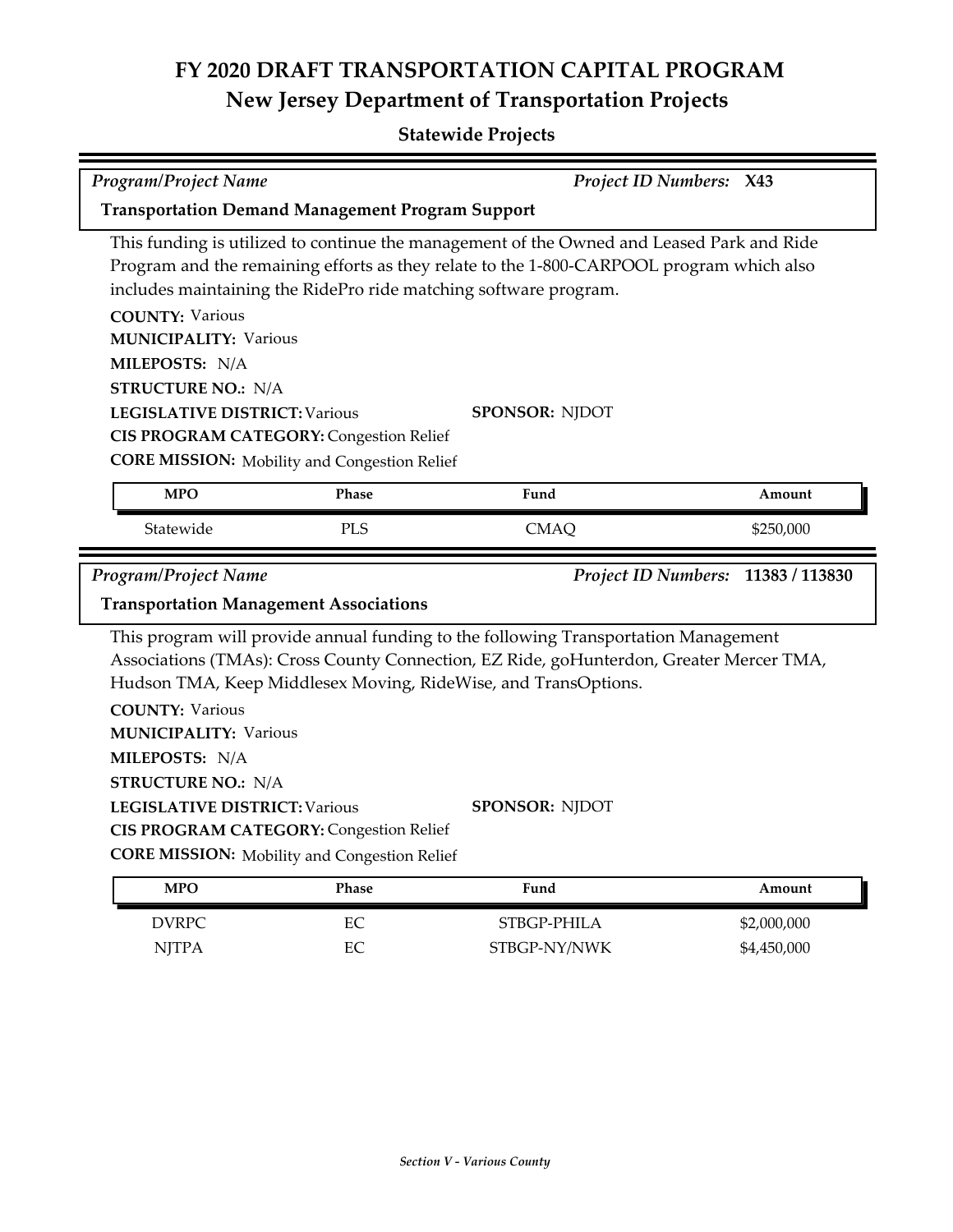#### **Statewide Projects**

| Program/Project Name                                                                                                                |                                                                                                                                                                                                                                                                                                                                                                                                                                                                                                                                                                                                                                                                                                                                                                                                                                                                                                                                                                                                                                                        | <b>Project ID Numbers: X126</b> |           |  |
|-------------------------------------------------------------------------------------------------------------------------------------|--------------------------------------------------------------------------------------------------------------------------------------------------------------------------------------------------------------------------------------------------------------------------------------------------------------------------------------------------------------------------------------------------------------------------------------------------------------------------------------------------------------------------------------------------------------------------------------------------------------------------------------------------------------------------------------------------------------------------------------------------------------------------------------------------------------------------------------------------------------------------------------------------------------------------------------------------------------------------------------------------------------------------------------------------------|---------------------------------|-----------|--|
| <b>Transportation Research Technology</b>                                                                                           |                                                                                                                                                                                                                                                                                                                                                                                                                                                                                                                                                                                                                                                                                                                                                                                                                                                                                                                                                                                                                                                        |                                 |           |  |
| <b>COUNTY: Various</b><br>MILEPOSTS: N/A<br>CIS PROGRAM CATEGORY: Capital Program Delivery                                          | This program provides funding for consultant and university research contracts to conduct<br>multimodal transportation related research and knowledge and technology transfer activities on<br>behalf of NJDOT, MVC and NJ Transit. A quick response Treasury selected research consultant as<br>well as basic agreements with universities provides the mechanism to conduct research. Federal<br>State Planning and Research, SPR, funds may be supplemented with state funds in order to meet<br>federal matching requirements. Included in this line item are funds for American Association of<br>State Highway Transportation Officials, (AASHTO), technical service programs and innovative<br>products such as: Product Evaluation Listing; Technology Implementation Group; Technical<br>Assistance for Climate Change, Material Standards, and Materials Reference Laboratory; SHRP<br>product implementation.<br><b>MUNICIPALITY: Various</b><br><b>STRUCTURE NO.: N/A</b><br><b>LEGISLATIVE DISTRICT: Various</b><br><b>SPONSOR: NJDOT</b> |                                 |           |  |
| <b>CORE MISSION:</b> Infrastructure Preservation                                                                                    |                                                                                                                                                                                                                                                                                                                                                                                                                                                                                                                                                                                                                                                                                                                                                                                                                                                                                                                                                                                                                                                        |                                 |           |  |
| <b>MPO</b>                                                                                                                          | Phase                                                                                                                                                                                                                                                                                                                                                                                                                                                                                                                                                                                                                                                                                                                                                                                                                                                                                                                                                                                                                                                  | Fund                            | Amount    |  |
| Statewide                                                                                                                           | EC                                                                                                                                                                                                                                                                                                                                                                                                                                                                                                                                                                                                                                                                                                                                                                                                                                                                                                                                                                                                                                                     | <b>STATE</b>                    | \$900,000 |  |
| <b>Program/Project Name</b><br>Project ID Numbers: 01300 / 013000<br><b>Transportation Systems Management and Operations (TSMO)</b> |                                                                                                                                                                                                                                                                                                                                                                                                                                                                                                                                                                                                                                                                                                                                                                                                                                                                                                                                                                                                                                                        |                                 |           |  |

Phase II installation and operations of Regional Integrated Multi-modal Information Sharing (RIMIS), a computer message/digital system to notify agencies about incidents or unusual conditions that affect them. This project also helps to extend RIMIS to include DVRPC county roadways.

**COUNTY:** Various **LEGISLATIVE DISTRICT:** Various **MILEPOSTS:** N/A **STRUCTURE NO.:** N/A **MUNICIPALITY: Various CORE MISSION:** Mobility and Congestion Relief **SPONSOR:** DVRPC **CIS PROGRAM CATEGORY:** Congestion Relief

| <b>MPO</b>   | Phase   | Fund         | Amount    |
|--------------|---------|--------------|-----------|
| <b>DVRPC</b> | EC<br>◡ | PHILA<br>ΈΚ. | \$234,000 |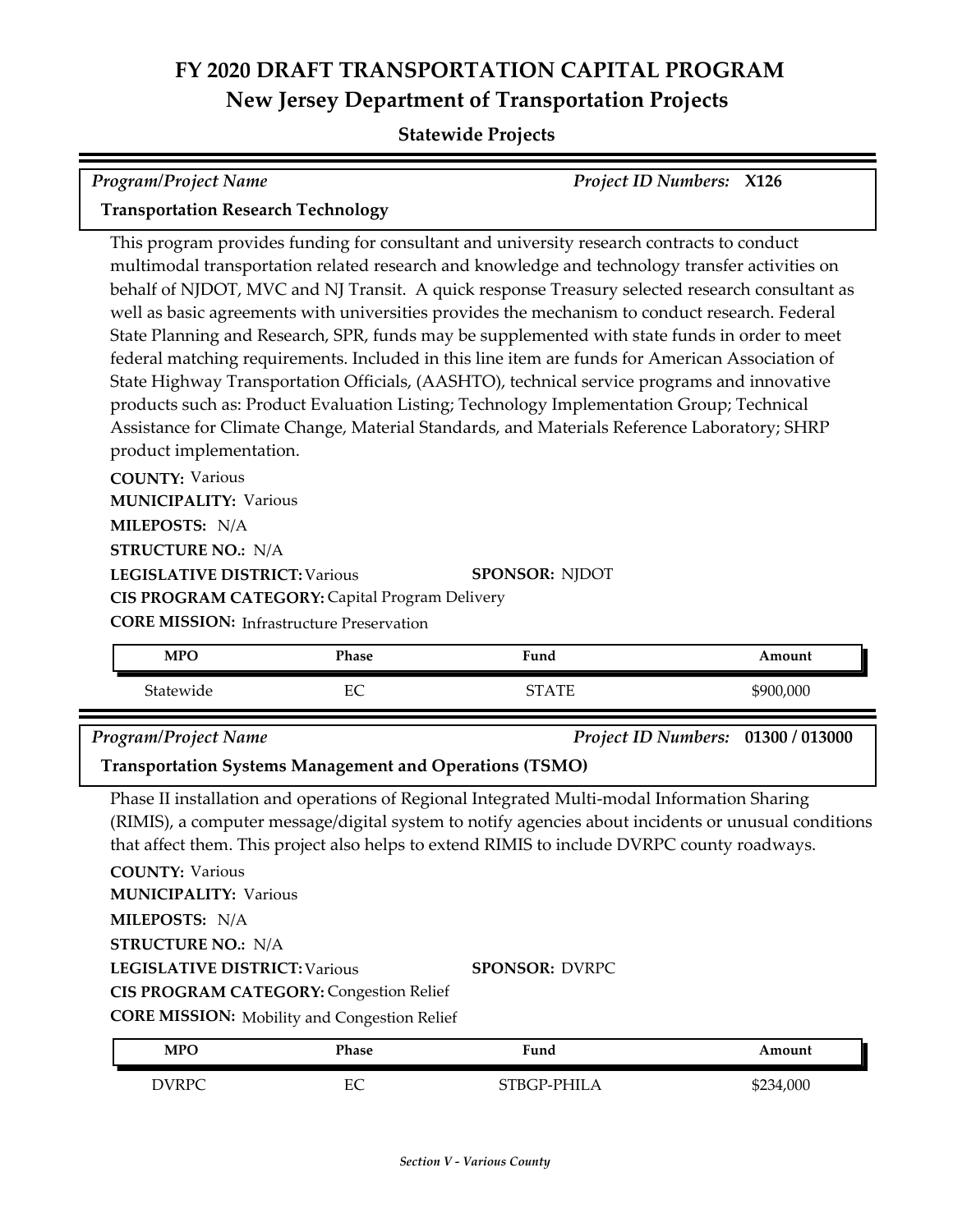| <b>Program/Project Name</b>                                                                                                                                                                        |                                                                                                    |                                                                                                                                                                                                                                                                                                                                                                                                                                                                                            | Project ID Numbers: 18379 / 183790 |
|----------------------------------------------------------------------------------------------------------------------------------------------------------------------------------------------------|----------------------------------------------------------------------------------------------------|--------------------------------------------------------------------------------------------------------------------------------------------------------------------------------------------------------------------------------------------------------------------------------------------------------------------------------------------------------------------------------------------------------------------------------------------------------------------------------------------|------------------------------------|
| <b>UHPC Overlay Research Project (8 Bridge Decks)</b>                                                                                                                                              |                                                                                                    |                                                                                                                                                                                                                                                                                                                                                                                                                                                                                            |                                    |
| phase.<br><b>COUNTY: Various</b><br><b>MUNICIPALITY: Various</b><br>MILEPOSTS: N/A<br>STRUCTURE NO.: 2106164<br><b>LEGISLATIVE DISTRICT: Various</b><br><b>CIS PROGRAM CATEGORY: Bridge Assets</b> |                                                                                                    | This project will investigate the use of Ultra High Performance Concrete (UHPC) as a thin-bonded<br>overlay on bridge decks with a focus on increased service life and enhance structural capacity of the<br>deck. In addition, deck repairs, as well as joint rehabilitation, will be evaluated during the design<br>Structure No. 2106164, 1403153, 0914155, 0604152, 1134171, 0821166, 1817163, 1422164<br><b>SPONSOR: NJDOT</b>                                                        |                                    |
|                                                                                                                                                                                                    | <b>CORE MISSION: Infrastructure Preservation</b>                                                   |                                                                                                                                                                                                                                                                                                                                                                                                                                                                                            |                                    |
| <b>MPO</b>                                                                                                                                                                                         | Phase                                                                                              | Fund                                                                                                                                                                                                                                                                                                                                                                                                                                                                                       | Amount                             |
| Statewide                                                                                                                                                                                          | <b>CON</b>                                                                                         | <b>STATE</b>                                                                                                                                                                                                                                                                                                                                                                                                                                                                               | \$8,500,000                        |
|                                                                                                                                                                                                    |                                                                                                    |                                                                                                                                                                                                                                                                                                                                                                                                                                                                                            |                                    |
| <b>Program/Project Name</b>                                                                                                                                                                        |                                                                                                    | Project ID Numbers: X11                                                                                                                                                                                                                                                                                                                                                                                                                                                                    |                                    |
|                                                                                                                                                                                                    |                                                                                                    | Unanticipated Design, Right of Way and Construction Expenses, State                                                                                                                                                                                                                                                                                                                                                                                                                        |                                    |
|                                                                                                                                                                                                    | Administration, and minor work identified during the year.                                         | This program provides funding for unanticipated project needs, contract change orders, consultant<br>agreement modifications, utility readjustments, elements of federal-aid projects for which federal<br>funding is not available under federal regulations, court-ordered condemnation awards, acceleration<br>of federal-aid projects through multi-year funding agreements with Federal Highway<br>Administration settlement of project accounting discrepancies with Federal Highway |                                    |
| <b>COUNTY: Various</b><br><b>MUNICIPALITY: Various</b><br>MILEPOSTS: N/A                                                                                                                           |                                                                                                    |                                                                                                                                                                                                                                                                                                                                                                                                                                                                                            |                                    |
| <b>STRUCTURE NO.: N/A</b>                                                                                                                                                                          |                                                                                                    |                                                                                                                                                                                                                                                                                                                                                                                                                                                                                            |                                    |
| <b>LEGISLATIVE DISTRICT: Various</b>                                                                                                                                                               |                                                                                                    | <b>SPONSOR: NJDOT</b>                                                                                                                                                                                                                                                                                                                                                                                                                                                                      |                                    |
|                                                                                                                                                                                                    | CIS PROGRAM CATEGORY: Capital Program Delivery<br><b>CORE MISSION:</b> Infrastructure Preservation |                                                                                                                                                                                                                                                                                                                                                                                                                                                                                            |                                    |
| <b>MPO</b>                                                                                                                                                                                         | Phase                                                                                              | Fund                                                                                                                                                                                                                                                                                                                                                                                                                                                                                       | Amount                             |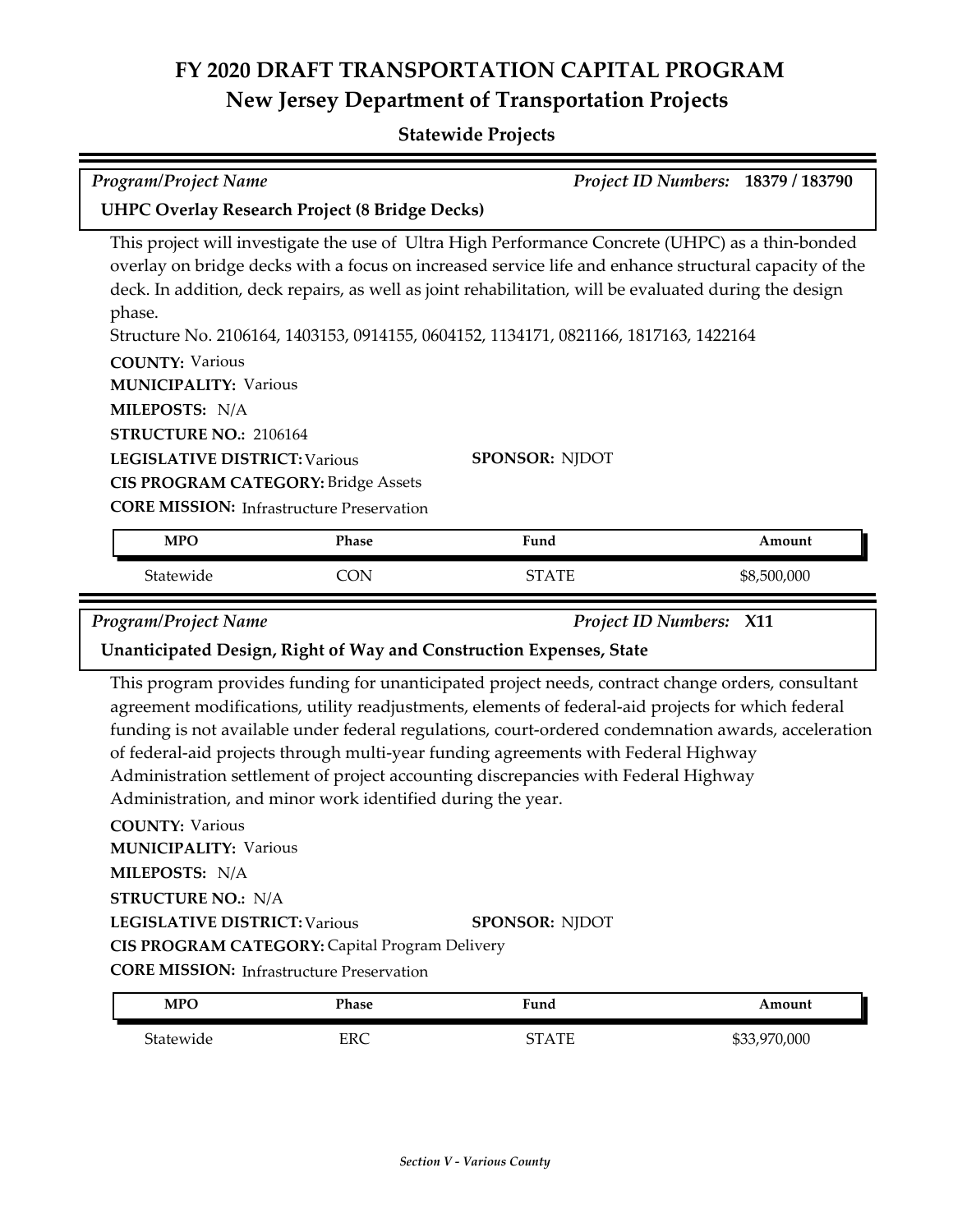# **FY 2020 DRAFT TRANSPORTATION CAPITAL PROGRAM New Jersey Department of Transportation Projects**

### **Statewide Projects**

| <b>Program/Project Name</b>                                                                                                                                                                                                                                                                                                                                                                                                                                                        |              |                                                                                                                                                                                                                                  | Project ID Numbers: 15344 / 153440 |  |
|------------------------------------------------------------------------------------------------------------------------------------------------------------------------------------------------------------------------------------------------------------------------------------------------------------------------------------------------------------------------------------------------------------------------------------------------------------------------------------|--------------|----------------------------------------------------------------------------------------------------------------------------------------------------------------------------------------------------------------------------------|------------------------------------|--|
| <b>Utility Pole Mitigation</b>                                                                                                                                                                                                                                                                                                                                                                                                                                                     |              |                                                                                                                                                                                                                                  |                                    |  |
| locations per year.<br><b>COUNTY: Various</b><br><b>MUNICIPALITY: Various</b><br>MILEPOSTS: N/A<br><b>STRUCTURE NO.: N/A</b><br><b>LEGISLATIVE DISTRICT: Various</b><br>CIS PROGRAM CATEGORY: Capital Program Delivery<br><b>CORE MISSION: Infrastructure Preservation</b>                                                                                                                                                                                                         |              | This project seeks to identify and mitigate locations with incidents of high recurring utility pole<br>accidents. The mitigation project is limited in scope and resources and encompasses 3 to 5 crash<br><b>SPONSOR: NJDOT</b> |                                    |  |
| <b>MPO</b>                                                                                                                                                                                                                                                                                                                                                                                                                                                                         | <b>Phase</b> | Fund                                                                                                                                                                                                                             | Amount                             |  |
| Statewide                                                                                                                                                                                                                                                                                                                                                                                                                                                                          | EC           | <b>HSIP</b>                                                                                                                                                                                                                      | \$175,000                          |  |
| <b>Program/Project Name</b><br>Project ID Numbers: X182 / 800025<br><b>Utility Reconnaissance and Relocation</b>                                                                                                                                                                                                                                                                                                                                                                   |              |                                                                                                                                                                                                                                  |                                    |  |
| This program reimburses utility companies for design and construction costs incurred when the<br>utility companies are required to relocate facilities due to a transportation improvement project. This<br>program also funds subsurface testing as a mitigation measure to accurately locate and identify<br>underground utilities to moderate or lessen the impact with utility locations during the design and<br>construction phases of a transportation improvement project. |              |                                                                                                                                                                                                                                  |                                    |  |
| <b>COUNTY: Various</b><br><b>MUNICIPALITY: Various</b><br>MILEPOSTS: N/A<br><b>STRUCTURE NO.: N/A</b>                                                                                                                                                                                                                                                                                                                                                                              |              |                                                                                                                                                                                                                                  |                                    |  |
| <b>LEGISLATIVE DISTRICT: Various</b><br><b>SPONSOR: NJDOT</b><br><b>CIS PROGRAM CATEGORY: Road Assets</b>                                                                                                                                                                                                                                                                                                                                                                          |              |                                                                                                                                                                                                                                  |                                    |  |
| <b>CORE MISSION: Infrastructure Preservation</b>                                                                                                                                                                                                                                                                                                                                                                                                                                   |              |                                                                                                                                                                                                                                  |                                    |  |
| <b>MPO</b>                                                                                                                                                                                                                                                                                                                                                                                                                                                                         | Phase        | Fund                                                                                                                                                                                                                             | Amount                             |  |
| Statewide                                                                                                                                                                                                                                                                                                                                                                                                                                                                          | EC           | <b>STATE</b>                                                                                                                                                                                                                     | \$2,500,000                        |  |